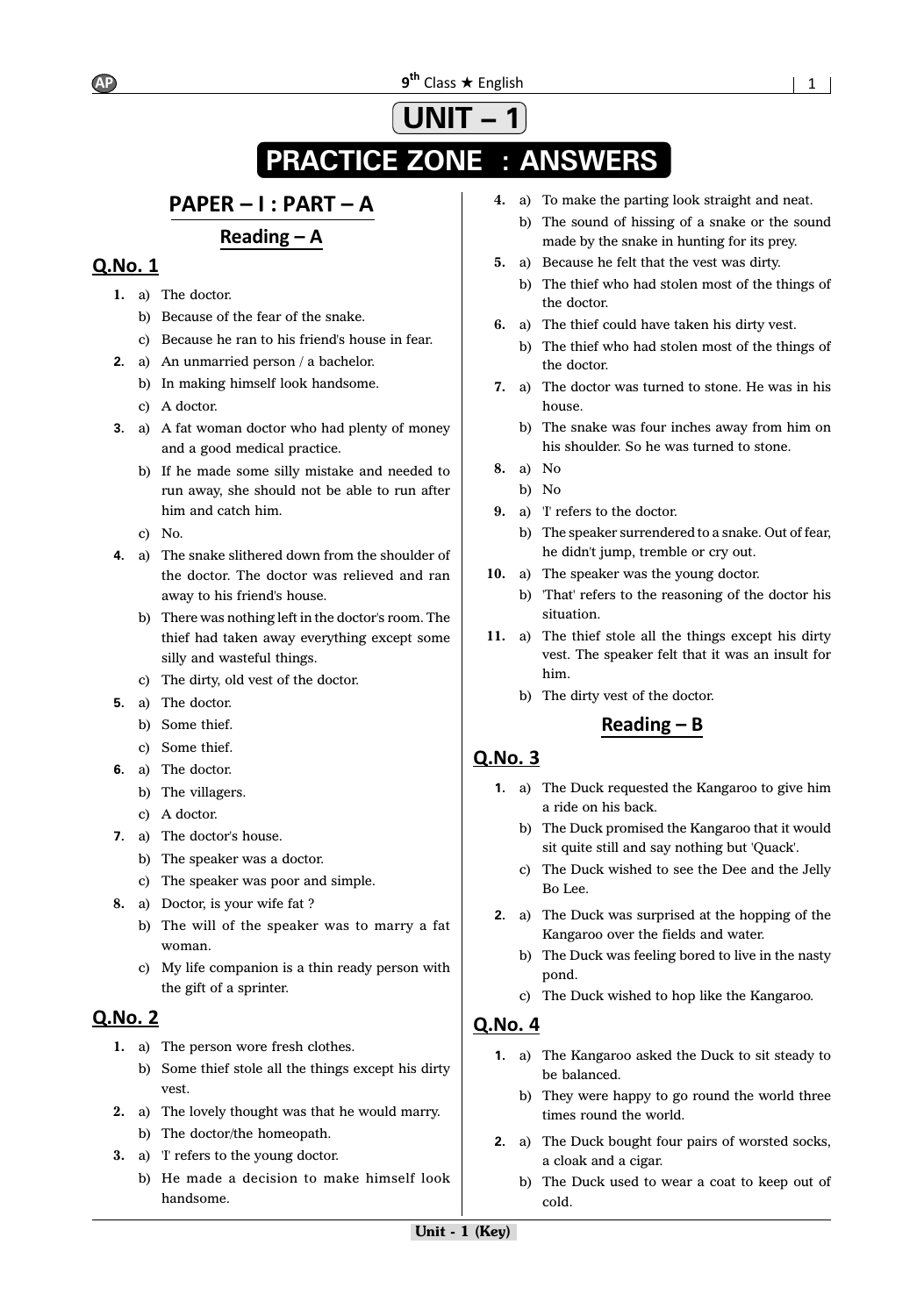# Reading  $- C$

# Q.No. 5

- **1.** a) Bobby.
	- b) The mother of God, Mary.
	- c) The mother of God, Mary.
- **2.** a) He was a troublemaker.
	- b) She wanted to reflect Bobby on his behaviour.
	- c) No.
- **3.** a) Bobby's birthday.
	- b) He wanted a bike.
	- c) He went to his mother to ask his wish.
- **4.** a) Bobby knew that he was a troublemaker. So he felt that he was not a good boy.
	- b) Bobby promised God that he would be a good boy thereafter.
	- c) Bobby was rude in the beginning. He didn't hesitate to lie. Now he is trying to be sincere.
- **5.** a) Bobby wanted to steal God's mother from the church.
	- b) Bobby's mother expected a change in Bobby's behaviour.
	- c) If I were in Bobby's place, I would apologise to God in the church and make a promise to be a good boy.
- **6.** a) Bobby.
	- b) God.
	- c) No.

# Q.No. 6

- **1.** a) The speaker was sorry for his behaviour.
	- b) He is requesting for a bike.
- **2.** a) Jessy was Bobby's pet dog.
	- b) He was writing a letter to God.
- **3.** a) He wanted a bike.
	- b) No. He did not kidnap her really. He hid her statue in his room and felt that he had kidnapped her.
- **4.** a) A red bike.
	- b) He was a troublemaker.
- **5.** a) Bobby.
	- b) God.

# Q.No. 7 & 8

|             | 1. Young doctor : Hello! I'm Dr. Ramesh. |
|-------------|------------------------------------------|
|             | Woman doctor: Hello ! This is Sirisha    |
|             | Dr. Sirisha.                             |
| Dr. Ramesh  | : Please be seated and feel free.        |
| Dr. Sirisha | : Same to you. When did you              |
|             | finish your education?                   |

|    | Dr. Ramesh                     | $\ddot{\cdot}$       | was 5 years since I<br>It                                                        |
|----|--------------------------------|----------------------|----------------------------------------------------------------------------------|
|    |                                |                      | completed my M.B.B.S. in                                                         |
|    |                                |                      | Homeopathy.                                                                      |
|    | Dr. Sirisha                    | $\ddot{\cdot}$       | Are you practising in the same<br>village since then?                            |
|    | Dr. Ramesh                     | $\ddot{\cdot}$       | Of course. I'm here to do my<br>best to these villagers.                         |
|    | Dr. Sirisha                    | ፡                    | Have you never thought of                                                        |
|    |                                |                      | going for higher studies ?                                                       |
|    | Dr. Ramesh                     | $\ddot{\cdot}$       | Yes, I did. But my financial                                                     |
|    |                                |                      | position did not permit me to<br>do so.                                          |
|    | Dr. Sirisha                    | ፡                    | What are your future plans?<br>Are you going to continue in<br>the same village? |
|    | Dr. Ramesh                     | $\ddot{\phantom{0}}$ | If you also support me after our                                                 |
|    |                                |                      | marriage, I'll do it. How is the<br>idea?                                        |
|    | Dr. Sirisha                    | $\colon$             | I shall think it over and let you                                                |
|    |                                |                      | know after a while. Thank you.                                                   |
|    | Dr. Ramesh                     | $\ddot{\cdot}$       | OK. I expect a positive reply                                                    |
|    |                                |                      | from you.                                                                        |
| 2. | <b>James</b><br>$\ddot{\cdot}$ |                      | Hello! Bobby, where are you coming                                               |
|    | <b>Bobby</b>                   | from?                | : Hai, it's nice meeting you. You know,                                          |
|    |                                |                      | I have something that's special.                                                 |
|    | James                          |                      | : Is it? What is that? May I see that?                                           |
|    | <b>Bobby</b><br>$\ddot{\cdot}$ |                      | Yah ! It's a small statue of Mary, the                                           |
|    |                                |                      | mother of God.                                                                   |
|    | James                          |                      | : Oh God ! Where did you get it ?                                                |
|    | <b>Bobby</b><br>$\colon$       |                      | I didn't get, I stole it from the church.                                        |
|    | <b>James</b><br>$\ddot{\cdot}$ |                      | It's absurd. You shouldn't have done<br>that. That's sin                         |
|    | <b>Bobby</b>                   |                      | : Come on  I want to warn God.                                                   |
|    | James                          |                      | : Warn ? For what on God's sake did                                              |
|    | <b>Bobby</b>                   |                      | you get that idea?<br>: Because, God hasn't replied my                           |
|    |                                | letter.              |                                                                                  |
|    | James<br>፡                     |                      | Letter ? What do you mean ?                                                      |
|    | <b>Bobby</b>                   |                      | : Yes, I wrote a letter to God to send                                           |
|    |                                |                      | me a bike.                                                                       |
|    | James                          |                      | : Are you joking ? Do you think God<br>will really give you a bike?              |
|    | <b>Bobby</b><br>፡              |                      | Why not ? I apologised for my                                                    |
|    |                                |                      | behaviour too. He could have                                                     |
|    |                                |                      | forgiven.                                                                        |
|    | James                          |                      | : Don't be silly. And now you stole the                                          |
|    |                                |                      | statue of mother Mary. You should<br>first change your behaviour. Then           |

your parents will buy a bike for you.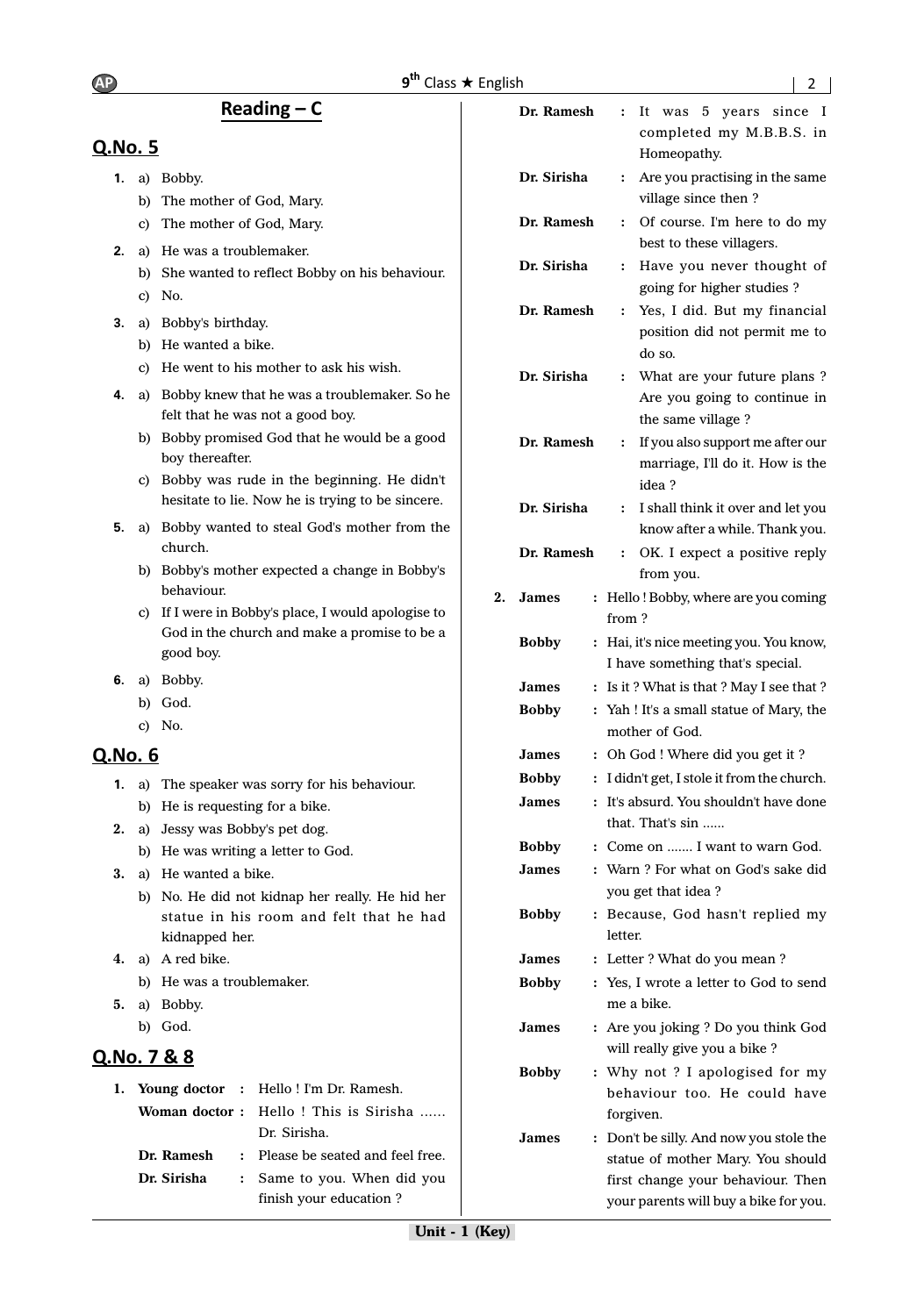| <b>AP</b> |                              | $9^{th}$ Class $\star$ English                                                                                                                                                                                                |    |                                             |                                                                                                                                                                                                      | 3 |
|-----------|------------------------------|-------------------------------------------------------------------------------------------------------------------------------------------------------------------------------------------------------------------------------|----|---------------------------------------------|------------------------------------------------------------------------------------------------------------------------------------------------------------------------------------------------------|---|
|           | <b>Bobby</b><br><b>James</b> | : Is it? Thank you so much for your<br>advice. I shall go back to the church<br>and give back God's mother. I shall<br>apologize to God. I shall first prove<br>myself as a good boy.<br>: That's better. Wish you good luck. |    | Friend<br>Doctor<br>Friend<br><b>Doctor</b> | $:$ Oh, my God !<br>: I thought of god at that time.<br>: How have you escaped ?<br>: It's my luck. The snake saw the<br>mirror and coiled on the table. I just<br>took to my heels and came to you. |   |
| 3.        | Friend                       | Bye.<br>: Basheer, what a surprise !                                                                                                                                                                                          | 5. | Person                                      | : Sir, what happened ? Why are you<br>so agitated ?                                                                                                                                                  |   |
|           | <b>Narrator</b>              | : (panting) hai.                                                                                                                                                                                                              |    | <b>Doctor</b>                               | : I've become a victim.                                                                                                                                                                              |   |
|           | Friend                       | : At this time. What has happened ?                                                                                                                                                                                           |    | Person                                      | $:$ How ?                                                                                                                                                                                            |   |
|           |                              | Why are you panting?                                                                                                                                                                                                          |    | Doctor                                      | : A snake entered my house. It fell on                                                                                                                                                               |   |
|           | <b>Narrator</b>              | : Snake, a snake                                                                                                                                                                                                              |    |                                             | my shoulder.                                                                                                                                                                                         |   |
|           | Friend                       | : (searching) Snake, where?                                                                                                                                                                                                   |    | Person                                      | : Hope, no harm is done.                                                                                                                                                                             |   |
|           | <b>Narrator</b>              | : In my room. It's a big cobra.                                                                                                                                                                                               |    | <b>Doctor</b>                               | : Yes, by god's grace. I was so                                                                                                                                                                      |   |
|           | Friend                       | : Hope it has not bitten you. Come in.                                                                                                                                                                                        |    |                                             | stupefied that I couldn't move.                                                                                                                                                                      |   |
|           | <b>Narrator</b>              | : (still panting) No, by God's grace. It<br>has not.                                                                                                                                                                          |    | Person<br><b>Doctor</b>                     | : How have you escaped ?<br>: Luckily, the snake left me and coiled                                                                                                                                  |   |
|           | Friend                       | : Are you alright ? Shall I call a doctor ?                                                                                                                                                                                   |    |                                             | at the mirror table. I took the chance                                                                                                                                                               |   |
|           | Narrator                     | : No, it's not needed. It did not bite me                                                                                                                                                                                     |    |                                             | to escape.                                                                                                                                                                                           |   |
|           |                              | but scared me to death.                                                                                                                                                                                                       |    | Person                                      | : How do you feel now?                                                                                                                                                                               |   |
|           | Friend                       | : It must have been a terrible<br>experience.                                                                                                                                                                                 |    | <b>Doctor</b>                               | : Please see what has happened.<br>When I left the house, all my articles                                                                                                                            |   |
|           | <b>Narrator</b>              | : Of course it was. It had almost taken<br>my life.                                                                                                                                                                           |    |                                             | were intact. Now, they are thrown<br>out here and there.                                                                                                                                             |   |
| 4.        | <b>Doctor</b>                | : Who's inside?                                                                                                                                                                                                               |    | Person                                      | : There might be a theft.                                                                                                                                                                            |   |
|           | (You)                        |                                                                                                                                                                                                                               |    | <b>Doctor</b>                               | : Sure. The thief was clever enough                                                                                                                                                                  |   |
|           | Friend                       | $:$ Coming !                                                                                                                                                                                                                  |    |                                             | to take away all my things except                                                                                                                                                                    |   |
|           | <b>Doctor</b>                | : My God ! I'm saved.                                                                                                                                                                                                         |    |                                             | my dirty vest.                                                                                                                                                                                       |   |
|           | Friend                       | : Oh, you ! Why're you in tension?                                                                                                                                                                                            |    | Person                                      | : If he had taken away that too, he                                                                                                                                                                  |   |
|           | <b>Doctor</b>                | : What to tell. A snake entered my                                                                                                                                                                                            |    |                                             | might have cleaned it and used it.                                                                                                                                                                   |   |
|           |                              | room last night.                                                                                                                                                                                                              |    | <b>Doctor</b>                               | $:$ I wish so.                                                                                                                                                                                       |   |
|           | Friend                       | : Is it so? Did it do any harm to you?                                                                                                                                                                                        |    |                                             | 6. Description : It's a dream I should have a small                                                                                                                                                  |   |
|           | <b>Doctor</b>                | : If it was so, I would not have been<br>here now.                                                                                                                                                                            |    |                                             | beautiful house of my own. The house should have<br>spacious and airy living room, a ventilated kitchen                                                                                              |   |
|           | Friend                       | : Tell me, what actually happened?                                                                                                                                                                                            |    |                                             | and two bedrooms furnished well. I would like to                                                                                                                                                     |   |
|           | <b>Doctor</b>                | : As usual, I came home last night. As                                                                                                                                                                                        |    |                                             | have a swing in the portico. The portico should be<br>elevated with flowers and croton plants to make                                                                                                |   |
|           |                              | I'm still a bachelor, I sat in front of<br>the mirror and was thinking about                                                                                                                                                  |    |                                             | the house look colourful.                                                                                                                                                                            |   |
|           |                              | how I can look more handsome.                                                                                                                                                                                                 |    |                                             | The walls of the house should be coloured with                                                                                                                                                       |   |
|           | Friend                       | : So you're looking for a bride?                                                                                                                                                                                              |    |                                             | pleasant ones. There should be a few trees along                                                                                                                                                     |   |
|           | <b>Doctor</b>                | : It's natural for a young bachelor.                                                                                                                                                                                          |    |                                             | the boundary of the house and small flower plants                                                                                                                                                    |   |
|           | Friend                       | : I think your room is infested with                                                                                                                                                                                          |    |                                             | to keep the house appealing appearing. I would                                                                                                                                                       |   |
|           |                              | rats.                                                                                                                                                                                                                         |    |                                             | like to decorate my house with wall papers and                                                                                                                                                       |   |
|           | <b>Doctor</b>                | : That's why a snake came for its food.                                                                                                                                                                                       |    |                                             | hanging to the threshold and doors with bells and                                                                                                                                                    |   |
|           | Friend                       | : Have you seen a snake ?                                                                                                                                                                                                     |    |                                             | rings. The living room should have simple furniture<br>of cane and a shelf with books on various topics                                                                                              |   |
|           | <b>Doctor</b>                | : It's not simply seeing. I became a<br>victim of it.                                                                                                                                                                         |    | and subjects.                               |                                                                                                                                                                                                      |   |
|           | Friend                       | : How did it enter?                                                                                                                                                                                                           |    |                                             | The kitchen should be spacious with all the                                                                                                                                                          |   |
|           | <b>Doctor</b>                | : Might be on the beam. Suddenly it                                                                                                                                                                                           |    |                                             | fittings arranged to the walls. There should be a                                                                                                                                                    |   |
|           |                              | fell down and crawled on to my                                                                                                                                                                                                |    |                                             | special corner for prayers. I would like to arrange<br>some chairs in the open to relish the outside                                                                                                 |   |
|           |                              | shoulder                                                                                                                                                                                                                      |    | atmosphere.                                 |                                                                                                                                                                                                      |   |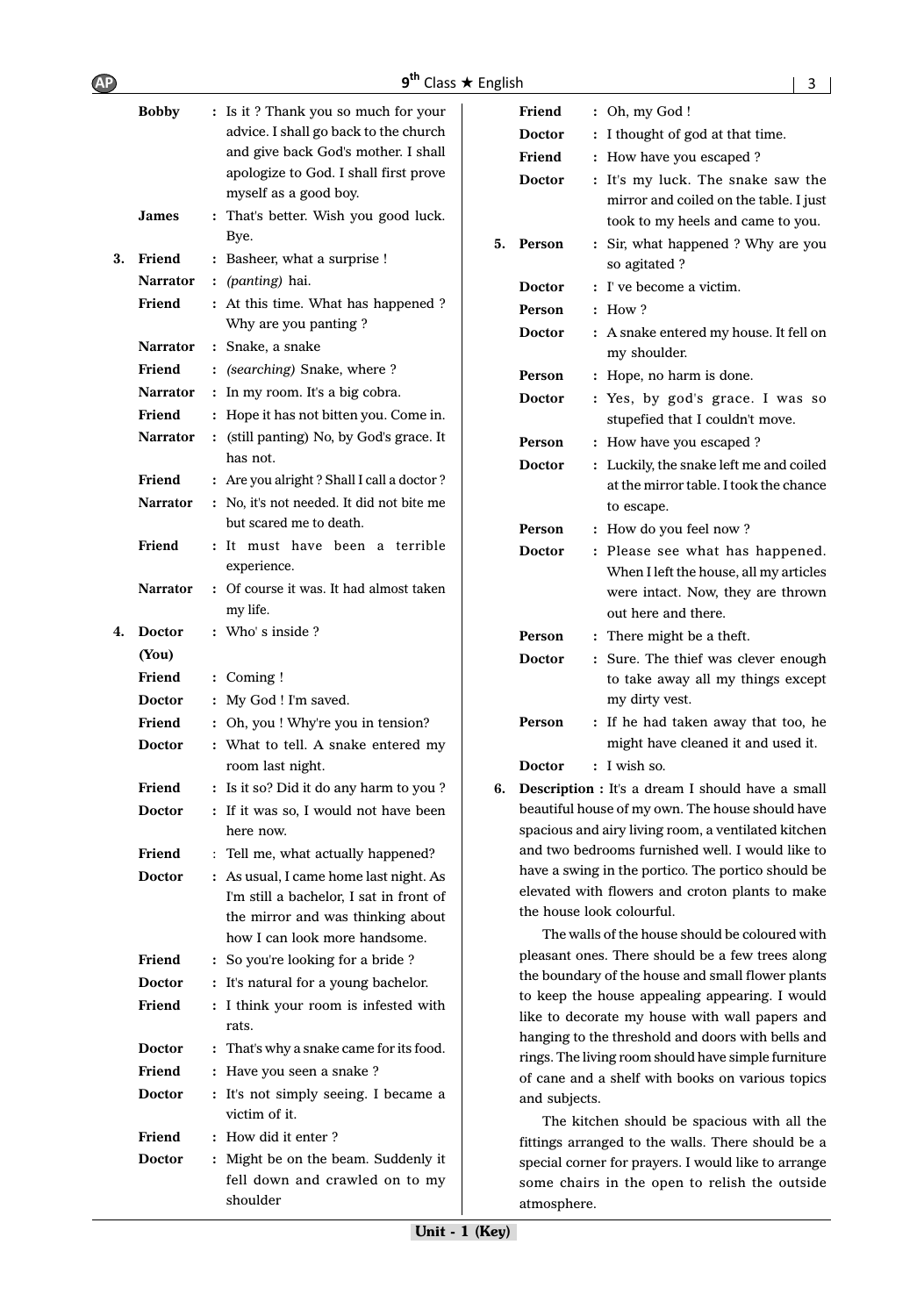**7.** My friend, Ameet lives in a house next to ours in South Villa. Ameet is a six year old boy just 3 years younger to me. I like Ameet very much because he always calls me Bhai. Ameet is fair, cute-looking and ever-smiling boy. He has big round eyes with a naughty look. The hair is coarse and stands up increasing his freewill nature.

Ameet is active but sometimes wild. Often he troubles the children and babies of his age and younger to him. He enjoys when they look troubled or fearful. He is punctual and regular to school. I never saw him open his books or show zeal in learning lessons, but he is a quick grasper. I like his sharpness, decisive and clever thinking. Somehow, he is assiduous at doing some drawing and art work. He concentrates on the artistic exhibits, so I feel he would become an artist in future. He is responsive to any situation. I saw him helping an old man cross the busy road and could not resist myself complimenting him. Whenever he wants anything to be bought, he would first go to his father. I could understand the reason later. Ameet's mother usually discourages his idea to buy anything be it a smaller or bigger one.

One summer vacation, Ammet left for his uncle's house in Mumbai. That was the time when everyone felt the absence of Ameet. The colony in which we live suddenly became silent and receded from jubilance. We missed Ameet recognizably. After a month's vacation, I heard that Ameet was back from Mumbai. That evening when I met him, he was as usual active, naughty and radiant. I'm happy to have Ameet as my neighbour.

- **8.** I had just started reading a book when I heard a dull thud as if a rubber tube had fallen on the ground. Before I could understand what had fallen, a fat cobra landed on my shoulder. It gave me time neither to jump, tremble nor to cry out. It slithered along my shoulder and coiled around my left arm above the elbow. Its hood was spread out and its head was hardly three or four inches from my face. Had I moved even slightly it would have bitten me. Death lurked four inches away from me. But suddenly the unexpected happened. It turned its head and looked into the mirror. Then it unwound itself from my art, slowly slithered into my lap and moved towards the mirror. I immediately jumped out of there and run all the way here.
- **9.** How long have I to be lonely ? Shall I continue to be a bachelor throughout ? No. That shouldn't be happened I've to select a bride as early as possible. Better a doctor, because I'm also a doctor. She must have plenty of money and good medical

practice. She should be fat. It's an advantage to me. If I commit any silly mistake and need to run away, she should not be able to run after me to catch. So I should look more handsome. I'll shave daily and grow a thin moustache to look more handsome. When I look into the mirror it's very attractive. I'll try to keep that look. Moreover, my smile is also very attractive. So I've to maintain it. See, how I look when I part my hair. So beautiful!

- **10.** As soon as I entered my room I heard the usual traffickings of the rats . I wanted to sleep but couldn't. I came to the mirror. As I am a bachelor I thought of making myself look more beautiful. I sat at the mirror table and was parting my hair. I heard a sudden thud. I thought it was a rubber tube. But when I looked back, a snake crawled over my shoulder coiled my hand and stared at me. I was so stupefied that I sat motionless. I prayed to god to save me. We remember god only at such times. Due to the coiling of the snake, I felt pain in my left arm. Moreover, there were not antidotes for a snake bite in my room. But it's my luck that the snake was fascinated by the mirror. It unwound itself and left. By god's grace I escaped from it and ran to my friend's house.
- **11.** No. 31/A

Ramnagar

Dt. 23.2.2018

Oh God ! At last it was a day of drastic adventure. I could survive from the dangerous situation. I thought it was the end of my life. Can you imagine - a snake on your shoulder just 4 inches away from your face ! I still wonder, how I could escape ! Yes, it was my mirror that saved me.

When the snake fell on my shoulder from the roof, I was in such a shock that I couldn't even scream. Fright kept me soundless and I was unable to turn my head. I was trying to recall the precautions and remedies after snake bite, because I was certain that it would bite me. May be, it was God's grace that fortune favoured me and the snake found its reflection in my mirror. The mirror in which I looked at myself and appreciated my handsomeness, the mirror in which I looked at myself and appreciated my handsomeness, the mirror in which. I looked and took some appealing decisions. That mirror precluded me from the predicament.

Perhaps the snake was much more conscious of itself or must have admired its own reflection or became observant thinking it to be another snake. It slowly got down into my lap and crawled on the table, stood straight on its hood to look at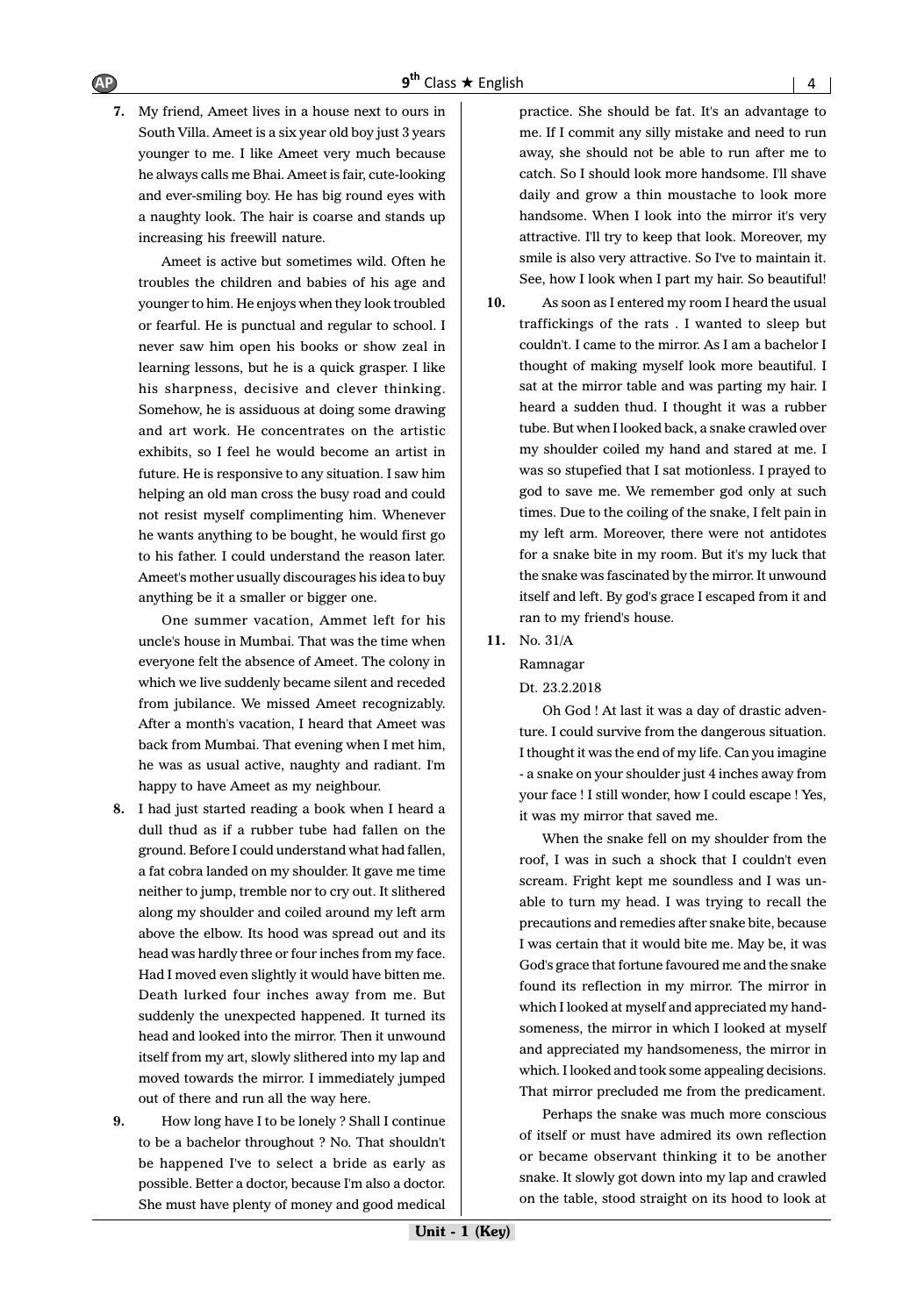itself in the mirror. And then, that was the moment. I could gasp for breath and slowly moved from the chair. Oh Gosh ! I still cannot believe how I could manage with the situation !

Vishal Agastya (young doctor)

10 p.m.

#### **12. Feb 23, 2018**

#### **1 am.**

First, I thank God for saving and giving me a new life. I thought I would literally die today as the snake was hardly four inches away from my face. What a terrible experience it was ! Had God not saved my life all my dream would have remained unfulfilled. I never dreamt of crawling a snake onto my shoulder and sit on my lap. My hands and legs had turned into ice and I was ice and I was ice cold not having known what to do. I will never go back to that place again to live there. I shall immediately look for a new place to live in. I shall wake up early tomorrow and start doing the task.

#### **Basheer.**

#### **13. Diary :**

23rd Feb, 2018.

Last night I came to my room as usual after a hearty meal. I was not annoyed of the rat's noise as I am accustomed to it. I wanted to sleep but couldn't.I got up and out to the veranda for a little air but the wind became still. I returned to my room and sat at the mirror table. The fact that I'm still a bachelor came to my mind. As I'm great admirer of beauty, I wanted to look more beautiful. So I parted my hair. Then I decided to shave daily and grow a thin moustache. I smiled as I looked into the mirror. My smile is really very attractive. I'm proud of it and decided to keep that smile on my face always. The reason - I've to marry !

#### **14. Diary :**

24th Feb, 2018

Last night, being afraid of the snake, I ran hastily to my friend's house. I took a bath and changed my clothes. I took rest there for the night. This morning, on returning to my house, what a change ! My articles were thrown out pell - mell and most of them were stolen. The thief was so clever that he didn't leave any valuable things. My house was completely empty. On searching, I found nothing except my dirty vest. I thought that he could also have taken it and used it after washing it with soap and water.

#### **15. Good morning dear friends**

I stand before you to reflect on the attitude of youngsters these days and to give a few suggestions on how we can be pleasing and loved by all. Well, you all know that today's generation i.e., we, youngsters, are practical and technology savvy. Owing to the development today's world has become so busy and has changed to an extent that we feel at ease with a stranger on social networking than with the neighbour. So elders may feel that we are rude and lack manners. So it is important to maintain our impression by greeting elders, giving them a smile and using expressions like 'sorry' and 'thank you' often when needed. If we maintain this minimum courtesy, our elders also will realize that we are polite and well mannered. So friends hope all of you will follow these simple principles to make all happy. Thank you.

#### **16. Dear bachelor friends, good morning to you all-**

This evening I want to share some of my views with you.

Friends, as we're bachelors, one day or the other, we've to become husbands. So it's better for us to have some idea as to how to choose a bride and what we require in a bride.

For my part, I think, the bride also must be in the same status as we are. See, I'm a doctor. So I wish that I must select a bride of my same profession. In the same way, if you are an officer, you must select an officer bride. Moreover she must have plenty of money. it is necessary. Take my example. I I don't have a good practice, I can depend on my wife. My life goes on luxuriously. As husbands, some times we may exhibit authority over them. Suppose we make a mistake. We have to run away from them. In such a case, it is better if the brides are fat so that they cannot catch us. Leave alone beauty. Who wants beauty ? It's money that rules the world.

Hope you understand what I say. Think and proceed.

Thank you for giving me this opportunity.

#### **17. Ladies and gentlemen ........**

Good evening to one and all who have gathered here.

We may encounter unexpected dangers in our life. We should try to escape from such dangers. I want to put forward my views on this subject.

Suppose, a snake happens to encounter us. What shall we do ? We will run as fast as we can. But, suppose it has coiled round your arm or leg.

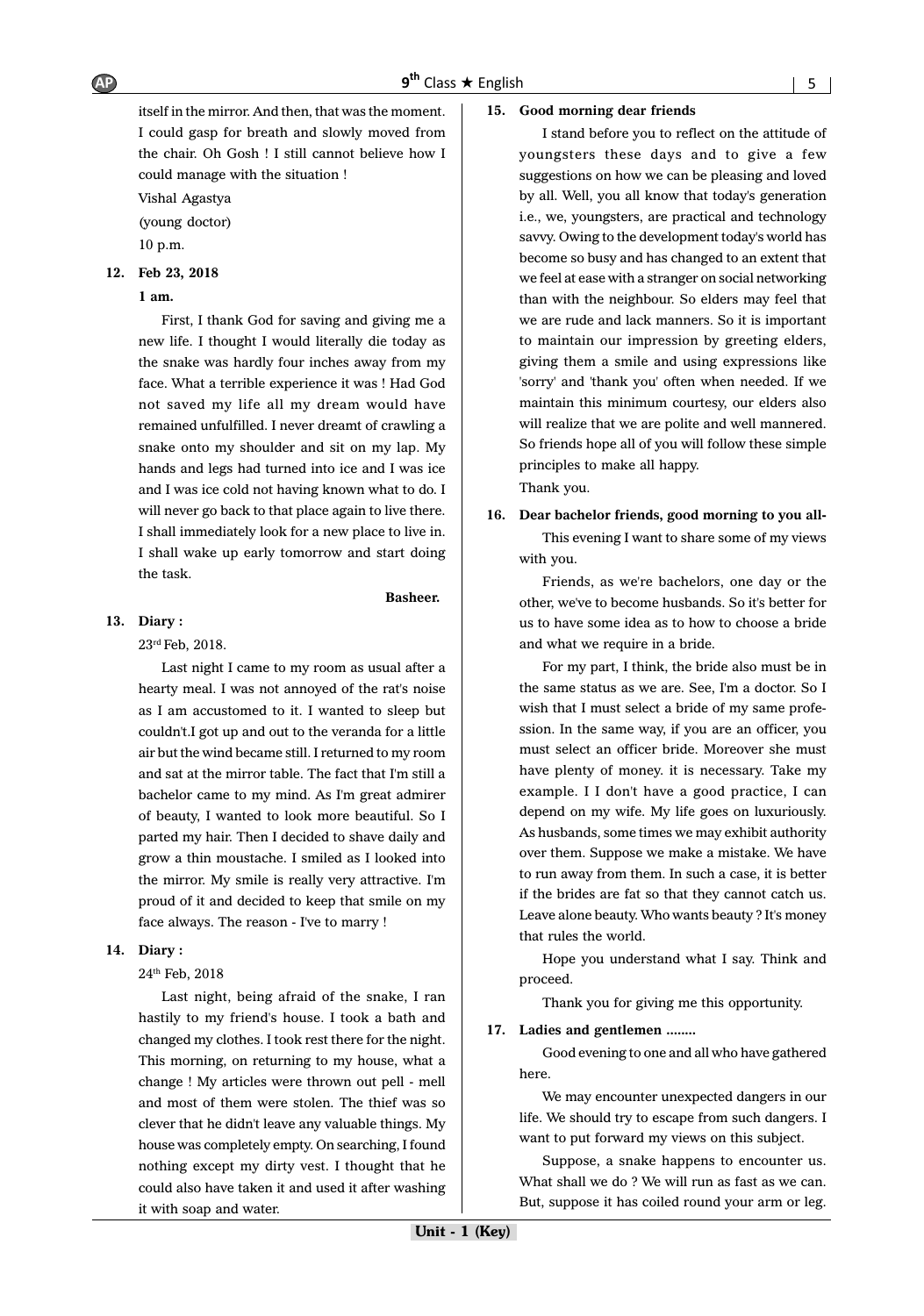In such a case, it should be better for you to become motionless. If you are courageous, clever enough and has the nimbleness to catch it, catch at the head tightly, turn it upside down and shake it violently. The vertebrae of the snake will be loosened and it cannot raise its head. Fear should not enter your mind. There is great danger if fear attacks you. I will give you an example. Once a person was walking in a narrow street. It was pitch dark. He happened to tread on a dried mango chip. As it was half broken, it caught his heel. He thought that snake had bitten him. Immediately, he cried loudly and fell down. Foam was coming out of his mouth. On hearing his cries, some people came there and laid him on a raised platform. They examined his body and found the dried mango piece at his heel. They picked it up and showed him the piece. They told him that it was the dried mango piece that bit him and not the snake. Atlast, he recovered. See, how fear endangers one !

So, my dear friends, we should be bold enough to tackle any situation.

Thank you all.

# $PART - B$

#### Q.No. 9

|    | 1. a) sends     | b) aerial        | c) roots      |
|----|-----------------|------------------|---------------|
|    | d) choke        | e) preventing    |               |
|    | 2. a) popular   | b) wonderful     | c) convincing |
|    | d) dealt        | e) psychological |               |
|    | $3. a)$ finally | b) absolutely    | c) stormy     |
|    | d) thought      | e) starting      |               |
|    | 4. a) rising    | b) surrounded    | c) swept      |
|    | d) windy        | e) calculations  |               |
| 5. | a) two          | b) believe       | c) destroyed  |
|    | d) growing      | e) separate      |               |
| 6. | a) regarding    | b) are born      | c) endowed    |
|    | d) one          | e) brotherhood   |               |
|    |                 |                  |               |

# Q.No. 10

|    | 1. $1. A$ | 2. A | 3. B | 4. B | 5. B |
|----|-----------|------|------|------|------|
| 2. | 1. B      | 2. A | 3. C | 4. D | 5. D |
|    | 3. 1. C   | 2. B | 3. A | 4. D | 5. B |
|    | 4. 1. B   | 2. A | 3. B | 4. B | 5. A |
|    | 5. 1. C   | 2. A | 3. B | 4. A | 5. B |
| 6. | 1. B      | 2. C | 3. D | 4. A | 5. A |

#### Q.No. 11

**1.** If I made some silly mistake and needed to run away, she should not be able to run after me and catch me.

- **2.** I would get married to a woman doctor who had plenty of money and a good medical practice.
- **3.** Though I was turned to stone, my mind was very active.
- **4.** It was a snake. It was taken with its own beauty.
- **5.** The snake which turned its head looked into the mirror and saw its reflection.
- **6.** I don't know if the snake wanted to enjoy its reflection.
- **7.** She should not be able to run after me even if I make a silly mistake.
- **8.** I would marry a woman if she was a doctor.
- **9.** I heard a sound and wondered if it was an imagination

#### Q.No. 12

- **1.** It has never been seen by me since.
- **2.** Most of my things had been removed by some thief.
- **3.** My black coat was taken off by me.
- **4.** The book was opened by me.
- **5.** That noise was again heard by me from above.
- **6.** Medical practice had just been set up by me.
- **7.** The box beneath the table was opened by him.
- **8.** A great service is being done by him to the country.
- **9.** You will be certainly helped by her.

#### Q.No. 13

- **1.** The doctor asked us if/whether a snake had ever coiled itself round any part of our body.
- **2.** Somebody asked the doctor if/whether his wife was fat.
- **3.** I asked doctor if/whether he saw/had seen the snake the following day.
- **4.** Someone asked the doctor if/whether the snake followed/had followed him.
- **5.** He asked if the doctor had seen the snake the following day.
- **6.** The doctor exclaimed that the God had willed otherwise.
- **7.** Raja told his father that he had passed the exam.
- **8.** Kiran said that she was amazing.

- **1.** No sooner had I turned than a fat snake wriggled over the back of the chair and landed on my shoulder.
- **2.** No sooner did I reach a friend's house than I smeared oil all over myself and took a bath.
- **3.** The snake not only slithered along my shoulder but also coiled my left arm below the elbow.
- **4.** No sooner had I arrived at the station then the bus came in.

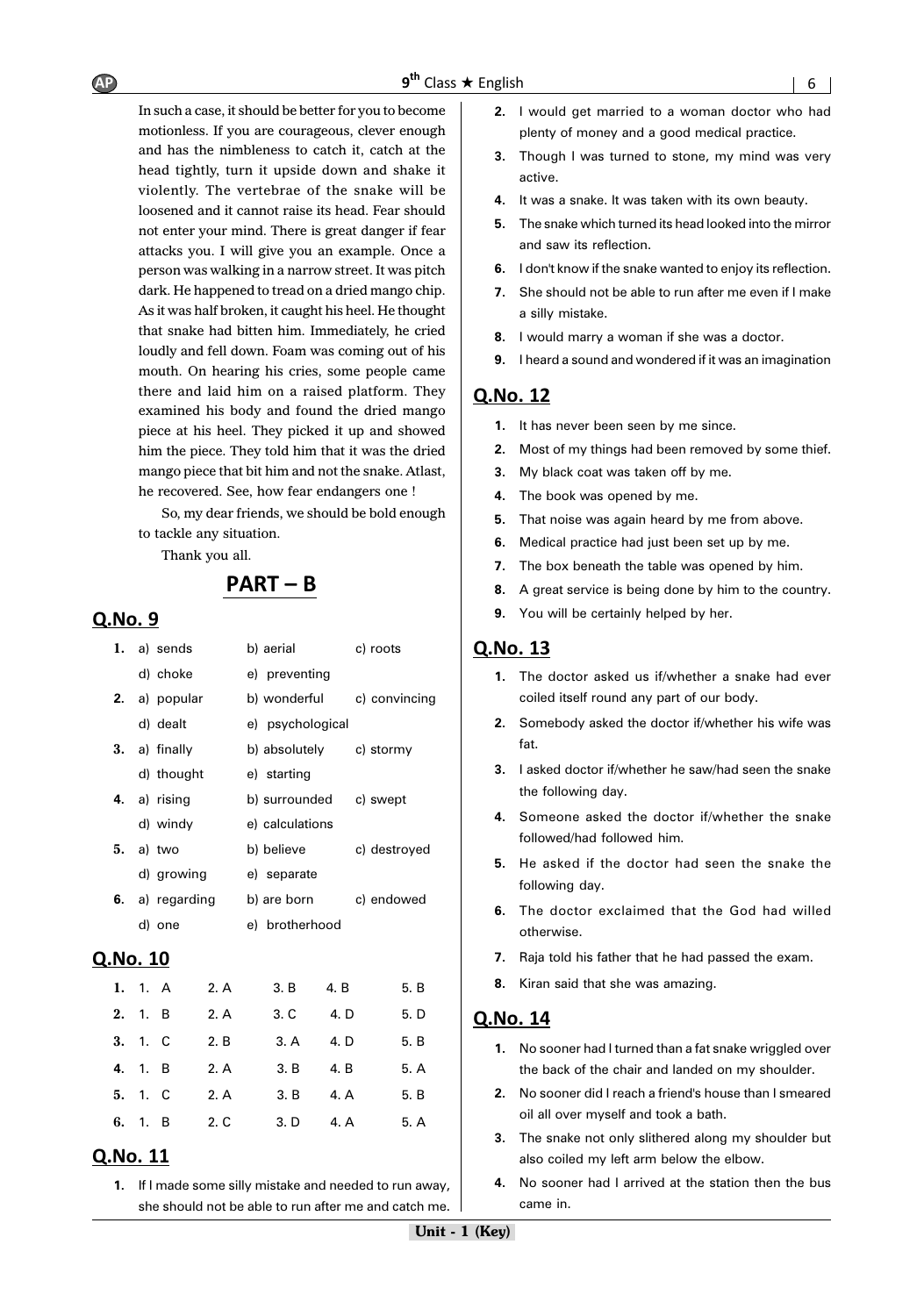- **5.** No sooner had I closed the door then somebody knocked again.
- **6.** No sooner had she finished the meal then she started feeling hungry again.

# Q.No. 15

- **1.** The topic came up when we were discussing snakes.
- **2.** When the snake landed on my shoulder, I was turned to stone.
- **3.** I heard a noise from above as I opened the door.
- **4.** We listened attentively as the doctor continued with the tale.
- **5.** One feels tempted to look into a mirror when it is near.
- **6.** I lit a lamp as the room was not electrified.
- **7.** I lay down but could not sleep since there was no air.
- **8.** As I took a close look at my face in the mirror, I made an important decision.
- **9.** I have not seen Ram since the time he left.

# Q.No. 16

- **1.** After he had completed his homework, he went to bed.
- **2.** Sujatha had arrived at the station before the train came.
- **3.** She had started to go to market before it rained heavily.

(Or)

AFter she had started to go to market, it rained heavily.

- **4.** After the patient died, the doctor arrived.
- **5.** I had brushed my teeth before I took my breakfast.

(Or)

After I had brushed my teeth, I took my breakfast.

**6.** After I had locked that door, I went out to meet my friend at a restaurant.

# Q.No. 17

- **1.** You should cut short your expenses and work extra time.
- **2.** You should go for computer courses in the vacation.
- **3.** You should stay at home and take rest.
- **4.** You should wait at the dance class till I reach the place.
- **5.** You should arrange a light to your scooty to avoid accidents.
- **6.** You ought to be careful about your health.
- **7.** It would be better for you to use helmet. (or) It is better if you use helmet. (or) You should better use a helmet.
- **8.** You must be careful about your health. You should go to bed early.
- **9.** You'd better stop participating in sports.
- **10.** You should be very careful in learning to ride a bike.
- **11.** Why don't you take the help of someone ?

# Q.No. 18

- **1.** Please give me your dictionary.
- **2.** Please give me change for a hundred rupee note.
- **3.** Please help me to lift this box.
- **4.** Please tell me when the next train to Chennai is.
- **5.** Please let me know my marks.
- **6**. Would you mind lending me your pen ? (or) Could you please lend me your pen ?
- **7.** Would you mind showing me the way to the central station ?
- **8.** Would you mind lending me fifty rupees, sir / madam?
- **9.** Would you mind giving me your newspaper ?

# Q.No. 19

|  |                     | 1.b 2.b 3.b 4.a 5.c |  |
|--|---------------------|---------------------|--|
|  | 6. c 7. c 8. c 9. d |                     |  |

# Q.No. 20

| 1.i) b | ii) b | 2. i) a | ii) b |
|--------|-------|---------|-------|
| 3.i) b | ii) a | 4. i) b | ii) c |
| 5.i) d | ii) b | 6.i) d  | ii) c |

# PAPER - II : PART - A

- **1.** a) The career preferences of different students in Navneet Public School.
	- b) Media and Multinational fields.
	- c) iii d) iii e) iii
- **2.** a) The literate population of Mahanagar Pradesh over the last 50 years.
	- b) There is an increase in literacy rate.

| c) i | d) iii | e) i |
|------|--------|------|
|      |        |      |

- **3.** a) 26% b) 18% c) i d) ii e) i
- 4. a) The chart represents the amount of rainfall received by the major districts in Tamil Nadu from the north - east monsoon in 2010.
	- b) Chennai and Nagapattinam have recorded a normal rainfall.
	- c) ii d) iii e) i
- **5.** a) The bar chart represents the number of research projects undertaken by the students of university from 2004 to 2009.

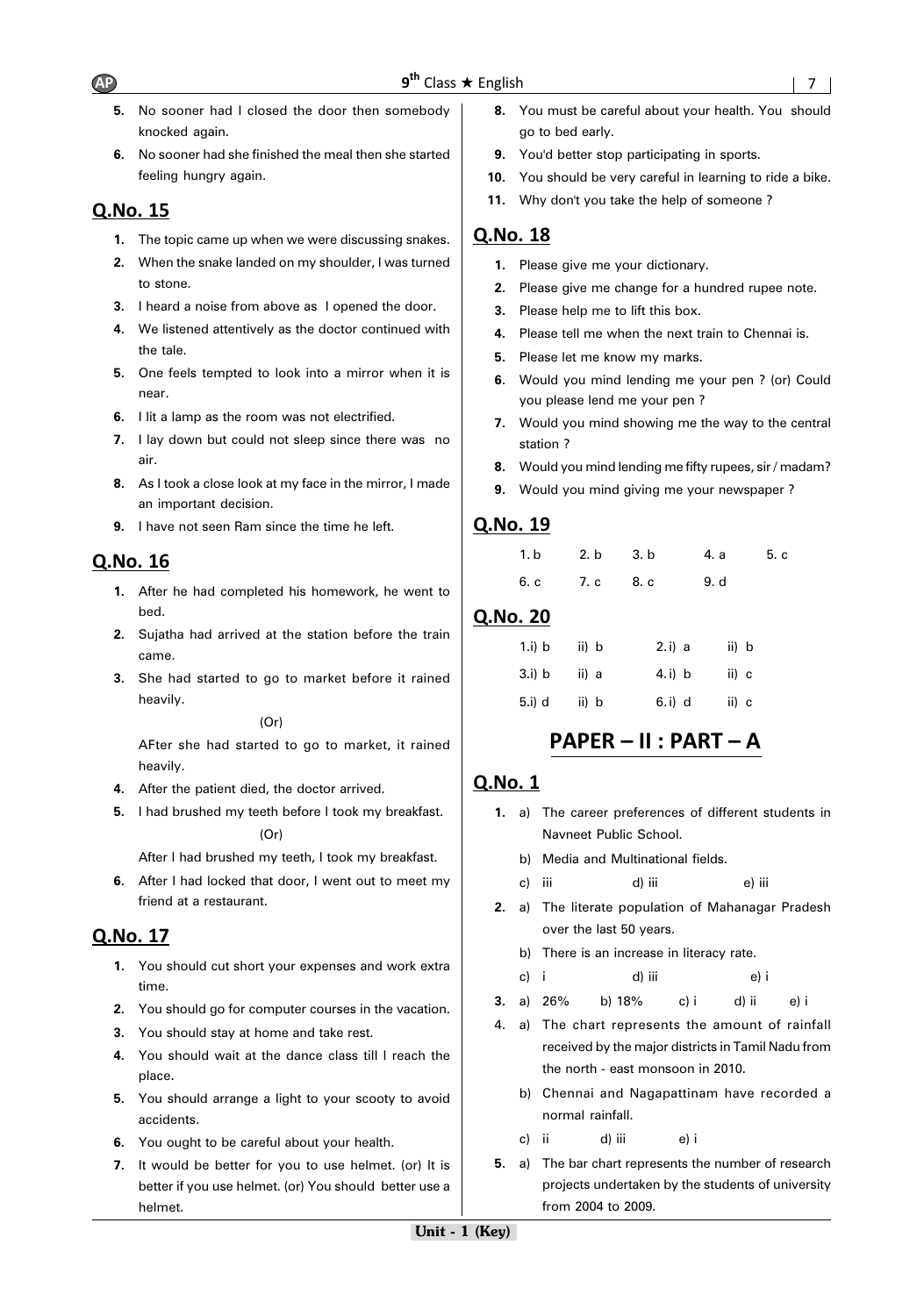- b) The highest number of research projects had been submitted in 2008 - 2009.
- c) ii d) iii e) ii
- **6.** a) The tree diagram represents the total number of residential and non - residential students.
	- b) There are 80 non residential girl students.
	- c) ii d) iii e) iii

## $O.No. 2$

- **1.** a) To become a witch's cat.
	- b) Three c) ii d) iii e) iii
- **2.** a) Rip went up to the forest with his pet dog.
	- b) River Hudson
	- c) iii d) iii e) iii
- **3.** a) A tiny creature
	- b) A hundred feet long and hundred and twenty tons weight.
	- c) ii d) iii e) i
- **4.** a) The villagers believe that the crackers may scare the birds and the birds would not return to the village.
	- b) If the birds never returned again the village would be hit by misfortune.
	- c) iii d) i e) iii
- **5.** a) Kalyanam had the 'divine opportunity' to work and learn under Gandhiji from 1944 till his assassination in 1948.
	- b) Kalyanam secretely distributed pamphlets containing message against the British rule.
	- c) i d) ii e) iii
- **6.** a) When it falls into the hands of "powerful Iunatics". b) People with great knowledge are honoured every where.
	- c) ii d) iii e) i

# Q.No. 3

| 1. $4, 3, 2, 5, 1$ | 2. 3, 4, 1, 5, 2 |
|--------------------|------------------|
| 3. 3, 5, 1, 4, 2   | 4. 4, 2, 1, 3, 5 |
| 5. 3, 5, 4, 1, 2   | 6. 2, 4, 1, 3, 5 |

# $Q.No. 4(a)$

**1.** Brodiepet, Guntur, 8.4.2018.

My dear Srikanth,

I am doing fine. Hope you are doing well. I am very happy to give you an account of social service activity in which I participated in our school.

Last month we collected donations from the public to help the recent flood victims of our state. We collected fifty thousand rupees and sent it to the Chief Minister's relief fund. The public appreciated us a lot. Participating in such activities is a good hobby.

I request you to participate in such a nice social service activitiy.

Convey my regards to your parents.



My dear sister,

How do you do ? I received your letter only yesterday and was happy to know all about you. I was waiting to hear from you. I learn that you are spending all your time in reading your textbooks. I advise you to spare time say, one hour at least to read newspaper, especially English newspaper.

Don't you know reading newspapers enables you develop vocabulary and other language skills ? Moreover, you will know what is happening in the world around you. You will know latest information regarding places, persons' environment and the like needed to the educated youth. Regular reading of newspapers enables you improve your language and writing skills, So please, do read newspapers regularly and make it a habit.

Convey my respects and regards to all at home.

Yours lovingly,

|    |                             | <b>x x x x</b> |
|----|-----------------------------|----------------|
|    | Address on the envelop :    |                |
|    | Vaidya Ramya                |                |
|    | D/o Suhasini                |                |
|    | H.No. 2.6.85/1              |                |
|    | Powerpet,                   |                |
|    | Eluru.                      |                |
| 3. |                             | Vijayawada,    |
|    |                             | 10.03.18.      |
|    | From,                       |                |
|    | x x x x x,                  |                |
|    | Kamakoti Nagar,             |                |
|    | Vijayawada.                 |                |
|    | Tο                          |                |
|    | The Municipal Commissioner, |                |
|    | Municipal Corporation,      |                |
|    | Vijayawada.                 |                |
|    |                             |                |

Unit - 1 (Key)

# $AP$   $9<sup>th</sup>$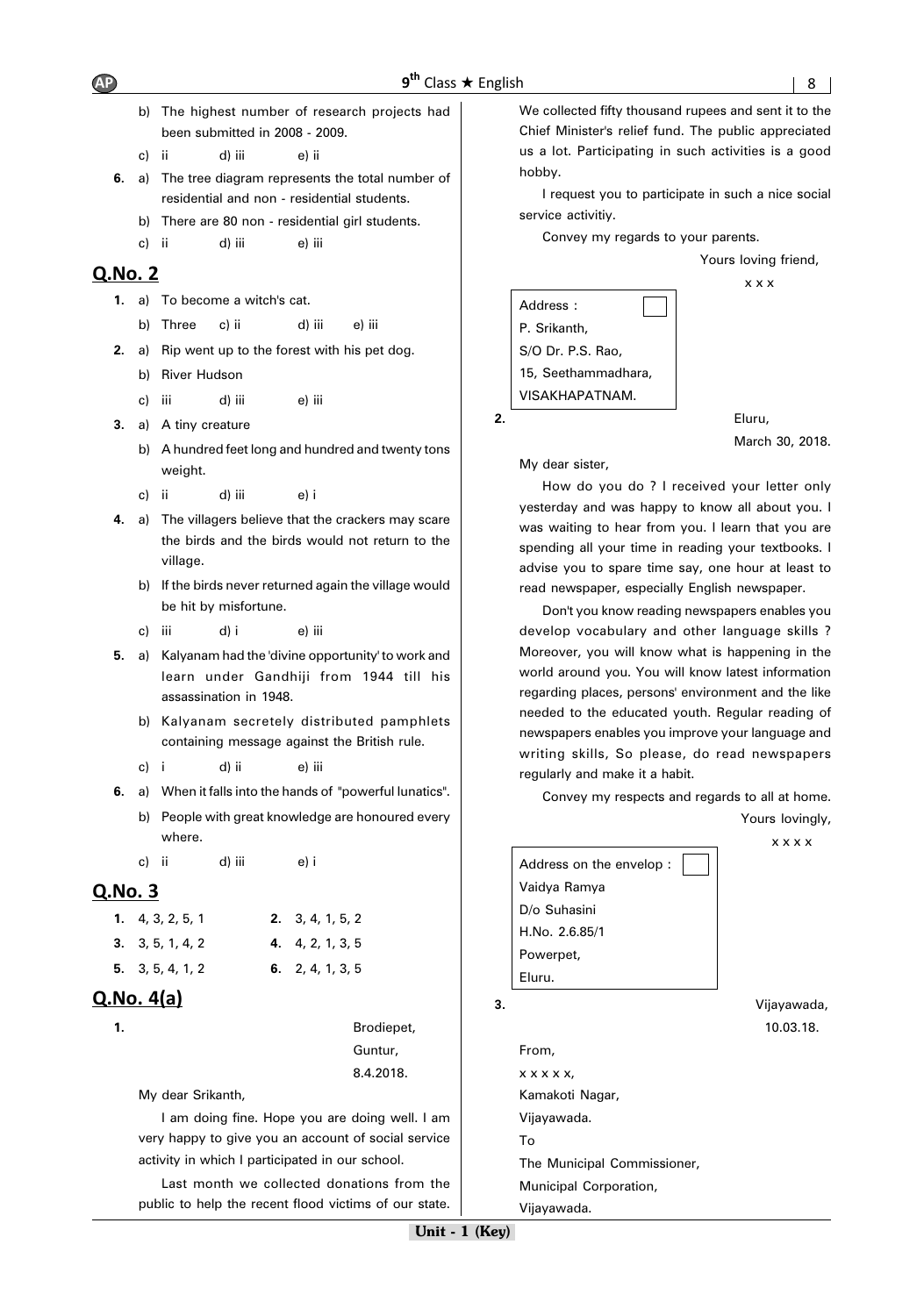**Subject :** Keeping roads clean - Suggesting some steps - Regarding.

I regret to bring the following to your notice for necessary action.

The people in our city are suffering a lot due to the negligence of the municipal staff. The sweepers are not regular to their duties. There are piles of garbage at every corner emitting foul smell. Some roads have ditches. All these things lead to health hazard. I request you to instruct the concerned to clean the roads and sweep them regularly.

May I also suggest you to appoint more supervisors and increase the number of sweepers. Arrange some more garbage lifting vans.

Thank you sir / madam.

Yours sincerely, x x x x x x. **4.** D.No: 6-9 / 2, 41A, Netaji Street, Kurnool, Date:10 - 3 - 2018.

Dear Sasank,

I expected a letter from you as a reply to my letter, but I'm disappointed. I think you're busy with your work.

Dear friend, you know that rich people are becoming richer these days. They're hoarding adequate money for generations to come. You also know how they're able to do so.

Recently, the house of one of the leaders was raided by the Income Tax Officer as they had information that he had a lot of property. In the early hours they raided his house. They found 5 kgs of gold and a cash worth ten crores. The concerned documents were seized. A case was filed against him. He was arrested and sent to remand.

There are such myriads of cases at present. Unless the government takes a strict action, these cannot be curbed. Anyhow, I wish a happy change over the society.

Please reply. Convey regards to your parents.



Dear Sai,

I am fine here and hope the same with you and your family. How is it that you are not in touch with me for a long time? Previously, you have been writing to me regularly.

Have you seen the news report, in "The Times of India," about the last match and retirement of Sachin Tendulkar ? Any how, I am giving you an account of it, hereunder.

You know that Sachin is the most loved and admired Indian cricketer. He played his last match in his home town at the Wankhede Stadium. It was his 200<sup>th</sup> match. He declared that he was retiring from the One Day Internationals. He spoke about his 24 year old career with tears in his eyes. He thanked everyone who was associated and shared with him in his success. People gathered in large numbers and gave a grand farewell to the batting legend. Their heart ached to see their "Little master" retired.

Hope you too appreciate awarding Bharata Ratna to Sachin.

Please send your views.

Yours lovingly,

M.S. Raj.



#### $Q.No. 4(b)$

**1. Misuse of Public Park Causing Nuisance**

**16th April 2016, Visakhapatnam :** Many areas around the local park in Ashok Nagar, Visakhapatnam use it for personal and public events leaving no space for worth while things.

The park in Ashok Nagar area, situated in the centre of the colony is meant for the use of local residents, children to play and shelter for adults during evenings. However, there are no one to clean up the park. One could see the disposable plates and plastic bottles lying all over the place. Thus, it becomes a mess with stray dogs jumping in for left over food.

Appropriate measures could be taken up by the authorities to tackle the problem.

News Reporter

Times of India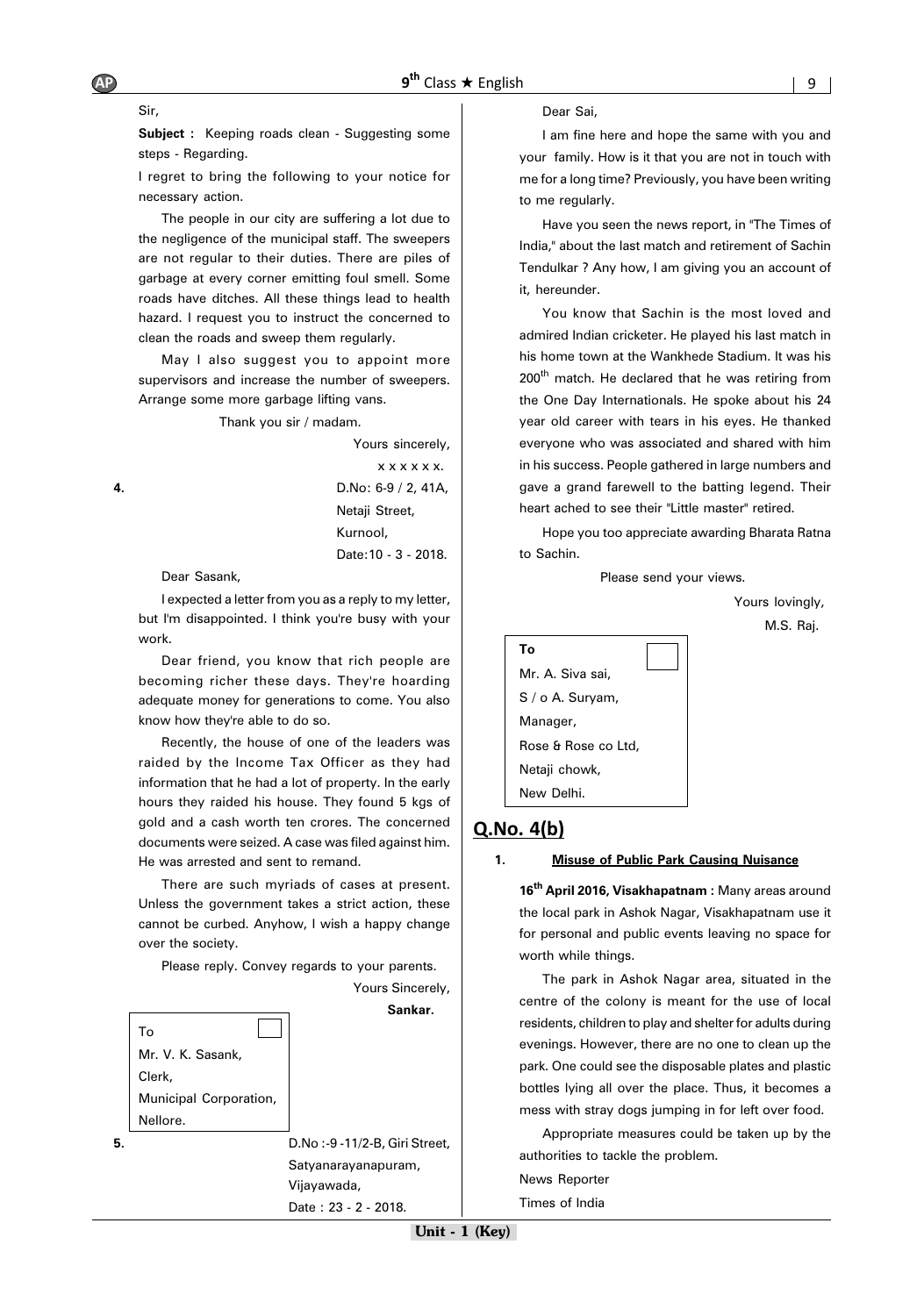#### **2. Atithi Devo Bhava**

**26th April 2016 :** A seminar was held at Raja Gopalachari stadium throwing light on the rich cultural heritage and warm hospitality towards foreigners.

"Atithi Devo Bhava" is not just a catchy line to promote tourism but is a beautiful example of a text asking us to respect our guests as God. The host guest relationship in india is truly one of the most revered relationships. The unique practice of giving utmost importance and preferential treatment to the guests clearly explains the fact that why our country's history has several notable examples of 'Atithi Satkar' meaning to welcome the guest with warmth and respect.

An integral part of Indian culture says that every guest should be treated like God. No distinction should be made based on the guests' caste, colour or creed and he/she should be showered with all love, care and affection.

However, Atithi Devo Bhava, has lost its true essence and spirit over the sands of time. We should thus, preserve and practise it in the fast changing modern world.

News Reporter

News Times of India

# **3. IN HUMAN ACT**

**Warangal, 23rd Feb, 2018.**

A person named Balachandar had taken a loan from a money- lender for ten percent interest. He has been paying the interest every month regularly. The money-lender demanded him to pay the principal amount also immediately. Balachandar couldn't pay it all at once. So the money-lender took him to a deserted place, tied him to a tree and whipped him mercilessly. Balachandar was badly wounded and fell unconscious. Some passer-by noticed him and reported to the police. Police are investigating the case. Balachandar was rushed to the hospital.

It is pitiable to state that even in this civilized society such in - human acts are still going on.

#### **4. CRICKET WITHOUT SACHIN**

Wankhede Stadium, 16, November 2013. (Jaya).

Sachin Tendulkar, the most loved and admired Indian cricketer played his final match in his home town at the Wankhede Stadium. Sachin Tendulkar played his 200<sup>th</sup> and final test match and retired from the One Day Internationals.

Tendulkar made a tearful farewell speech as his glittering 24 year old career came to an end. He thanked everyone who was associated with his success and was responsible for fulfilling his dream. People gathered in huge crowds to bid farewell to the batting legend "Tendulkar." People's heart ached to see their "Little Master" retire. They gathered in huge crowds to witness their hero with a bat between the twenty two yards of the field for the last time. He was an exceptional cricketer ranked among the world's best Indian cricketers over him a great deal.

#### $Q.No. 5(a)$

#### **1. Sir Alexander Fleming**

Sir Alexander Fleming was a famous scientist in the field of medicine and research. He was born in Lochfield in Ayrshire, Scotland on  $6<sup>th</sup>$  August, 1881. He studied medicine in St. Mary's Medical School, London University. He completed MBBS in London and secured a Gold Medal in 1908.

Alexander Fleming made an extensive research in antiseptics and antibiotics which are non-toxic to animal tissues. He achieved success in the discovery of penicillin. He also received Nobel Prize in Physiology or Medicine in the year 1945.

He was well known all over the world for the penicillin vaccine.

#### **2. Subhash Chandra Bose**

Subhash Chandra Bose, affectionately called Netaji, was born on January 23, 1897 in Cuttack, Orissa. He was one of the most prominent leaders of the Indian freedom struggle. Deeply moved by the Jallianwala Bagh massacre, he gave up a promising career in the Civil Services to join the Freedom Movement. He founded Indian National Army to overthrow British Empire. His famous motto was 'Give me blood and I will give you freedom'. However, the defeat of Japan and Germany in the Second World War forced INA to retreat and it could not achieve its objective. Subhash Chandra Bose was reportedly killed in an air crash over Taipei, Taiwan on August 18, 1945.

#### **3. Yallapragada Subbarao**

Subbarao was born to Jagannadham and Venkamma on 12<sup>th</sup> February, 1895 in Narsapur. His mother took care of his education. He appeared for the Matriculation examination twice but failed. But when his mother sold her ornaments and paid the exam fees, he studied hard and got through. Later he joined the Presidency college, Chennai.

He married Seshu, a girl from a rich family. He studied medicine. He wanted to mix Ayurveda with Allopathy. His professor did not like it. So he failed in surgery. He got only L.M.S. but not MBBS. He went to America. He wanted to find the percentage of phosphorus in blood and urine. He prepared a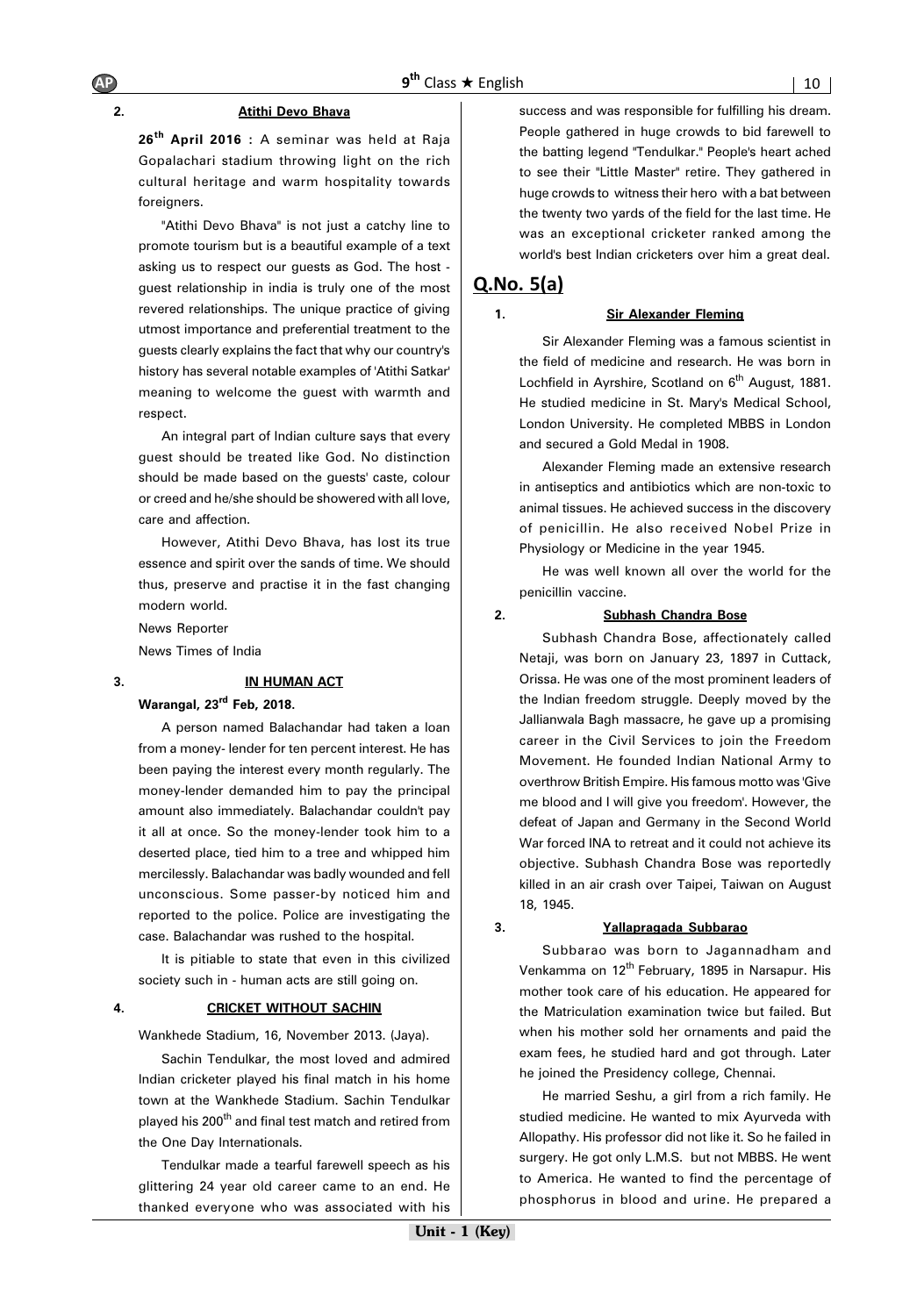chemical for it. The method was called Fiscay - Subbarao method. Later he invented medicines for flu and anaemia. He got Ph. D in Biochemistry. He invented folic acid and antibiotics. He expired on 9<sup>th</sup> August, 1948.

#### **4. Bio - sketch of Naresh Trehan**

Dr. Naresh Trehan is the famous heart surgeon in India. He was born on August 12, 1946. He did his M.B.B.S. from K.G. Medical College, Lucknow, U.P., India. He completed his Diploma in Surgery from American Board, U.S.A. in 1977 and another in Cardiothoracic Surgery in 1979 from the same Board. After completing training he held important academic and clinical positions at New York. He returned to India in 1988 and started Escorts Heart Institute and Research Centre successfully. He successfully performed more than 48,000 open heart surgeries. He was appointed as personal surgeon in 1991 to the President of India. He started his dream project 'Medanta - The Medicity' - a 1500 bed hospital having 45 operating theatres and over 20 super - specialities. At the moment he is giving post doctoral training of international standard to 30 surgeons. This training is of 3 years duration. Over 20 surgeons have already been trained so far.

#### $Q.No. 5(b)$

#### **1. The Friendship of a Lion and a Dog**

A circus came to the city. People had to buy tickets to see the circus. Those that could not afford to buy tickets could bring small animals and see the circus. The small animals were meant to feed the lions. One day a man caught a little dog and took it to the circus.

The manager of the circus took the dog and threw it into a lion's cage. The huge lion smelt the small dog and just touched it. The little dog was terribly afraid and tried to hide itself in a corner. The lion took pity on it. He did not do any harm to the dog. They shared the meat. They became friends and lived together.

After some days, a man came and said that it was his dog. He tried to take it away. The lion roared. The man went away. The dog and the lion lived happily in the cage for a year. One day the dog fell ill and died. The lion did not eat food for five days. He smelt and licked the dog. He lay down and died on the sixth day. He joined his friend in the other world.

#### **2. Title : A Donkey and a Camel**

Once upon a time there were a donkey and a camel. They were good friends. They lived in a forest. They used to go to eat together. The donkey was, mischievous and trick. But the camel was innocent. One day they went together to eat cabbages in a garden. They entered the garden and began eating cabbages happily. The donkey wanted to a play a trick on the camel. The donkey became mischievous. While they were eating cabbages, the donkey intentionally brayed aloud to be heard to the gardener. The gardener heard the donkey's braying and understood that a donkey was eating cabbages in the garden. He became angry and came out. By that time the donkey ran away, as it was cautious and careful of the gardener's arrival. The gardener found the camel eating cabbages. The camel saw the gardener coming towards it. But it could not run fast as it was heavy. The gardener beat the camel severely. The camel was sad and got angry with the donkey. It understood that the donkey had cheated it. It suffered silently and thought of a plan to take revenge on the donkey. The camel's plan was perfect (The camel planned perfectly.) It intentionally told the donkey that there were tasty fruits on the other bank of the river. It offered to take the donkey on its back. The donkey believed the camel and became ready to go on the camel's back.

Next day they wanted to cross the river to eat fruits. The river was full of water. The water was deep and it was flowing speedily. The camel began walking (swimming) in the river to cross it. They reached the middle of the river where the water was deep. Then the camel began to dance to make the donkey fall down. The donkey could not sit on the camel's back as the camel was dancing. It slipped from the camel's back and fell into the water. It drowned in it. Thus the camel took revenge on the mischievous donkey.

**Moral :** TIT FOR TAT

#### **3. Title : An Old Farmer and His Five Sons / Unity is Strength**

Once upon a time there was a farmer. He lived in a village. He was wise. He used to work hard when he was young. He earned a lot of money. He owned many fields. When he grew old, he could not work hard. As he had a lot of wealth, he appointed some workers to do the field work and the homework of the family. As a result of this his five sons grew (became) lazy and selfish. They used not to work. Instead of working hard, they quarrelled with one another. The old man advised his sons many times not to quarrel among themselves. But they did not care for their father's advice. Above all they wanted to be away from one another.

So the old man was worried about the future of his family, his sons and his wealth. He felt that his sons neglected his good words. He understood that his sons did not understand the importance and value of living together. He wanted to teach them a lesson about the importance of unity with a simple example.

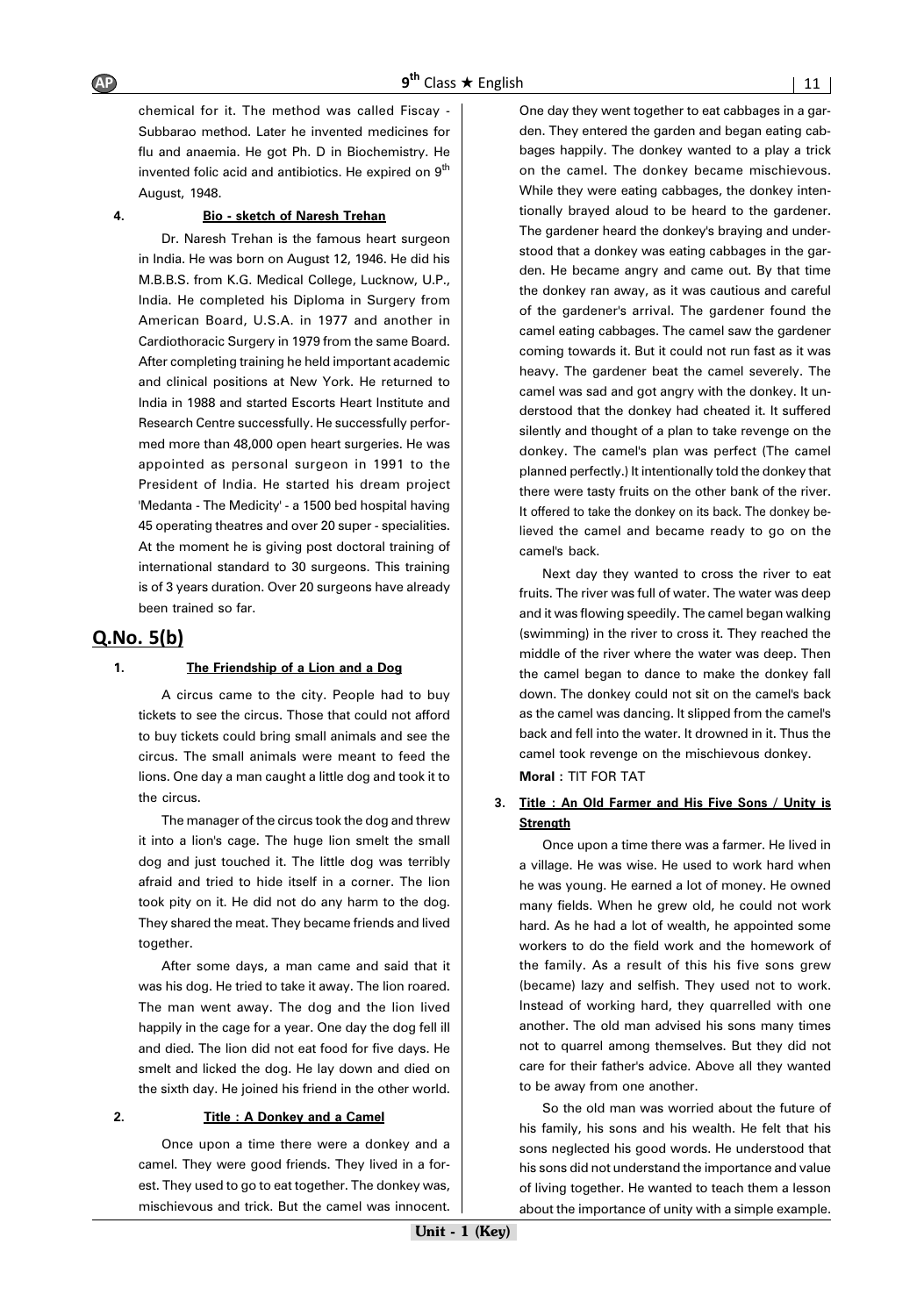So one day he asked his servants to bring a bundle of five sticks. The servants brought a bundle of five sticks. He called his sons and showed them the bundle of five sticks. He asked his eldest son to break the bundle of five sticks. But the eldest son could not break it. It was hard for him to break the bundle of five sticks as the five sticks were tied united as a bundle. The old man asked the other four sons to break the bundle individually. But none of them could break it as it was a difficult task to break a bundle of five sticks tied together.

Then the old man asked his servants to loosen the bundle of five sticks. The servants loosened the bundle. The old man gave a single stick to each of his sons and asked them to break them. Every stick was broken easily. They could break them wish ease. The father asked his sons whether they had known the value of unity and living together. He told them that if they lived in unity, they would not be beaten by anybody. If they lived individually like single sticks, they would be easily beaten by anybody. The sons felt sorry and understood that unity is strength. They began to live in unity happily. The old man felt happy over the change in his sons.

#### **4. Title : A Foolish Crow**

Once upon a time there was a crow. It lived in a tree on a river bank. One day it was hungry. It could not find any food in the forest. So it went to a nearby village in search of food. Finally it found a little girl in the village with a bit of cheese in her hand. The crow attacked the girl. The girl became frightened and left the bit of cheese. Immediately the crow picked up the cheese and flew into the sky. It felt happy and went home on the river bank in the forest. In was sitting on a branch of the home tree with the bit of cheese in its mouth.

At the same time there came a pig. It was hungry. It came there in search of food. It happened to see the bit of cheese in the crow's mouth. It wanted to get the cheese and thought of a plan. It made a funny face to make the crow laugh so that the crow would open its beak. But the crow was careful of its cheese and didn't even smile at the pig.

After some time an elephant came there. It was hungry. It happened to see the bit of cheese in the crow's mouth. It asked the crow to give the cheese. But the crow did not give it to the hungry elephant. The hungry elephant became angry as the crow did not give the cheese. The angry elephant took some water with its trunk in the river and sprayed on the crow. But the crow did not open its beak and leave the cheese.

Later a big brown bear came there to drink water in the river. It happened to see the bit of cheese in the crow's mouth. It wanted to eat the cheese. It offered a pot of sugar for the bit of cheese in the crow's mouth. But the crow did not accept the proposal of the big brown bear. So the bear drank water in the river and went on its way.

Finally there came a wild fox to drink water. It was a cunning fox. When it came near the tree on the river bank, it happened to see the bit of cheese in the crow's mouth. It wanted to get it from the crow and thought of a plan. It praised the crow excessively by saying that the crow was lovely and its voice was sweet. It asked the crow to sing a sweet song. The crow overjoyed with the praise and felt proud of its appearance and voice. It opened its beak to sing the song as it was pleased with the over praising of the fox. Then the cheese fell down. Immediately the fox picked up the bit of cheese and went away. The crow itself felt sorry for its foolishness and flew up in the sky in search of food again.

**Moral :** DON'T BE PROUD / OVER PRAISING IS DANGEROUS.

#### **5. Crocodile and the Monkey**

There lived a crocodile in a river. On the bank of the river, there was a mango tree. Many monkeys used to eat the fruits and play on the tree. The crocodile wanted to eat the flesh of a monkey. It thought of a plan. Gradually it made friendship with a monkey. They became close friends.

One day the crocodile said that its wife wanted to see his friend monkey. It invited monkey to come to its house. The monkey readily agreed to its proposal. The monkey sat on the back of the crocodile. The crocodile began to swim. When they came to the middle of the river, the crocodile told it's desire that it wanted to eat the heart of the monkey. The monkey readily agreed to give it's heart as a token of friendship. The monkey said that while it was playing on the tree, its heart may fall some where, so it kept its heart on the tree. The crocodile believed the monkey's words and swam to the shore. The monkey then jumped on to the shore and climbed up the tree. Thus the monkey escaped from the danger with its immediate plan.

#### **6. Kindness Rewarded**

One day a thirsty bee went out in search of water. It soon saw a tank full of water and decided to quench its thirst at it. But it plunged into the water and could not keep itself afloat.

If began to drown. A dove flying overhead saw its plight. Realising the danger, the dove quickly plucked a leaf from a tree and dropped it on the water just next to the bee.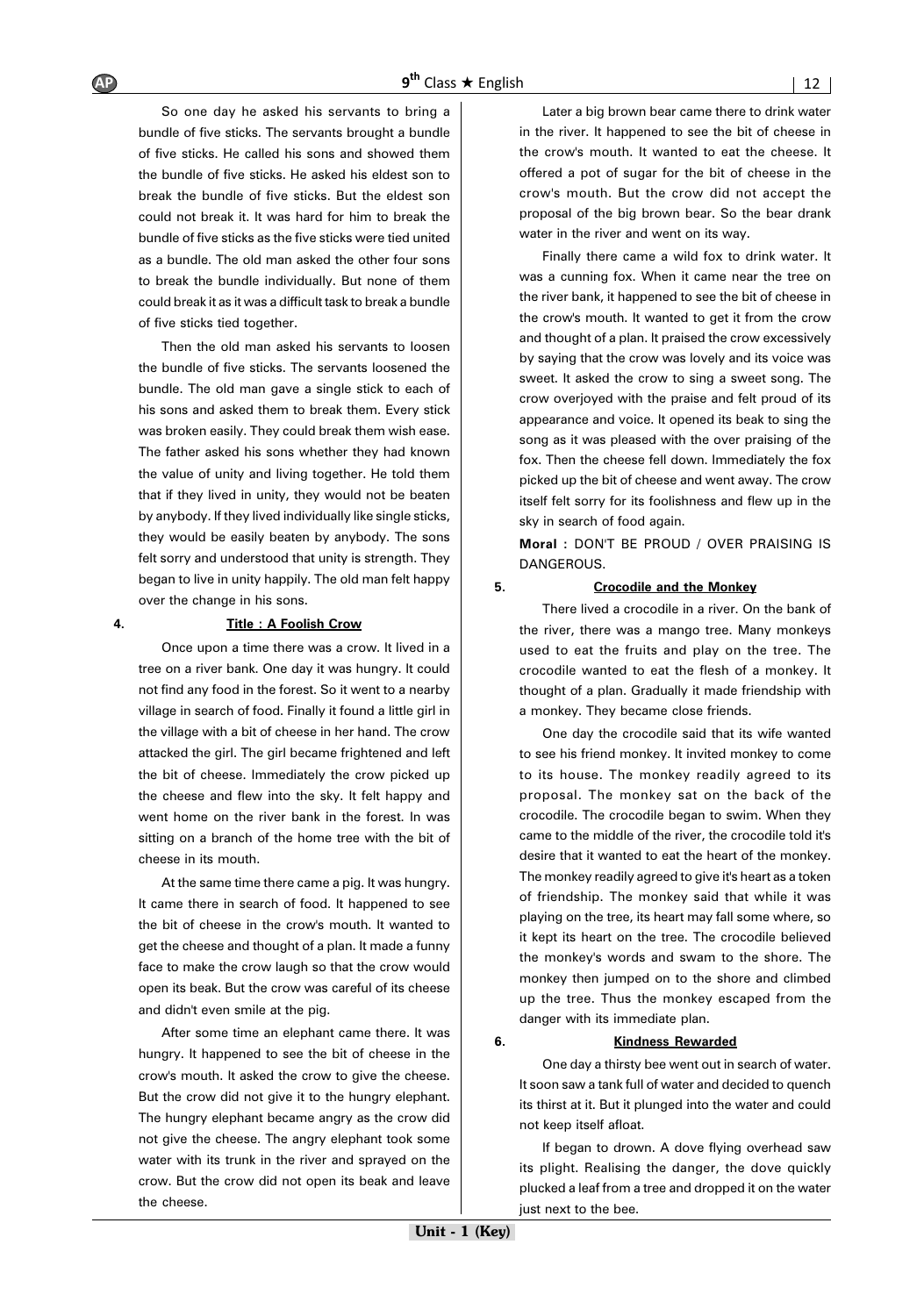The bee climbed on to the leaf, dried its wings and flew away to its hive with full of gratitude to the dove, for saving it's life.

A few days later, the bee saw a hunter aiming his gun at the dove sitting on the branch of a tree.

The bee understood everything after recognizing the dove. It flew down and stung the hunter on his wrist just as he was about to release the trigger of his gun. The gun fell down from his hands. The dove heard the noise. It quickly flew away to safety.

The bee was happy for it could show the gratitude to the dove which had saved its life earlier. **Moral :** Do good and get good.

#### Q.No. 6

| 1.             | a) | mere         |          | only                                 |
|----------------|----|--------------|----------|--------------------------------------|
|                |    | b) leapt     |          | jumped                               |
|                |    | c) worth     |          | - useful                             |
|                |    | d) heaved    | $-$      | produced (sighed) noisily            |
| 2.             |    | a) tempted   | $-$      | desired                              |
|                |    | b) admirer   |          | - lover                              |
|                |    | c) handsome  |          | - good-looking                       |
|                |    | d) picked up | $\equiv$ | took                                 |
| 3.             |    | a) wriggled  | $-$      | twisted and turned                   |
|                |    |              |          | b) simultaneous $-$ at the same time |
|                |    | c) tremble   | $-$      | shiver                               |
|                |    | d) slithered |          | - glided                             |
| 4.             |    | a) earnings  |          | - salary                             |
|                | b) | meagre       |          | - small                              |
|                | c) | possessed    |          | - owned                              |
|                |    | d) solitary  |          | - lonely                             |
| 5.             | a) | answered     | $-$      | answered                             |
|                | b) | smeared      |          | - applied                            |
|                | c) | little       | $-$      | nothing                              |
|                | d) | picked       | $-$      | picked                               |
| <u>Q.No. 7</u> |    |              |          |                                      |
| 1.             |    | a) pain      | ×        | pleasure                             |
|                | b) | thick        | X        | thin                                 |
|                | c) | slowly       | ×        | quickly                              |

d) beginning × ending **2.** a) close  $\times$  distant

b) important x unimportant c) daily  $\times$  occasionally d) handsome  $\times$  ugly **3.** a) Immediately × Gradually b) fresh  $\times$  stale c) friend  $\times$  enemy d) found  $\times$  lost **4.** a) married  $\times$  unmarried b) plenty of  $\times$  few c) fat  $\times$  thin d) valid × invalid

|         | c) | familiar      | X          | unfamiliar |  |
|---------|----|---------------|------------|------------|--|
|         | d) | lighted       | ×          | put off    |  |
| 6.      | a) | smiled        | ×          | frowned    |  |
|         | b) | attractive    | X          | awful      |  |
|         | C) | handsome      | ×          | ugly       |  |
|         | d) | above         | $\times$   | below      |  |
| Q.No. 8 |    |               |            |            |  |
| 1.      |    | a) correction | - correct  |            |  |
|         | b) | breathe       | - breath   |            |  |
|         |    | c) activity   | - active   |            |  |
|         | d) | dark          | - darkness |            |  |
| 2.      |    | a) silence    | – silent   |            |  |

**5.** a) hot  $\times$  cold b) opened  $\times$  shut

b) discussion – discussing c) attention – attentively d) continue – continued **3.** a) appreciation – appreciated b) reflect – reflection c) certainty – certain d) admiration – admiring **4.** a) temptation – tempted

|    |    | b) admiration |     | – admirer  |
|----|----|---------------|-----|------------|
|    | c) | belief        |     | - believed |
|    | d) | present       | $-$ | presence   |
| 5. |    | a) think      |     | - thoughts |
|    |    | b) fall       |     | - fallen   |
|    |    | c) sure       |     | - surely   |
|    |    | d) worried    |     | - worry    |
| 6. | a) | dark          |     | - darkness |
|    | b) | present       | н.  | presence   |
|    | c) | create        |     | – creator  |

#### d) imagine – imagination

#### Q.No. 9

| 1.a) | found        | b) reached     | $2.a)$ repeat |
|------|--------------|----------------|---------------|
| b)   | meagre       | $3.a)$ beam    | b) beneath    |
|      | 4.a) married | b) relief      | 5.a) receive  |
| b)   | unwound      | 6.a) certain   | b) vermilion  |
| 7.a) | wearing      | b) reflection  | 8.a) coiled   |
| b)   | shoulder     | 9.a) moustache | b) beneath    |
|      |              |                |               |

# Q.No. 10

| 1.a)     | relief      |  | b) certain                   |  | 2.a) sprinter    |  |  |
|----------|-------------|--|------------------------------|--|------------------|--|--|
| b)       | rascal      |  | 3.a) cleanliness             |  | b) medicine      |  |  |
| 4.a)     | universe    |  | b) bachelor                  |  | 5.a) imultaneous |  |  |
| b)       | reflection  |  | 6.a) moustache               |  | b) trousers      |  |  |
| 7.a)     | present     |  | b) luggage                   |  | 8.a) occurence   |  |  |
| b)       | explanation |  | <b>9.a)</b> independent      |  | b) terrified     |  |  |
| Q.No. 11 |             |  |                              |  |                  |  |  |
| 1.a)     | tremble     |  | b) bachelor                  |  | 2.a) decision    |  |  |
| b)       | moustache   |  | 3.a) ceiling                 |  | b) possessed     |  |  |
| 4.a)     | appreciated |  | b) simultaneous 5.a) ceiling |  |                  |  |  |

**b)** restaurant

| he  | b) ben <u>ea</u> t |
|-----|--------------------|
|     |                    |
|     | 2.a) sprinte       |
| :SS | b) medici          |
|     | 5.a) imultar       |
| he  | b) trouser         |
|     |                    |

| าeior | <b>2.a</b> ) decision |
|-------|-----------------------|
| iling | b) possesse           |

Unit - 1 (Key)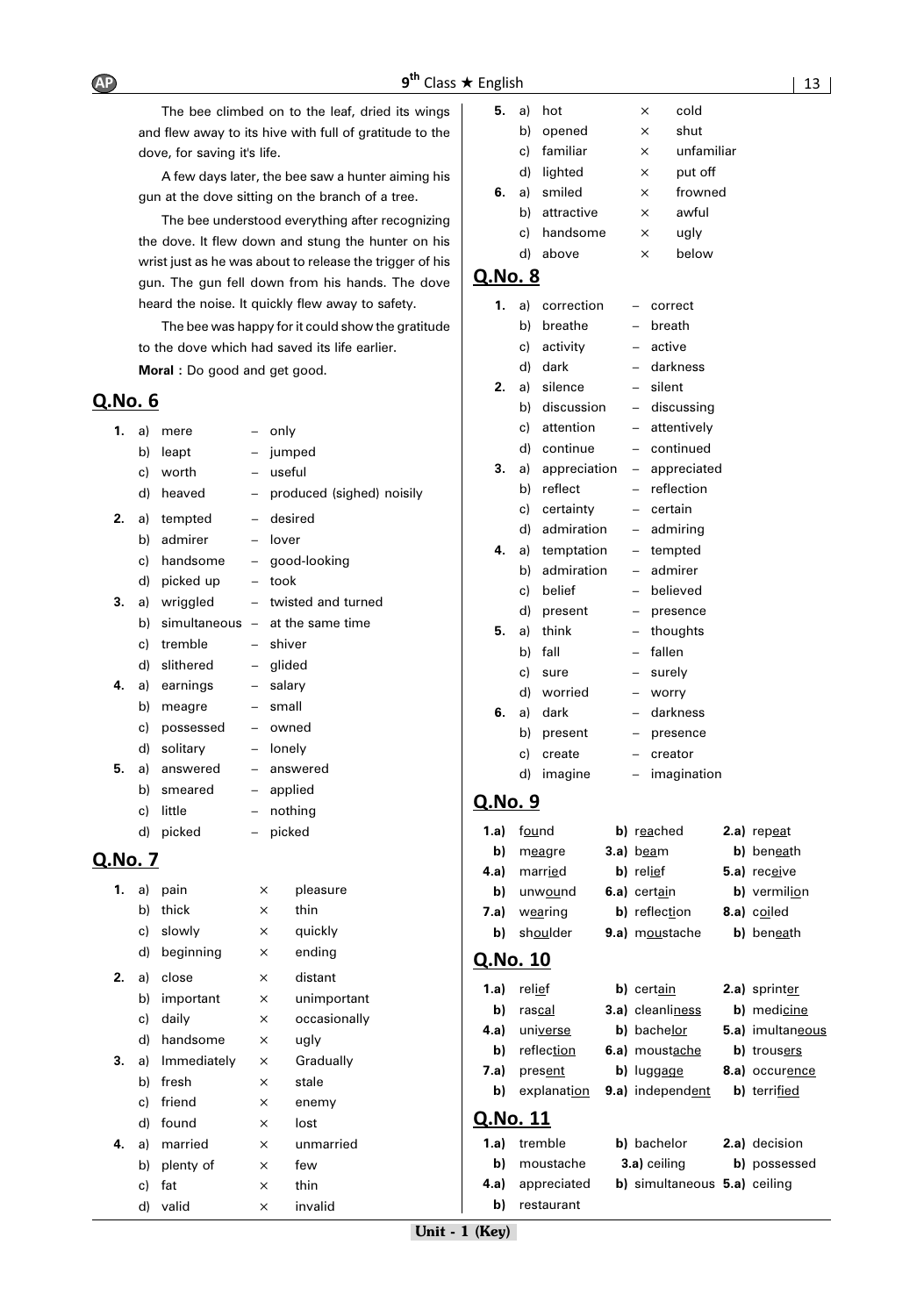# Q.No. 12

| 1. | <b>Verbs</b>    | <b>Phrasal Verbs</b>     |
|----|-----------------|--------------------------|
|    | sleep           | run away                 |
|    | enjoy           | set up                   |
|    | wriggle         | taken with               |
|    | slither         | look into                |
| 2. | Linkers         | <b>Phrasal Verbs</b>     |
|    | who             | set up                   |
|    | when            | take out                 |
|    | but             | look at                  |
|    | as if           | leave behind             |
| 3. | <b>Places</b>   | <b>Things</b>            |
|    | restaurant      | lamp                     |
|    | room            | table                    |
|    | house           | suitcase                 |
|    | veranda         | mirror                   |
| 4. | <b>Prefixes</b> | <b>Suffixes</b>          |
|    | unnatural       | action                   |
|    | irrelevant      | necessarily              |
|    | illegal         | organization             |
|    | faithful        | Now here                 |
| 5. | People          | Tools / Instruments      |
|    | sculptor        | computer                 |
|    | explorer        | refrigerator             |
|    | treasurer       | cooker                   |
|    | instructor      | type - writer            |
| 6. | Relating law    | <b>Relating medicine</b> |
|    | court           | hospital                 |
|    | lawyer          | patient                  |
|    | judge           | doctor                   |
|    | plaintiff       | nurse                    |
| 7. | <b>Disease</b>  | <b>Doctor</b>            |
|    | Eve             | Ophthalmologist          |
|    | Heart           | Cardiologist             |
|    | Teeth           | Dentist                  |
|    | Skin            | Dermatologist            |

## Q.No. 13

- **1.a)** He took off his wet boots and sat by the fire.
- **b**) The monkey looked into the mirror and it seemed to admire its own beauty.
- **2.a)** Caterpillars change into butterflies.
- **b)** Gopal rao took out a lot of money from the bank.
- **3.a)** Britain is being left behind in the race for the new markets.
- **b)** Ravi Teja wanted to set up some business in the city.
- **4.a)** He usually gets up at 5 o' clock.
- **b)** He became so busy that he could not take time off for any rest.
- **5.a)** Rajkumar looked at his friend admiringly.
- **b)** Kaushik lay down on the sofa and soon fell asleep.
- **6.a)** The book shop is **closed on** Sunday.
	- **b)** The medical shop closed down on Monday.
- 7.a) Hari slipped out when the teacher was not looking.
	- **b)** Vamsi slipped when the teacher was not looking.
- **8.a)** Razia looks down upon orphans.
- **b)** Sania looks after orphans.
- **9.a)** The headmaster is looking into the file.
- **b)** The teacher is looking for the file.
- **10.a)** The courtiers looked at him with contempt.
	- **b)** Never put off till tomorrow what you can do today.
- 11.a) Try to put in your heart and soul in studies.
	- **b)** I am fed up with my friend.
- 12.a) He was **brought up** at his grand father's house.
	- **b)** Don't put on such a dirty dress.
- 13.a) My brother is leaving for the States today.
	- **b)** The two friends fell out.

# Q.No. 14

|           | $1.a)$ roof            | b) look    | c) closer    |
|-----------|------------------------|------------|--------------|
|           | d) open                |            |              |
| 2.a) fuel |                        | b) dilly   | c) terrible  |
|           | d) conveyed            |            |              |
|           | 3.a) familiar          | b) rented  | c) black     |
|           | d) open                |            |              |
|           | 4.a) regular           | b) large   | c) look      |
| d)        | important              |            |              |
|           | <b>5.a)</b> attractive | b) medical | c) valid     |
| d)        | silly                  |            |              |
|           | 6.a) stone             | b) great   | c) slightest |
| d)        | companion              |            |              |

❖❖❖❖❖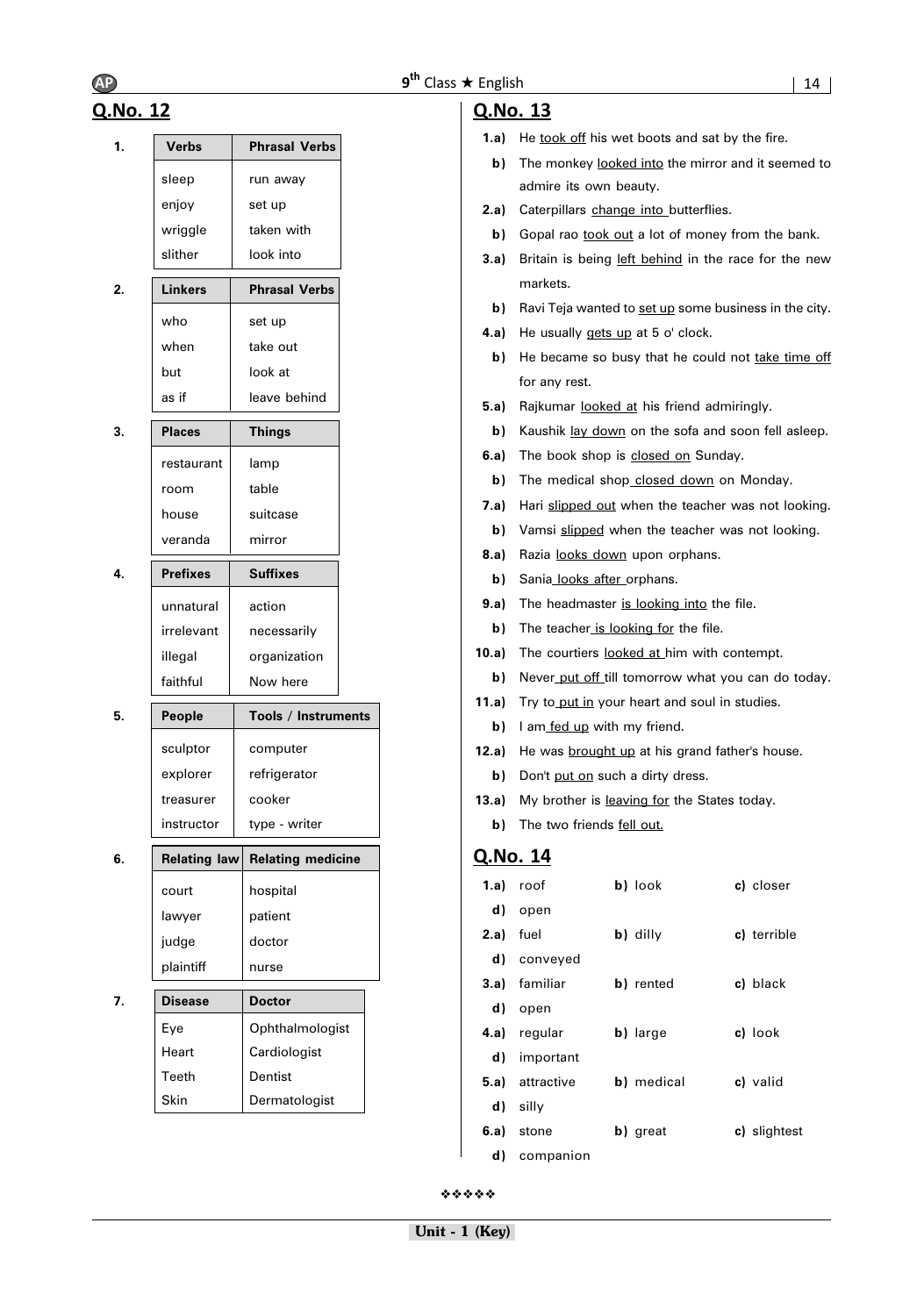# **UNIT – 2**

# **ANSWERS PRACTICE ZONE : ANSWERS**

# PAPER - I : PART - A

# Reading  $-$  A

# Q.No. 1

- **1.** a) Bert Stone
	- b) He believed in hardwork and sweat.
	- c) If you want something, work for it !
- **2.** a) Because he won the National Junior Olympics and set a new world record.
	- b) He was blind.
	- c) In pole-vaulting.
- **3.** a) Michael was in Olympic Games competition.
	- b) Mildred Stone
	- c) She could have smiled for her son's accomplishment in the Olympic Games.
- **4.** a) The astroturf was as hot as the competition faced by Michael.
	- b) 16 feet 9 inches.
	- c) Because the pole was set at 17 feet which was three inches higher than his personal best.
- **5.** a) Michael's mother.
	- b) The mother wished that he would relax a bit more and be that 'free dreaming' little boy.
	- c) Michael Stone
- **6.** a) Pole vault is a sport of flying as high as possible with the help of a pole and landing down smoothly.
	- b) Because it has the grace of a gymnast with the strength of a bodybuilder.
	- c) It was the dream of Michael to reach the peak point and make a world record. On that day his dream came true.
- **7.** a) By 9½ inches.
	- b) He cleared 17 feet 6½ inches in pole-vaulting.
	- c) He was going to be famous since he set a new world record in pole-vaulting as a blind man.
- **8.** a) Bert Stone, Michael's father.
	- b) He suggested it to his son, Michael Stone.
	- c) He was a straight forward and disciplined man.
- **9.** a) His mother's stories are about flying.
	- b) Father of Michael Stone.
	- c) He was a hard-core realist.
- **10.** a) 'He' refers to Michael Stone.
	- b) His ambition was to achieve championship in pole-vaulting.
	- c) He would begin soaring like an eagle.
- **11.** a) Michael Stone
	- b) Michael set a new world record by clearing the bar at 17 feet 6½ inches.
	- c) He set a new world record in pole vault competition at the National Junior Olympics. Moreover, he could do this even though he was blind.
- **12.** a) The programme refers to Michael's practice for pole vault competition.
	- b) Michael's coach was his father.
	- c) The training was related to the achievement of success in pole vault.
- **13.** a) Michael Stone's
	- b) To dry his grip.
	- c) It could not cool his intensity.
- **14.** a) Mildred Stone / Michael's mother.
	- b) About Michael's relaxation and keeping him as a 'free dreaming' little boy.
	- c) No.

- **1.** a) National Junior Olympics.
	- b) 16 feet 9 inches.
- **2.** a) 'That' refers to the hardwork of Michael.
	- b) Michael's aim was to come first in pole vault at Olympic Games.
- **3.** a) He was a pole-vaulter.
	- b) About twenty thousand.
- **4.** a) Constant preparation and determination to achieve success.
	- b) Here it is referred to Michael's vision. The result of his vision was to stand first in National Junior Olympics.
- **5.** a) Michael's father.
	- b) He advised Michael to work for something he wanted.
- **6.** a) Pole-vault competition.
	- b) Because it was Michael's dream and also the pole was set at nine inches higher than his personal best.
- **7.** a) 'He' refers to Michael Stone.
	- b) He was nervous.
- **8.** a) 16 feet 9 inches.
	- b) He was best in pole-vault.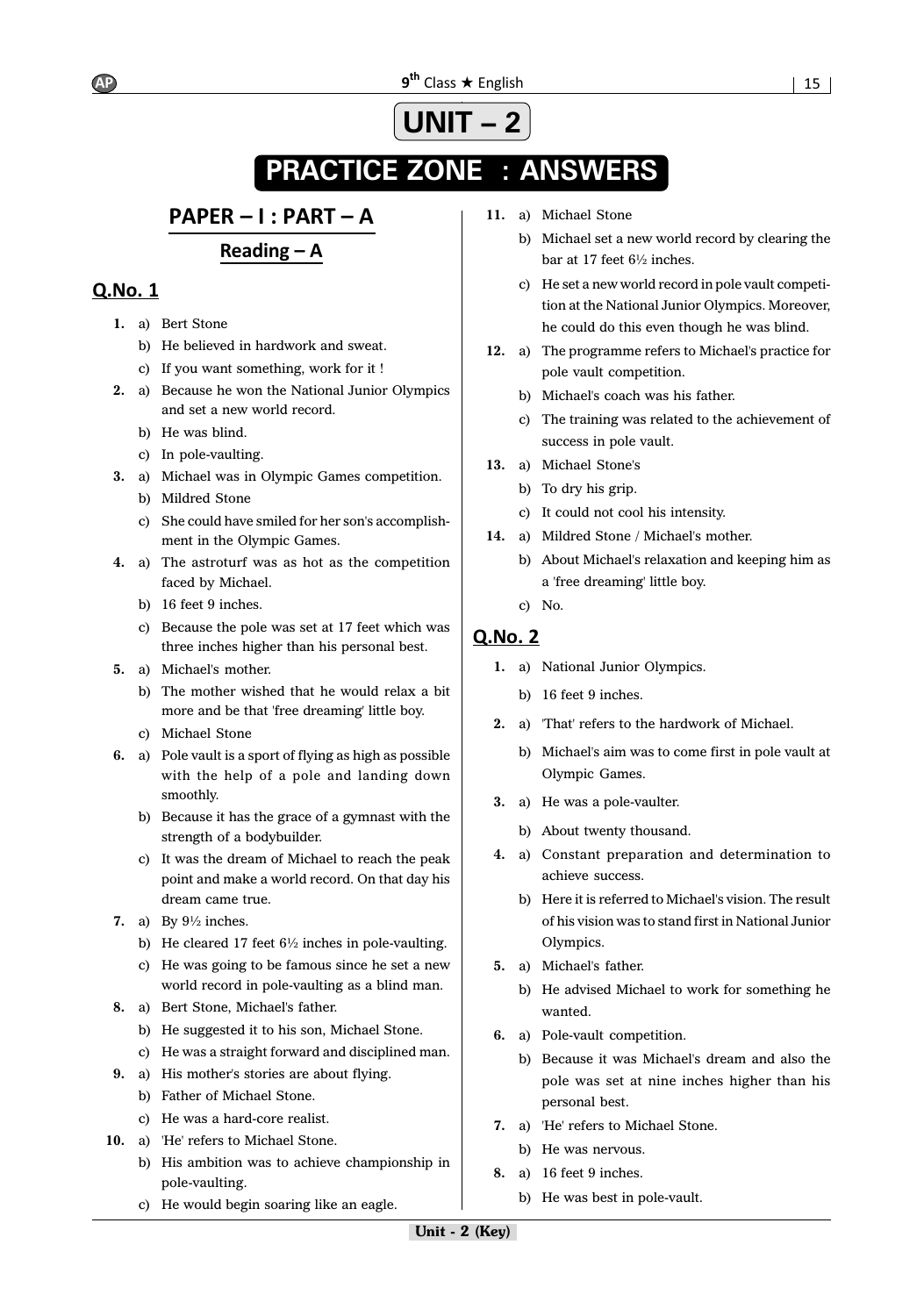# Reading  $- B$

# Q.No. 3

- **1.** a) A player only thinks of success in a play. He never accepts failure.
	- b) 'A player is one who doesn't chicken out'.
	- c) A true player.
- **2.** a) Some players are not committed to their game. So they complain about their play time.
	- b) To whine about the play time is an unacceptable crime made by the player.
	- c) The practice of game-speed makes him strong and perfect.

# Q.No. 4

- **1.** a) A player cannot have a good start in the game.
	- b) This line means that the player should possess the quality of support and encouragement.
- **2.** a) Even though the player was not the best, he strives to practise and doesn't accept defeat.
	- b) A player has determination to practise even in adverse conditions.
- **3.** a) Not to give up at the sight of defeat.
	- b) The mistakes should not be repeated. So we should put them beneath.

# Reading  $- C$

# Q.No. 5

- **1.** a) V.V.S. Laxman
	- b) He loves to spend time with his family.
	- c) Spending his time with his family members.
- **2.** a) V.V.S. Laxman
	- b) His parents.
	- c) No.
- **3.** a) Laxman's parents and his family.
	- b) The batting in cricket.
	- c) They inspired and supported the speaker. Thus they helped him.
- **4.** a) V.V.S. Laxman
	- b) No.
	- c) The World Cup.
- **5.** a) Sourav Ganguli, Sachin and M.S. Dhoni.
	- b) Because everyone played well and sincerely with team spirit.
	- c) The main elements of leadership is to keep all the players in a congregation and boost them with spirit and enthusiasm.
- **6.** a) The journey of V.V.S. Laxman in the world of cricket.
	- b) V.V.S. Laxman.
	- c) Hyderabad Cricket Association.
- **7.** a) V.V.S. Laxman
	- b) Handling success and failure with equal ease.
	- c) Playing cricket.
- **8.** a) His father.
	- b) His uncle, Baba Mohan.
	- c) He chose cricket.
- **9.** a) Playing in the under-19 grade.
	- b) Cricket
	- c) 18 years old.

# Q.No. 6

- **1.** a) To become a doctor.
	- b) Yes.
- **2.** a) He loves reading biographies of successful individuals.
	- b) They help us know how the successful individuals handled different aspects in life and in sport.
- **3.** a) V.V.S. Laxman
	- b) Cricket
- **4.** a) Indian cricket team.
	- b) The test series against Australia in 2001.
- **5.** a) 'I' refers to V.V.S. Laxman; cricket match.
	- b) The Hyderabad Cricket Association.
- **6.** a) V.V.S. Laxman had to prefer cricket to academics. It was the toughest moment for him.
- b) His parents and uncle.
- **7.** a) V.V.S. Laxman
	- b) The time when he had to prefer cricket to academics.
- **8.** a) V.V.S. Laxman's father.
	- b) Because it was his dad who encouraged him throughout his life.
- **9.** a) The match against Australia in Kolkata in 2001. b) 281

# Q.No. 7 & 8

**1. Michael's mother :** Look dear, our son is too young to set a goal for himself. **Michael's father :** A goal has to be formed at a young age only. Let him decide and work for it. **Michael's mother :** But it is the time for him to have fun, enjoy and be playful.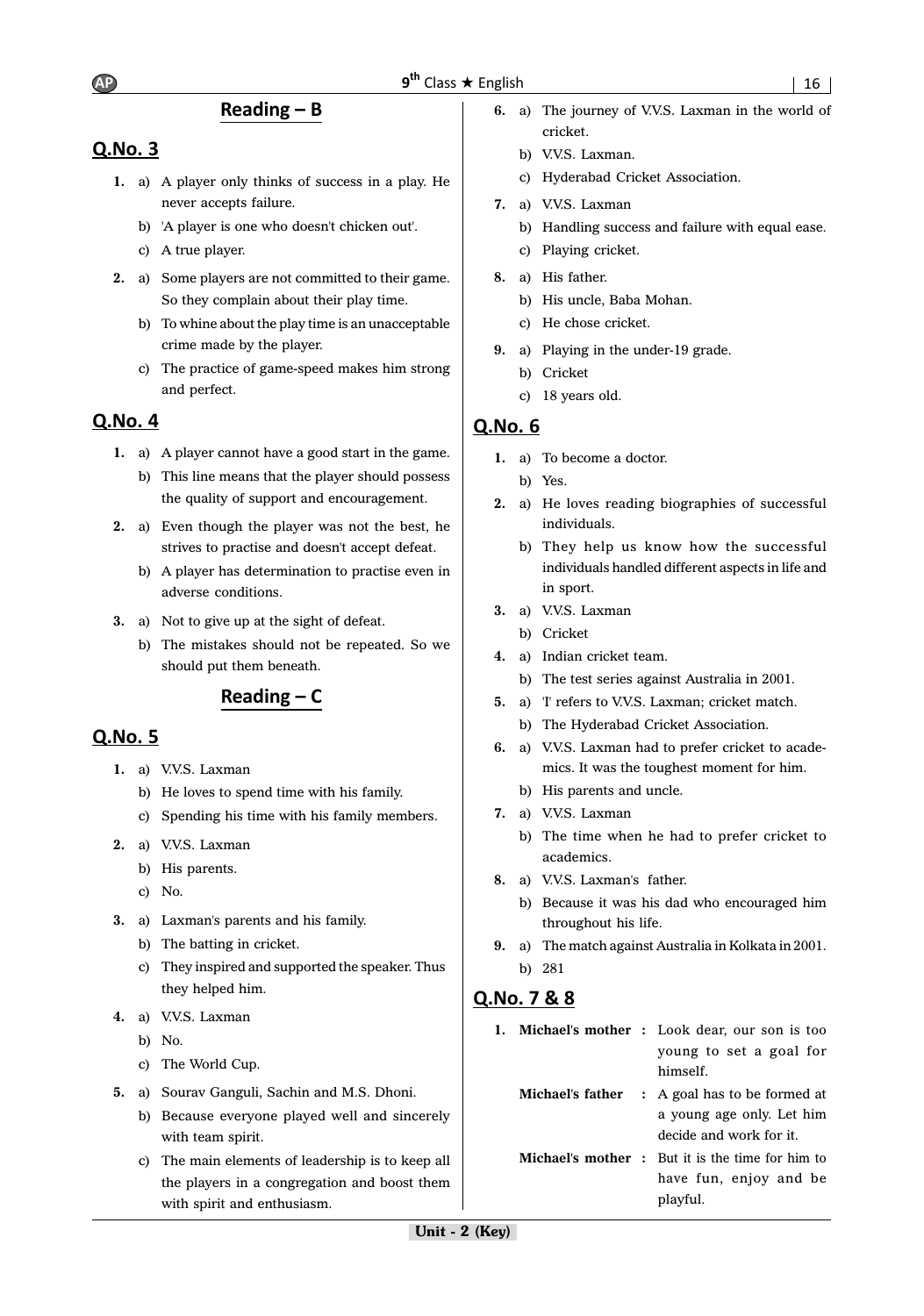|    | Michael's father | : Life is not simple. Let him                                       |    | Father        | : Please bring me a cup of tea.                                            |
|----|------------------|---------------------------------------------------------------------|----|---------------|----------------------------------------------------------------------------|
|    |                  | get into the realities and                                          |    | <b>Mother</b> | $:$ I'll.                                                                  |
|    |                  | bitterness of life.                                                 |    | <b>Father</b> | : What're you thinking about our                                           |
|    |                  | Michael's mother : You are too serious.                             |    |               | Michael?                                                                   |
|    | Michael's father | : Yes, I want him to take it<br>serious too!                        |    | Mother        | : He's blind. But he cherishes a desire<br>that he wants to fly.           |
|    |                  | Michael's mother : You pretty well know the                         |    | Father        | : Of course, we've to foster his desire.                                   |
|    | Michael's father | condition of our kid.<br>: Don't make it a hindrance                |    | Mother        | : I am trying to inspire him by telling<br>him stories about flying.       |
|    |                  | in achieving his goal or                                            |    | Father        | : That's nice!                                                             |
|    |                  | don't discourage him.                                               |    | Mother        | : Flying is his recurring dream.                                           |
|    |                  | Michael's mother : I don't either; But he could                     |    | <b>Father</b> | : I know. But simple dreaming is not                                       |
|    |                  | relax a little more.                                                |    |               | enough.                                                                    |
|    | Michael's father | : That becomes a dead habit.                                        |    | Mother        | : What to do then?                                                         |
|    |                  | Let him practise and work<br>hard with determination.               |    | <b>Father</b> | : He must be practical. If you want                                        |
|    |                  | Michael's mother : Has he shared his idea with                      |    | Mother        | something you've to work for it.<br>: Then it is better if you take charge |
|    |                  | you?                                                                |    |               | of him.                                                                    |
|    | Michael's father | : Yes, he wants to become a                                         |    | <b>Father</b> | : Yes. I've plan to train him.                                             |
|    |                  | champion in pole vault                                              |    | 4. Bert       | : My dear son, what're you doing?                                          |
|    |                  | compe-tition.                                                       |    | Michael       | : Coming, dad!                                                             |
|    |                  | Michael's mother : Is it going to be easy for him<br>$\overline{?}$ |    | Bert          | : If you want to fulfil your dream<br>you've to work for it.               |
|    | Michael's father | : It is not the question of                                         |    | Michael       | : Yes, dad. I'm determined.                                                |
|    |                  | easiness but it is the                                              |    | Bert          | : O.K. Then you must be physically fit.                                    |
|    |                  | question of his decision to                                         |    | Michael       | : Yes, dad.                                                                |
|    |                  | achieve and accomplish his<br>goal.                                 |    | Bert          | : I've planned a programme for you.                                        |
|    |                  | Michael's mother : However, you should take                         |    | Michael       | : What's it, dad?                                                          |
|    |                  | care of him.                                                        |    | Bert          | : You've to undergo weight - lifting                                       |
|    | Michael's father | : You needn't worry. I'm his                                        |    |               | training. I've arranged for it.                                            |
|    |                  | coach and by all means, I                                           |    | Michael       | : O.K. dad.                                                                |
|    |                  | will save him and train him                                         |    | Bert          | : Not only that you've to do some kind                                     |
|    |                  | as the best player.                                                 |    |               | of running work on alternate days                                          |
| 2. | <b>Mildred</b>   | : Bert, I'd like to talk to you.                                    |    |               | also.                                                                      |
|    | <b>Bert</b>      | : What's it about ?                                                 |    | Michael       | : Sure, dad.                                                               |
|    | Mildred          | : I believe, Michael has been working                               |    | Bert          | : What's required is dedication, dis-                                      |
|    |                  | very hard these days.                                               |    |               | cipline and determination.                                                 |
|    | <b>Bert</b>      | : Well, what makes you think so?                                    |    | Michael       | : I'll try to.                                                             |
|    | <b>Mildred</b>   | : He lifts weight and practises<br>running daily.                   |    | Bert          | : Then you can realize your dream.                                         |
|    | <b>Bert</b>      | : Well, that's part of his practice, isn't it?                      |    | Michael       | : Thank you, dad !                                                         |
|    | <b>Mildred</b>   | : Don't you think he should get some                                | 5. | Bert          | : I'm satisfied that Michael trained<br>himself well. I feel proud too.    |
|    |                  | free time or leisure?                                               |    | Mother        | : I think it's my inspiration that I've                                    |
|    | Bert             | : What's he gonna do with it?                                       |    |               | given him.                                                                 |
|    | Mildred          | : Let him dream on his own and have<br>some freedom.                |    | Bert          | : No, it's my training that made him<br>SO.                                |
|    | <b>Bert</b>      | : Mildred, if you want something,<br>work for it and that's it.     |    | Mother        | : May be both. Though blind he<br>showed such a tenacity.                  |
| 3. | <b>Father</b>    | : Where're you dear?                                                |    | Bert          | : Sure. That's why, he'll certainly es-                                    |
|    | Mother           | : I'm in the Kitchen. Coming.                                       |    |               | tablish a world record.                                                    |
|    |                  |                                                                     |    |               |                                                                            |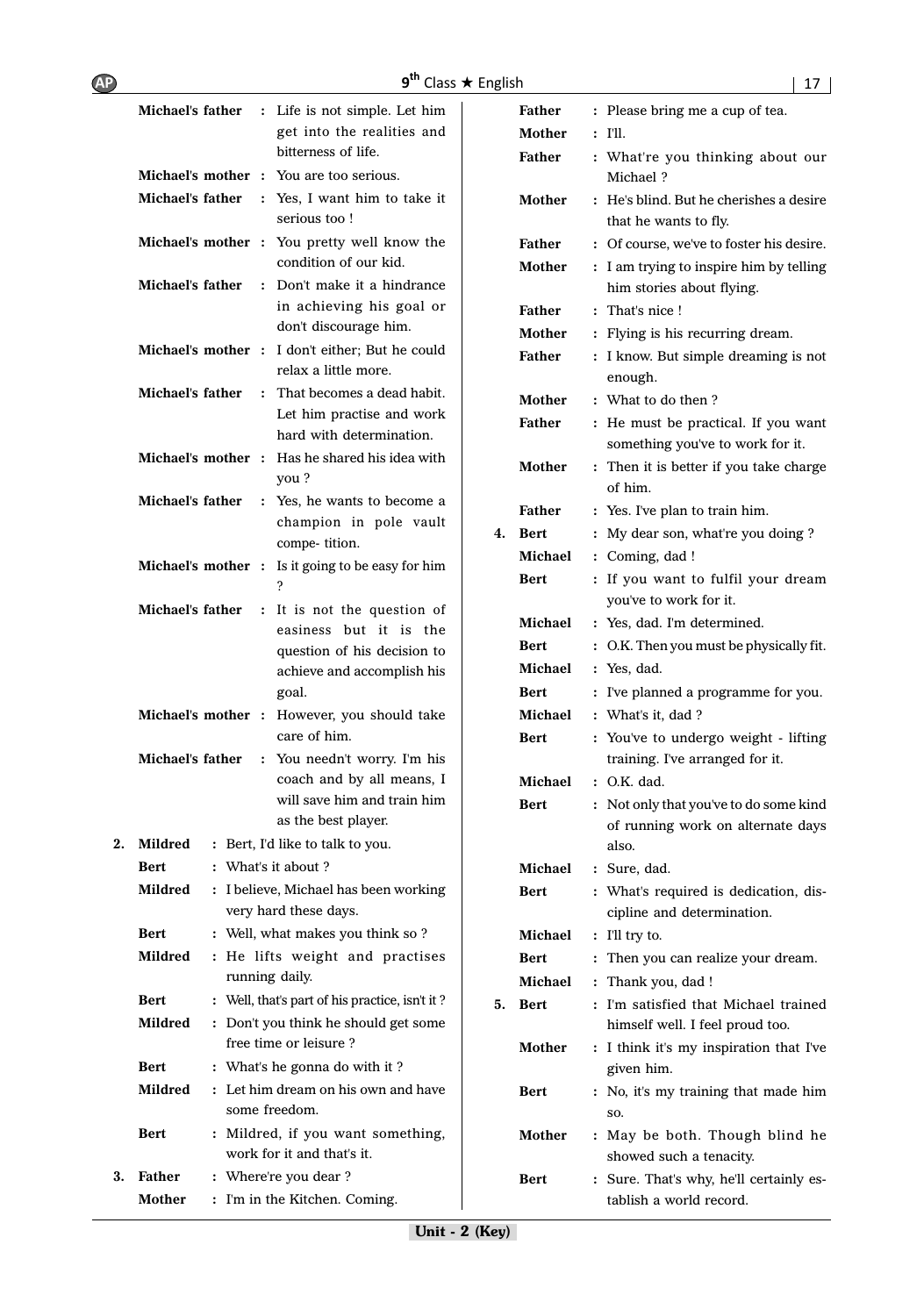9<sup>th</sup> Class ★ Engli

| Mother      | : We wish for it.                                |
|-------------|--------------------------------------------------|
| <b>Bert</b> | : See, he seems to be afraid !                   |
| Mother      | : Yes. But I've given him some clues             |
|             | to get courage.                                  |
| Bert        | : What're they?                                  |
| Mother      | : I told him to take deep breaths                |
|             | whenever he feels tension.                       |
| Bert        | : Yes. See, he's following your instruc-         |
|             | tion. Now, he's ready to jump.                   |
| Mother      | : Oh, he's cleared ! I can't suppress my         |
|             | joy. Tears are welling up.                       |
| Bert        | $:$ Me too.                                      |
|             | I tried my hest to convince Bert to give Michael |

- **6.** I tried my best to convince Bert to give Michael some free time, but in vain. He does believe only in hardwork. Of course, even do I but Machael is only a young lad who has obeyed us. I feel he too would be craving for some free time so that he could move around with boys of his age and chitchat with them. I'm afraid he is becoming a loner. He is also straining himself a lot physically. Hope it doesn't affect his health. I wish Bert understands my anxiety and gives Michael some free time.
- **7.** Poor fellow ! He's born blind. It's not in our hands. It's god's will. We can't undo his decree. Anyhow, he's a dream. He wants to fly in the sky like an eagle. I'm doing my part to help him to fulfil his dream. I'm telling him many stories about flying. I'm kindling his interest in realizing his dream. Of course, he's also following my instructions. He's taking them seriously. Michael wants to run over rocks and chunks of dirt. His dreams are full of colours. He wants to outrun the locomotives passing by. But his dad used to make us realize that simple dreaming is of no avail. He asks us to be practical and jump into action. Of course, he also wants to take his responsibility to train him to fulfil his dream. Let's try our best.
- **8.** I'm blind. I can't undo what god has decreed. I've a dream of flying soaring like an eagle. My mother inspired me by telling stories about flying. That's my dream. Father trained me so well that I am now fit for this pole vault. I've cleared 17 feet 2 inches and 17 feet 4 inches too. I'm confident. But they set the bar at nine inches higher than my personal best. The other vaulter missed his final jump. So I've the opportunity to win. But if I miss, I'll get only a second place. I must try hard. I don't know why I feel tension now. It's not really tension. I'm afraid to tell the truth. But mother told me to take deep breaths at such times. I'll do so and try to muster up my courage. Thanks to my mother.

**9.** I don't know actually that Michael cannot see. It's strange that disability does not deter him. He has such a tenacity of purpose. It seems that his parent's encouragement has gone a long way to get him success. I thought that he can't clear the bar at 17 feet 2 inches. But he has cleared 17 feet 4 inches also. He seems to be a little nervous when it is set at nine inches above his personal best. I've seen him taking deep breaths to become courageous. I think that helped him. He's broken the world record. It's amazing ! I see proud tears in the eyes of his parents. Their inspiration and encouragement proved a success.

#### **10. Diary Entry :**

Thursday

#### 12<sup>th</sup> January

Till day, I never thought of what to do in my life. Today, when my friends were sharing about their life's ambitions and ideas, I was nonplussed. How is it that they were so serious about life ? One of my friends said that he wanted to join army and serve the country while the other said that he wanted to serve the diseased by studying medicine. Ramana, one of my closest friends said he wanted to become a teacher reminding us our previous Social Studies teacher. All of us felt excited because we adore our teacher for his civility, kindness and friendly nature.

When it was my turn to open up my idea, I kept silent for a while. Then I said that I wanted to become a politician. All my friends were awestruck. There was an unfriendly and scornful look in their eyes. I explained to them that I wanted to sweep away all the anti-social elements and make our society a refined, revital, rejuvenating structure. I did not know how I could make this sudden decision but that moment I sincerely thought that I should set my goal to become an able leader and an ideal politician.

Manohar

- 10 p.m.
- **11.** May 29, 20xx
	- 10 : 30 pm.

Today is a memorable day in my life. I happened to meet Michael Stone who created a record in the National and International Junior Olympics. He is only 17 year old but he is so determined and focused. I have become an admirer of his. In spite of being blind he made the impossible quite possible. He is so down to earth and in spite of all his achievements he is so simple, friendly and courteous. On being asked as to how he felt, he simply said "Happy" without an iota of pride in his demeanour. I got a lot to learn from him.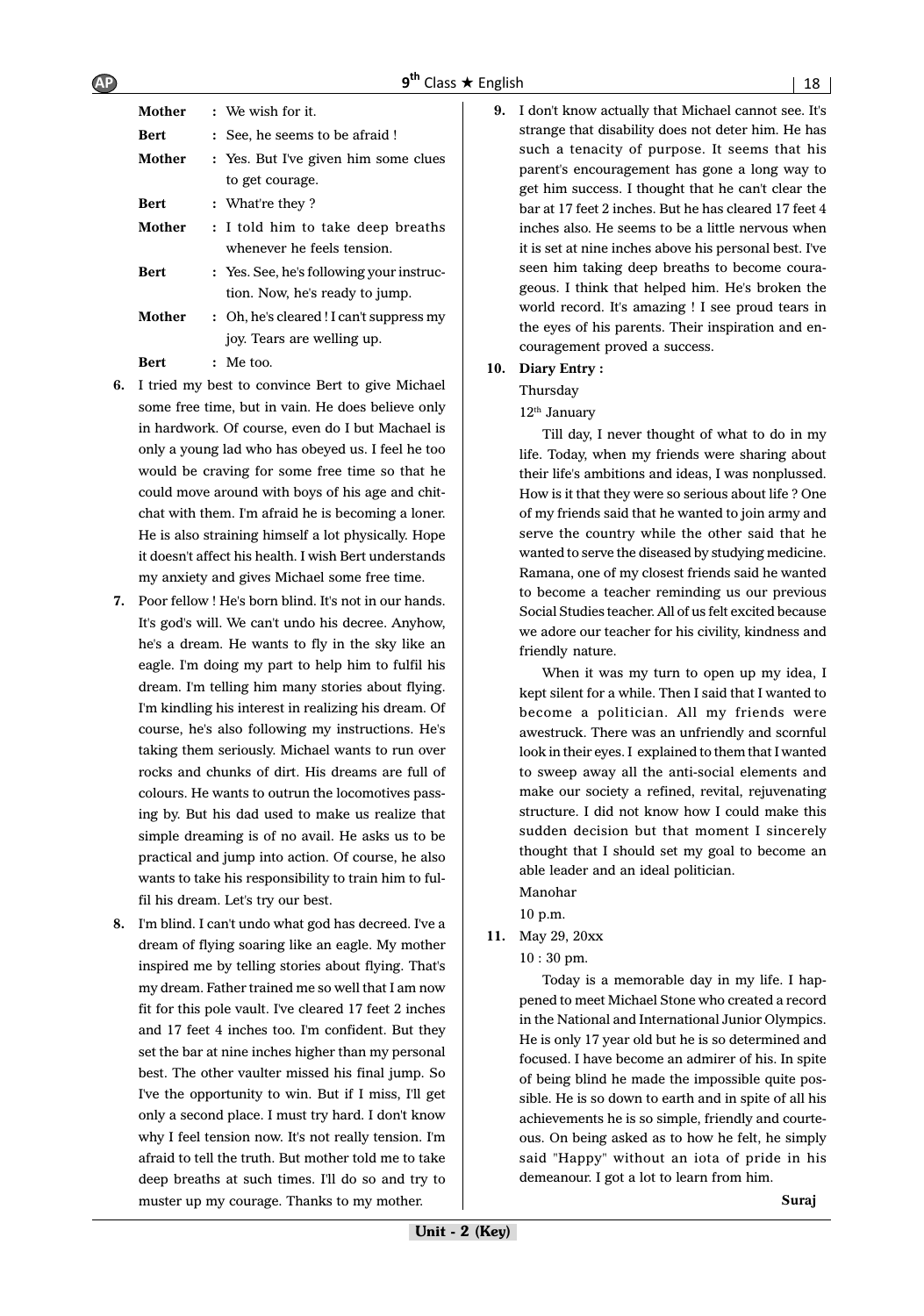# **12. Diary :**

#### 14th August, 2017

I'm really sorry when I think about my son. Though he cannot see, he's some aspirations. He dreams of flying and soaring like an eagle in the sky. What can I do with such a child ? For my part, I'm telling him daily stories about flying. Thus I've been inspiring and encouraging him. But being blind, he's only dreaming for the present. His father assures me that he'll also try his best to fulfil his dream. I don't know how far he can be a success. Of course, trial costs nothing. Let him try. For my part, I'll also be trying until his desire is fulfilled.

#### **13. Diary :**

#### 15th September, 2017

I feel for the condition of Michael. He's a dream of flying. How can it be fulfilled ? Of course, his mother is trying to inspire and encourage him. She is telling him stories about flying daily. I think theorizing won't do. It must be someway practical. I told her about it so many times. Still they are dreaming. I've to do something for him for my part. Of course, I've a plan. I'll try to make him physically strong at first. He's such a dedication and determination. That I know. I'll train him in a disciplined way. That's my dream. He'll certainly reach perfection, I'm quite sure of it. His mother asks him to give him some relaxation. It's not the time for relaxation but of hard work. Let me try.

**14.** St. Petersburg, 21st March, 2016.

Dear Michael

Hey ! How are you ? I can guess your high spirits at this moment. Cheers and congratulations to you my dear !

I was so excited and elated at your success in Olympics. I'm proud to say that I could be your friend and I wish to remain for ever. It was your greatest accomplishment to make more than 17 feet. You are simply superb ! Hat's off to your self discipline, determination and dedication. It's worth you broke the record. I know how you practised to reach this winning past. It was awesome, your father trained you very patiently and meticulously. It was his commitment and your vision that made you a successful sportsman.

I watched it in the Television when your coplayers missed their jump and you had to take your turn. I could not sit stable and became nervous. I could watch the same anxiety in the faces of the audience in the stadium. There was pindrop silence when you flew high-as high as an eagle and landed very smoothly. That was a world record ! Your mother and father were fortunate enough to have a son like you ! I wish I were there at the spot when you made the world record. I jumped in joy when people surrounded you and hugged you in joy.

Very soon, I wish to meet you in person and give a big hug. My regards to Mom and Dad.

> With lots of love James Williams



**15.** Dear friends,

"All work and no play makes Jack a dull boy".

It's a fact we all have known for centuries. Sports and games keep person fit both physically and intellectually. Earlier sports and games were a must in schools. All the schools aimed at holistic development of their students; hence made sports and games part and parcel of school curriculum. Unfortunately in the present days sports and games have taken a back seat. Many factors like competition, electronic media, elecrical devices contribute to it. People have got addicted to cell phones, video games and other social networking due to which they find no time for play. This leads to obesity and other physical and intellectual ailments which reduce an individual's life span. So, friends I request all of you to allocate some time for play and be healthy.

Thank you.

# **16. Ladies and Gentlemen,**

**Good evening !**

I have seen a pole vault event. The strange thing is that the participant is a blind person. In spite of his deformity, he set the world record. Is it not amazing ? True. If there is a will, there is a way to get success. There are many games and sports. In games, there should be a concerted effort of all the players. But in a sports event, the individual's effort and talent are necessary. An individual who takes part in a sport should be physically strong. Of course, the strength is necessary in any game, but in sports it is a must.

Let us take the example of the pole vault. We can say it is a glamourous event of any field and track competitions. In this event, a sports man combines the grace of a gymnast with the strength of a body builder. There must be keen eye sight too. But even without the most important organ of vision, he could break the world record.

My advice to sportsmen is to follow the example of this special sportsman. Thank you all.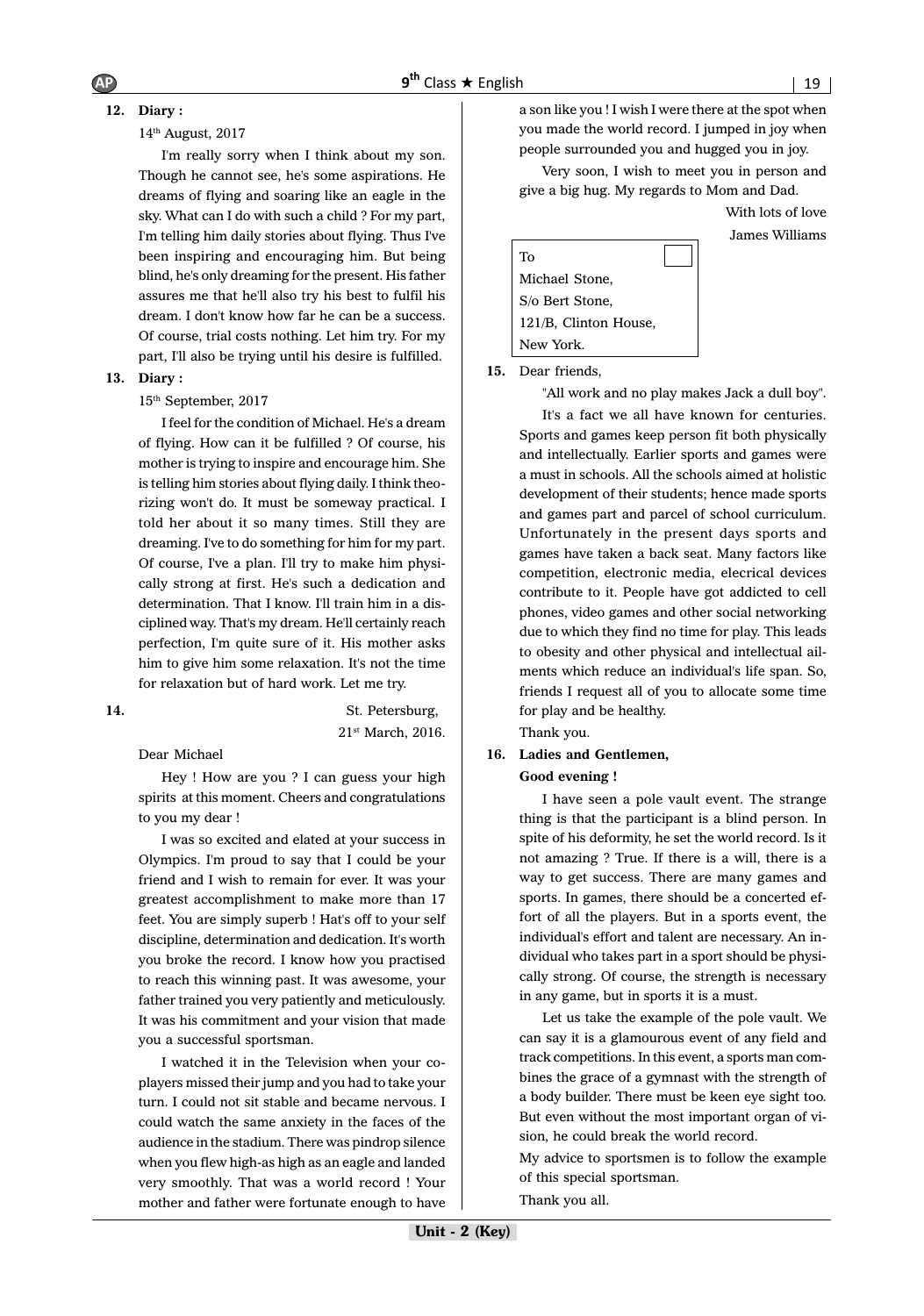#### **17. Gentle men, good evening ......**

This evening I wish to share my views on the game of cricket.

We know that we used to play a game in our childhood similar to that of cricket. The Western countries, especially England, we can say is the founder of this game. It's called King's game. It may be due to the expenditure to be used as well as the area required for it. Whatever it be, it has crept into our country. We see even small kids playing in the streets with stones as wicket.

I have seen may matches played by Sachin, Dhoni, Kohli and Laxman. Really they are stalwarts in this game. They are fabulous in batting. We can never forget them. It was Bradman of Australia who set an example in batting. In India, we find such cricketers as Sachin and others who are equal to him. The whole world looks eagerly for the victory of India when these players are at the creeze. They have brought such a glory to India. I, myself, feel that I should be a cricketer on seeing such an inspiring and exciting matches.

I think you all concur with my views.

Thank you all.

# $PART - B$

#### Q.No. 9

|                 |         | 1. a) jovially |      |        | b) said              |         |                 |
|-----------------|---------|----------------|------|--------|----------------------|---------|-----------------|
|                 | c)      |                |      |        | that one day d) know | e) own  |                 |
| 2.              | a)      | energy         |      |        | b) make              |         | c) bring before |
|                 | d)      | world          |      | e) are |                      |         |                 |
| 3.              |         | a) many        |      |        | b) meet              | c) ever |                 |
|                 |         | d) population  |      |        | e) emitted           |         |                 |
| 4.              |         | a) many        |      |        | b) are               |         | c) not          |
|                 | d)      | of             |      |        | e) to                |         |                 |
| 5.              |         | a) its         |      |        | b) in                |         | c) modified     |
|                 |         | d) of          |      |        | e) to                |         |                 |
|                 |         | a) provides    |      |        | b) tiresome          |         | c) pleasure     |
|                 | d)      | entertainment  |      |        | e) amusement         |         |                 |
| 7.              |         | a) committed   |      |        | b) reported          |         | c) protests     |
|                 | d)      | compared       |      |        | e) remained          |         |                 |
| <u>Q.No. 10</u> |         |                |      |        |                      |         |                 |
| 1.              | 1. C    |                | 2. B |        | 3. A                 | 4. C    | 5. A            |
| 2.              | 1.      | - D            | 2. A |        | 3. A                 | 4. C    | 5. C            |
| 3.              | 1.      | $\overline{B}$ | 2. D |        | 3. A                 | 4. B    | 5. A            |
| 4.              | 1.      | $\overline{B}$ | 2. C |        | 3. A                 | 4. B    | 5. A            |
|                 | 5. 1. B |                | 2. A |        | 3. C                 | 4. B    | 5. B            |

**6.** 1. C 2. B 3. A 4. C 5. C **7.** 1. B 2. C 3. A 4. D 5. C

#### Q.No. 11

- **1.** When he took a deep breath, it happened.
- **2.** If Michael was surprised, thrilled or arrogant about clearing the bar at 17 feet, you couldn't tell.
- **3.** If you want something, work for it.
- **4.** When the runway felt different, it all hit him like a wet bale of hay.
- **5.** When the intensity of the moment filled his mind with anxiety, he became more tense.
- **6.** The light which was there once was now gone.
- **7.** When he heard the singing of some distant robins, he knew it was his time to fly.
- **8.** Edison, who invented 1000 inventions, failed many times in life.
- **9.** The meeting which was held in the town hall was a great success.

## **Q.No. 12**

- **1.** He was startled by the runway for a brief moment.
- **2.** His mother was envisioned by him.
- **3.** The programme was carefully monitored by Michael's coach.
- **4.** A very careful and regimented weightlifting programme was begun by Michael.
- **5.** He would be gotten second place by a miss.
- **6.** Michael's personal best had been increased by 9½ inches.
- **7.** What was being done by his mother ?
- **8.** When a deep breath was taken by him, it happened.
- **9.** His personal best had just been increased by him.
- **10.** The bar was cleared at 17 feet 2 inches by Michael.

#### Q.No. 13

- **1.** He thought that it was only one inch off the National record.
- **2.** He asked himself why that was happening to him then.
- **3.** Michael's father advised him, that if he wanted something he should work for it.

- **1.** As soon as he landed on the inflated landing mat, he began preparing for his next attempt at flight.
- **2.** Michael's persistence in striving for perfection was not only his obsession, but also his passion.
- **3.** As long as Michael could remember, he had always dreamed of flying.
- **4.** No sooner did Michael win the 1<sup>st</sup> place than he was immediately swarmed by people.
- **5.** Hardly had he begun sprinting down the runway when something felt wonderfully different.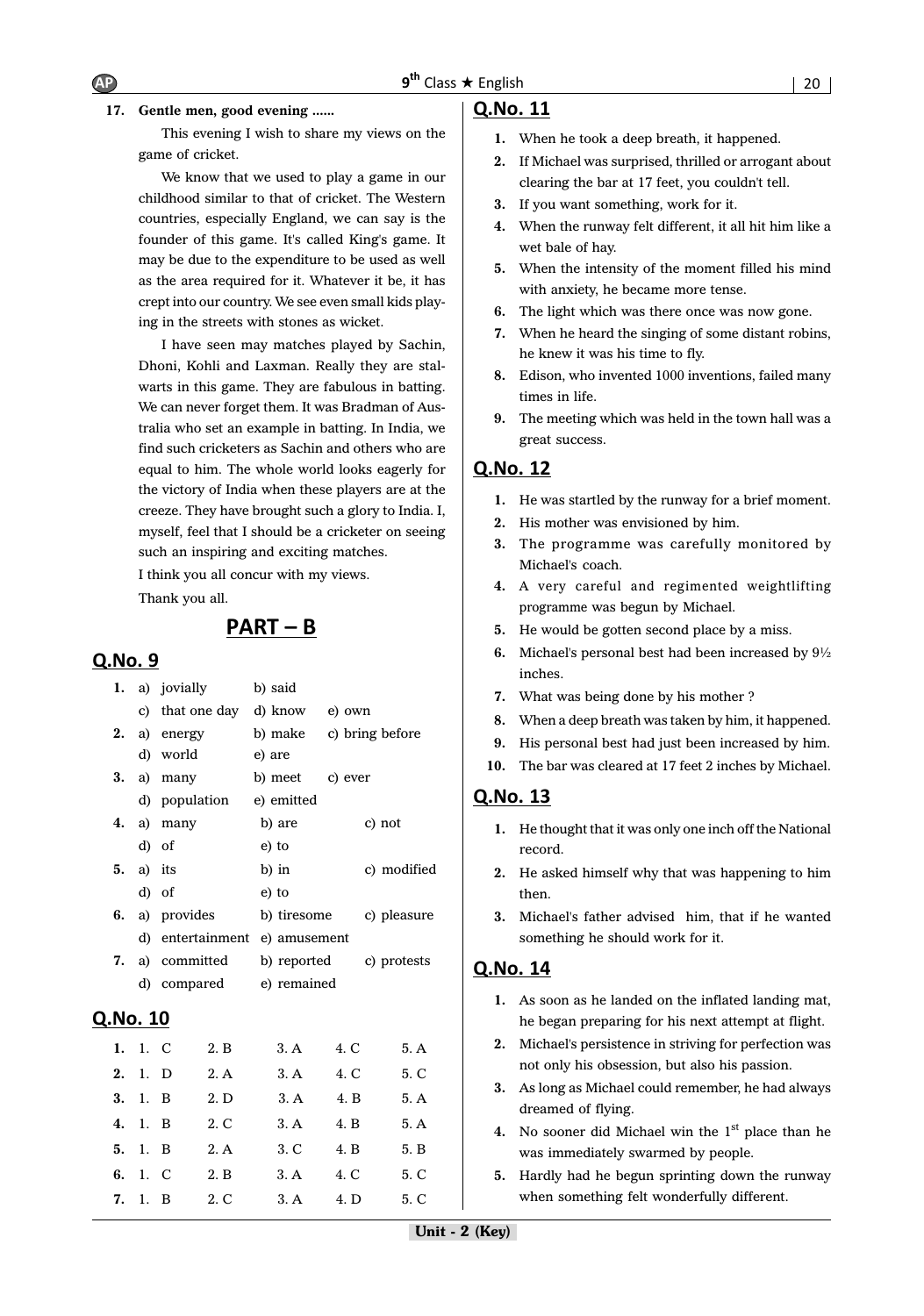- **6.** The boy whom we elected as our president is coming towards us.
- **7.** Inspite of freezing temperatures they trekked for hours.
- **8.** His palms were sweating so much that he needed a towel to dry his grip.
- **9.** The sportsman needs not only the grace of a gymnast but also the strength of a body builder.
- **10.** Jack plays not only water sports but also golf.
- **11.** I have got pretty good balance because I have a very low centre of gravity.
- **12.** His life was not the same after he had broken the record.
- **13.** I remember the day because it was my mother's birthday.
- **14.** After Van Gogh had decided to become a painter, he started to paint studies of peasants and minors.
- **15.** She had finished cooking before she went to market.

# Q.No. 15

- **1.** Rohit planned for a trip to Goa, as he received his bonus.
- **2.** This picture was an utter failure, as the artists were poor in action.
- **3.** When the team heard the bad news, the match was cancelled.
- **4.** As I was climbing upstairs, the door bell rang.
- **5.** We dropped our programme, when we saw the guests at our doorstep.
- **6.** We received many gifts, since it was our Anniversary.
- **7.** As it was very cold outside, we tucked ourselves in bed.
- **8.** Laxmi became a well-known artist, as she focused her attention on drawing.
- **9.** People go to hill stations, when it is summer season.
- **10.** Gourav and Anand got well in Mathematics, since they did much industry.

# Q.No. 16

- **1.** After the intensity of the moment had filled his mind with anxiety, he became more tense.
- **2.** After Michael had decided to help his parents, he continued to help his parents.
- **3.** Michael had worked very hard before he set a new world record.
- **4.** He had taken a deep breath before he began to fly.

# Q.No. 17

- **1.** You should see a cardiologist.
- **2.** You should take an umbrella with you.
- **3.** You should be involved in some work.
- **4.** You would better take some rest. (or) Why don't you take some rest ?
- **5.** You should divide the homework to make it easy.
- **6.** Could you please post a letter for me ?
- **7.** You should / ought to use a helmet.
- **8.** You should / ought to take rest.
- **9.** You ought to be careful about your health. Don't eat fast foods.

# Q.No. 18

- **1.** Please reduce the speed of fan.
- **2.** Please be calm and composed.
- **3.** Please help me for further studies.
- **4.** Would you please take extra care in my brother's studies ?
- **5.** Would you please sanction a loan of  $\bar{\tau}$  20,000 as early as possible ?
- **6.** Could you please bring some vegetables ?
- **7.** May I leave the room, sir / madam ?
- **8.** Would you be kind enough to tell the bus fare to Tirupathi ?
- **9.** Would / Could you tell me the pin code of Vijayawada ?

# Q.No. 19

| 1. c 2.d 3.d 4.b 5.a |  |  |
|----------------------|--|--|
| 6. d 7. a 8. d 9. c  |  |  |

# **Q.No. 20**

|  | 1. i) d | $\mathbf{ii}$ $\mathbf{c}$ | 2. i) b | ii) b |
|--|---------|----------------------------|---------|-------|
|  | 3. i) c | ii) c                      | 4. i) a | ii) a |
|  | 5. i) b | ii) a                      | 6. i) c | ii) c |

# <u> PAPER – II : PART – A</u>

- **1.** a) Increase of pollution over five years. b) 15%
	-
	- c) C d) C e) (i)
- **2.** a) BP Solar Sales and Services.
	- b) Solar cookers, solar heaters, solar heating and cooling systems and solar water heaters.
	- c) B d) C e) (i)
- **3.** a) Examination system among the students of Syed Public School.
	- b) 15% of students.
	- c) A d) C e) (ii)
- **4.** a) The statistics was recorded in October, 2010.
	- b) The highest industrial production is noted in the manufacturing industry.
	- c) C d) A e) B

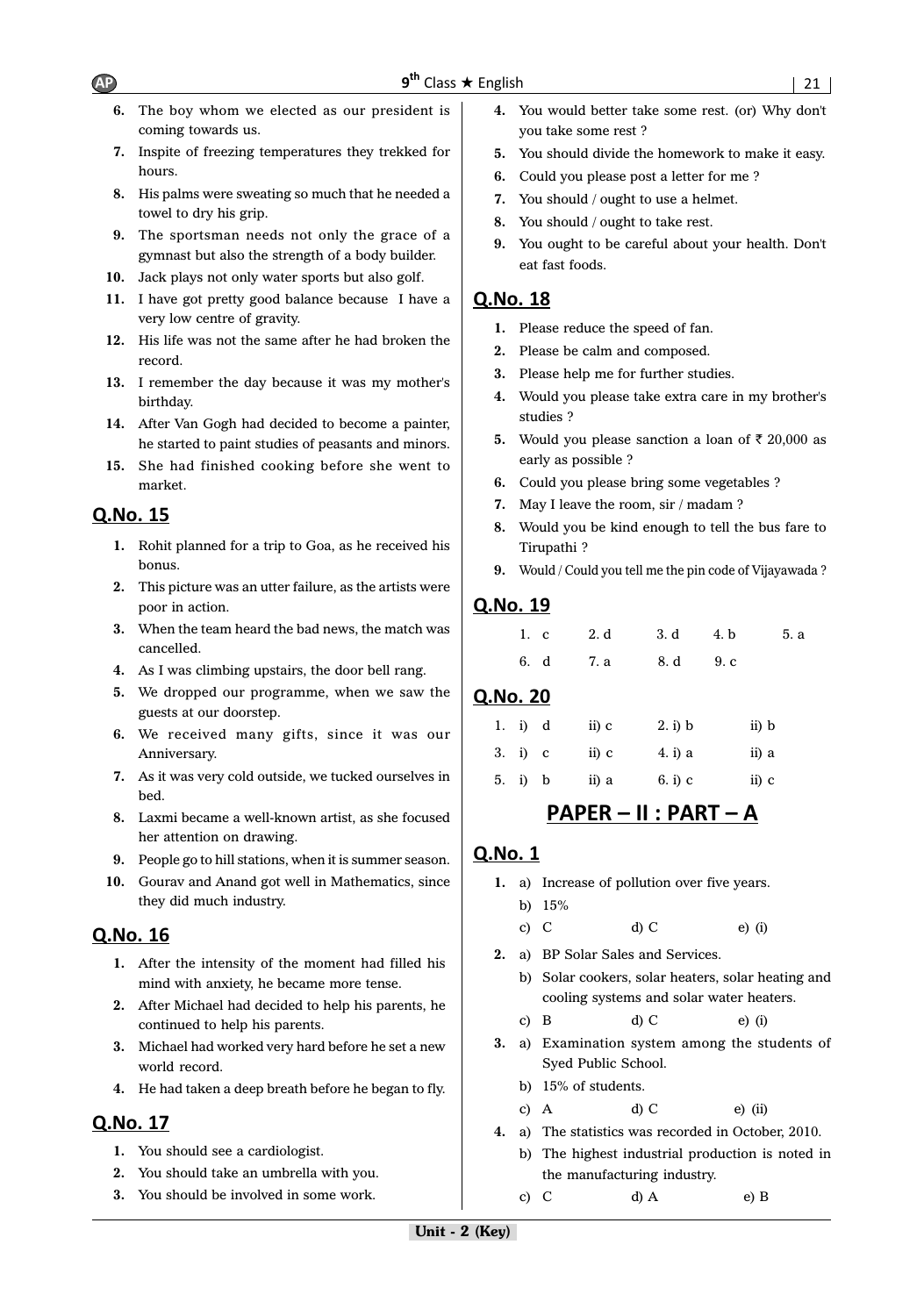9<sup>th</sup> Class ★ Engli

- **5.** a) The diagram represents the percentage of marks scored by different groups of students. b) BiPC group student.
	- c) C d) B e) B

#### **Q.No. 2**

- **1.** a) Because it was so ugly.
	- b) Because they had very little money.
	- c) A d) B e) (i)
- **2.** a) At the railway station.
	- b) To buy a ticket for him.
	- c) B d) B e) (i)
- **3.** a) Might is right.
	- b) Beetles and crickets.
	- c) C d) C e) (iii)
- **4.** a) Women were considered to be less intelligent than men.
	- b) They believed that all white men were evil.

c) A d) C e) B

- **5.** a) He spent most of his time enjoying natural peace and beauty.
	- b) His serenity of mood.

c) B d) B e) C

## Q.No. 3

| 1. 1, 3, 4, 2, 5   | 2.5, 1, 3, 4, 2    |
|--------------------|--------------------|
| 3. $3, 2, 5, 4, 1$ | 4. $4, 3, 5, 1, 2$ |

**5.** 3, 4, 2, 5, 1

# $Q.No. 4(a)$

**1.** 12<sup>th</sup> March, 2016. From, x x x x x, Sainagar, Vijayawada.

#### To

The Editor, The Times of India, Vijayawada.

Sir,

I request you to publish my letter in protest against the playing of loudspeakers during nights. It is a well known fact that for each and every religious or family function, loudspeakers are played. They are played throughout the day as well as the night. They cause a lot of nuisance. They create noise pollution. They do not allow students to concentrate on their studies and sick people to have some sleep. We are horrified at this nuisance.

It is time that the Police Department took steps in this regard and stop the playing of loudspeakers indiscriminately. I hope all will agree with me.

#### Yours faithfully,

x x x x x

8.4.2016. From, x x x x x, 16, Srinagar, Eluru.

To

**2.**

The Sub-Inspector of Police,

II Town Police Station,

Eluru.

**Subject :** Frequent thefts in our locality.

 Requests to intensify night patrolling. Sir,

Ours is a newly formed colony with scattered houses. The frequent thefts in our colony are causing a lot of worry. On  $6<sup>th</sup>$  of this month the house of an assistant engineer was looted when the inmates went to Bengaluru. The same night some thieves entered the house of a retired teacher. Similar type of incident took place last week also.

So we humbly request you to intensify night patrolling. We are also ready to help you in night patrolling.

Thanking you sir,

Yours faithfully, x x x x x x **3.** Vijayawada, 15.7.2016.

Dear father,

I am doing fine. Hope you are all doing well. I am studying well.

My friends and teachers are planning to go on an excursion to Delhi in the first week of next month. I too would like to go along with them.

Please permit me to go on the excursion. So please send me one thousand rupees.

Convey my love to mummy and best wishes to brother.

Yours lovingly

x x x x x

To Sri. P. Chandra Sekhar, Lecturer, 11-63-6, Dabagardens, Visakhapatnam.

Unit - 2 (Key)

#### $AP$   $9<sup>th</sup>$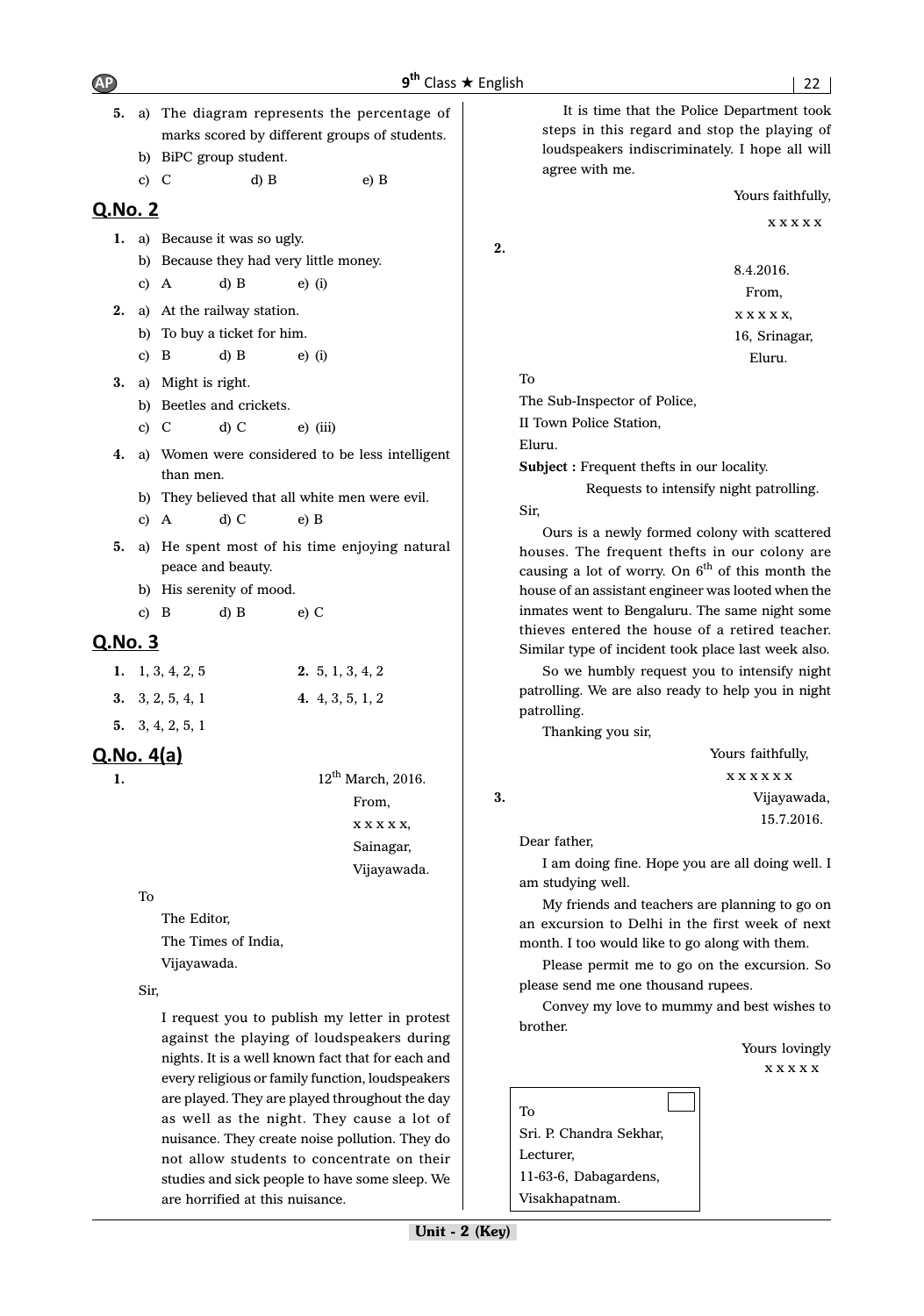**4.** D.No. 22-7/B, Temple Street, Tirupati. Date : 05-06-

2017.

My dear father,

I am fine here. The otehr day when I left you, brother was unwell. How is he now ? I want to draw your attention to the newspaper report in ''New Daily." It is about "No Tobacco Day."

Dad, brother is smoking awfully. I told him many times to stop it but he is paying a deafear to my words. Let him read the news - paper report and you also advise him.

The report says that All India Youth Federation organized "No Tobacco Day" on June, 1st, 2017. The health minister of Andhra Pradesh, was the Chief guest. The president of the Youth Federation hosted the programme. The Chief guest drew the attention of the public to the hazards of smoking and to the smoking mania in the youth.

Some skits were enacted highlighting the bad impact of tobacco on health resulting in death. The youth were advised to call to toll free numbers and report cases of smoking. The non-smokers were pleased at this. There was health awareness in the public. So, father, let brother read the report and see that he stops smoking.

> Yours affectionately, **Sampath**

| Тo                     |                    |
|------------------------|--------------------|
| Sri. V. Seshagiri Rao, |                    |
| D.No. 11-3/9B,         |                    |
| Kotha Road,            |                    |
| Visakhapatnam.         |                    |
|                        | $D.No: 21-9/2-47B$ |

Opp. to. M.H. School, Vijayawada. Date : 03.12.2017.

My dear brother,

Hope you are doing well.

I have seen a newspaper report about a Volvo bus accident recently. I think you also might have gone through the report in the Hindu.

I am agonized on reading that report. The bus started from Bangalore and was going towards Hyderabad. It was a Volvo bus. The mishap occurred in the wee hours at 5.10 a.m. All the passengers were sleeping at that time. Suddenly the bus caught fire. Out of the 45 passengers in the bus, only five and the driver managed to escape. Within no time, the bus turned into ashes.

Relatives of the deceased came to the spot. The corpses of the deceased were handed over to their family members after post-mortem. The Police are investigating about the cause of the accident. It was a terrible experience for the surviving passengers as they had almost faced death.

Dear brother, such accidents are happening frequently now-a-days. I feel that it may be due to the carelessness of the driver. The corporation should check the buses before they start whether they are in good condition.

Please convey my regards to father and mother. Be writing letters often. What do you suggest to control such accidents ?

Please write your views.

Yours lovingly, **K.V. Prasad**



#### $Q$ . No.  $4(b)$

#### **1. A Night Filled with Adventure**

**22nd March 2016, Mussorie :** Sports Club of our school, Xavier's Public School went for mountain trekking to Mussorie. It was a dark night and we had to pass through a dense jungle. It was very quiet. The only sound that could be heard was of owl and bat. We all were very scared and started shivering.

Our group leader suggested that we should stay together and keep calm. We started walking together holding hands. Suddenly we heard some sounds of foot steps. We suspected something fishy, so we decided to follow the foot prints trail. After 10 minutes we reached a lonely house. We hid behind the trees and observed everything from a distance.

After 5 minutes, we got the chance to enter the house. To our shock, we saw some men packing white powder in dead animal skins. Soon it was clear that they were smugglers. Very quietly we made our exit and hid ourselves near the bushes.

One of us called the police and informed them about the incident. Within 15 minutes, the police arrived and caught all of them red-handed. We were glad that we were able to help the police in catching a long time wanted group of smugglers. A token of bravery was promised by the police. We also narrated the entire incident to our principal and were rewarded in return. Secretary, Sports Club, Xavier's Public School.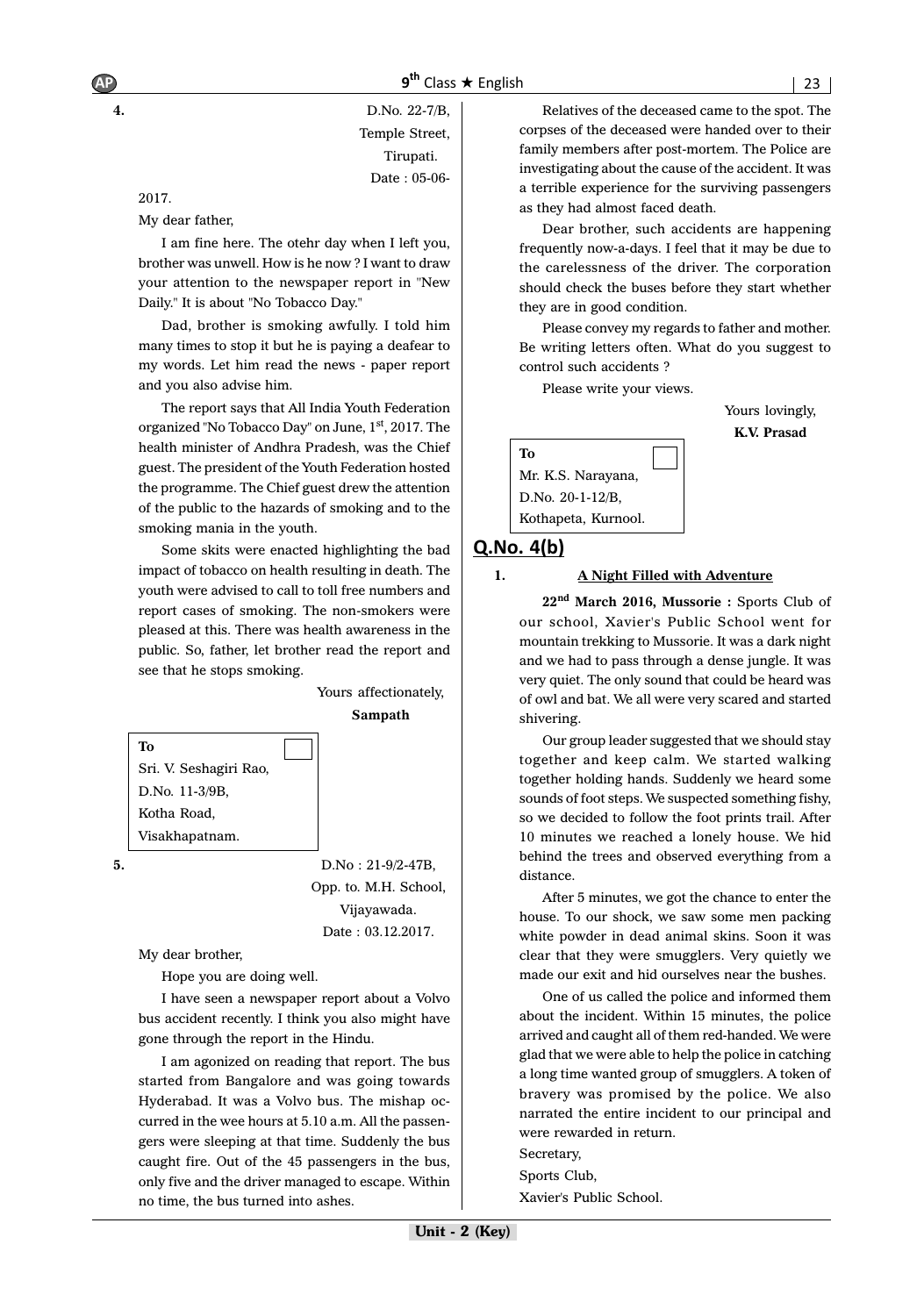#### **2. Conservation of Wildlife**

**23rd April 2016, Bengaluru :** The state's Forest Department has made a survey on animal conservation and looked into the matter seriously as it is affecting the survival of the wildlife. They felt the need for their conservation.

The large scale poaching of wild animals in the forests by man is a serious threat to the survival of many animal and bird species. This also disturbs the food chains resulting in undesirable consequences for the whole ecosystem. It is, thus, very important to conserve wildlife to maintain the ecological balance in nature and to preserve the gene pool. Laws should be made to impose a total ban on poaching or capturing of any animal or bird.

The poaching of endangered species should be made a punishable offence. The natural habitats of wild animals and birds should be preserved by establishing National Parks and Sanctuaries. The Government should conduct a periodic survey to have knowledge of the population of all species. Moreover the unauthorised cutting of forest trees should be stopped immediately as it destroys their natural habitats.

News Correspondent Times of India.

#### **3. Report :**

Malapur, June 1<sup>st</sup>, 2016. "No Tobacco Day" was organized on May  $31<sup>st</sup>$  2017. The health minister of Andhra Pradesh was the chief guest. The programme was hosted by the Youth Federation President, Sandur Kumar. The chief guest lit the lamp.

The cultural programmes began with the speech of the chief guest who drew our attention to the hazards of smoking and the smoking fashion trend among youth. Skits were enacted highlighting the bad impact of tobacco on health resulting in ultimate suffering and death. The youth were also advised to call toll free numbers and report the cases of smoking in public places. He said that immediate action would be taken against the out laws. The youth especially the non-smokers were pleased to hear the measures. The programme ended with a big applause from all the members present.

It was a delightful gathering with great knowledge on health awareness.

**4. Report :**

#### **FIRE IN A VOLVO BUS**

Mahboobnagar, 30 October 2016. Forty five passengers were charred to death as a luxury bus plying between Bangalore and Hyderabad burst into flames. The mishap occurred around 5:10 a.m. when all the passengers were in a slumber as their destination was 140 km ahead. Only five passengers and the driver managed to escape. The entire bus was engulfed in flames in no time. The corpses were burnt beyond recognition.

The family members of the deceased became frantic as they did not get the remains of their relatives. It is difficult to ascertain as to how many of the dead are men or women. A team of doctors from reputed hospitals reached the spot. The police are investigating. The remains of the deceased will be handed over to the families after post-mortem. It was a deadly experience for the surviving passengers who had almost encountered death.

# $Q$ .No.  $5(a)$

#### **1. Sachin Ramesh Tendulkar**

Born in Mumbai in 1973, Sachin Tendulkar is widely regarded as one of the world's greatest cricketers. He was called the Little Master or the Master Blaster.

Sachin Tendulkar was born in Dadar, Mumbai to Ramesh Tendulkar and Rajni. He was named after Sachin Dev Burman, a famous music director. Driven by his idol, tennis star John Mc Enroe, Sachin played tennis and was a troublemaker in the class. He practised endlessly as a batsman, both on his own and with his friends.

He is one of the greatest batsmen in the history of cricket; highest run scorer in both Test matches and ODIs. Wisden ranked him the second greatest Test batsman of all time next only to Sir Donald Bradman. He was the second greatest one-day international batsman of all time next only to Sir Viv Richards.

Sachin Tendulkar received many awards during his life time. He was awarded Bharat Ratna, India's first highest civilian award, Padma Vibhushan award, India's second highest civilian award. He was honoured with Rajiv Gandhi Khel Ratna award, India's highest sporting honour; Sachin adorned the rank of Group Captain in the IAF.

#### **2. Helen Keller**

Helen Keller was an American author, political activist and lecturer. She was the first deaf and blind person to earn a bachelor of arts degree.

Helen Keller was born as a healthy child in Alabama on  $27<sup>th</sup>$  June, 1880. She was healthy till she was 19 months old. In 1882 she fell ill with high fever making her blind, deaf and mute.

Keller's teacher, Anne Sullivan, helped her make tremendous progress to communicate and she went on to college achieving graduation. She began to feel people's hands to find out what they were doing; she recognized people by feeling their faces or their clothes. She used to make up signs with her hands so she could talk to her family.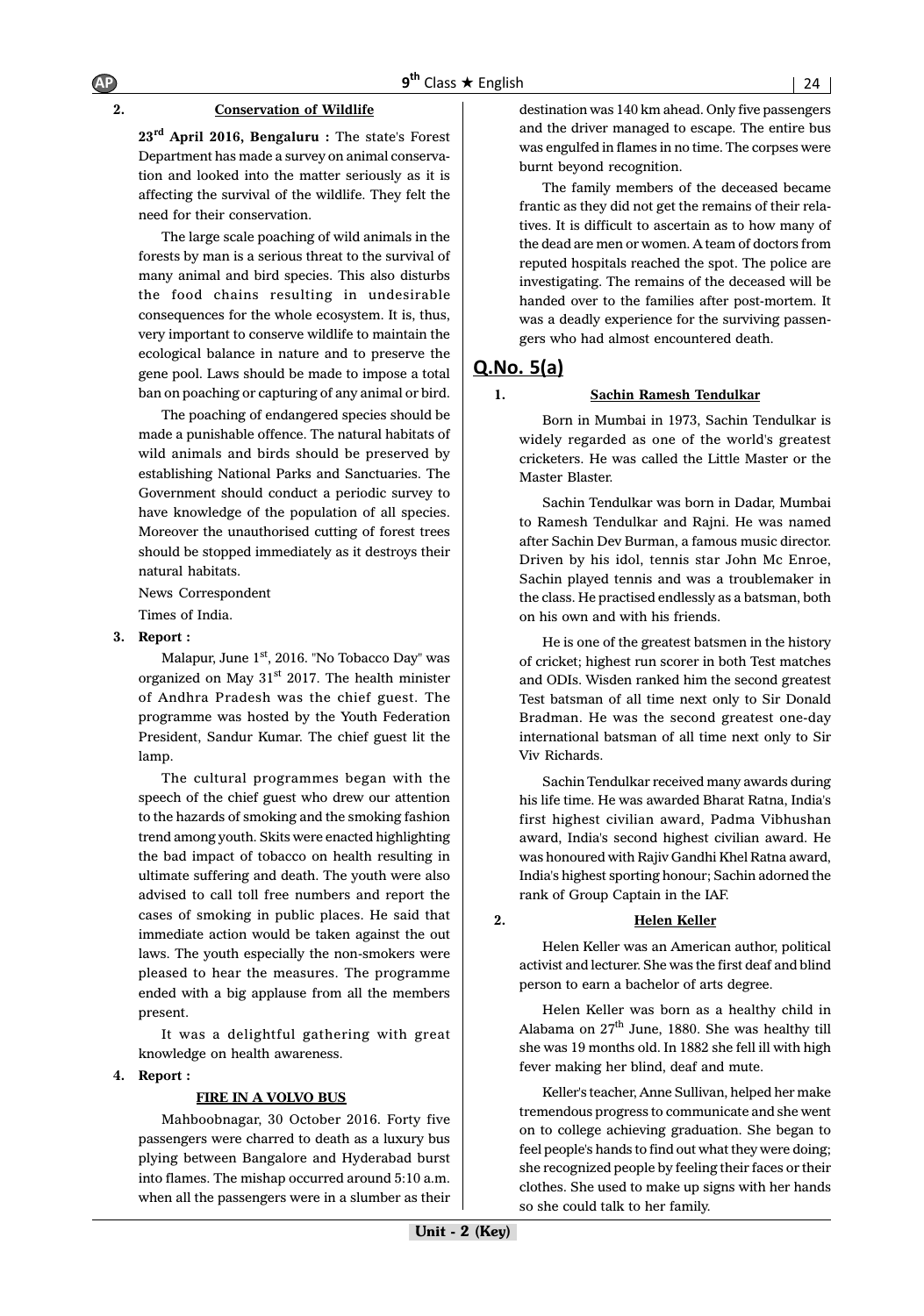Determined to communicate with others as conventionally as possible, Keller learned to speak, and spent much of her life giving speeches and lectures. She also told of the joys of loving work and accomplishment and the happiness of achievement. Her strong will helped her to become a role model for many distressed, blind and hopeless people.

**3.** Mirabai was a staunch devotee of Lord Sri Krishna. She was born in the year 1498. Her father was Ratan Sinha. As he was always engaged in wars with the Moghuls, she lived with her grandfather. Along with her general education, she learnt music. Her voice was melodious. One day a sadhu came to their house. He had an idol of Lord Krishna. He gave the idol her when Mira insisted on. She saw a wedding of a king. He was like an idol. Mira wanted such an idol. Grandfather told her the Krishna's idol was her husband. From that day, she treated Krishna as her husband. She married Rana. He loved her so much that he had built Krishna's temple for her. She used to sing songs there. Once Akbar came in disguise and presented a necklace to Lord Krishna. It was misunderstood and there arose a suspicion in the mind of her mother-in-law. She wanted to kill Mira. She sent a basket of flowers and kept a snake in it. When Mira touched the flowers, the snake also became a flower. Mira merged herself in Lord Krishna in 1547. Her body was not found except her clothes.

#### **4. Bio-sketch of Gary Sobers**

Gary Sobers is the great West Indies cricketer. He is considered to be the greatest all rounder of all times. He was born in Barbados, West Indies in 1936. He had his schooling in Bay Street School. Barbados. He started his cricket career in 1952 in which year he played for Barbados. His first test appearance was in 1953. He hit 365 not out against Pakistan in 1957. He played 93 test matches. In 39 matches

he was the captain of West Indies Cricket Team. He was a part of West Indies Team from 1953 to 1974. He was knighted in 1975 and is considered the greatest cricketing hero in West Indies. His other achievements are that he has published several books on cricket.

#### $Q.No. 5(b)$

#### **1. How the Wolf Met its Death**

One nice little girl was passing through a forest. She was taking a basket of food to her grandmother. A wolf met her. The girl told it where she was going. The wolf disappeared.

The girl reached her grandmother's house. The door was open. Then she went in and found somebody in bed with the nightcap and the nightgown of her grandmother. She went nearer.

She found the wolf in her grandmother's dress. The wolf had already killed the old lady. It was about to jump on the girl. The girl immediately took a gun and shot it. The wolf died. The girl saved herself.

#### **2. Title : AN HONEST WOODCUTTER**

Once upon a time there was a woodcutter. The woodcutter lived in a village with his family. Though he was poor, he was honest. He had to earn money by selling firewood. He used to cut trees on the nearby river bank.

One day he went to the nearby river bank and started cutting a tree. Unfortunately while he was cutting the tree, his iron axe slipped and fell into water. The woodcutter felt sad as he lost his iron axe. Moreover it would be difficult for him to buy a new axe. He prayed to God for help. Immediately the river God came out of the water and appeared before him. The river God asked the woodcutter what his problem was. The woodcutter told the God that his axe slipped and fell into the river water. He requested the God to bring his axe back. The God took pity on him and disappeared. He brought a golden axe instead of the iron axe and offered it to the woodcutter. But the woodcutter refused to take the golden axe offered by the river God as it was not his own axe. Then the river God disappeared again and came out of water with a silver axe. The God offered him to take the silver axe. But the woodcutter refused the silver axe also, as it was not his own axe.

The river God disappeared once again and came out of water with the woodcutter's own iron axe. He offered it to the woodcutter. The woodcutter was happy on seeing his own iron axe and accepted to take the iron axe. The river God was pleased with the honesty of the woodcutter. He gave all the three axes to him and disappeared. The woodcutter went home happily.

**Moral :** *Honesty will be rewarded.*

#### **3. Title : A Clever Crow**

Once upon a time there was a crow. It was clever. It lived on the branch of a tree in a forest. One day it was very thirsty as it was a hot summer. There was no water around. So it thought to go to the villages around in search of water. It reached a near by village and began to search for water. It searched many places for water. At last it found some water in a pot near a hut. It felt happy on seeing the water in the pot. But it became very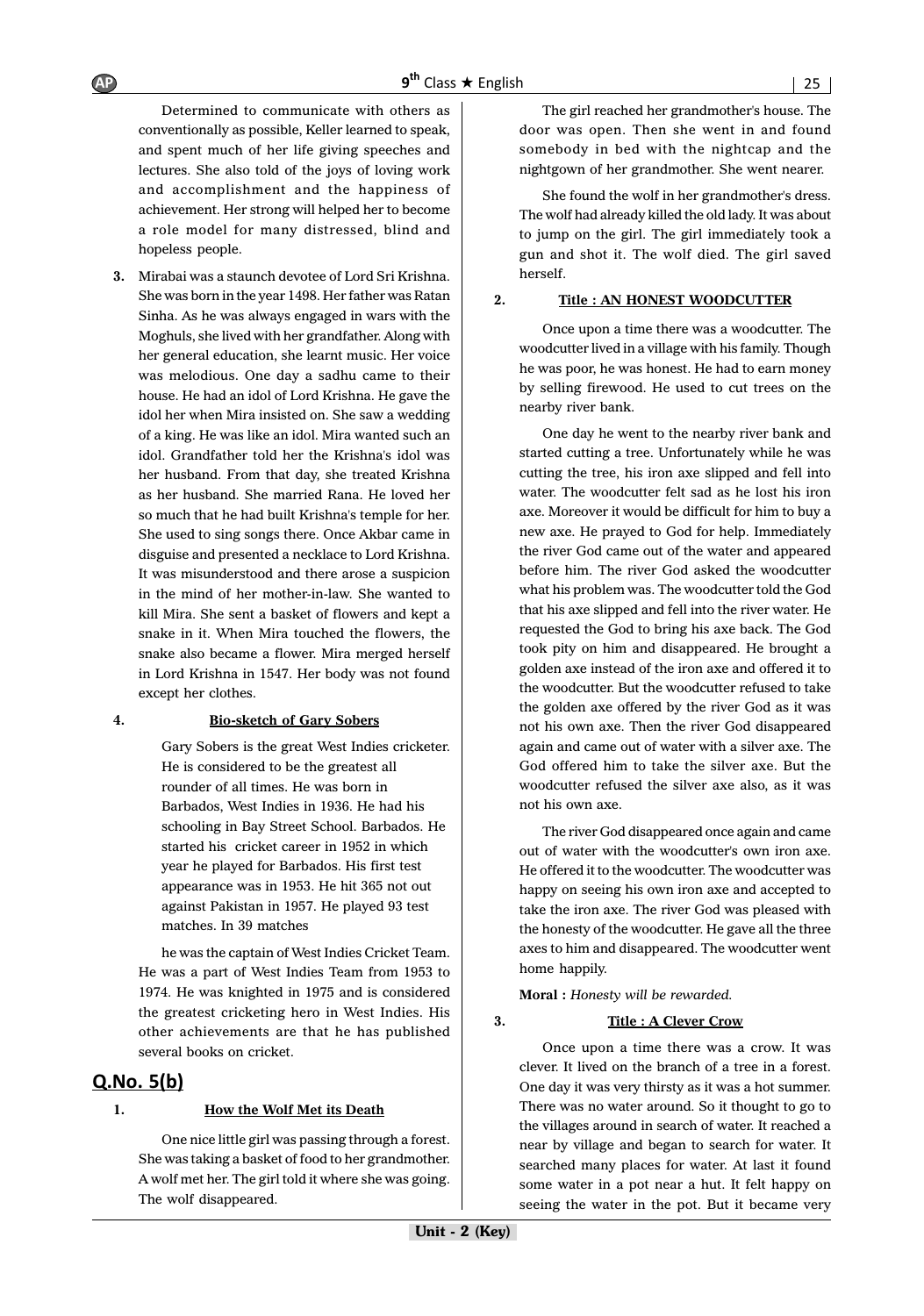difficult for the crow to reach as the water was at the bottom of the pot. It tried very hard but it could not get the water. So it was disappointed. It looked around and found a heap of small stones. On seeing the heap of stones, there came a thought of bringing the water in the pot from the bottom to the top. It dropped the small stones one by one into the pot. The water came up. The crow drank the water and quenched its thirst. It felt happy and flew away.

**Moral :** *Where there is a will, there is a way.*

#### **4. Title : The Clever Monkey**

Once in a forest, there lived a monkey and a crocodile : the monkey in a tree and the crocodile in the river. The crocodile makes friends with the monkey. Everyday he comes to the monkey and spends time with the monkey and goes home late. This goes on for some days. The crocodile's wife gets angry with this. She plans to kill the monkey. She pretends sickness and asks for the monkey's heart. She asks her husband to bring home his friend.

One day the crocodile takes the monkey home. On the way the monkey comes to know the wicked plan of the crocodile's wife. It says that its heart is kept in the tree. It goes back to the tree and sends away the crocodile.

#### **Moral :** *Greed brings grief.*

*5.* A merchant named Bhadraiah lived in Chandragiri. He was very good and helpful to others. So he was liked by everyone. One day, he went to a nearby town to sell his goods. He got much profit. He put his money in a leather bag. As it was already evening, he wanted to stay there and start after sunrise. So he came to an inn. There he met another merchant, Papaiah. Papaiah knew that Bhadraiah's leather bag was filled with money. He had an eye on it. He wanted to snatch it away. Both slept in that inn. Papaiah woke up very early. He stole the leather bag of Bhadraiah and went away. When Bhadraiah woke up, he found that his bag was missing. He felt very much. He started to go home. On the way, he met another merchant, Veeraiah. Veeraiah recognized Bhadraiah and gave him his leather bag. Bhadraiah asked him how he got it. He said that Papaiah had the bag and some robbers attacked him and killed him and he recognized Bhadraiah's bag. So he chased the robbers and took the bag from him. Bhadraiah thanked Veeraiah.

**Moral :** *Don't desire for other's wealth.*

# $PART - B$

#### **Q.No. 6**

- **1.** a) strictly organised
	- b) every other
	- c) observed carefully
	- d) give efforts
- **2.** a) worry
	- b) emotional strain
	- c) right
		- d) ability to imagine
- **3.** a) ability to hold
	- b) satisfied
	- c) force
	- d) grass surfaced ground
- **4.** a) surrounded by
	- b) take into arms
	- c) success
	- d) further
- **5.** a) eagerness
	- b) great desire
	- c) occurring again and again
	- d) a large amount
- **6.** a) jump using a pole
	- b) prize
	- c) behave superiorly
	- d) expanded

#### Q.No. 7

| 1. | a) ended                    | b) careless   |
|----|-----------------------------|---------------|
|    | c) disorganised d) followed |               |
| 2. | a) same                     | b) unfamiliar |
|    | c) above                    | d) shallow    |
| 3. | a) wet                      | b) mostly     |
|    | c) cold                     | d) Senior     |
| 4. | a) harshly                  | b) shrink     |
|    | c) lower                    | d) heavy      |
| 5. | a) forget                   | b) never      |
|    | c) few                      | d) ugliness   |
|    | 6. a) alert                 | b) impersonal |
|    | c) worst                    | d) initial    |

| ı. |    | a) describing | b) passion     |
|----|----|---------------|----------------|
|    |    | c) colour     | d) beauty      |
| 2. |    | a) different  | b) moment      |
|    |    | c) set        | d) anxiety     |
| 3. |    | a) truly      | b) glamorous   |
|    |    | c) combines   | d) gymnast     |
| 4. |    | a) excited    | b) giggle      |
|    |    | c) know       | d) pride       |
| 5. |    | a) remember   | b) flying      |
|    |    | c) mother     | d) growing     |
| 6. |    | a) honest     | b) continued   |
|    |    | c) farm       | d) persistence |
| 7. |    | a) arrogant   | b) clearing    |
|    | C) | inflated      | d) preparing   |
|    |    |               |                |

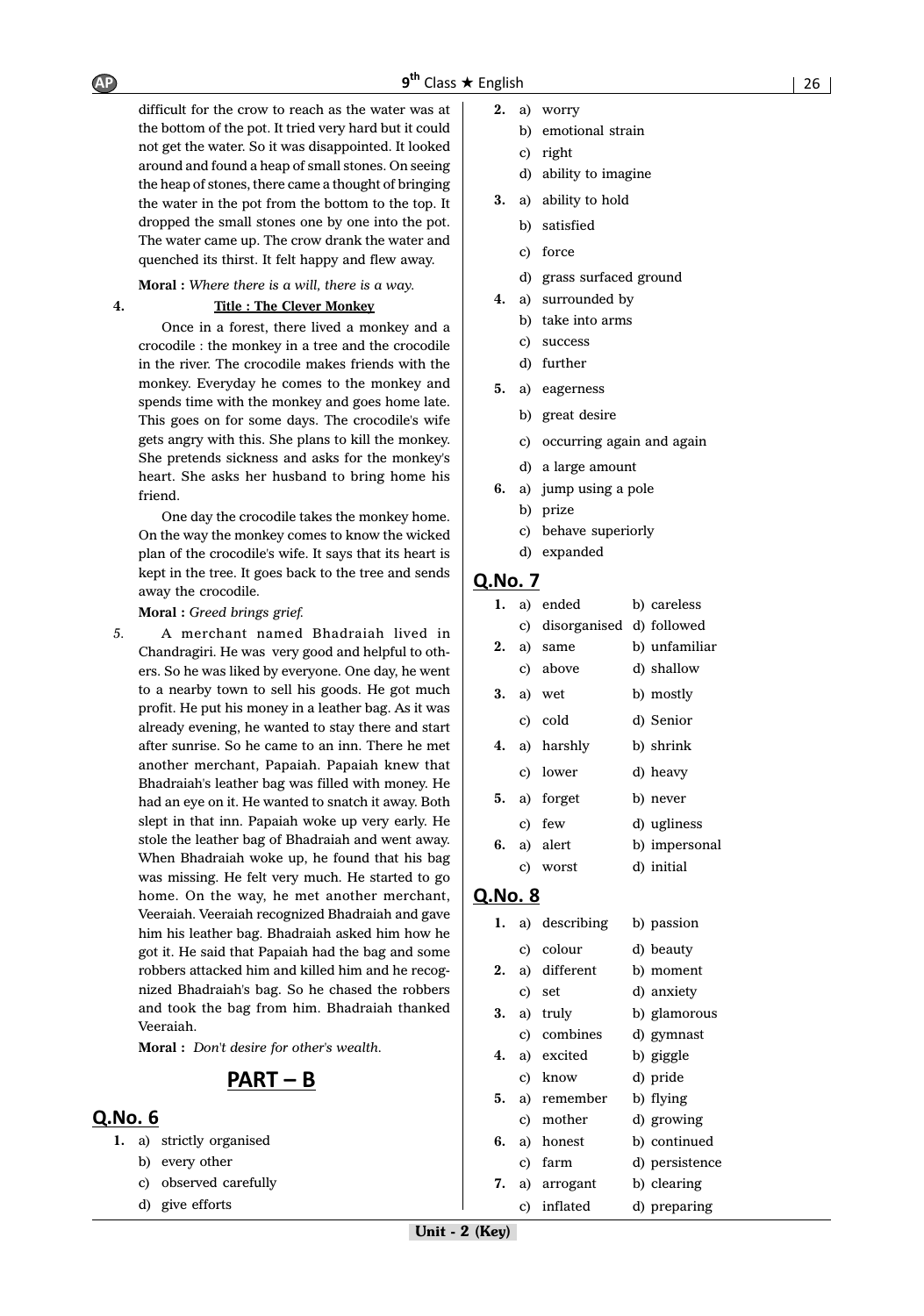# AP 9<sup>th</sup>

### Q.No. 9

| 1.a)  | beauty         |    | b) building  | 2.a) vision   |
|-------|----------------|----|--------------|---------------|
| b)    | reality        |    | 3.a) feeling | b) clearing   |
| 4.a)  | v <u>au</u> lt |    | b) dream     | 5.a) continue |
| b)    | trainer        |    | 6.a) breeze  | b) laughing   |
| 7.a)  | afraid         |    | b) heartfelt | 8.a) greatest |
| b)    | breath         |    | $9.a)$ read  | b) people     |
| 10.a) | experience     | b) | because      |               |

# Q.No. 10

| 1.a) wonderful       | b) before           |
|----------------------|---------------------|
| 2.a) realist         | b) discipline       |
| <b>3.a)</b> personal | b) persistence      |
| 4.a) eruption        | b) accurate         |
| <b>5.a</b> ) builder | b) coincide         |
| 6.a) distance        | b) national         |
| 7.a) effortless      | b) programme        |
| 8.a) alternate       | <b>b</b> ) numerous |
| 9.a) horrible        | b) emotion          |
| Q.No. 11             |                     |

# **1.a)** programme **b)** accomplish

| <b>1.a</b> programme | <b>DI accomplisit</b> |
|----------------------|-----------------------|
| 2.a) trickle         | b) competition        |
| 3.a) combine         | b) envision           |
| 4.a) passion         | b) oblivious          |
| 5.a) intensity       | b) programme          |
| 6.a) regiment        | b) envision           |
| 7.a) obsession       | b) pondering          |
| 8.a) integral        | b) brought            |

# Q.No. 12

| 1. | <b>Main Clauses</b> | <b>Dependent Clauses</b>                   |
|----|---------------------|--------------------------------------------|
|    | I was in deep sleep | when the telephone rang                    |
|    | It happened         | when he took a deep breath                 |
|    |                     | The teacher entered when the students were |
|    | the class           | making a noise                             |
|    | The crowd cheered   | as soon as he won the event                |
|    | Michael Stone       |                                            |

| $\mathbf{2}$ | <b>Nouns</b>  | <b>Verbs</b> |  |
|--------------|---------------|--------------|--|
|              | dedication    | dedicate     |  |
|              | determination | determine    |  |
|              | excitement    | excite       |  |
|              | competition   | compete      |  |

| 3. | <b>Adjectives</b> | <b>Collocations</b>          |
|----|-------------------|------------------------------|
|    | hard-core         | warm welcome                 |
|    | finger-tipped     | heart-felt<br>congratulation |
|    | golden-lined      | strong opinion               |
|    | regimented        | deep sympathy                |
| 4. | <b>Prefixes</b>   | <b>Suffixes</b>              |
|    | outrun            | achievement                  |
|    | envision          | realist                      |
|    | improper          | tension                      |
|    | install           | personal                     |
| 5. | <b>Prefixes</b>   | <b>Suffiixes</b>             |
|    | reelect           | championship                 |
|    | misspelt          | employment                   |
|    | dissatisfy        | contamination                |
|    | immoral           | comfortable                  |

## Q.No. 13

- **1. a)** I congratulate Karthikeya on winning his race.
	- **b)** He shook off the tension and got ready for the interview.
- **2. a)** I believe in hardwork and honesty.
	- **b)** Vijay works out in the gym two or three times a week.
- **3. a)** Something must be going on the town is swarming with police.
	- **b)** Have you prepared for your interview ?
- **4. a)** Sheela speaks for me.
	- **b)** Leela speaks to me.
- **5. a)** Leela always puts off any hard work.
- **b)** Katga always puts in hardwork.
- **6. a)** Murali passed on book to me.
	- **b)** Anil was passed over in favour of Mohan.
- **7. a)** A committee is appointed to look into the matter.
- **b)** A woman is employed to look after me.

| 1.        |    | a) childhood<br><b>d</b> ) heart-felt | b) welcome |  | c) Constant  |  |
|-----------|----|---------------------------------------|------------|--|--------------|--|
| 2.        |    | a) personal                           | b) final   |  | c) glamorous |  |
|           |    | d) numerous                           |            |  |              |  |
| 3.        |    | a) recurring                          | b) golden  |  | c) hard      |  |
|           |    | d) regimented                         |            |  |              |  |
| 4.        |    | a) inflated                           | b) final   |  | c) first     |  |
|           |    | d) challenging                        |            |  |              |  |
| 5.        |    | a) accurate                           | b) cold    |  | c) distant   |  |
|           | d) | slow                                  |            |  |              |  |
| * * * * * |    |                                       |            |  |              |  |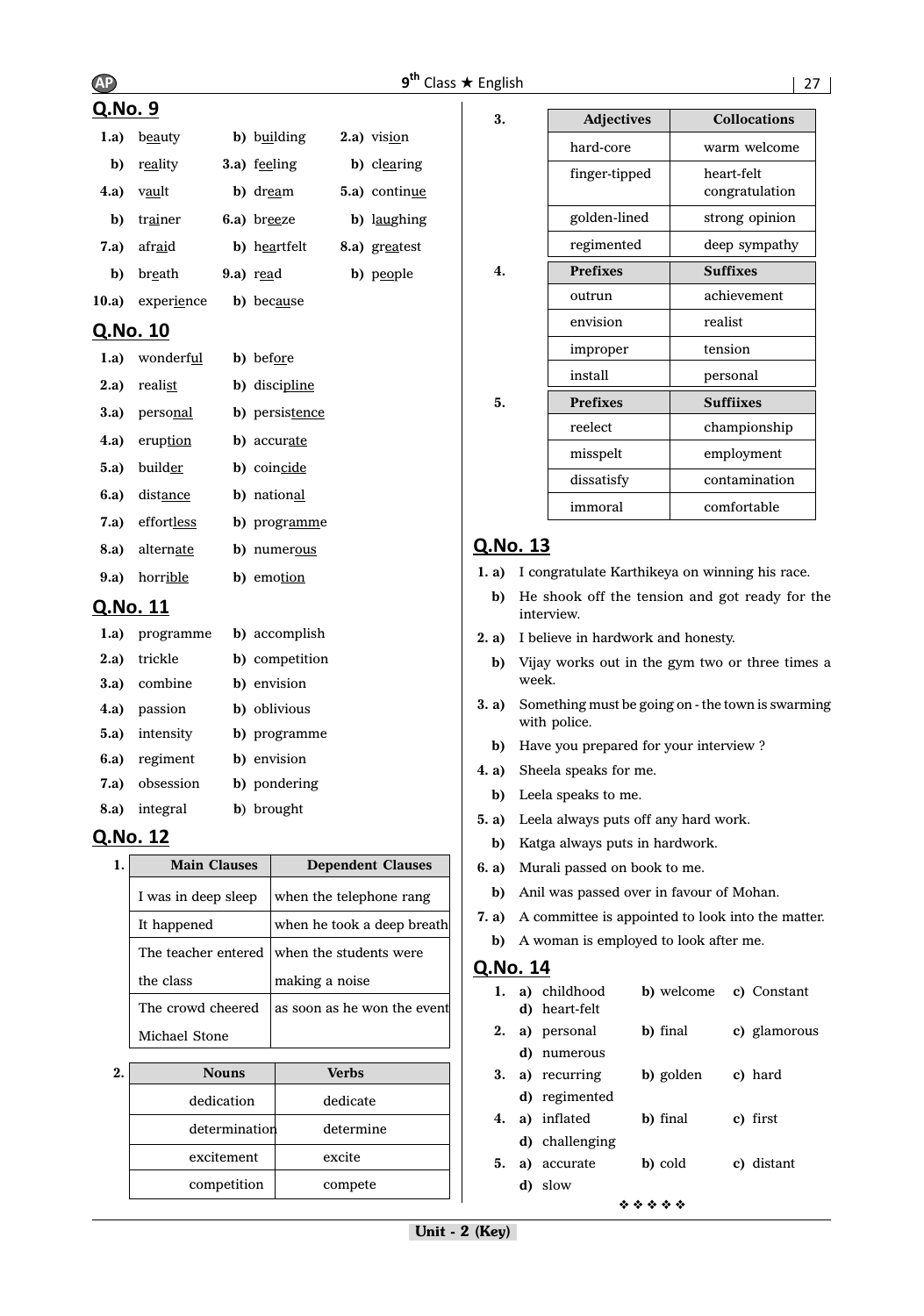# **UNIT – 3**

# **PRACTICE ZONE : ANSWERS**

# <u> PAPER – I : PART – A</u>

# $A - Reading$

# Q.No. 1

- **1.** a) Yes, the attendance register showed that he had been absent.
	- b) Swaminathan was an innocent and mischievous boy.
	- c) No.
- **2.** a) The words of Swami, 'Don't beat me, sir. It pains.' made the headmaster bring down the cane four times again.
	- b) The head master called Swami an idiot.
	- c) Swaminathan was going to be dismissed from school.
- **3.** a) Swaminathan
	- b) The headmaster
	- c) Because the headmaster punished him and warned him of his dismissal.
- **4.** a) His grandmother died suddenly just as he was starting for school.
	- b) The headmaster asked the boy to bring a letter from his father to know whether the reason for the boy's absence was true or not.
	- c) No. I don't think that the reason told by the student is real.
- **5.** a) Swaminathan was in the classroom.
	- b) He wished to be anywhere other than in the class because he would be punished.
	- c) 'That moment' refers to the time he was asked for an explanation about his absence the previous day.
- **6.** a) Swami had to explain what exactly happened the previous day.
	- b) The headmaster
	- c) Because he needed the support of his friends.
- **7.** a) The headmaster addressed Swaminathan.
	- b) The headmaster asked Swami about his absence to school the previous day.
	- c) Swami did not know what to lie or justify himself.
- **8.** a) Some other student had already mentioned a headache as a reason.
	- b) No. The headmaster was not satisfied with the explanation given by Swami. So he beat Swami severely.
	- c) The headmaster was very angry.
- **9.** a) The headmaster
	- b) 'You' refers to the boys in the class.
	- c) The previous day, some boys broke the window panes of the headmaster's room.
- **10.** a) The poen
	- b) Swaminathan
	- c) Because he made mischief along with other boys in the school.
- **11.** a) Swaminathan
	- b) The fact was that Swami had broken the panes of the ventilators of the headmaster's room.
	- c) Yes, but by not denying the charge as there was proof.
- **12.** a) The headmaster
	- b) To stand on the benches
	- c) The headmaster asked them to stand on their desks.
- **13.** a) The fifth boy
	- b) He lived in a very illiterate part of Ellaman **Street**
	- c) No. I don't think he had many grandmothers.

- **1.** a) The punishment was fifteen day's suspension.
	- b) The headmaster called him a street dog.
- **2.** a) Some of the students broke the panes of the ventilators of the headmaster's room. That was the thing to be greatly ashamed of. So Swaminathan wished that he had not been in the class that time.
	- b) Some of the students broke the panes of the ventilators of the headmaster's room. That was the thing to be greatly ashamed of.
- **3.** a) Someone had told him that there would be no school.
	- b) To the headmaster.

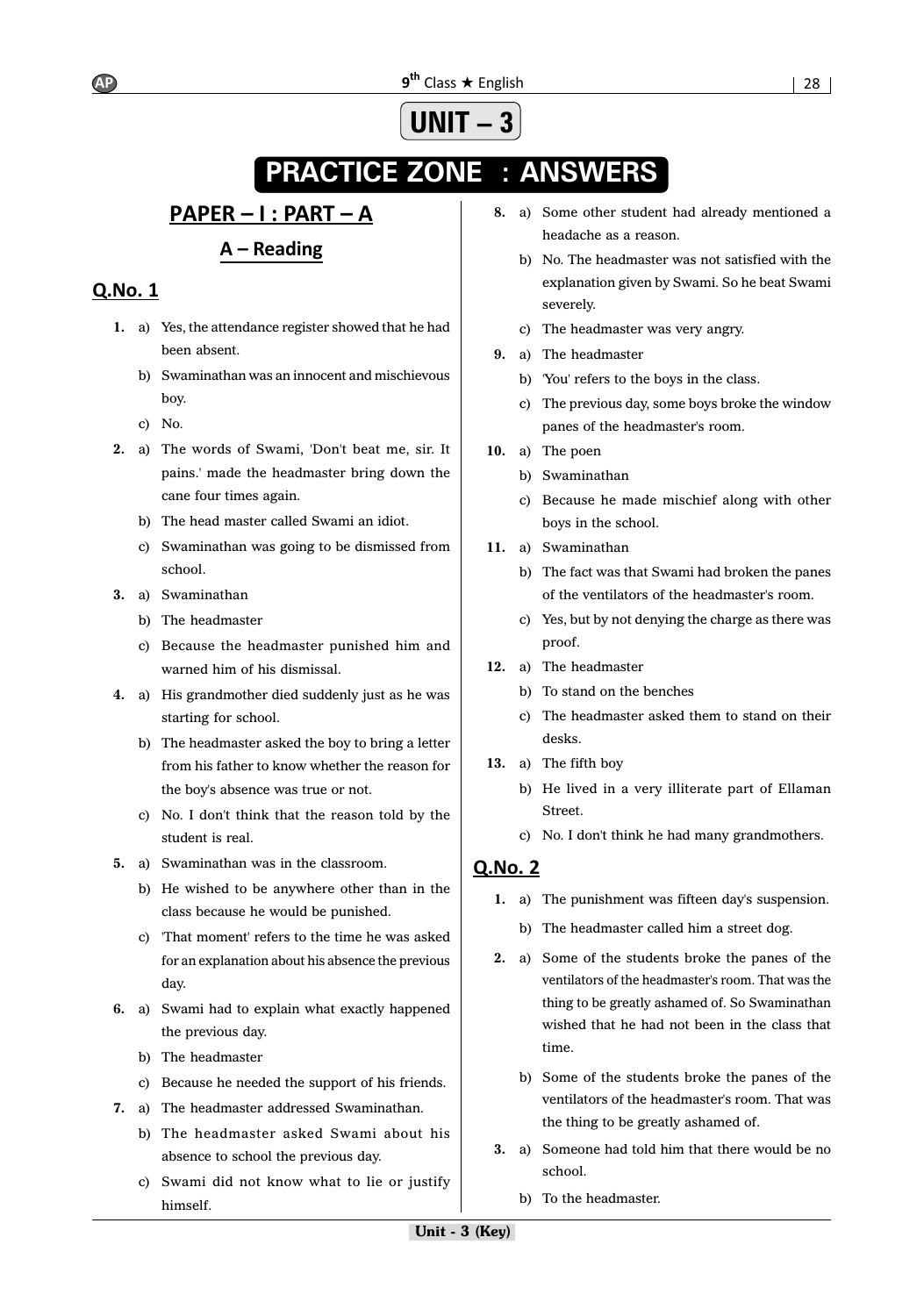- **4.** a) Swaminathan.
	- b) Because Swami broke the panes of the ventilators of his room.
- **5.** a) Swaminathan.
	- b) The headmaster beats Swami because he was one among the mischievous students.
- **6.** a) Swaminathan.
	- b) To the headmaster.
- **7.** a) The headmaster.
	- b) He asked them to stand on their benches.
- **8.** a) Because he was absent to school yesterday on listening to some loafer who said there would be no school.
	- b) No. I don't think that the reason told by the second student is real.
- **9.** a) 'Flushed face' means 'face appearing to be red and hot because of anger.'
	- b) The headmaster is going to punish the students who have misbehaved.
- **10.** a) The student should come to school and verify whether there would be no school.
	- b) Ten day's attendance was cancelled. Two rupees was to be paid as fine. He had to spend the whole day on the desk.

### $B - Reading$

#### Q.No. 3

- 1. a)  $10<sup>th</sup>$  grade
	- b) The speaker was afraid that their friendship and trust would fade.
	- c) Because his teacher maintained the friendly relation even after the boy passed to next grade.
- **2.** a) 'I' refers to the student.
	- b) He addresses his  $9<sup>th</sup>$  grade teacher.
	- c) His teacher
- **3.** a) 'I' refers to the student.
	- b) 'I' feel like I have just been shot'.
	- c) The fate of the boy was achieving the good will of his teacher.
- **4.** a) A student and his teacher.
	- b) A true friendship.
	- c) His teacher.

#### **Q.No. 4**

- **1.** a) Student and his teacher
	- b) Giving care and support and asking if the boy was fine.
- **2.** a) His teacher's help.
	- b) Friendly relationship.
- **3.** a) The speaker should have gone through many problems and misunderstandings.
	- b) The speaker was trusted and supported by his teacher to bring to his original state.

#### $C - Reading$

- **1.** a) The large amount of homework given to students is the reason for the insufficient amount of sleep.
	- b) It can limit the children's participation in other activities.
	- c) Yes.
- **2.** a) Children will practise copying homework and cheating in tests. These bad habits will haunt kids through their lives.
	- b) When the amount of homework is excessive, they prefer easy ways to finish it.
	- c) Yes, the writer is criticising the excessive amounts of homework.
- **3.** a) Homework is given to students to reinforce what they learn and make a better learning of the material.
	- b) Excessive homework may disturb the child's physical health and mental health.
	- c) The child is deprived of social life and family life.
- **4.** a) A homework should be less but more productive, qualitative and educative to the child.
	- b) When the homework is excessive, the siblings find less or no time to play, share and communicate with each other.
	- c) i) Homework should be limited.
		- ii) Homework with creative skill can be productive and enjoyable.
- **5.** a) Homework takes away the time that a kid could be spending with his or her family.
	- b) Argument takes place between parents and children instead of bonding strong family relationships. The reason is a lot of homework.
	- c) Bonding and building strong relationships between parents and children is neglected due to heavy homework.
- **6.** a) A teacher can limit the homework, supervise it, act as a facilitator and edit the work done.

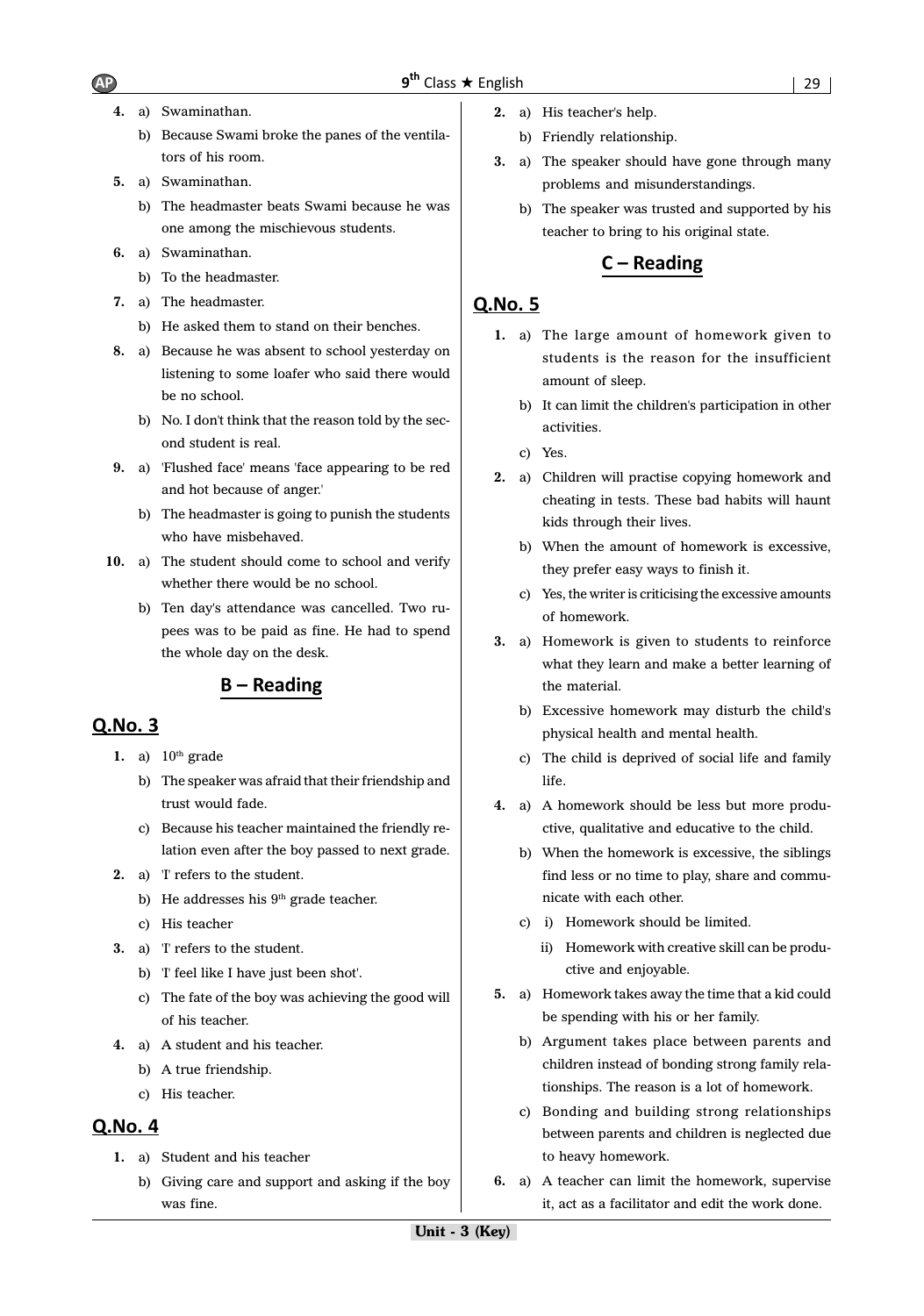- b) When parents spend their time with their children at dinner, outing in the holidays and assisting in homework, the relations become strong.
- c) In the present scenario, there is a gap in the relationship between parents and children.
- **7.** a) Children have to wake up till midnight or later.
	- b) Extracurricular activities such as sports, clubs etc., will increase the adverse effect of the large amount of homework.
	- c) The kids wake up early next morning to finish their unfinished homework.

# Q.No. 6

- **1.** a) If it is not restricted, the child's social life, family time and playtime can be taken away.
	- b) The writer is against too much homework.
- **2.** a) Assignments given carelessly and frequently cause students to lose their interest in the subject.
	- b) When a student is not able to complete his or her homework, negative results can occur.
- **3.** a) Homework has been given to children for many years.
	- b) Homework helps children reinforce what they learn at school and learn the material better.
- **4.** a) Because too much homework has negative effects.
	- b) It can take away the kid's social life, family time and it limits their participation in sports or other activities.
- **5.** a) In families with both the parents working, the bonding of relationships between parents and children is threatened.
	- b) Because of the large amount of homework.

# Q.Nos. 7 & 8

**7.a)1. Ramesh :** Hello Suresh ! How are you ? You seem to be very bush nowadays. **Suresh :** Hi Ramesh ! I am fine. Yes, I was quite busy with the completion of projects and assignments. **Ramesh :** Yah. I too. The homework is so cumbersome that I have to spend hours

analysis.

together in collection of data, report making on that and making an

- **Suresh :** So you are also engaged ? Why are the teachers giving lots of homework ?
- **Ramesh :** You see, there is a great weight on their heads too. They should complete the syllabus, compete with other schools and enable the students to vie with each other.
- **Suresh** : My teachers say that homework is important for the development of mind.
- **Ramesh :** But too much of homework is a stress on mind, isn't it ?
- **Suresh** : Yes. I agree. We are deprived of spending a little time on other activities of our choice.
- **Ramesh :** Too much of homework strains the relationships in the family. I hardly find time to talk leisurely with my Mom or Dad.
- **Suresh** : You find scarcely a little time to while away time with friends too.
- **Ramesh :** Excessive homework sometimes cause headache due to too much of thinking.
- **Suresh :** And what about the weight of books we carry. They even cause back pain !.
- **Ramesh :** I think we are getting old at a young age !
- **Suresh :** We should find a solution for this seriously dear.
- **Ramesh :** OK. Let us talk to our friends and make a resolution on this issue.
- **Suresh :** OK. See you, I have an assignment to complete immediately.
- **2. Rajam :** Hello Swami ! Where were you yesterday ?
	- **Swami :** Me ? I was at home. I was not well yesterday.
	- **Rajam :** But you were in school with those mischievous boys. Weren't you ?
	- **Swami** : Who said that ? I ..... I was at home.
	- **Rajam :** I guess the Headmaster would call you.
	- **Swami :** Why me ? I have no issue in the incident. I did not break the pane.
	- **Rajam :** But, I didn't tell you it was about the window panes. How did you know ?
	- **Swami :** How would I know ? Someone in the evening told me some boys were in the school.

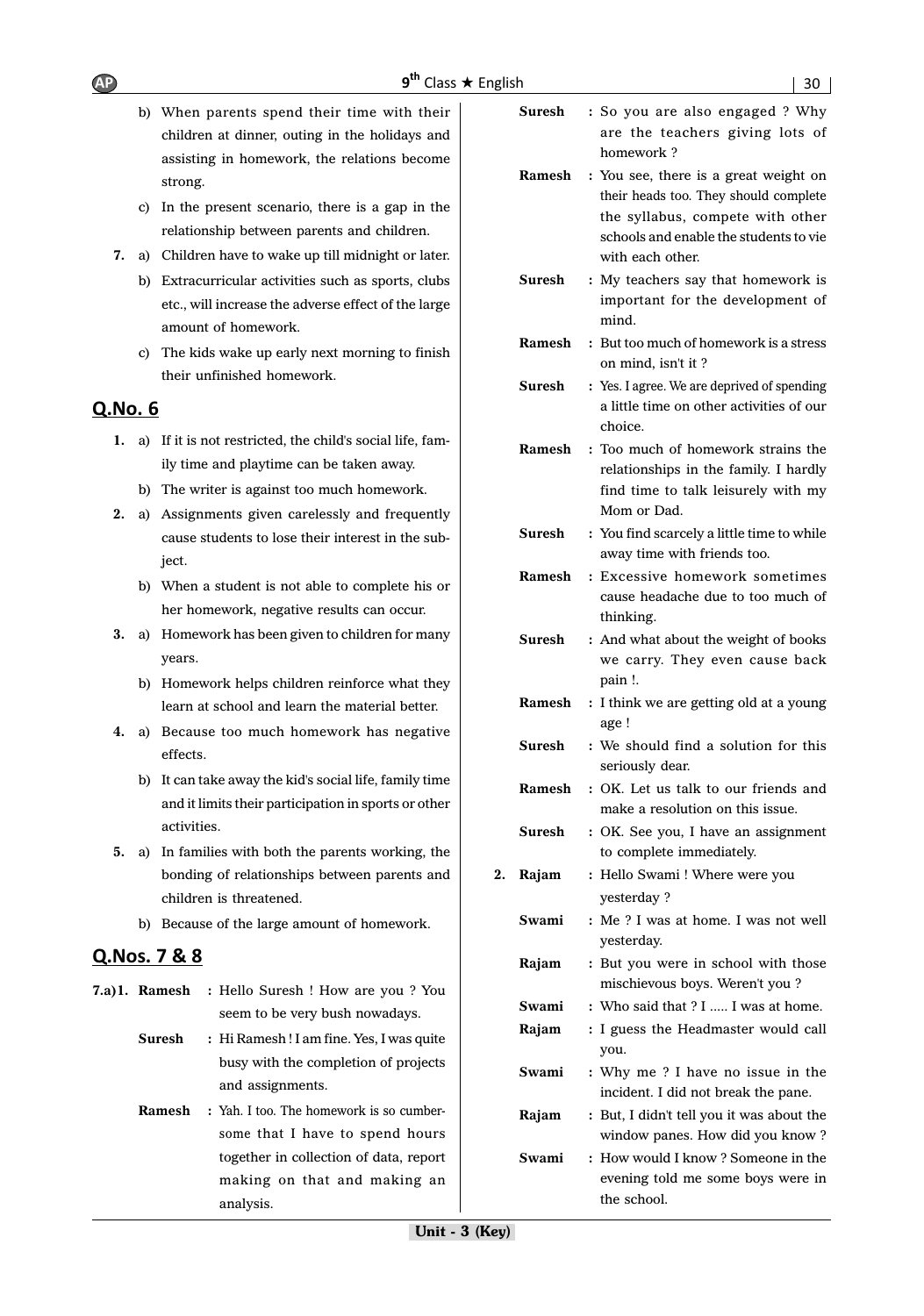| <b>AP</b> |                    | q <sup>th</sup>                                                                                                                                   | Class ★ English |                   | 31                                                                                                                     |
|-----------|--------------------|---------------------------------------------------------------------------------------------------------------------------------------------------|-----------------|-------------------|------------------------------------------------------------------------------------------------------------------------|
|           | Rajam<br>your sin. | : Don't deny the fact. Anyway every-<br>thing will be resoluted today. Admit                                                                      |                 |                   | Swami's Father : I sincerely apologize on behalf<br>of my son, sir. I shall talk to<br>him and bring him to school     |
|           | Swami              | : Sin ? What sin ?                                                                                                                                |                 |                   | tomorrow.                                                                                                              |
|           | Rajam<br>Swami     | : That you broke the window panes.<br>Admit before the headmaster and<br>apologise. He may forgive you.<br>: But I don't need to. I didn't commit |                 | <b>Headmaster</b> | : That's better. We also think and<br>care for the kid's future and<br>further studies. But he should                  |
|           |                    | any mistake.                                                                                                                                      |                 |                   | change his behaviour.                                                                                                  |
|           | Rajam<br>Bye!      | : OK. It's up to you. I shall take leave.                                                                                                         |                 |                   | Swami's Father : I shall see to it sir, please give<br>me a day's time. I'll come to see<br>you with my son. Thank you |
| 3.        |                    | Swami's Father: Good morning sir.                                                                                                                 |                 |                   | sir.                                                                                                                   |
|           | <b>Headmaster</b>  | : Yes, good morning, please<br>take your seat.                                                                                                    | 4. You          | <b>Headmaster</b> | : That's O.K. See you tomorrow.<br>: Hello, boy ! Please come here.                                                    |
|           |                    | Swami's Father : It's a long time since I have                                                                                                    |                 |                   |                                                                                                                        |
|           |                    | been to school. How is my son                                                                                                                     |                 | <b>Student</b>    | : Yes, sir.                                                                                                            |
|           |                    | in studies?                                                                                                                                       |                 | You               | : What class are you studying?                                                                                         |
|           | <b>Headmaster</b>  | : I've called you to talk about                                                                                                                   |                 | <b>Student</b>    | : I'm studying X class, sir.                                                                                           |
|           |                    | your son.<br>Swami's Father : What happened ? Is anything                                                                                         |                 | You               | : Do you get quality education<br>in your school?                                                                      |
|           | <b>Headmaster</b>  | wrong?<br>: A day before, your son along                                                                                                          |                 | <b>Student</b>    | : Yes, sir. All our teachers are<br>well trained and experienced.                                                      |
|           |                    | with other boys broke my room's<br>window panes.<br>Swami's Father : Is it ? Then you must have                                                   |                 | You               | : Very good ! How are you<br>scoring in the subjects ?                                                                 |
|           |                    | called him here.                                                                                                                                  |                 | <b>Student</b>    | $: A+$ in all.                                                                                                         |
|           | <b>Headmaster</b>  | : Yesterday, I went to the class to                                                                                                               |                 | You               | : Congratulations.                                                                                                     |
|           |                    | warm them a little and strictly                                                                                                                   |                 | <b>Student</b>    | : Thanks sir.                                                                                                          |
|           |                    | assign some task as punish-<br>ment.                                                                                                              |                 | You               | : You seem to be lean and weak.<br>Are you not playing any games?                                                      |
|           |                    | <b>Swami's Father :</b> That's right, we give you all the<br>charges.                                                                             |                 | <b>Student</b>    | : What games, sir ? We don't<br>have even drill classes.                                                               |
|           | Headmaster         | : But when I asked your son                                                                                                                       |                 | You               | : Why?                                                                                                                 |
|           |                    | why he did the mischief, he<br>was reluctant to answer.                                                                                           |                 | Student           | : Yes, sir. Our teachers are more<br>interested in academics than                                                      |
|           |                    | <b>Swami's Father :</b> Sorry, I shall talk to him.                                                                                               |                 |                   | in sports and games.                                                                                                   |
|           | <b>Headmaster</b>  | : Please listen, when I punished<br>him to give his explanation, he                                                                               |                 | You               | : OK. But you can play in the<br>evening after the school hours.                                                       |
|           |                    | rudely walked out of the class-<br>room.                                                                                                          |                 | <b>Student</b>    | : To tell you the fact, sir, we don't<br>have time.                                                                    |
|           |                    | Swami's Father : What? He did not talk to me                                                                                                      |                 | You               | : It's strange !                                                                                                       |
|           | <b>Headmaster</b>  | on this issue.<br>: One more thing, he said he<br>would never enter this dirty                                                                    |                 | <b>Student</b>    | : Yes, sir. Our teachers give us a<br>very heavy homework. Though                                                      |
|           |                    | school.<br>Swami's Father : I cannot believe, he took his                                                                                         |                 |                   | we do it during the evening,<br>night and early morning we                                                             |
|           |                    | bag and set out to school this                                                                                                                    |                 |                   | couldn't complete.                                                                                                     |
|           | <b>Headmaster</b>  | morning.<br>: I guessed it. And it though it is                                                                                                   |                 | You               | : My God ! Unless you take some<br>kind of physical exercise,                                                          |
|           |                    | my responsibility to inform<br>you about it.                                                                                                      |                 | <b>Student</b>    | diseases befall you,<br>$:$ I'll try, sir.                                                                             |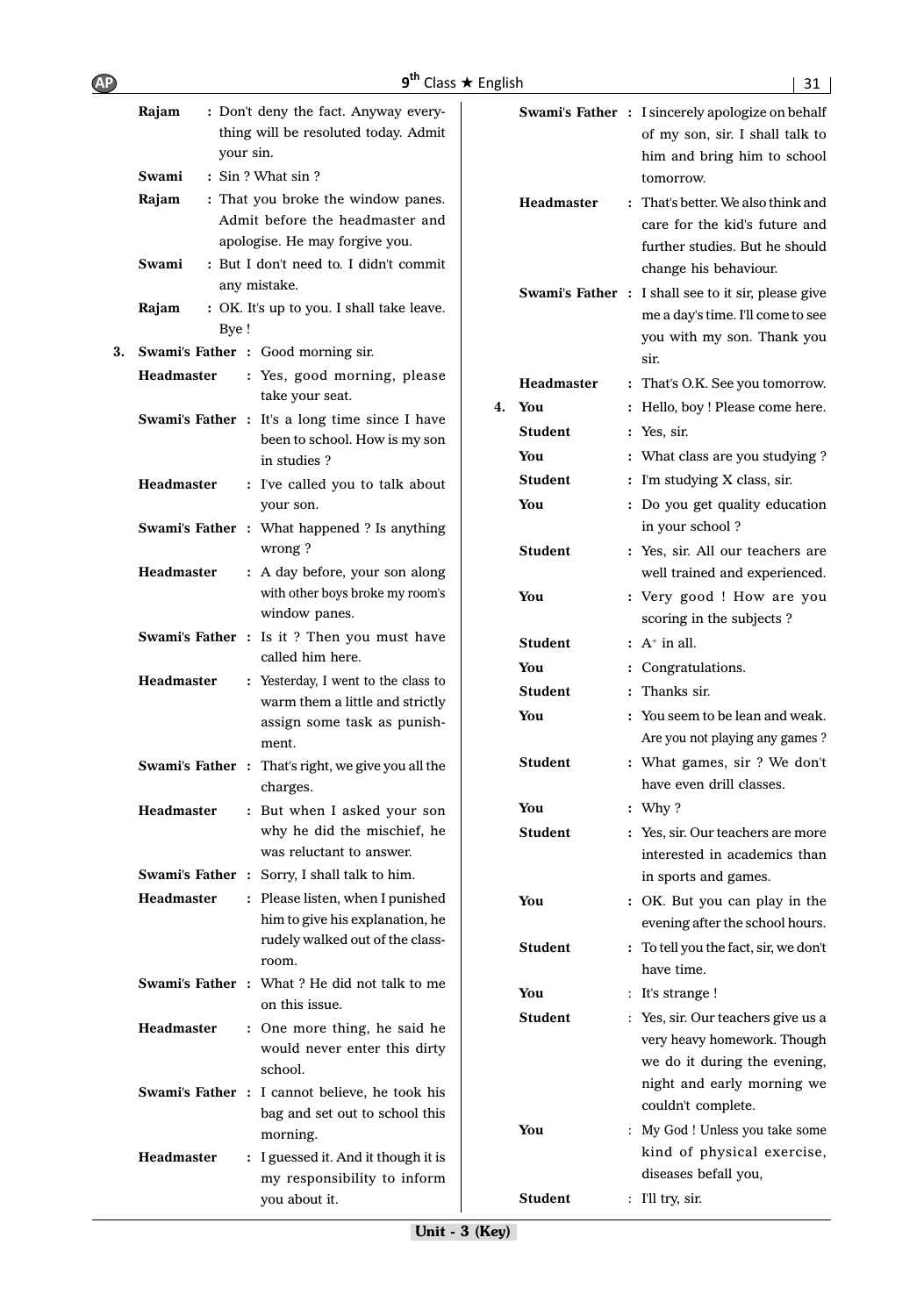| AP |                   |                                                         | $9^{th}$ Class $\star$ English | 32                                                                                                       |
|----|-------------------|---------------------------------------------------------|--------------------------------|----------------------------------------------------------------------------------------------------------|
|    | 5. Headmaster     | : Dear students, some of you<br>were absent from school | <b>Headmaster</b>              | : Don't tell lies. There's an eye<br>witness, the peon.                                                  |
|    |                   | yesterday. I'll read the names                          | Swami                          | : The peon is angry with me, sir.                                                                        |
|    |                   | of those who were absent                                | <b>Headmaster</b>              | : Why $?$                                                                                                |
|    |                   | (reads). Those students have<br>to stand up and show me | Swami                          | : He asked me some money. I<br>didn't give him.                                                          |
|    |                   | their faces.                                            | <b>Headmaster</b>              | : I don't believe you.                                                                                   |
|    | Swami and         |                                                         | Swami                          | : Do you believe the peon, sir ?                                                                         |
|    | others            | (Stand up).<br>$\ddot{\phantom{a}}$                     | <b>Headmaster</b>              | : Of course. He's honest.                                                                                |
|    | <b>Headmaster</b> | : Swami, tell me why you were                           | Swami                          | $:$ I'm too, sir.                                                                                        |
|    |                   | absent yesterday ?                                      | Headmaster                     | : Then I'll give you a present.                                                                          |
|    | Swami             | : I was never absent, sir.                              |                                | (canes him)                                                                                              |
|    | Headmaster        | : I know. I've brought the                              | Swami                          | $:$ (weeps)                                                                                              |
|    |                   | attendance register. You                                | <b>Headmaster</b>              | : Get out of the school.                                                                                 |
|    |                   | can't escape telling lies.                              |                                | I'll dismiss you.                                                                                        |
|    | Swami             | : No, sir. Really I wasn't absent.                      | Swami                          | : (going out) I don't care for                                                                           |
|    | <b>Headmaster</b> | (gives a rap). Now, tell me<br>the truth.               |                                | your dirty school.                                                                                       |
|    | Swami             | : Sir, I was stoned on the way                          | 7.                             | When I was in IX grade, I was admitted in St.                                                            |
|    |                   | by some people. I was wounded.                          |                                | Peter's High School. The Headmaster called the                                                           |
|    | <b>Headmaster</b> | : Show me the wounds.                                   |                                | peon and asked him to lead me into the classroom.                                                        |
|    | Swami             | They're healed. Then I wanted                           |                                | I timidly entered the classroom and the class<br>teacher introduced me to the students.                  |
|    |                   | to push them away and I                                 |                                | The IX grade room is wide, ventilated, airy and                                                          |
|    |                   | come to school.                                         |                                | very pleasant. The room is painted cream in colour                                                       |
|    | <b>Headmaster</b> | : So, what happened ?                                   |                                | with snuff border matching to the windows. The                                                           |
|    | Swami             | : They took my cap away and<br>burnt it.                |                                | classroom has a big blackboard as wide as the wall                                                       |
|    | <b>Headmaster</b> | : That's no matter.                                     |                                | and a raised platform for the teacher's interaction                                                      |
|    | Swami             | : Many strong people held me                            | with the students.             |                                                                                                          |
|    |                   | up. So I couldn't come.                                 |                                | The room is spacious and accommodates 50-                                                                |
|    | <b>Headmaster</b> | : I know what has really                                |                                | 60 students. The desks for students were arranged                                                        |
|    |                   | happened. Keep standing.                                |                                | in three rows leaving space for the teacher to walk                                                      |
| 6. | Headmaster        | : (to a student) Bring the                              |                                | while interacting and assisting us. There are many                                                       |
|    |                   | peon.                                                   |                                | charts with various pictures, flow table, mathemati-<br>cal formulae and equations hung on every side of |
|    | Peon              | : Sir, you've sent me for.                              |                                | the wall. I was fascinated by human anatomy done                                                         |
|    | <b>Headmaster</b> | : Yes. Do you know this boy?                            |                                | on a thermocol sheet on one side and some English                                                        |
|    | Peon              | (looks at Swami) Yes sir.                               |                                | puzzles in flexi-board on other side of the black-                                                       |
|    | Headmaster        | : Tell me what you know<br>about him.                   | board.                         |                                                                                                          |
|    | Peon              | : He's a mischievous boy, sir.                          |                                | The classroom was kept neat and the students<br>are well dressed. The smile and pleasantries in          |
|    | Headmaster        | : How do you know?                                      |                                | their faces gave me courage and ease to settle down                                                      |
|    | Peon              | : I've seen him with my own                             |                                | fearlessly. The amicability let me feel confident and                                                    |
|    |                   | eyes breaking the window<br>panes.                      | macy.                          | positive to proceed myself for forthcoming inti-                                                         |
|    | Headmaster        | : How did he break them?                                |                                | Totally, I was satisfied and proud to be in my                                                           |
|    | Peon              | He threw a stone at them.                               | new school.                    |                                                                                                          |
|    | <b>Headmaster</b> | : See, Swami, Why have you                              | 8.                             | Previously I studied in another school. But as my                                                        |
|    |                   | broken the panes of the                                 |                                | father got a transfer to this town, I joined this                                                        |
|    |                   | ventilators in my room?                                 |                                | school. In my previous school, all the teachers are                                                      |
|    | Swami             | : No, sir. I've not done it.                            |                                | very kind and liked us very much. They used to                                                           |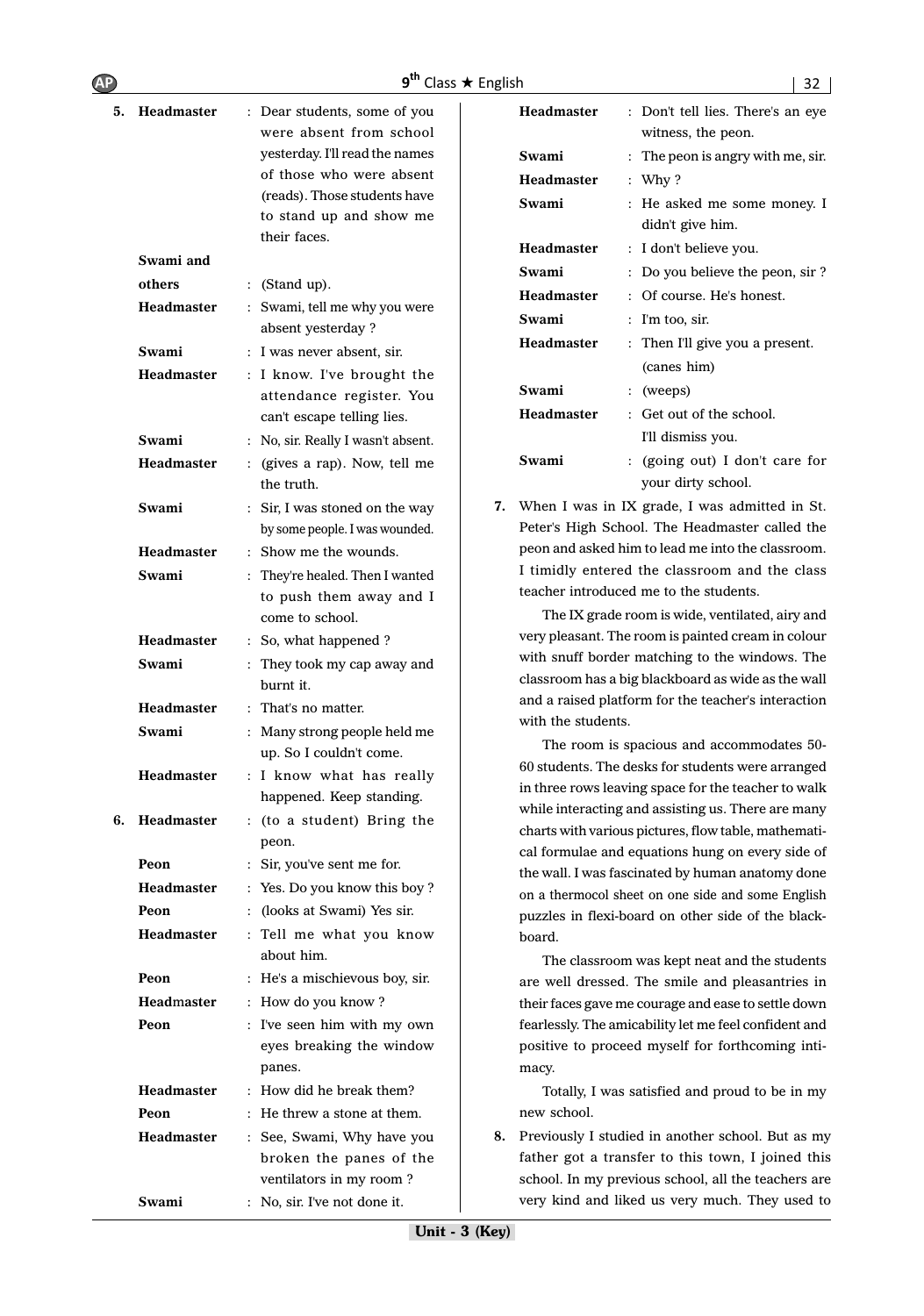help us and encourage us. During the first days of my joining in this school, I felt whether the teachers are as sociable as those of my former school. But I must say it's my great luck the teachers here are also very kind. Our Maths teacher, especially, is so kind and helpful that he comes to our aid at any time. Moreover, he likes me very much. He is such a welcome person. He is very kind to the students. He takes great care of me as I am one of the right students. Whenever a problem arises, and we're worried, he readily comes to our help and stands by our side. He will solve our problems and encourages us. Now, I feel at home here. He's like a friend and a guide to me. I like him very much.

- **9.** I know the headmaster punishes me as I was absent yesterday. What shall I do ? Shall I agree that I was absent. Or deny it saying something. What shall I say ? First I 'll say that I've never been absent. He doesn't believe. He'll bring the attendance register as a proof. So I cannot deny. I think it's better to say that I was stoned while coming to school and got myself wounded. But there're no visible wounds on my body. So he won't believe. I may convince him by saying that some people have taken away my cap and burnt it and they held me when I tried to come. But our H.M. wont accept my explanation. He'll certainly beat me. Let me see what happens.
- **10.** It all happened as I thought. The headmaster caned me many times. It pained me a lot. He's such a sadist. He always punishes students. I think he enjoys punishing us. Instead of punishing us. Instead of punishing me, he might have told me smoothly not to do such things again. I think that warning may be enough for me. I may not take recourse to such things again. But he's stubborn. He wants to send me away from his school. That's why he behaved like that. O, there're so many schools in our town. They teach well and treat the students affectionately. So, why should I study here? I'll leave this dirty school. I'll tell the headmaster also like that. Who cares for this school? I'll tell my parents also about the harsh treatment given to me in this school. I'll convince them and leave the school.

#### **11.** Malgudi 14th April 2018

Oh God ! What I did today was really absurd. I was so horrified by the headmaster's approach and rudely came out of the school. What do I do ? I was flogged continuously for not opening my mouth. I couldn't give a proper and convincing reason to the headmaster. There was no one to support me. Even Rajam never looked at me. How unfriendly he was !

Everyone before me gave some kind of excuse that couldn't modify the headmaster's mood. I didn't have an apt reason to defend myself. Lot of things interrupted my reasons which might be silly to mention. That infuriated the headmaster resulting in severe punishment to me.

I couldn't withstand the punishment and ran out of school. But what should I explain to my parents ? What if the headmaster calls my father and gives him the complete story ? Where will I go tomorrow ? If I find some excuse to stay back at home, my father will go to school, find the reason and revile me for it. Or if I go back to school as usual, will the headmaster admit my presence or thrash me out of school ?

Anyway, tomorrow morning, I should disclose the issue to my father and convince him to go along with me to school or I shall talk to mummy and request her to advocate in front of my father. I cannot face my friends and classmates. Will they move close to me like before ? I have to solve all these matters in a day. Otherwise, it would worsen the situation.

Swaminathan,

9 p.m.

**12.** Malgudi 14th April, 2018

It was the worst day I have ever experienced ! Today I went to class VIII and called up all the boys who did the mischief of breaking the window panes of my room yesterday.

When I went to the classroom, there was a fatal silence everywhere. I became furious when I saw the students sitting innocently in their benches as if there was nothing that took place the previous day. However, I read out every rascal's name and asked them about their absence. I was rather shocked and enraged with their lame excuses and lies. They were all so outrageous that I lost my patience and flogged each one. And Swami ! That unbearable crook ! He never answered my question. When I let out his mischief, how dare he tried to deny the fact ! It was unbearable ! I had to punish him with three four canings on his back. And how rude rascal he is ! He rashly took his back and set out as I rapped him. I shall call his parents and report the matter to them. I shall dismiss the boy from school.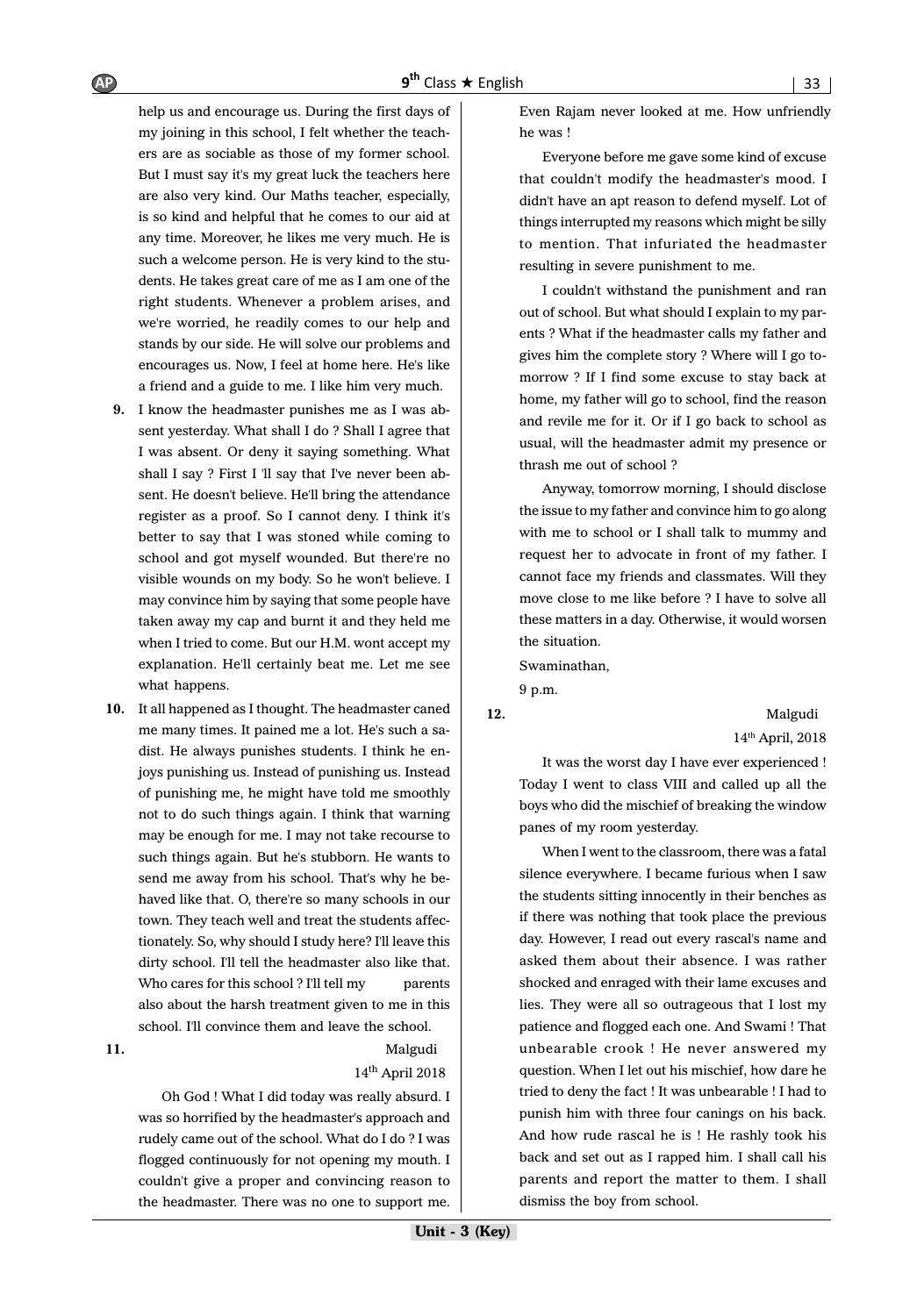This incident should be a lesson for every guy in the school. They should learn discipline and restrain their mischief. I cannot tolerate this kind of behaviour in my school and cause disreputation.

Sankara Rao,

H.M. High School,

Malgudi,

10 pm.

**13.** Feb 12, 2018

Our teachers are increasing the amount of homework gradually. They don't understand whether the time is enough to complete it. Our Maths teacher gave ten sums yesterday whereas he usually gives five. In addition to this, our Science teacher gave us ten questions. It is usual for the English teacher to give us five questions. He's so nice that he gave the same quota. Our Social studies teacher is somewhat reasonable. He gave only four questions. As soon as I returned home, I took snacks and milk and began to do the homework. I continued till 8 O' clock and took meals. I was very much tired and so I slept and got up at 4 O' clock as a lot of work was still pending. Except a rest of half an hour, I was at my work. But I couldn't complete. I had to do the remaining in the school itself. I don't know why they don't realize how much stress we're put to. I wish the homework to be reduced atleast here I after.

#### **14. Diary :**

10<sup>th</sup> March, 2018

Today, I am absent from school. Tomorrow the headmaster will surely punish me. I've to escape punishment. What shall I tell him ? He'll certainly recognize that I'm not telling the truth. Then, how to convince him ? I'll tell like this. Sir, I was stoned and wounded. So I couldn't attend. I know he'll ask me to show the wounds. Where're the wounds? So he doesn't believe. I'll say that they took away my cap and burnt it. But the burning of my cap and my absence are incoherent topics. He won't believe. I may say that many strong men held me. So I couldn't come. But he may ask why they should hold me ? What ever I explain, he counters. There's no other way to escape. Anyhow, I'll try to act according to the situation. May god help me.

#### 15. 10th March, 2018

Today the headmaster asked me why I was absent the previous day. I tried to explain in so many ways. Of course, they are not facts. The headmaster also knew that I was telling lies. But what can I do ? Some way or other, I have to escape punishment. He didn't accept any of my explanations. I know he is very rude and sadist and enjoys caning us. However I tried, I couldn't escape punishment. He caned me almost all over my body. My whole body is paining. Atlast he warned me that he would dismiss from the school. He needn't dismiss me. I, myself, voluntarily leave this dirty school. There are other schools where the teachers are kind and affectionate. I'll try to convince my parents and leave this school tomorrow itself.

**16.** Honorable headmaster, respected teachers, and my dear friends, good morning, everybody. It gives me great pleasure to stand before you to speak on the topic : "Rigid implementation of rules is the best way to keep children in discipline."

The rigid implementation of rules and regulations starts with ground rules like minimum necessary conditions for learning to take place. They are - arriving at right time, following safety regulations, not interrupting the classroom atmosphere, taking care of school property, etc.

Violation of minimum necessary rules may interrupt the smooth running of school and discipline of the school. Discipline includes right conduct, behaviour and etiquette. If the students lack these qualities, it is the responsibility of the teachers to make them understand and be aware of these. Ethically, it is not fair to castigate people for violating rules unless they know and understand them. There will be some disruptive students who try to draw the attention of others, resulting in their mischief.

Sometimes there will be unmotivated students who may not heed to the regulations and try to haze the situations. In that case, you need to get the class with you, rather than demanding compliance with your requirements. We need to work on the basis of 'rational' rather than 'positional' authority. Try to convince them through your experiences.

We should show how the rules will help them make their life easier, make them hooked to your thoughts and help them sign up and assure you. It may imply that their class is not manageable, so deal with the issue carefully.

In the lesson 'Swami is Expelled from School', we can think of the other side of the issue - breaking of window panes. The headmaster was anxious and furious. Instead he could have dealt the issue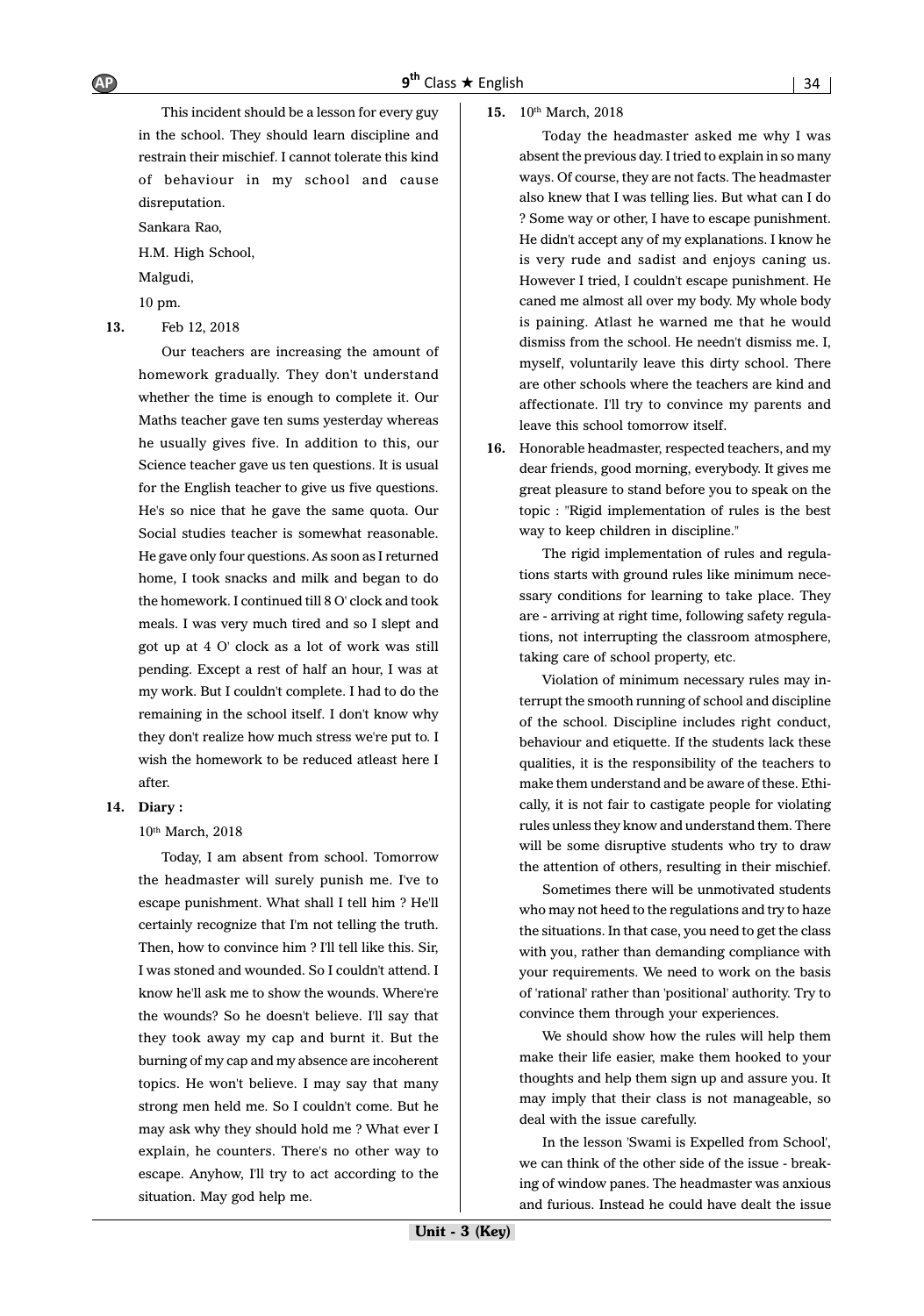smoothly and convincingly so that every student would have felt sorry for their mischief. He should have counseled them to find the facts and take necessary steps to modify them into good students.

Thank you all for giving me this opportunity.

**17.** My dear ladies and gentle man,

Today I stand before you to give vent to my views on corporal punishment in schools.

Though a teacher punished a child severely in olden days, the parent didn't say a word. He gave every right over the child to the teacher. The child was also very obedient. Times have changed. There is a change from a severe punishment to some whacks with a cane. Some teachers are using this as a privilege to beat the child in whatever way they like. They are beating the children in such way that they are wounded. We see such cases abundantly in the papers. The government objected to the corporal punishment. Only five whacks on the palm are permitted. That too when the offence is great. But nobody is following. Parents who are aware of the rule now begin to rise against the teachers. Moreover due to family planning, people have one or two children only. They are so affectionate towards their children that they don't even scold them though they do uncontrollable mischief, so how can they tolerate when the teacher canes them? At present, children are also becoming rebellious.

In my opinion, if the teachers are kind and helpful to students, they will also like the teachers and be obedient. I think corporal punishment has more disadvantages than advantages.

Thank you for giving me this opportunity.

#### **18.** Dear parents,

I'll try to answer your question about heavy homework. You know gentleman, homework is part and parcel of the syllabus. Don't you know that it reinforces what your child learns at school? Homework helps them to learn better. If we teach and leave your child, he'll soon forget it. Homework prepares your child for a world that is becoming increasingly competitive. You have to understand how we have been trying to improve the calibre of your child. We're making fit to face any interview with the knowledge we've been imparting to him. If we don't give homework, your child simply idles away time. He soon forgets what he's been taught at school. Along with the homework we're conducting assignments also so that the subject matter will be on the tips of his fingers. Please consider these points. Thank you.

**19.** Dear headmaster and the teachers,

I wish to express some of my views on the homework allotted to our children by the subject teachers. I don't deny the importance of homework and assignments conducted in your school. They are very essential. But our children are being given very heavy homework. Suppose one subject teacher gives ten questions as homework. Owing to the competition, the other subject teachers also are giving ten questions each. Please consider how much time it takes for a child to do this heavy homework. The child comes from the school and sits at his homework till 8.00 p.m; take his meals and sits again till 11:00 p.m. Against he gets up at 4:00 a.m. in the morning and does the homework. Yet he cannot complete it. What happens to the child? He is denied physical exercise, food and sleep. He becomes weak and unhealthy. Don't you see, sir that if there is no rest and exercise, a child has to succumb to ill health and disease. So sir, in my opinion light homework should be given to brush up his knowledge.

Thank you. Sir.

# <u> PAPER – I : PART – B</u>

#### Q.No. 9

| 1. |                           | a) great     | b) teaches      |
|----|---------------------------|--------------|-----------------|
|    |                           | c) of        | d) character    |
|    |                           | e) roles     |                 |
| 2. |                           | a) the story | b) encounter    |
|    |                           | c) tries     | d) consequences |
|    |                           | e) finds     |                 |
| 3. |                           | a) cured     | b) operations   |
|    |                           | c) absence   | d) enables      |
|    |                           | e) internal  |                 |
| 4. | a) doing<br>c) monotonous |              | b) livelihood   |
|    |                           |              | d) relaxation   |
|    |                           | e) boredom.  |                 |
|    |                           |              |                 |

#### Q.No. 10

|  | 1. 1. B 2. B 3. C 4. A 5. A        |  |  |
|--|------------------------------------|--|--|
|  | 2. 1. A 2. C 3. B 4. D 5. A        |  |  |
|  | <b>3.</b> 1. B 2. A 3. C 4. C 5. A |  |  |
|  | 4. 1. C 2. D 3. B 4. A 5. C        |  |  |

#### Q.No. 11

- **1.** The headmaster beat Swami who was mischievous.
- **2.** The headmaster offered to send a teacher to Ellaman Street. Which was an illiterate locality.

AP 9<sup>th</sup>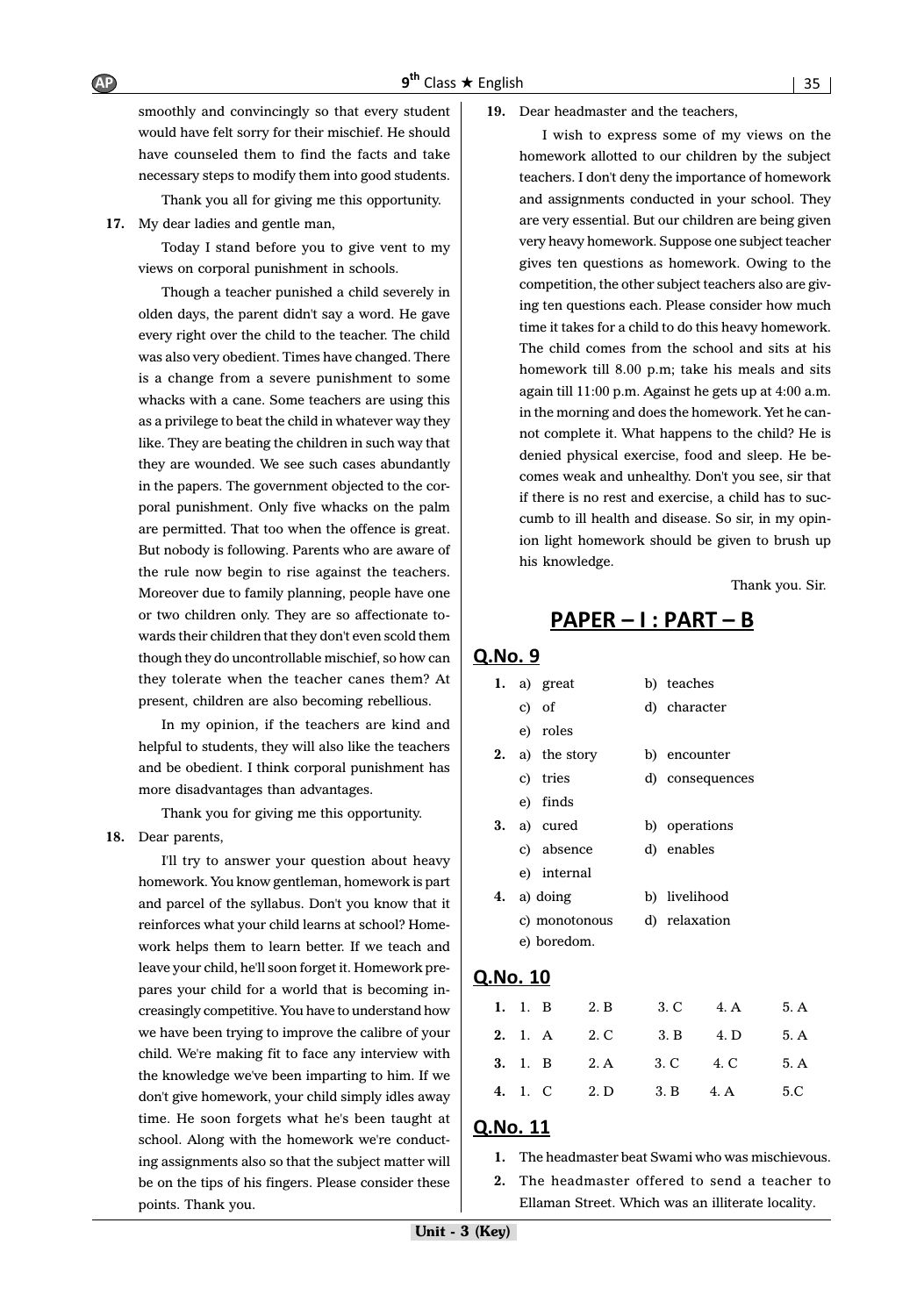- **3.** I will kill you. if you keep on staring without answering my question.
- **4.** If you bring a letter from your father, I'll forgive you.
- **5.** While he had been coming to school on the previous day, someone had told him that there would be no school.
- **6.** When the lecture was over, they were asked to offer their explanations one by one.
- **7.** He was deaf to the question that the headmaster was putting to him.
- **8.** He wanted to protest that he had never been absent but the attendance register was there.

## Q.No. 12

- **1.** The punishment was pronounced by the headmaster.
- **2.** Let the peon be brought.
- **3.** He was hit on the knuckles by the headmaster.
- **4.** The panes of the ventilators had been broken by Swami.
- **5.** Won't your mouth be opened by you ?
- **6.** Your dismissal is announced by me.
- **7.** He was called a street dog by the headmaster.
- **8.** My cap was taken away and burnt by them.
- **9**. Let me not be beaten.
- **10.** Copying the homework will be resorted by them many times.

#### Q.No. 13

- **1.** The headmaster ordered a boy to bring the peon.
- **2.** Swami requested the headmaster not to beat him.
- **3.** Swami told his father that he could not go to school from the next day.
- **4.** The headmaster asked the fifth boy if he could bring a letter from his father.
- **5.** The peon asked Swami if he hadn't seen him break the panes.
- **6.** The headmaster shouted at Swami that he would kill him if he kept on staring without answering his question.
- **7.** The headmaster shouted at Swami angrily to keep standing there, on that desk, till he announced his dismissal.
- **8.** The headmaster asked a boy why he hadn't come to school the day before/the previous day.
- **9.** The headmaster asked them if they were not ashamed of coming and sitting there after what they had done the previous day.
- **10.** The headmaster asked him why he had kept away the previous day.
- **11.** The headmaster said loudly that he would kill him if he kept on staring without answering his question.
- **12.** He ordered him to keep standing there on that desk.

#### Q.No. 14

- **1.** No sooner did the headmaster call the peon then the peon came.
- **2.** Where did he live ?
- **3.** No sooner did the headmaster enter the class then he made some students stand on their desks.
- **4.** As soon as the boy gave explanation for his absence, the headmaster pronounced the punishment.
- **5.** didn't I.

## Q.No. 15

- **1.** When Swaminathan's turn came, he looked around carelessly.
- **2.** As he had an attack of toothache, he could not come to school.
- **3.** When the lecture was over, they were asked to offer explanations one by one.
- **4.** Since Swami broke the panes of the ventilators, the headmaster got furious.

#### Q.No. 16

- **1.** After the headmaster had brought the cane sharply on Swami's right shoulder, he massaged with his left hand the spot where the cane was laid.
- **2.** The headmaster had punished Swami severely before he rushed out of the school.
- **3.** After the headmaster had surveyed the class, he read out the names of the absentees.
- **4.** The headmaster had asked Swami why he had not come to school the previous day before he tried to protest by saying that he had never been absent.

#### Q.No. 17

- **1.** You should consult an opthamologist.
- **2.** You should take soups and salads to maintain balance.
- **3.** You should not carry more money in open places.
- **4.** You should see for a proper coach.
- **5.** Go and have a nice sleep.
- **6.** Don't wake up till midnight. It tells upon your health.
- **7.** You should concentrate on your studies.
- **8.** Please try to avoid that man.

- **1.** Please mind your business.
- **2.** Please come home and I'll explain the matter.

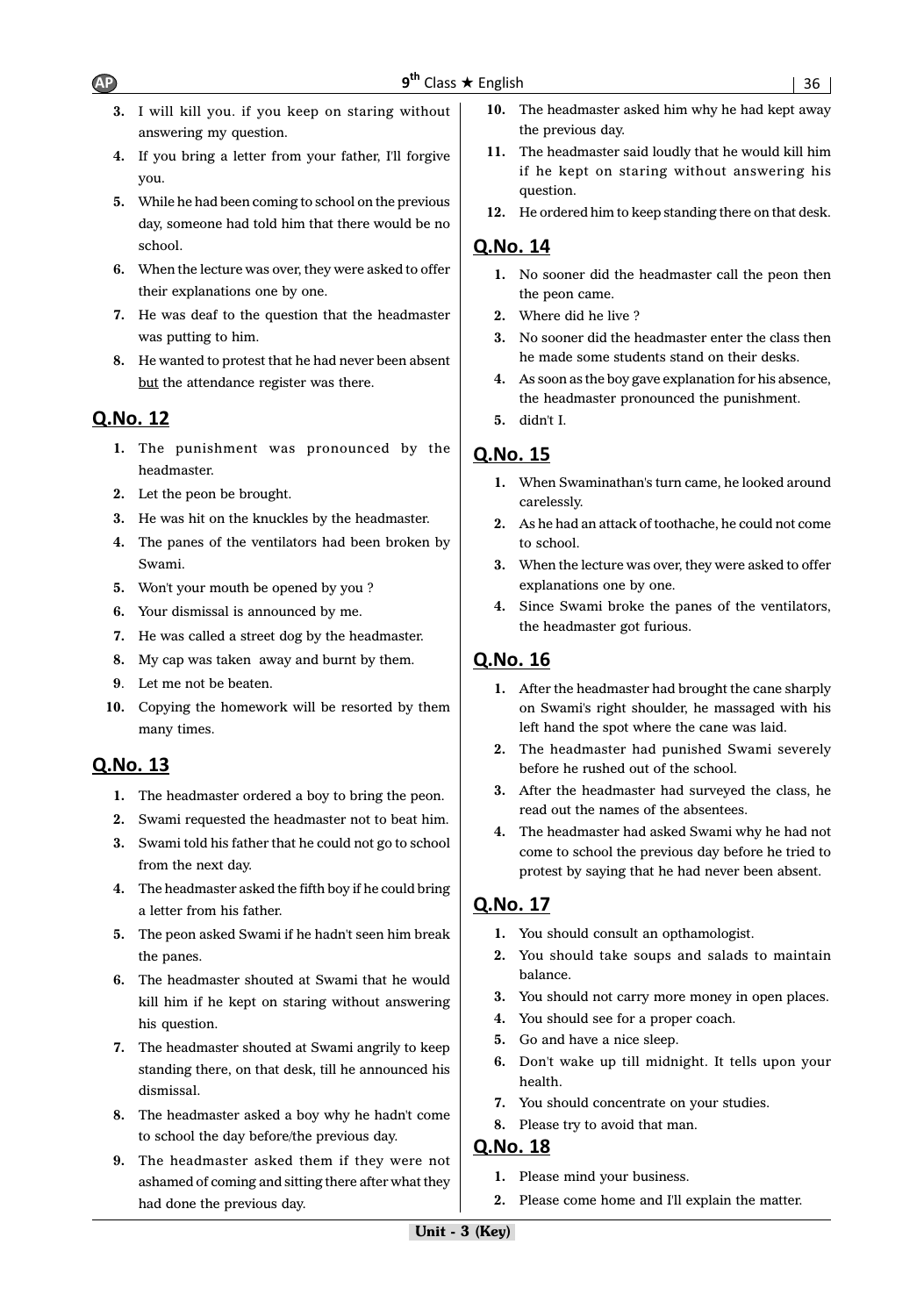- **3.** Please see a suitable job for me.
- **4.** Please let me know if there is any discount on this tooth paste.
- **5.** Kindly give me a book on Indian history.
- **6.** Please allow me to go on an excursion with my school

students.

- **7.** Would you please mind closing the window?
- **8.** Please don't push me.

## Q.No. 19

| 1. a | 2.c  | 3. c $4. c$ |
|------|------|-------------|
| 5. c | 6. b | 7.c 8. a    |

## Q.No. 20

1.i) d ii) a  $2 \text{.}$  i) c ii) a

# <u> PAPER – II : PART – A</u>

# Q.No. 1

- **1.** a) Jeera, black pepper, dried chillies, tamarind, tomatoes, oil and water.
	- b) Tamarind and tomato.
	- c) (iii) d) (ii) e) (i)
- **2.** a) How children spent their leisure time.
	- b) 18% c) (iii) d) (ii) e) (ii)
- **3.** a) May, can, have to, shall.
	- b) By using the modals 'could', 'may', 'ought to' and 'might'.
	- c) (ii) d) (i) e) (i)
- **4.** a) The marks scored by three students in the Annual Exam.
	- b) Sankar in Hindi and Maths.
	- c) (i) d) (ii) e) (i)

# Q.No. 2

- **1.** a) Because he made discussions with the people and changed their way and thoughts.
	- b) Socrates considered to change the people as his duty.
	- c) (ii) d) (i) e) (ii)
- **2.** a) The origin of the word 'monsoon' is mousum.
	- b) The atmosphere is compared to the rind round a fruit.
	- c) (ii) d) (i) e) (ii)
- **3.** a) The eyes confuse the enemy.
	- b) Eye c) (iii) d) (iii) e) (ii)

**4.** a) Because he grew weary of a quiet life. b) On an unihabited island. c) (i)  $d$ ) (ii)  $e$ ) (i) **5**. a) Cotton and tobacco. b) Shifting agriculture. c) (i) d) (iii) e) (i)

## Q.No. 3

- **2.** 4, 1, 5, 2, 3 **3.** 3, 1, 4, 5, 2
- **4.** 4, 1, 5, 2, 3
- **5.** 3, 1, 5, 2, 4

# $Q$ .No.  $4(a)$

**1.** Kurnool, 15.5.2018.

Dear Murali,

I am doing well here. I came to know that you were unwell for a month and could not do well in SSC Public examinations. You failed in three subjects.

Nothing is lost. Do not lose hope. Failure is a stepping stone to success. By this time you might have recovered from ill health. Work hard. Prepare well for the supplementary examinations. I am sure that you will pass in First class. Keep up your health.

Convey my regards to your parents. Hope to see you soon in December.

Yours loving friend,

x x x

#### **Address :**

| To,                  |  |
|----------------------|--|
| Mr. P. Murali,       |  |
| C/o Sri P. Janardan, |  |
| 13/5 Second Street,  |  |
| Tenampet, Chennai.   |  |

**2.** Kotappakonda, 18.1.2018.

My Dear Kamala,

I am doing well. I received your letter. You are always welcome.

In February I shall be busy with my preparation for S.S.C examinations which will be held in March. As such your visit in February may not be fruitful. I cannot spend much time with you. It is better for you to visit us in April. By 6<sup>th</sup> April my exams will be over. I can devote all my time to you from the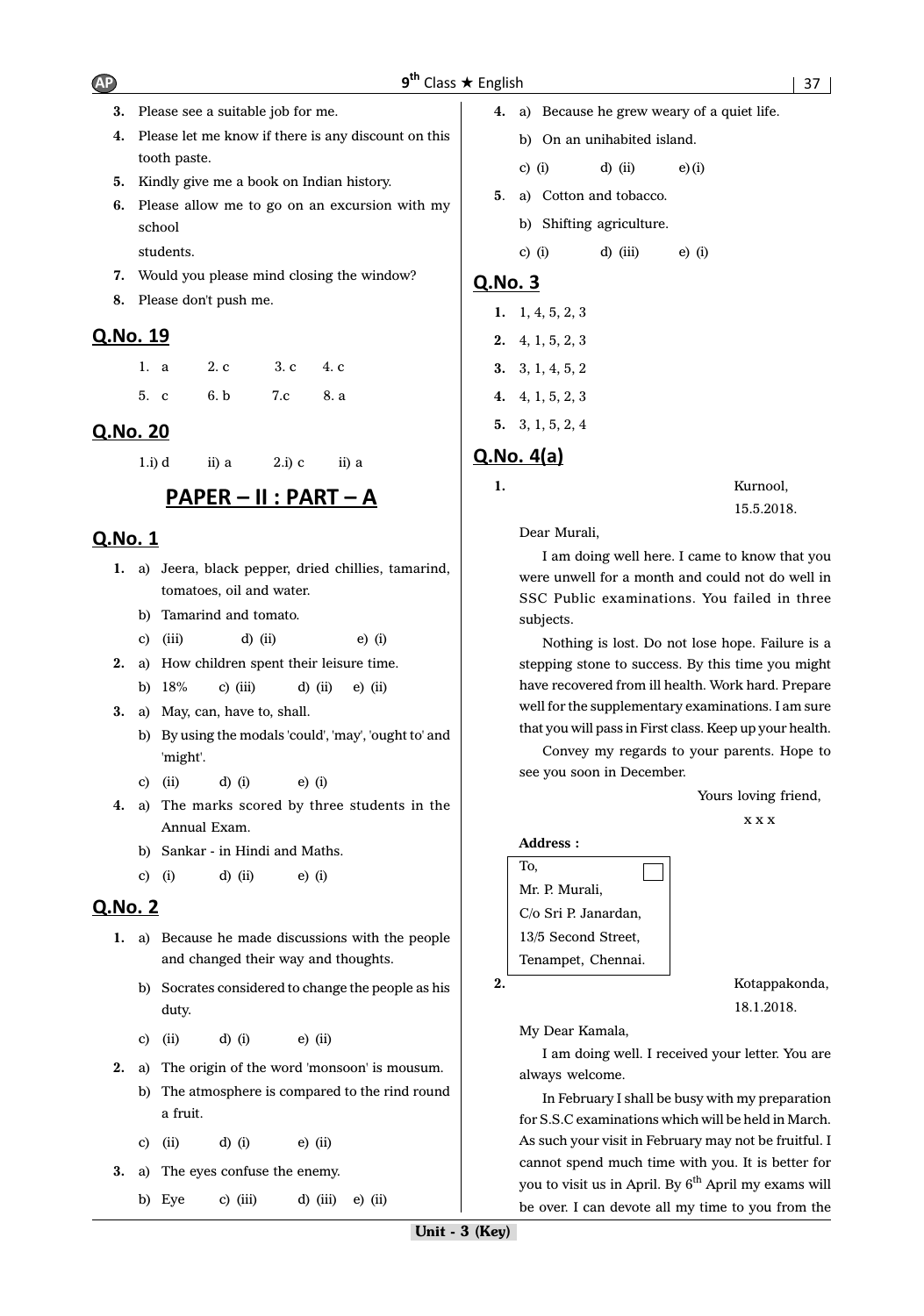second week of April. I shall take you to Vijayawada, Amaravathi, Goddess Kanaka Durga temple, Panakala Swamy temple, Kotappakonda temple, etc. We will have a nice company then. Hence postpone your visit till second week of

April.

 Yours lovingly, x x x x

25.3.2018.

**Address :** To, V. Kamala, C/o Dr. V. Raghunath, 15/B Tenampeta, Chennai.

**3.** Tanuku,

From,

Regd. No. x x x x, 2/D Vincent Apartments, Prakash Nagar, Tanuku.

To

The Post Master, Head Post Office, Tanuku,

Sir,

I sent a registered letter on 3.2.2017 to my uncle who is in Vizag. He wrote to me that he had not received it so far. The letter contains some important documents like Marks memo, Transfer certificate, Conduct certificate, etc. If they are lost, he will be put to a lot of inconvenience. The postal number of the registered letter is 9155 dated 3.3.2018 booked at Head Post Office.

I request you to look into the matter and see that the registered letter reached him at an earliest.

 Yours faithfully, Regd. No. x x x x x x **4.** D.No :12/ 6 - 49B, Temple Street, Varanasi, Date :06 -3-2018.

Dear Sasidhar,

Just received your letter. I'm very happy over promotion. Ok. Sasi, I have recollected some subtle sarcasms of great people. In this letter, I'll give you one or two instances.

Once George Bernard Shaw wrote a drama. He felt that it was a great drama and he would get name and fame through it. He sent two complementary tickets to the then Chief Minister of England, Winston Churchill, asking him if he had a friend, the second ticket might be given to him. Churchill retorted sarcastically saying that if his drama would play a second time, he would take the tickets then.

This means that Churchill had no friends and Bernard's drama would never be played a second time. See how subtle the sarcasm is?

One day Gandhiji was shaking his few hairs on his head. Sarojini Naidu said that they would fall and he would become bald. Gandhiji simply smiled.

This is a subtle humour. We find such incidents with lives of great people.

O.K. Bye.

**To** Mr. K. Sasidhar, Assistant Manager, Andhra Bank, Vijayawada.

**5.** D.No : 10-2/7B, Temple Street, Stonehosepet, Nellore. Date : 06-3-2018.

Yours Sincerely, **Venkat.**

My dear uncle,

How are you and your family ? Last week, I wrote a letter to you but you had not given me any reply.

Today, I have seen a news paper report about two boys saving the lives of people from drowning. Those children were given National Bravery Awards. Don't you think that such actions inspire others also ? This indicates that humanity and selflessness still exist in today's world.

It happened like this. A three year old child was playing near a canal and slipped into it. Uday Kiran, a boy of nine, jumped into the canal and saved the child. Another incident is that an eleven - year old boy saw a woman, 45 year of age, being carried away by a strong current in a river. Without any other thought, he jumped into the river, swam against the current and brought the woman to the bank.

These two kids were awarded the National Bravery Awards from the Prime Minister on the Republic Day in Delhi. They were given medals and certificates and cash also. The aim of these boys is to become I.A.S officers.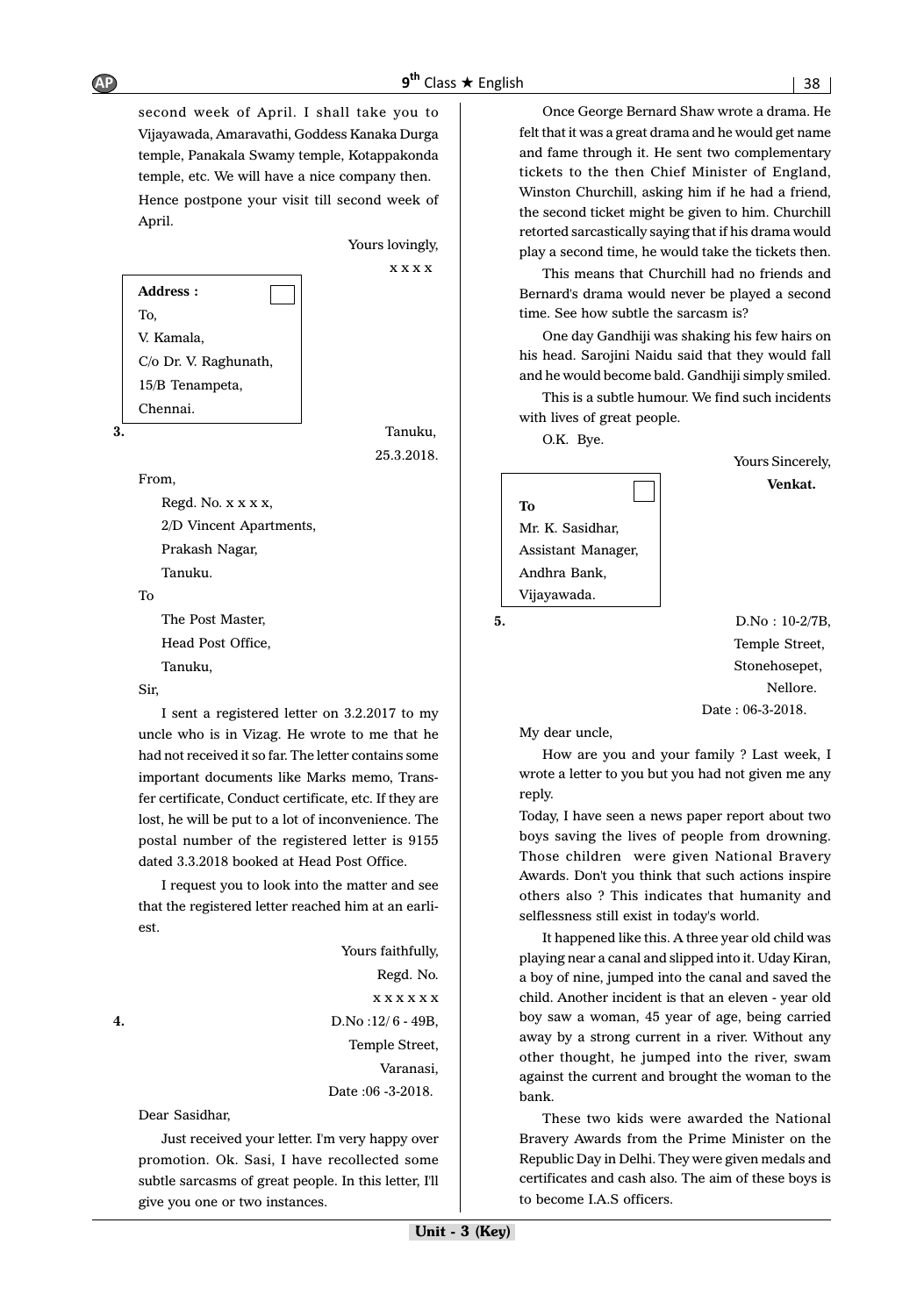I feel that there is recognition for every good act. Uncle, please be writing about your views also about this felicitation.

Yours affectionately, **Murthy. To** Sri N. Sambasiva Rao, Teacher, M.H. School, Eluru. West Godavari Dt.

## $Q.No. 4(b)$

#### **1. Challenges to National Integration**

**24th March 2016, New Delhi :** The Prime Minister, Mr. Narendra Modi has participated in a programme held in New Delhi by 'Vedic School and Excellence on National Integration. He performed the 'Jyothi Prajvalana' and gave his valuable message to the students on National Integration.

The PM said, "India faced many challenges such as regionalism, communalism, religious fanaticism, lingualism and now terrorism among others to national integration. The patriotic doctrine that for a citizen, the country comes first and all other issues second, doesn't always work to motivate the people for natural causes. The national integration is, thus always under threat from within the country as well as from outside."

Mr. Modi added, "Regional aspirations of the people, if not controlled, may be dangerous. Communalism may encourage clashes between communities. No community should be thus played above the nation. Lingual preferences should be peacefully dealt with so that no excessive bias for any one language bring about agitation in the country. Religious fanaticism often leads to violence all over the world. Thus to be able to achieve national integration we should be free from narrow communal and religious feelings and respect other cultures, religions and languages."

The programmes ended with some cultural activities that evoked national and patriotic feeling in the audience. News Reporter, New Delhi, Times of India.

#### **2. Animals - Worthy of Our Love, Not Neglect**

10<sup>th</sup> March 2018, Hassanpur : A survey on the care taking of pet animals proved very disappointing and lamenting. It is a dismay to the pet-owners who failed to take care of their pets at domestic front. Animals have always been an intricate part of our life. They are a gift of nature to us. They contribute a lot to our life and it will be tough to imagine a life without them as we are dependent on them for our many needs. Pets play a greater role in our emotional and physical health.

From agriculture to carrying loads to security animals have been our partners in many tasks. Unfortunately, some of us are unkind or cruel towards them. We must be kind, gentle and full of concern in our treatments of animals. Pets at our homes give us companionship. Their love, affection and friendly attitude de-stresses and rejuvenates us. Dogs are the best pets. These wonderful creatures demand only a little care and love to make any sacrifice for us.

In India, there are uncountable homeless animals, we must adopt a pet. The wonders we shall experience will be too many to count. I urge all families to adopt a pet and lead a stress free, secure life.

News Reporter, Hassanpur, Times of India.

#### **3. Boy Kidnapped**

A five - year old, Bipin, was kindnapped by some miscreants, the details are as follows. Bipin is studying U.K.G. in "Viswa Niketan" here. It was play time for the kids. As the children were playing in the ground, two persons came to the headmaster. They told him that Bipin's father had an accident and his mother wanted him immediately. They showed a letter of authority also as if it was written by Bipin's mother. The headmaster believed them and sent the boy with them. As Bipin didn't turn up as usual, his parents became anxious. They came to the headmaster and enquired about their son. The headmaster told what had happened and showed them the letter of authority. It was forged. So it was clean that the boy had been kidnapped. The reason for the kidnap is not known. The parents rushed to the police station and registered a case. The police are investigating.

#### **4. BRAVE HEARTS FELICITATED**

Hyderabad, February, 2018.

 Humanity and selflessness exist even in today's world where people have become selfcentered. The nation recognises such people who are ready to sacrifice their lives to save the lives of others.

AP 9<sup>th</sup>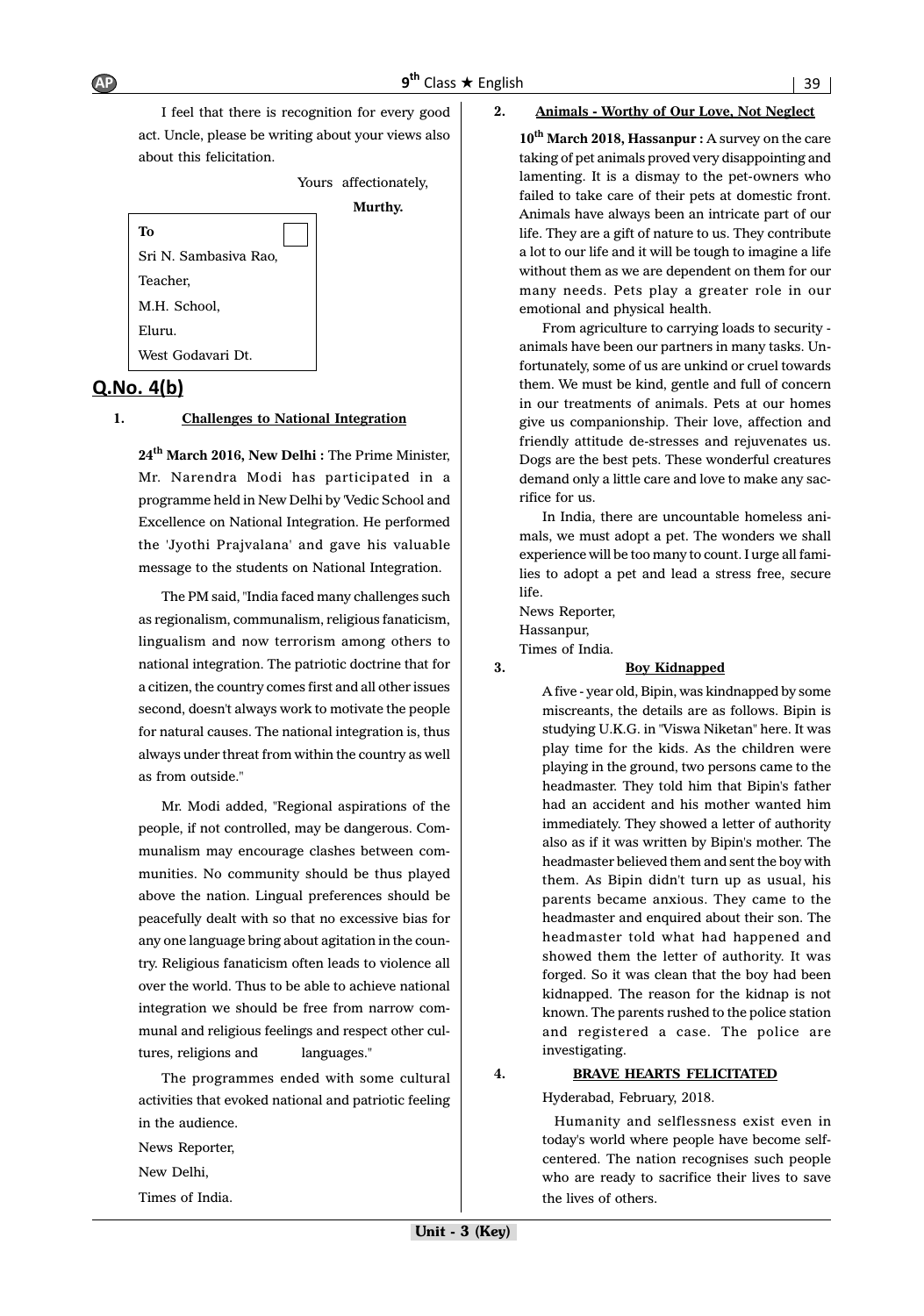One such recognition is the Bravery Award given to the selfless. Two kids from Andhra Pradesh received the National Bravery Award on the event of Republic Day from the Prime Minister in Delhi. Uday kiran and Siva Prasad were honoured for their bravery. Uday Kiran who is just 9 years old saved the life of a three year old child from drowning in a canal. The child and his mother had slipped into the canal. Though the mother was washed away by the current, Kiran tried hard and saved the child. He was wounded in the act. Once Siva Prasad was playing with his friends when he saw a 45 years old woman drowning in a river. He immediately jumped into the river to save her. The water pressure was very high and Prasad found it difficult to swim. He fought with the current and with great difficulty pulled the woman onto the river bank. He hurt himself while doing so, but was happy that he had saved a life.

Both the boys desire to become I.A.S. Officers and serve the nation. They received a medal, a certificate and cash prize from the Prime Minister.

# $Q.No. 5(a)$

#### **1. Rabindranath Tagore**

Rabindranath Tagore also known as 'Gurudev', reshaped Bengali literature and music. Tagore was born on 7 May, 1941 at Kolkata. He was a Bengali but also a true Indian.

Rabindranath Tagore studied in the University of Kolkata. From his young age, Tagore developed a great passion for writings and paintings. He wrote many books, national songs, poems in Bengali and English evoking national feeling in the hearts of Indians. He gave his support to the Indian national movement.

Tagore's wife was Mrinalini Devi. He had 2 sons and 3 daughters. Two of his children died in their childhood. He wrote many books as a part of his contribution towards literature. Some of his books were Gitanjali (1910), The Post Office (1914), The Gardener (191c), Sadhana (1915) and many other. He was awarded Nobel Prize for his literary works. Tagore will be remembered by Indians forever.

#### **2. A.R. Rehman**

Allah Rakha Rehman is an Indian composer, singer - song writer, music producer, musician and philanthropist.

Rehman was born as Dileep Kumar on  $6<sup>th</sup>$  January, 1966 in Chennai, Tamil Nadu. After marriage, he changed his name to A.R. Rehman. He lost his father at a very young age. The influence of his mother was great on him. He adored his mother.

Rehman was trained under Master Dhanraj and Ilayaraja. He did his graduation in western classical music from Trinity College of Music. In the year 1992, he set up a recording studio and began his career in films as singer and music director.

A.R. Rehman received fourteen Filmfare Awards, four National Film Awards, two Grammy Awards, two Academy Awards, Padma Bhushan in 2010. He is popular as national icon and his contribution to music is immense and idolatry.

#### **2. a) Bio - sketch of Ishwar Chandra Vidya Sagar**

Ishwar Chandra was born to Thakur Das and Bhagavati Devi on 26<sup>th</sup> September, 1820. He was called "Lion of Vrishabha". There was an incident relating to his birth. A bullcalf was also born just at the time he was born. When the news was told to his grand father he said that the Lion of the Vrishbha was born thinking that it was bull - calf that was born.

Ishwar Chandra was very mischievous. He was interested in English. So he joined a Sanskrit school where English was taught. He studied under a street lamp. He used to tie his hair to the lamp post to avoid sleep. He married at the age of fourteen. He was given the title "Vidya Sagar" for his literary work. He was very much devoted to his mother. When his mother called him, he swam across the river, Damodar and came home. He started a night school in the name of his mother.

He was appointed as a head pandit on a monthly salary of Rs. 50/. He wrote Sanskrit grammar and translated Shakespeare's Comedy of Errors". He was against child marriages and encouraged widow marriages. He was a thorough nationalist. He wore only khaddar. He expired on  $29<sup>th</sup>$  July 1891.

# $Q.No. 5(b)$

#### **1. The Innocent Youngs Man**

Once there lived a young man. He was very innocent. One night he was walking by a pool. It was a full moon day. The moonlight was bright. He looked into the pool of water. He saw the reflection of the moon. He thought that the moon had fallen into the water. He wanted to save the moon from drowning. He stepped into the water.

His feet slipped. He fell flat. In his trial for getting up he looked at the clear sky. The moon was shining. He was surprised. He believed that he had saved the moon. Such was his innocence.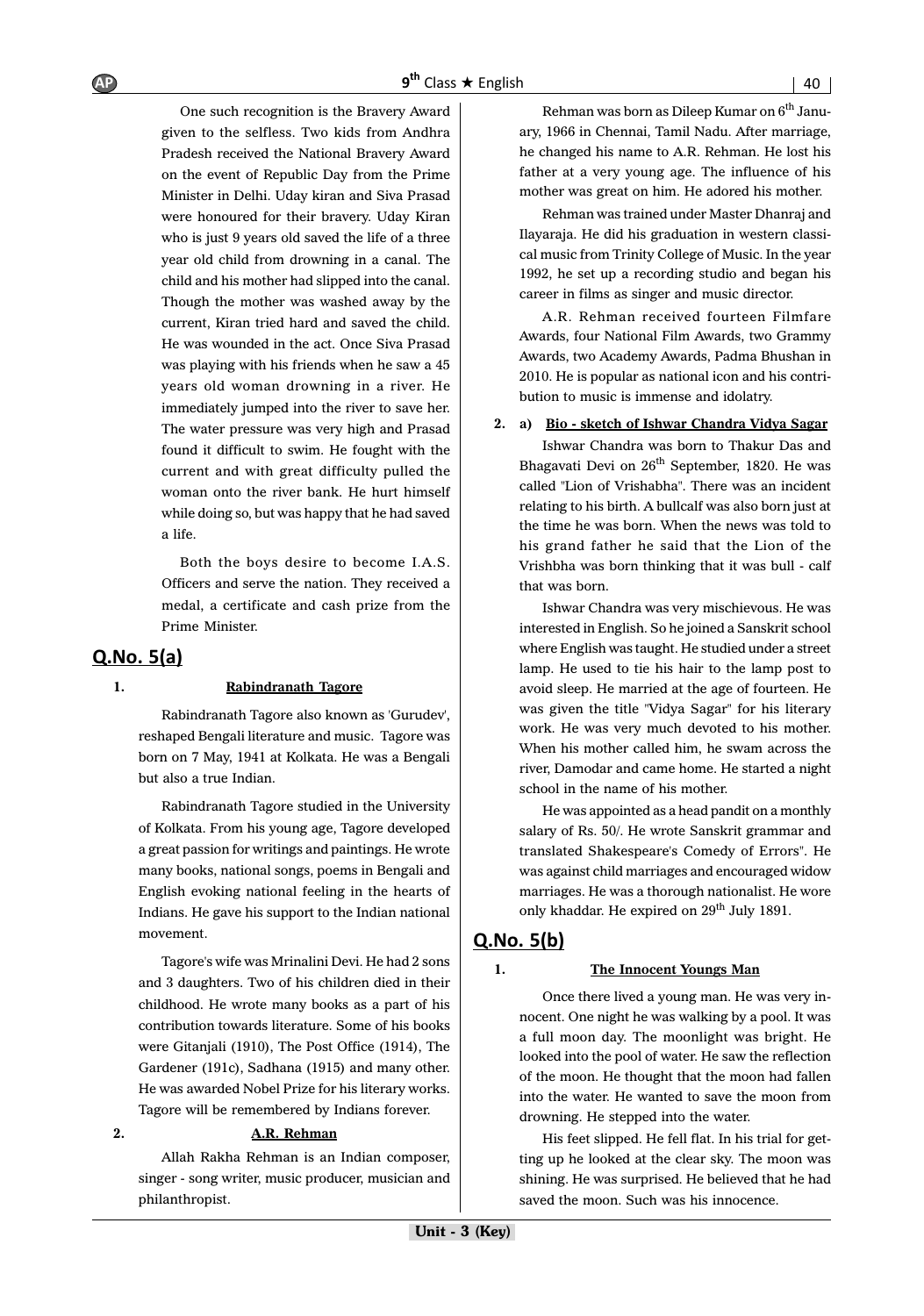#### **2. The Foolishness of a Tortoise**

Once there lived a tortoise and two geese in a lake. They were good friends. One year just before summer the lake slowly began to dry up. They were afraid. They decided to move to another lake. The geese offered their help to the tortoise. They asked the tortoise to hold a bamboo stick in its mouth. They would fly carrying the stick along with the tortoise. Accordingly the tortoise held the stick in its mouth tightly. The geese started flying.

A tiger on the ground saw this and shouted. The foolish tortoise grew angry and shouted back at the tiger. It lost its grip. It fell down and died.

**Moral :** Think well before you do a thing.

## **3. The Clever Jester and The King**

Once there lived a clever jester at a King's court. He made the king and the courtiers laugh even in their saddest moments. He was a favourite of the king.

One day he cut a rude joke and offended the king. The king got offended. He grew furious. He sentenced the jester to death. The jester pleaded for mercy. The king did not yield. He was stern but gave one concession to him.

The king ordered him to choose the way how he would die. Immediately the jester said that he had chosen to die of old age. The king laughed at this. He pardoned him. The jester was able to save his own life by his wit and humour.

**Moral :** Wit and humour may save life..

**4.** There lived a jackal in a forest. One day it felt very hungry. There was nothing to eat. It went in search of food and came to a washerman's house. There was water in which indigo was mixed. It was blue in colour. The jackal jumped into the water to hide itself. Later, it came out and came to a river. It saw in the reflection that it was coloured blue. It thought of a plan.

It called a meeting of all the animals and said that it was sent by god to be the leader of all animals. They believed seeing it's blue colour. The jackal gave posts to the lion and other animals except the foxes. The foxes had a doubt. They began to howl. As it was its nature, the Jackal also howled in response. The truth was found out. The Jackal was killed by the lion for its deceit.

# <u> PAPER – II : PART – B</u>

### Q.No. 6

- **1.** a) uneducated b) make sure
	- c) reality d) sweat of fear
- **2.** a) a member of the gang
	- b) self protective
	- c) not accepting reality
	- d) react seriously
- **3.** a) disorder b) flow
	- c) tactful d) say
- **4.** a) reddish due to shame or anger
- b) wicked c) examined d) respect
- **5.** a) wicked b) shouted
	- c) excitement d) hitting severely
- **6.** a) insulted b) importance
	- c) a long speech d) give
- **7.** a) chance b) stubbornly
- c) staring d) deeply
- **8.** a) seen b) unbearable
	- c) severe d) otherwise

#### Q.No. 7

| 1. | a) literate              | b) received    |
|----|--------------------------|----------------|
|    | c) birth                 | d) fiction     |
| 2. | a) requested             | b) everything  |
|    | c) consciously           | d) agree       |
|    | 3. a) exited             | b) completely  |
|    | c) joyful                | d) several     |
| 4. | a) accept                | b) present     |
|    | c) weak                  | d) master      |
|    | 5. a) cleverly           | b) requested   |
|    | c) fake                  | d) consciously |
|    | 6. a) timidly            | b) hope        |
|    | c) unrestrained d) clean |                |

| 1. |    | a) punishment | b) attendance   |
|----|----|---------------|-----------------|
|    |    | c) died       | d) suddenly     |
| 2. |    | a) entered    | b) wished       |
|    |    | c) moment     | d) surveyed     |
| 3. |    | a) defiant    | b) deny         |
|    |    | c) ejaculated | d) pains        |
| 4. |    | a) punishment | b) eminence     |
|    | C) | lectured      | d) explanations |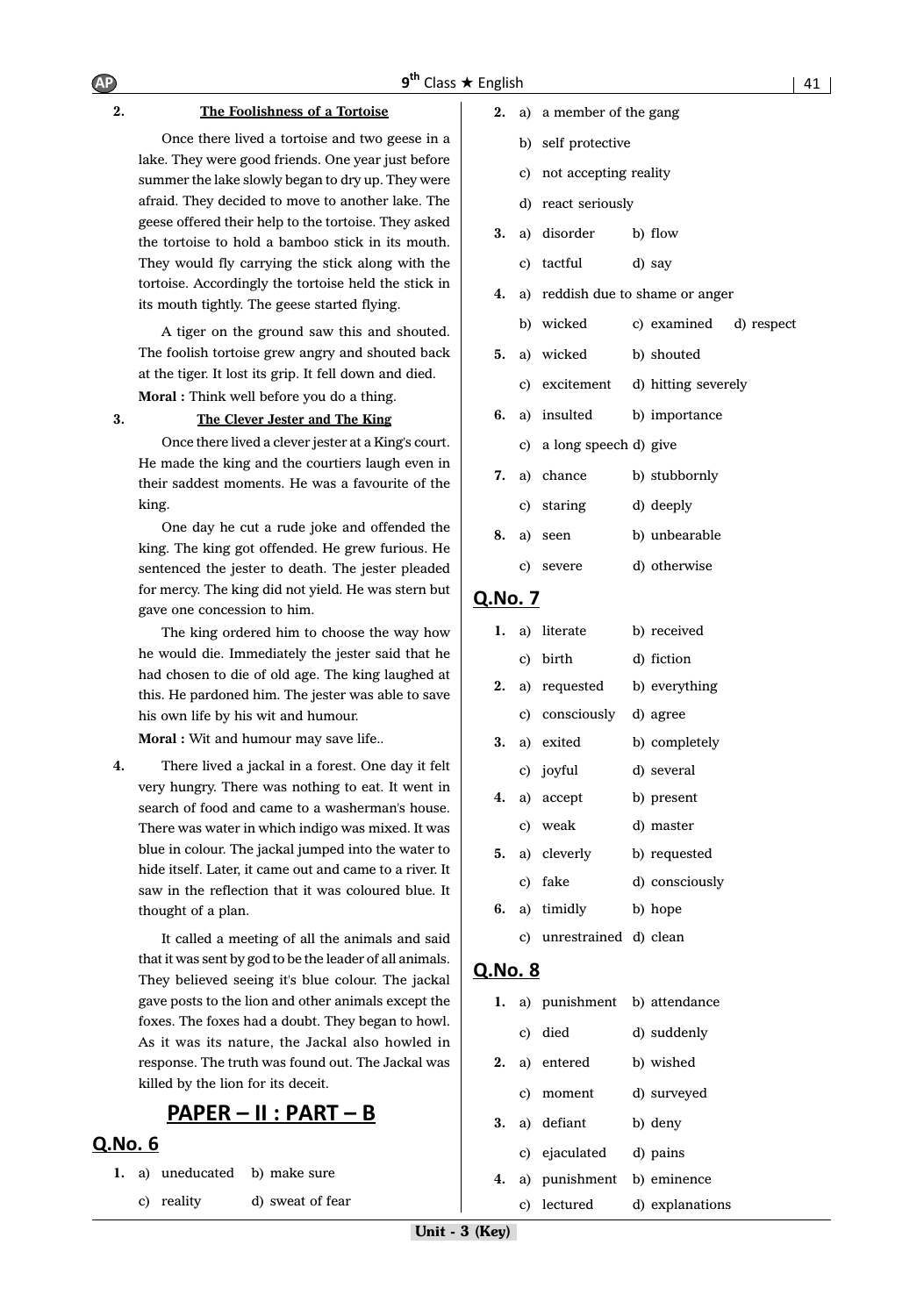$AP$   $9<sup>th</sup>$ 

| sh | 42 |  |
|----|----|--|
|    |    |  |

|       |  | 5. a) tried                 | b) took       |
|-------|--|-----------------------------|---------------|
|       |  | c) surprised                | d) disjointed |
|       |  | 6. a) offered               | b) locality   |
|       |  | c) perspiration d) possibly |               |
| QNO.9 |  |                             |               |

|           | 1. a) speech              | b) head                     |
|-----------|---------------------------|-----------------------------|
|           | 2. a) disjointed          | b) discreet                 |
| $\bullet$ | $\lambda$ <i>montmoin</i> | $\sim$ $\sim$ $\sim$ $\sim$ |

- **3. a)** restrain **b)** courage
- **4. a)** unconsciously **b)** school **5. a)** ominous **b)** shoulder
- **6. a)** previous **b)** guardian
- **7. a)** perspiration **b)** announce **8. a)** defiant **b)** humiliate

# Q.No. 10

|  | 1. a) eminence   | b) explanation         |
|--|------------------|------------------------|
|  | 2. a) medical    | <b>b</b> ) certificate |
|  | 3. a) cancel     | <b>b</b> ) locality    |
|  | 4. a) suspension | <b>b</b> ) incapable   |
|  | 5. a) mention    | b) defiant             |
|  | 6. a) attendance | b) perspiration        |
|  | 7. a) dismissal  | b) ventilators         |
|  | 8. a) literacy   | b) nuisance            |

# Q.No. 11

|  | 1. a) intently  | b) demand    |
|--|-----------------|--------------|
|  | 2. a) escape    | b) deny      |
|  | 3. a) minutes   | b) loafer    |
|  | 4. a) flogged   | b) neighbour |
|  | $5. a)$ offer   | b) knuckle   |
|  | 6. a) pronounce | b) brigand   |

# Q.No. 12

| 1. | <b>Adjectives</b> | <b>Adverbs</b> |
|----|-------------------|----------------|
|    | ominous           | intently       |
|    | illiterate        | resolutely     |
|    | defiant           | helplessly     |
|    | discreet          | foolishly      |
|    |                   |                |

| 2. | <b>Places</b> | <b>Persons</b> |
|----|---------------|----------------|
|    | school        | headmaster     |
|    | home          | peon           |
|    | gaol          | grandmother    |
|    | street        | father         |

| 3. | <b>Synonyms</b>   | <b>Phrasal Verbs</b> |
|----|-------------------|----------------------|
|    | beat              | look up              |
|    | flog              | throw out            |
|    | whack             | bring down           |
|    | thrash            | keep away            |
| 4. | <b>Adjectives</b> | <b>Adverbs</b>       |
|    | hard              | slightly             |
|    | ominous           | suddenly             |
|    | medical           | sharply              |
|    | previous          | away                 |

| 5. | <b>Metals</b> | Non - metals  |
|----|---------------|---------------|
|    | gold          | oxygen        |
|    | silver        | hydrogen      |
|    | nickel        | nitrogen      |
|    | zinc          | carbondioxide |

# Q.No. 13

|  | 1. a) Medicines should always be kept away from |  |  |  |
|--|-------------------------------------------------|--|--|--|
|  | children.                                       |  |  |  |

- **b**) The children rushed out of school for lunch.
- **2. a)** They looked at the picture and laughed.
	- **b**) The Berlin Wall was **brought down** in 1989.
- **3.** a) The aim was to cut off the enemy's escape route. **b**) I looked it up in the dictionary.
- **4.** a) She is a shy girl who needs to bring her out of herself.
	- **b**) It is not easy to throw out your suggestion.
- 5. a) You should <u>look out</u> for spelling mistakes in your answer.
	- **b**) I was **brought up** at my grandmother's village.
- **6. a)** Mr. Mathur looks down his subordinates and creates problems.
	- **b**) I don't want to rush up with the syllabus.
- **7. a)** Please go through this news before printing.
	- **b)** Swami put away his books and ran out to play.

# Q.No. 14

|    | I. I. severe             | 2. toothache   |
|----|--------------------------|----------------|
|    | 3. sinister              | 4. few         |
|    | II. 1. ominous           | 2. special     |
| 3. | severe                   | 4. medical     |
|    | <b>III.1.</b> illiterate | 2. intolerable |
|    | 3. disjointed            | 4. strong      |

❖❖❖❖❖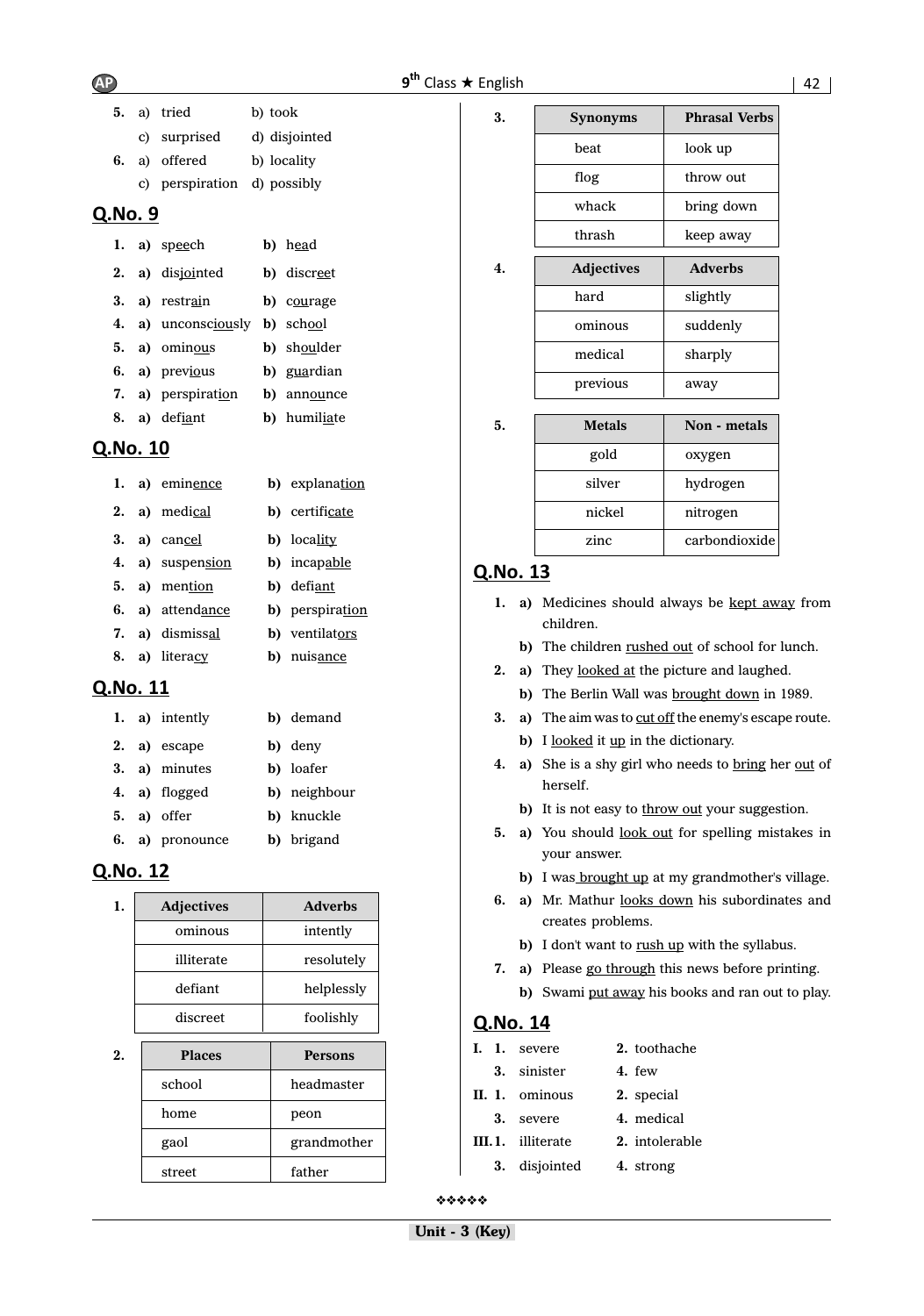# **UNIT -**

# **PRACTICE ZONE : ANSWERS**

# <u> PAPER – I : PART – A</u>

# A – Reading

# **O.No. 1**

- **1.** a) Children of the white men.
	- b) Chief Seattle.
	- c) The speaker wants the other people to teach their children that the Earth is their mother and the ground beneath their feet is the ashes of the grandfathers of the red men.
- **2.** a) He wanted to buy the lands of the speaker and his people.
	- b) Buying the lands of the speaker and his people.
	- c) As the land is sacred to the speaker and his people.
- **3.** a) Chief Seattle.
	- b) Man would die from a great loneliness of the spirit.
	- c) Yes.
- **4.** a) Because they live with people of the forests.
	- b) People of America/the Chief of Washington.
	- c) Because the land is sacred and filled with the spirits of their ancestors.
- **5.** a) Because the Chief Seattle does not understand the changes taking place in the forest at the risk of animal and plant life.
	- b) The telephone wires.
	- c) People stop enjoying the richness of natural resources and try to make their living by destroying the resources.
- **6.** a) Chief Seattle.
	- b) God's compassion is equal for the red man and the white man.
	- c) Because He is the Creator of the Earth.
- **7.** a) Because their ancestors dwelled and mixed in the land of the forests.
	- b) The Americans.
	- c) Personification.
- **8.** a) The white man.
	- b) Because the white man has no fresh air.
	- c) 'Precious'.
- **9.** a) The Governor of Washington.
	- b) The Great White Chief (The Governor of Washington).
	- c) The Great White Chief will reserve them a place.
- **10.** a) 'Your children' are the children of the white men and 'our children' are the children of the red men.
	- b) The same befalls the sons of the Earth.
	- c) Men are the sons of the Earth. If anything happens to the Earth, the same happens to his sons also. So if men spit upon the Earth, it means that they spit upon themselves.

# **Q.No. 2**

- **1.** a) The wind is sweetened by the meadow's flowers.
	- b) The white man should keep the land sacred.
- **2.** a) The Red Indians / The people of Seattle.
	- b) Chief Seattle is the speaker of this line.
- **3.** a) The air, water and land.
	- b) Because the white man is numb to the feelings of the Red Indians.
- **4.** a) He may discover that God is the same for the white man and the red man.
	- b) No.
- **5.** a) The Chief Seattle.
	- b) Everyone in the forest.
- **6.** a) The uncivilized.
	- b) Metaphor 'the smoking iron horse'.
- **7.** a) No.
	- b) The white man and the red man.
- **8.** a) The perfumed flowers.
	- b) The deer, the horse, the great eagle.
- **9.** a) Man and Earth are interdependent. Whatever befalls the Earth, befalls the sons of the Earth.
	- b) Man's good actions give him good result and bad actions result in his deterioration.
- **10.** a) The speaker belongs to the red man.
	- b) The beast, the tree and the man.
- **11.** a) Chief Seattle.
	- b) Man is nothing without the beasts.

# $B -$ Reading

- **1.** a) The first 'still' means steady without movement. The second 'still' in line 3 means the time of movement of the river.
	- b) The river is travelling towards the sea.
	- c) The most important phase of human life.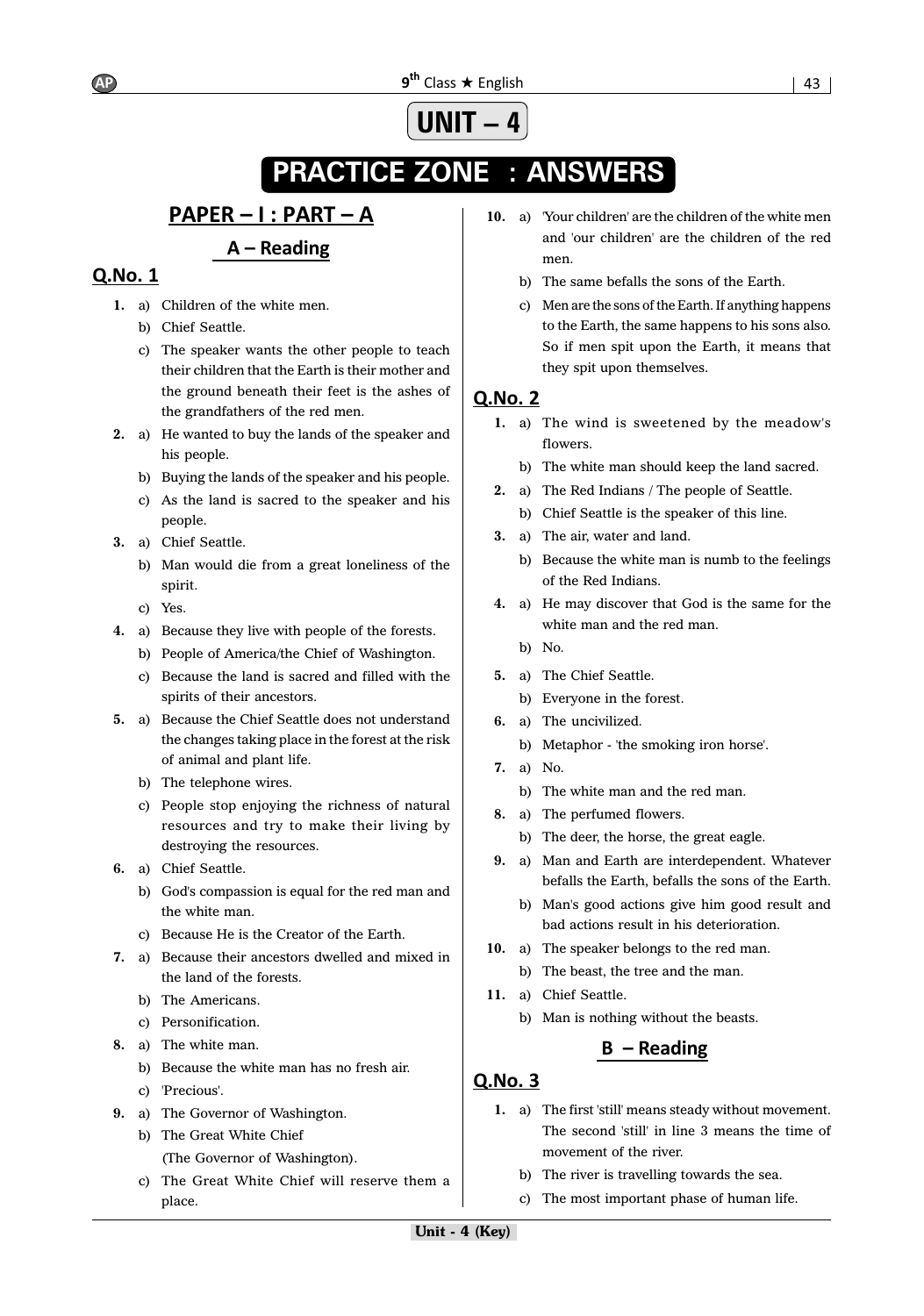- **2.** a) The little river is bright and sparkles.
	- b) The little river dances over the stones and plays like a child.
	- c) The little river is compared to a child.
- **3.** a) The river proceeds towards eternity.
	- b) The sea is endless in sight that moves on and on to an unknown place.
	- c) The river and the sea remind the poet of the onward journey of life.
- **4.** a) Some rocks are rough and some are smooth. b) Louder, faster, brawling, leaping, over rocks.
	- c) The youth are rash and fast in actions. The swelling river is compared to the youth.

# Q.No. 4

- **1.** a) As the river progresses, other streams join it. It widens. It goes on expanding. Hence the poet calls it 'swelling river'.
	- b) 'impetuous'
- **2.** a) Yes, the river is like a child at the place of its birth. It dances and shines like a child at play.
	- b) 'foliage'

# $C -$  Reading

# Q.No. 5

- **1.** a) The middle-aged man.
	- b) The girl from the old house.
		- c) Because it was his favourite place.
- **2.** a) The middle-aged man.
	- b) He was glad to see the jackfruit tree still stood at the side of the building casting its shade on the wall.
	- c) 'A blessing rests on the house where the shadow of a tree falls.'
- **3.** a) The middle-aged man's grandmother.
	- b) The tree is a blessing because it offers everything for the sake of man.
	- c) A little girl and her parents are in the house.
- **4.** a) She did not understand the words '*i*t wasn't the cross I came for. It was my youth.'
	- b) A child of twelve or thirteen could not understand such type of emotional feelings.
	- c) The middle-aged man.
- **5.** a) She became silent thinking about the man's information about his family.
	- b) The man came to recollect his youthful memories.
	- c) The man was not looking prosperous.
- **6.** a) The girl from the house.
	- b) The middle-aged man who was looking at the old house.
	- c) He was looking at the old house.
- **7.** a) The little girl.
	- b) The middle-aged man.
	- c) 'It' refers to the house.
- **8.** a) 'I' refers to the middle-aged man.
	- b) The cross of his grandfather.
	- c) It was his favourite place to keep some of his treasures.
- **9.** a) The middle-aged man.
	- b) He was looking at the old house.
	- c) He found a new outhouse and there were fewer trees.
- **10.** a) The middle-aged man and the girl from the old house.
	- b) He kept his treasures in the hollow of the jackfruit tree.
	- c) The marbles he won and the old coins he collected were his treasures.

# Q.No. 6

- **1.** a) The girl.
	- b) She was gazing after him as he walked away.
- **2.** a) She found the iron cross.
	- b) It was the middle-aged man's cross.
- **3.** a) He looked back and waved to her.
	- b) He wanted to see the girl once again.
- **4.** a) The middle-aged man's grandmother.
	- b) The man was indulged in past experiences.
- **5.** a) The middle-aged man.
	- b) He heard the cry of his memories of the old house and the girl.
- **6.** a) He just wanted to see it, as he used to live in the house twenty five years ago.
	- b) No.
- **7.** a) The middle-aged man.
	- b) The speaker became older.
- **8.** a) The parents of the person who was looking at the old house.
	- b) Jackfruit tree.

# Q.Nos. 7 & 8

- **1. Ameet :** Hello, Sumeet ! How are you ? Why have not been to school for a week days ?
	- **Sumeet :** Hello, Ameet ! I'm fine. I went to my uncle's place and I missed the school.

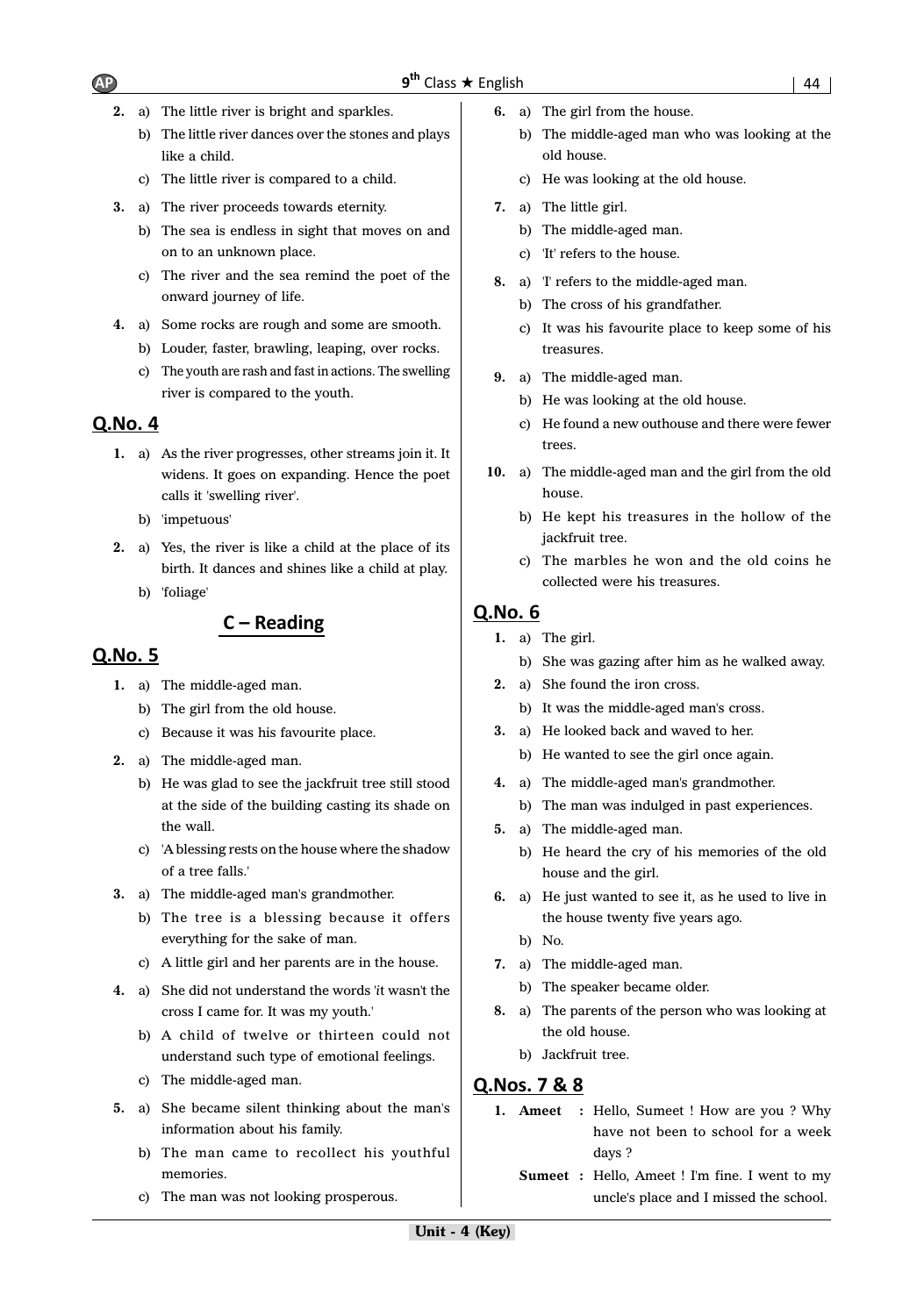| -<br>AP) | $9th$ Class $\star$ English | 45 |
|----------|-----------------------------|----|
|          |                             |    |

| Ameet | : It's Ok. I'll help you out with your                                                          | 2. | $I:$ Rajiv              |
|-------|-------------------------------------------------------------------------------------------------|----|-------------------------|
|       | pending work. Which place have you                                                              |    | My neighbour: N         |
|       | gone to ? You must have enjoyed.                                                                |    |                         |
|       | <b>Sumeet</b> : Of course, it's a small village near                                            |    | Rajiv<br>: Hel          |
| Ameet | Kerala. My uncle is an agriculturist.<br>: Is it? What is there in a village? It's so           |    | wh                      |
|       | boring!                                                                                         |    | Mr. Naresh: Hel         |
|       | <b>Sumeet</b> : No, not at all ! In fact, you can enjoy                                         |    | yot                     |
|       | the peaceful and serene atmosphere.                                                             |    | Rajiv<br>: Ha<br>hοι    |
| Ameet | : It is so strange! There will be no places                                                     |    | Mr. Naresh: Yah         |
|       | of visit, restaurants, shopping malls or                                                        |    | for                     |
|       | even electricity sometimes. By the way,                                                         |    | You                     |
|       | how did you go there?                                                                           |    | for                     |
|       | <b>Sumeet</b> : We travelled by train till Kerala and                                           |    | Rajiv<br>$:$ If $y$     |
|       | from there my uncle who came to                                                                 |    | son                     |
|       | receive us at the station took us by a                                                          |    | Mr. Naresh: By          |
|       | cart.                                                                                           |    | Rajiv<br>: You          |
| Ameet | : How is the village?                                                                           |    | dor                     |
|       | <b>Sumeet</b> : It is so pleasant. The sight of greenery                                        |    | eco                     |
|       | in the ambience is feast to the eyes.                                                           |    | Mr. Naresh: Wh          |
| Ameet | : We could have constructed many build-                                                         |    | Rajiv<br>: Yes          |
|       | ings, complexes and business centres                                                            |    | apa                     |
|       | here.                                                                                           |    | ma                      |
|       | <b>Sumeet</b> : We only think of the monetary benefits.<br>But in order to keep the environment |    | an                      |
|       | pristine, we need to grow more and                                                              |    | <b>Mr. Naresh: It s</b> |
|       | more trees and protect the animal life.                                                         |    | do                      |
| Ameet | : It's all a trash. We are living in a city. Are                                                |    | Rajiv<br>: You          |
|       | we not happy with the environment?                                                              |    | aro                     |
|       | We have all the facilities.                                                                     |    | son                     |
|       | <b>Sumeet</b> : But here everything is artificial. In villages                                  |    | lea                     |
|       | and forests the environment is                                                                  |    | fre:                    |
|       | wonderful with fresh air, animal and                                                            |    | Mr. Naresh: Tha         |
|       | plant life around us and tranquility that                                                       |    | reti                    |
|       | gives real gaiety.                                                                              |    | Rajiv<br>: You          |
| Ameet | : What a change in you! You seem to                                                             |    | pea                     |
|       | have been allured by the place.                                                                 |    | Yo                      |
|       | <b>Sumeet</b> : Yes and I made one resolution.                                                  |    | ver                     |
| Ameet | : What is it?                                                                                   |    | cen                     |
|       | <b>Sumeet</b> : I decided to join a school in my uncle's                                        |    | Mr. Naresh: You         |
|       | place and continue my studies there                                                             |    | phi                     |
|       | only.                                                                                           |    | Rajiv<br>: No           |
| Ameet | : Is it? I also wish to visit the place once.                                                   |    | are                     |
|       | <b>Sumeet :</b> You're welcome ! This summer, I would                                           |    | env                     |
|       | like to go again. I shall be happy to take<br>you also.                                         |    | clea                    |
| Ameet | : It's my pleasure. I'm coming with you.                                                        |    | Mr. Naresh: Let         |
|       | Right now, it's time to school. Let's go.                                                       |    | Rajiv<br>: Sur          |
|       |                                                                                                 |    | a d                     |

Mr. Naresh

| Rajiv | : Hello, Mr. Naresh ! Is it true about<br>what I heard? |
|-------|---------------------------------------------------------|
|       | Mr. Naresh: Hello, Mr. Rajiv! May I know what           |
|       | you heard?                                              |
| Rajiv | : Have you decided to demolish your<br>house?           |
|       | Mr. Naresh : Yah ! You are right, I want to give it     |
|       | for making a group of apartments.                       |
|       | You know, they make a good profit                       |
|       | for me.                                                 |
| Rajiv |                                                         |
|       | : If you don't mind, can I suggest you<br>something?    |
|       | Mr. Naresh : By all means.                              |
| Rajiv | : You are sound financially, then why                   |
|       | don't you develop this home as an                       |
|       | eco-friendly one?                                       |
|       | Mr. Naresh: What do you mean?                           |
| Rajiv | : Yes, Mr. Naresh, instead of going for                 |
|       | apartment culture, why don't you                        |
|       | make your house and its ambience                        |
|       | an example for good environment?                        |
|       | Mr. Naresh : It sounds good, but what should I          |
|       | do?                                                     |
| Rajiv | : You have a plenty of vacant land                      |
|       | around your house. Grow trees, plant                    |
|       | some flower beds and plants which                       |
|       | leave<br>sweet fragrance and<br>a                       |
|       | freshness.                                              |
|       | <b>Mr. Naresh</b> : That doesn't benefit me or give any |
|       | returns!                                                |
| Rajiv | : You are wrong. It gives you all the                   |
|       | peace and stress free atmosphere.                       |
|       | You may even start some reju-                           |
|       | venating activities like meditation                     |
|       | centre, etc.                                            |
|       | Mr. Naresh : You mean to say that I should become       |
|       | philosophical?                                          |
| Rajiv | : Not necessary. The ones I said about                  |
|       |                                                         |
|       | are connected with healthy and rich                     |
|       | environment. It is possible only with                   |
|       | clean surroundings and fresh mind.                      |

re, please give a thought and take lecision. Bye !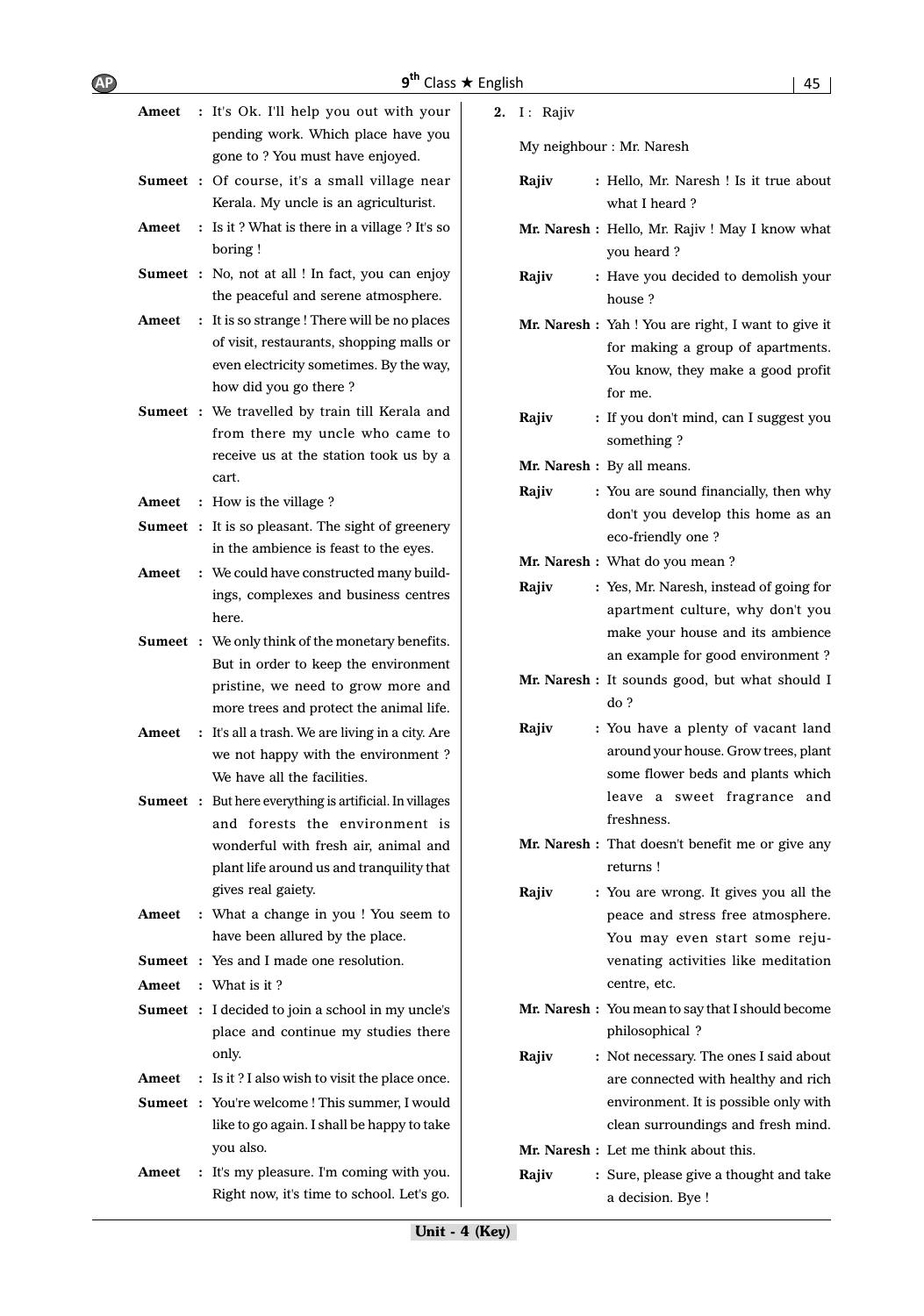| <b>AP</b> |       | 9 <sup>th</sup> Class ★ English                                      |    |               |                |                | 46                                                         |
|-----------|-------|----------------------------------------------------------------------|----|---------------|----------------|----------------|------------------------------------------------------------|
| 3.        |       | Mohan: Hello uncle, how are you?                                     |    |               |                |                | <b>Mohan</b> : It's very nice and exciting talking to you, |
|           |       | Uncle : I'm fine my boy. How about you?                              |    |               |                |                | uncle. I shall be happy to share these                     |
|           |       | <b>Mohan</b> : Fine, thanks. Why haven't you been here               |    |               |                |                | with my friends.                                           |
|           |       | for a long time?                                                     |    | Uncle         |                |                | : You may. Now I would like to go and                      |
|           | Uncle | : I was busy with my work. But now-a-                                |    |               |                |                | meet my father now. He must be waiting                     |
|           |       | days I feel I should spend sometime in                               |    |               |                |                | for me. Bye ! My dear boy.                                 |
|           |       | this village.                                                        | 4. | You           |                |                | : Good morning, sir !                                      |
|           |       | Mohan: Why? What made you think so, uncle?                           |    | Man           |                |                | : Good morning.                                            |
|           | Uncle | : This is the place where I spent my childhood                       |    | You           |                |                | : Though you're aged, you seem to be                       |
|           |       | and collected many sweet and pleasant                                |    |               |                |                | young. There're no traces of old age on                    |
|           |       | memories here.                                                       |    |               | you.           |                |                                                            |
|           |       | Mohan : Uncle, would you like to share your                          |    | Man           |                |                | : I also suppose so. But actually old age                  |
|           |       | childhood experiences ?                                              |    |               | lingers in me. |                |                                                            |
|           | Uncle | : Yes, I would like to. When I was six years                         |    | You           |                |                | : Why do you suppose so ?                                  |
|           |       | old, my father joined me in the local                                |    | Man           |                |                | : I went to see my grandmother's old                       |
|           |       | elementary school. I used to eat the                                 |    |               | house.         |                |                                                            |
|           |       | chalk powder and get some whacks                                     |    | You           | : So?          |                |                                                            |
|           |       | from my teacher.                                                     |    | Man           |                |                | : So, what? The house is as it was before.                 |
|           |       | Mohan : Is it ? How did your friends help you                        |    | You           |                |                | : Are there no modifications?                              |
|           |       | out?                                                                 |    | Man           |                |                | : Not much. Only there's a new out -                       |
|           | Uncle | : My friends and I ran away to hide                                  |    |               |                |                | house and a few trees.                                     |
|           |       | behind the trees. Of course, later we                                |    | You           |                |                | : Why did you go there?                                    |
|           |       | apologised the teacher with my father's                              |    | Man           |                |                | : Just to see it once.                                     |
|           |       | enclosure.                                                           |    | You           |                |                | : Did you go inside ?                                      |
|           |       | <b>Mohan</b> : What else were your other experiences ?               |    | Man           |                |                | : No. I met a girl there. Her family is residing           |
|           | Uncle | : There are many. We used to swim in the                             |    |               | in our house.  |                |                                                            |
|           |       | pond, climb mango trees and chased by                                |    | You           |                |                | : What did she say?                                        |
|           |       | the gardener, steal coconut shells from                              |    | Man           |                |                | : She invited me into the house asking me                  |
|           |       | the temple. It was a fun.                                            |    |               |                |                | to enter through the main gate.                            |
|           |       | Mohan : Yes, quite interesting !                                     |    | You           |                |                | : What did you do?                                         |
|           |       | Uncle : As we grew, we became serious with                           |    | Man           |                |                | : I told you that I still feel young though                |
|           |       | studies and behaved obediently without                               |    |               | aged.          |                |                                                            |
|           |       | our elders.                                                          |    | You           | : So?          |                |                                                            |
|           |       | Mohan: Who influenced you the most?                                  |    | Man           |                |                | : Just I wanted to prove that I'm still                    |
|           |       | Uncle : It was my social studies teacher who                         |    |               |                |                | young. So instead of entering through                      |
|           |       | guided me at every turn of my life to                                |    |               |                |                | the main gate, I climbed over the wall                     |
|           |       | grow intellectually and aimfully.                                    |    |               |                |                | but I was completely tired. So I feel that                 |
|           |       | <b>Mohan</b> : Among your friends, who has been very                 |    |               |                |                | there're old age signs on me.                              |
|           |       | close to you with whom you are still in                              |    | You           |                |                | : Oh ! Is that so ! Thank you, sir.                        |
|           |       | touch?                                                               |    |               |                |                |                                                            |
|           | Uncle | : It was Sudarshan, now he works for                                 | 5. | Little girl   |                | $\ddot{\cdot}$ | What're you looking at, sir?                               |
|           |       | Railways and we both meet once in a                                  |    | Middle - aged |                | :              | Nothing   nothing.                                         |
|           |       | month and recall our sweet experiences                               |    | Little girl   |                | :              | No, there's something.                                     |
|           |       | of childhood.                                                        |    | Middle - aged |                | $\ddot{\cdot}$ | I'm looking at the house.                                  |
|           |       | Mohan : Did your mother not scold you when you<br>made the mischief? |    | Little girl   |                | :              | Why ? Do you want to buy<br>it?                            |
|           | Uncle | : My mother is so caring and generous.                               |    | Middle - aged |                | :              | Is it your house ?                                         |
|           |       | She always defended me when my father                                |    | Little girl   |                | :              | It's my father's.                                          |
|           |       | was serious and strict.                                              |    | Middle - aged |                | $\ddot{\cdot}$ | Is it so?                                                  |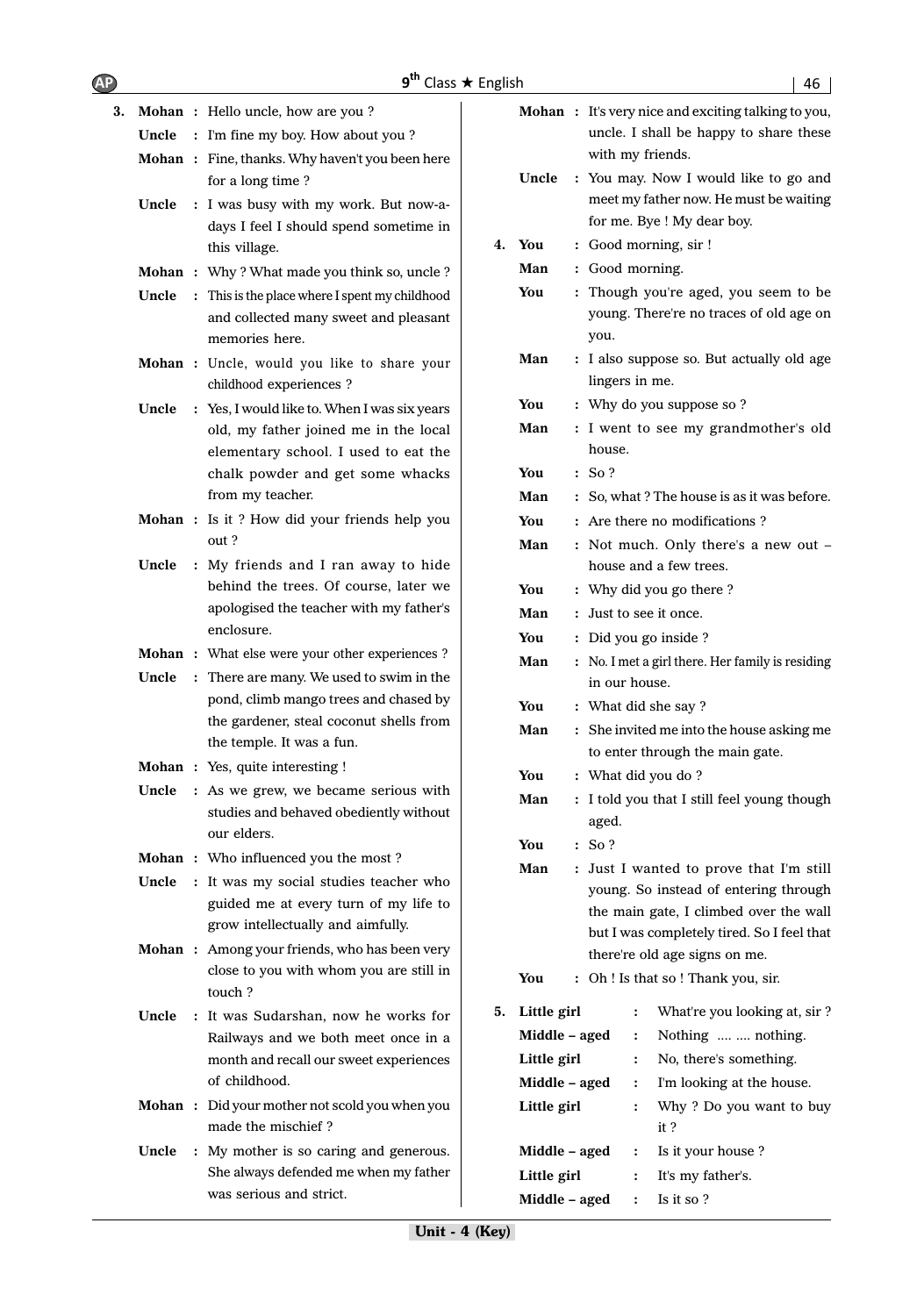| $9^{th}$ Class $\star$ English | $\vert$ 47 |
|--------------------------------|------------|
|                                |            |

|    | Little girl        | $\ddot{\cdot}$ | If you don't want to buy the<br>house, what're you looking<br>at ?         |
|----|--------------------|----------------|----------------------------------------------------------------------------|
|    | Middle – aged      | $\ddot{\cdot}$ | I used to live here once.                                                  |
|    | Little girl        | $\ddot{\cdot}$ | When?                                                                      |
|    | Middle – aged      | $\ddot{\cdot}$ | Twenty years ago. But we                                                   |
|    |                    |                | sold the house. Just I came<br>to see the house.                           |
|    | Little girl        | :              | You can come in and see.<br>You seem to be very old.                       |
|    | Middle – aged      | :              | No, not at all. I'm feeling<br>young even today.                           |
|    | Little girl        | $\ddot{\cdot}$ | You may come through the<br>gate.                                          |
|    | Middle - aged      | $\ddot{\cdot}$ | Not necessary. I can climb<br>over the wall and come.                      |
|    | Little girl        | $\ddot{\cdot}$ | Then, try.                                                                 |
|    | Middle – aged      | $\ddot{\cdot}$ | (Couldn't)                                                                 |
|    | Little girl        | $\ddot{\cdot}$ | Are you tired ? I'll help you<br>come on !                                 |
| 6. | <b>White Chief</b> | :              | Good morning, Seattle !                                                    |
|    | <b>Seattle</b>     | $\ddot{\cdot}$ | Very good morning. What<br>has brought you here, sir?                      |
|    | <b>White Chief</b> | $\ddot{\cdot}$ | I wish to buy your land.                                                   |
|    | <b>Seattle</b>     | $\ddot{\cdot}$ | What ! It's impossible. Don't                                              |
|    |                    |                | you know this land is sacred<br>to us?                                     |
|    | <b>White Chief</b> | $\ddot{\cdot}$ | Every person thinks that his<br>land is sacred to him.                     |
|    | <b>Seattle</b>     | $\ddot{\cdot}$ | Not only that. The shining water                                           |
|    |                    |                | is not simply water. It's the                                              |
|    |                    |                | blood of our ancestors.                                                    |
|    | <b>White Chief</b> | $\ddot{\cdot}$ | May be.                                                                    |
|    | <b>Seattle</b>     | ፡              | But do you know that we are                                                |
|    |                    |                | a part of the Earth and the                                                |
|    |                    |                | Earth is a part of us?                                                     |
|    | <b>White Chief</b> | ፡              | You love it so much. So you<br>say like that.                              |
|    | <b>Seattle</b>     | $\ddot{\cdot}$ | The flowers are our sisters<br>and the animals, trees are<br>our brothers. |
|    | <b>White Chief</b> | :              | May be. But I tell you one<br>thing Seattle. If I buy your                 |
|    |                    |                | land, I will reserve you a very<br>comfortable place to live on.           |
|    | <b>Seattle</b>     | $\ddot{\cdot}$ | It's not so easy to sell our                                               |
|    |                    |                | land. But on one condition                                                 |
|    |                    |                | we will consider to sell.                                                  |
|    | <b>White Chief</b> | $\ddot{\cdot}$ | What's it?                                                                 |
|    | Seattle            | $\ddot{\cdot}$ | You've to treat the beasts of<br>this land as your brothers.               |
|    |                    |                |                                                                            |

**7.** The river is blue and broad that flows onward and plays like a child. It is bright in the morning when the sun rays fall on it. The river sparkles in the sunshine and flows up and down on the rocks and pebbles touching every flower and leaf on its way as if greeting them. It is as naughty as a child.

The river seems swelling or bulging up as it runs on the rough and smooth rocks. It struggles and jumps over the rocks very fast making a loud sound. It is as fast as a young man who is careless in observing his way and thoughtless in action.

The broad and deep river is motionless and steady with full of water. With water to its brim, it seems to have no movement but moves unnoticed. As it moves, it diverts towards the ocean just like a complete man. It means that a man full of responsibilities and burdens seems to be silent but fulfills whatever he is supposed to.

The river progresses into the sea that has no boundary and blends with the sea water that has not been travelled even by the ships. Its mission is only the eternal world. The journey is onward to a place where there is no end for life.

When our family visited the Godavari river during Pushkar bath, I had an exciting experience with the river. I went inside the flowing waters, where there were very less number of people. Water is abundant and ever flowing. When I stood at a place, trying to play with the running water, I felt the sand was carried away under my feet and I lost my balance. I was about to fall but managed to balance myself. I felt proud and happy for not falling into water. It became a fun for me later. For an hour I enjoyed the luke warm water and amused with my family. I can never forget this beautiful incident.

**8.** I don't know why these white people hanker after our lands ? They're not content with what they have. They want to annex everything that falls in their eyes. Anyhow, I want to give a tight reply to him. He doesn't know that the Earth is sacred to us. These are all always linger in our memory. They don't know that the flowers are our sisters and the animals our brothers. They don't know that the water is not just water but the blood of our ancestors. We are part of the Earth and the air is precious to us. One thing I want to tell the chief. If at all we consider to sell our land, the white people should treat the beasts of our land as brothers because they've been killing the buffaloes and leaving them rotting on the prairie.

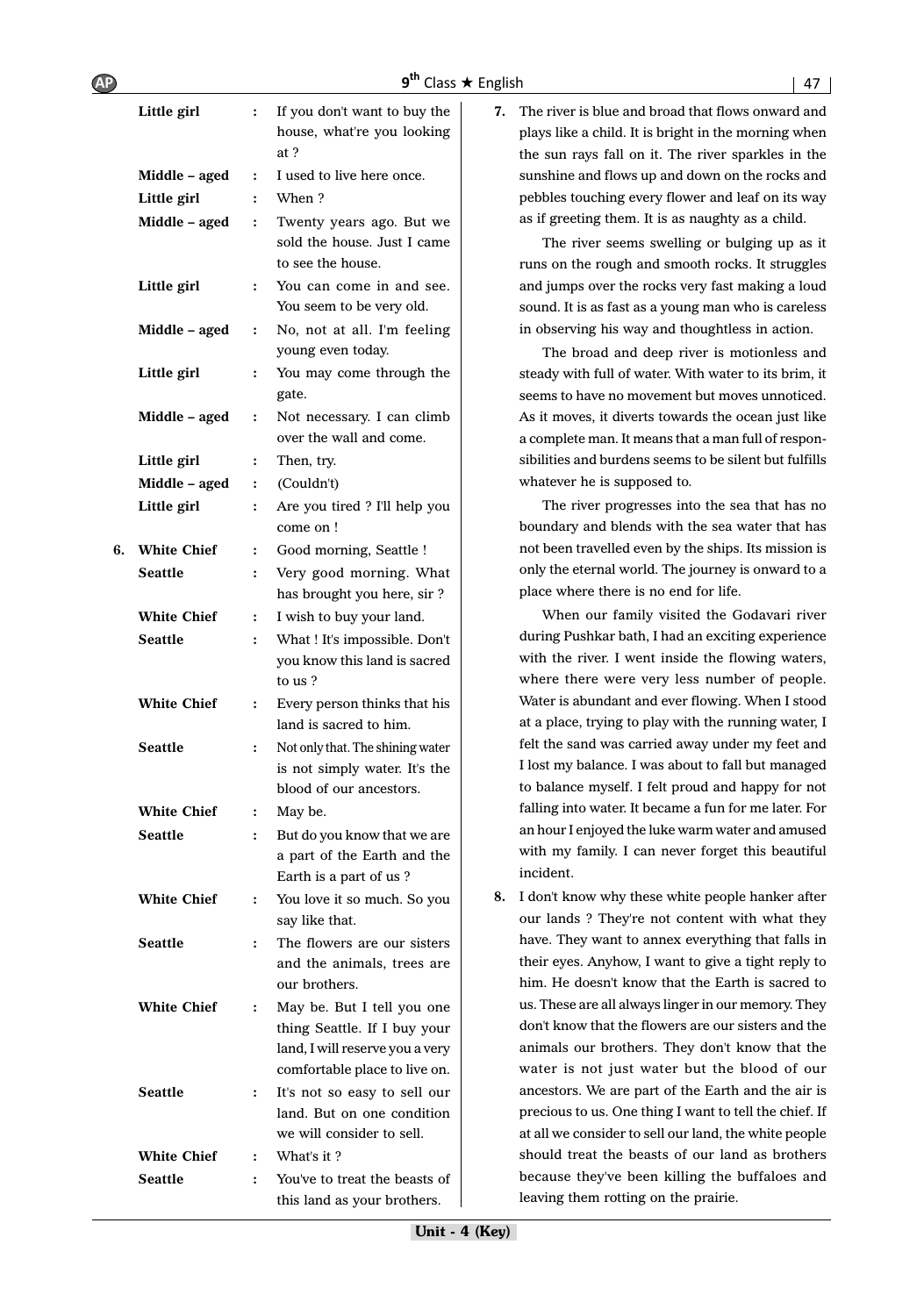**9.** I feel myself still young. That's why I told the little girl in that way. Of course, she suggested that I might enter through the main gate. But because I'm confident of my strength, I wanted to prove it to the girl. In spite of her warning, I tried to climb over the wall. Somehow I got up but slipped and fell down. The pride in me pushed me to try once again. I tried twice or thrice. The same fate I had to encounter. But atlast, with a big leap, I got over the wall. I was completely exhausted heaving and sighing heavily. At the same time, I was looking at the feelings of the girl - whether she appreciated or looked at me sarcastically. Anyhow, after I took rest on the wall for some time, the little girl lent her helping hand. So, I slowly slithered down into a flower bed shattering the stem of a hollyhock.

#### **10.** Alaska

#### 21st February

We are indigenous people who lead a peaceful and contented life in our tribal dwelling where we are abound with good soil, animals and vegetation. We treat the horses and cattle as our own siblings. We domesticate them and take the responsibility of their brought up as our own children. The streams, the flowerbeds, grass lands are our relations as we have constant interaction with them. The land is so sacred and saviour for us not because we dwelled here but because we respect it as our father or mother.

Now the white people want to occupy our land and extend their dominion and squeeze out every benefit out of this. What should be our reaction ? Why should we give away everything for the sake of foreigners ? We are unable to digest this factor. Should we invite them as guests or refute their opinions and strategies ? Chief Seattle was putting his efforts to negotiate peacefully that we should live on the same land as brothers but there is a wide range of revolution from Red Indians on this aspect. We cannot tolerate others to take over the ownership and rule us. Where on Earth will they place us ? Who are they to occupy and dictate terms to natives ?

Anyway, we are ready to face the situation and not allow the white men to slaughter our animals, divide the land of ancestors and cause pain to their spirits, which we believe, still hail here on this land. We shall fight animals in drought-hut areas for our rights if we are not treated as equals. We don't tolerate the adverse conditions if prevailing. *Zuni*

9.15 P.M.

#### **11.** Sunday

#### 26th June 2016

Today I have no one to play with me. I wish I could have some fun. It's boring ! It was then I saw someone wandering in front of our house. It was a tall, sturdy man who seems to be middle-aged and serious in looks. When I was about to talk to him, he became hesitant and reserved. I was surprised to know the reason for his arrival. He said it was their house once upon a time. I was not sure if he came to buy it again. But he did not seem to be copious.

However, when I insisted, he came out with the reason that he wanted to recollect his youth. He shared some of his experiences like climbing the trees, gathering unusual things and preserving in a hollow of the old jackfruit tree. He was reluctant to climb the tree and know if his collection was in the hollow. Inquisitively, I climbed the tree and surprised to know that his collection was still there after twenty years. He did not show interest to own them but I could find some contentment in him which receding. I don't say it's an exciting or happy experience but I found it strange to meet such person. My acquain-tance with the man was unusual. Strangely, I didn't feel any discomfort with the man whom I didn't know before.

*Manju*

9 P.M.

**12.** Yesterday, I met a Red Indian. He has a strong affection to his land, the rivers, air and flora and fauna. Through his words I guess that every part of the Earth is sacred to him. He feels that the trees, the sap and everything carries the memory and experiences of his people. He loves the flowers and animals and calls them brothers and sisters. He says the ground beneath his feet is the ashes of his grandfather and the Earth is his mother. He says firmly that the Earth does not belong to man but man belongs to the Earth. He gives a funny example that if you spit upon the ground, you spit on yourself. He finally says that destiny is a mystery to us and we can't avert anything God proposes.

#### **13.** 6th February, 2018

Today, I happened to hear the conversation between the Red Indian Chief, Seattle and the Great White Chief.

I feel astonished when I hear Seattle telling the White Chief that every part of their Earth was vary sacred to them. They have such an affection towards their motherland. He further says that the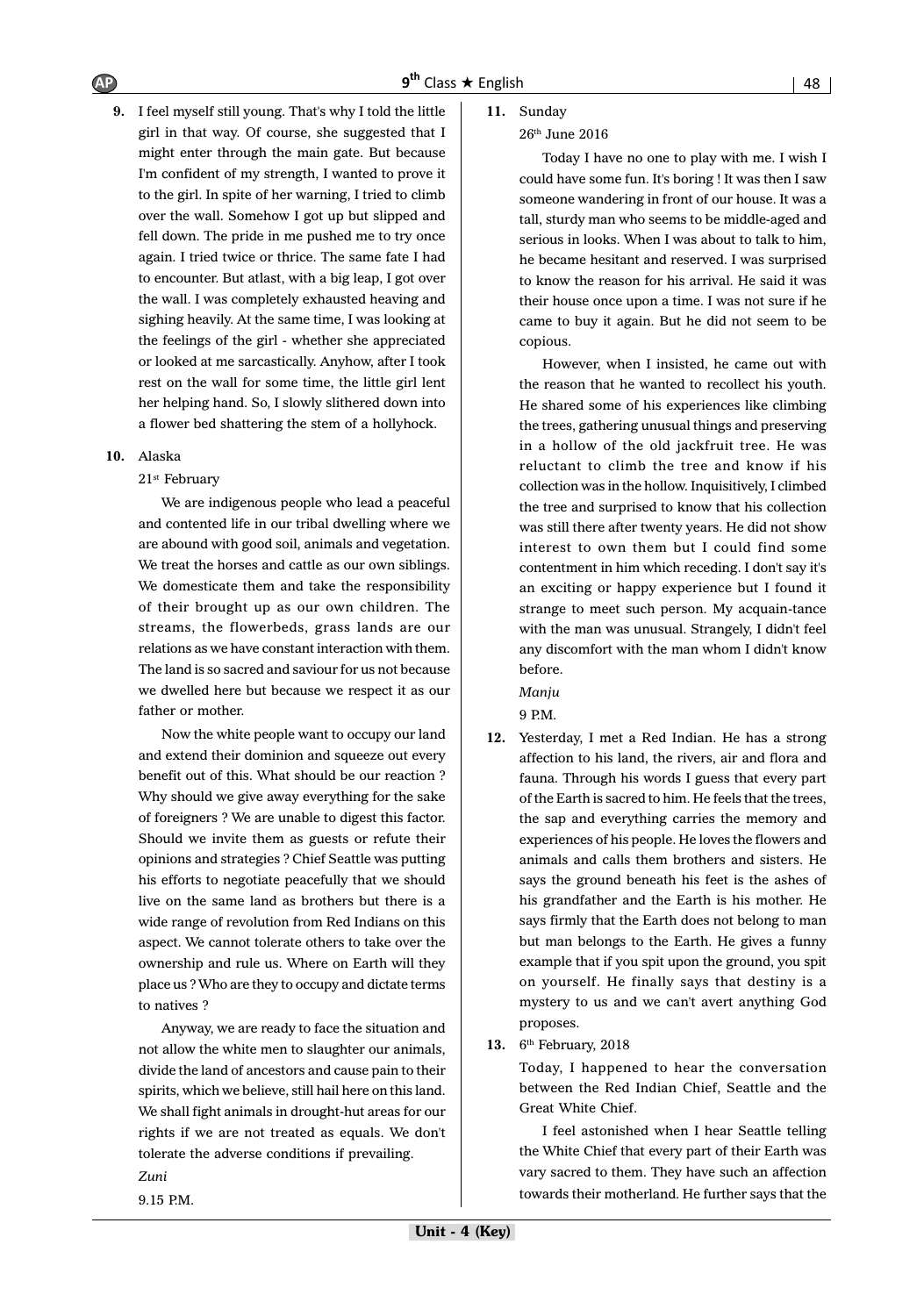flowers are their sisters and animals, their brothers. Moreover, he feels that the white people are very cruel to their brothers - the beasts. They killed many buffaloes and left them rotting on the prairie. So, to such people, how can they sell their land ? They cannot enjoy the beauty of nature. Their only intention is to annex everything, they see. So they took away the lands of the Red Indians. He feels very much when the White Chief proposes to buy their land. If at all he considers to sell the land, he wants to put a condition that the white people should treat the beasts as their brothers. I've never seen such an affection towards the motherland anywhere.

#### 14. 16<sup>th</sup> February, 2018

I had an idea to see my old house in which I spend as a boy and as a young man. I went to the house and standing in front of it, I was looking at it. I felt happy while looking at it. In the mean while a little girl came out and asked me why I was looking so intently. She asked me if I wanted to buy the house. I said I had no intention of buying it but as I lived in that house twenty years ago, I was curious to see it once again. I enquired her about her parents. She invited me to come into the house and have clear look at the house. Though she told me to enter through the main gate, I said that though I looked middle-aged, I had been feeling young. So I said I wanted to climb over the wall and enter. I tried thrice but couldn't. Atlast with a leap I was on the wall completely exhausted. I don't know what the girl thought of me but I noticed a sarcastic look on her face.

**15.** Man is a rational animal. He differs from the other animals by the possession of a quality called rationality. His rationality enables him to distinguish between right and wrong. That is, by virtue of this rationality he can know what he does is right or not. Man is, therefore, superior to animals. But his treatment towards them does not show him as such. He is superior to animals in knowledge. This knowledge, in which lies his power, has enabled him to make the animals subservient to him. So it is desirable that he should be kind and considerate to them, different kinds of animals serve us in different ways. The farmers cannot do anything without oxen. We get nutritious food, transportation, agricultural assistance from animals for which we should show our grateful ness.

The grown-up people are no less cruel to animals. They are often found to inflict inhuman cruelty to animals. The drivers of the bullock carts and horse carriages and the tillers of the soil are some of the living examples of inhuman cruelty to animals. These people are sometimes found to lash their bullocks and horses so cruelly that blood comes out of their bodies.

The animals are so serviceable to us. They cannot even protest because they are dumb. So we should always be kind and considerate to them. The weak animals and animals in drought-hit areas are often subject to hard labour. Educating public is an effective method to avoid such atrocities. The aim of education should be to cultivate a spirit of compassion among the public towards our dumb benefactors.

#### **16. Topic : Cruelty towards Animals**

Good evening to everyone of you who have gathered here.

Ladies and Gentleman,

I'm very much pained on reading an article on cruelty towards animals. We know that plants and animals are living beings. Man is a biped. Human beings have thinking capacity while animals don't have. But they feel cold, heat etc. They cannot speak, they cannot express their difficulties to us.

Some animals are used to carry loads and people. The bulls not only draw carts but also till the land. Horses draw carts as well as they are used for riding. Animals like the cow and the goat are very useful to human beings. Camel's milk is also used in the desert areas.

We eat the meat of animals and birds. Some kill sheep, goat and pig and eat their meat. In some parts of the world frogs and snakes are also eaten. There are slaughter houses everywhere in the world. For these purposes, animals, are being killed. If this killing continues, there is a possibility of their extinction. Most of the people are non-vegetarians. So, they are killing the animals. Doctors prescribe vegetarian diet as it is the best for our health.

Though there are some societies like the Society for the Prevention of Cruelty to Animals (SPCA), the killings are continuing. I feel that it is not the will of such societies alone but it is also the responsibility of each and everyone to treat animals with kindness and sympathy.

Thank you for giving me this opportunity.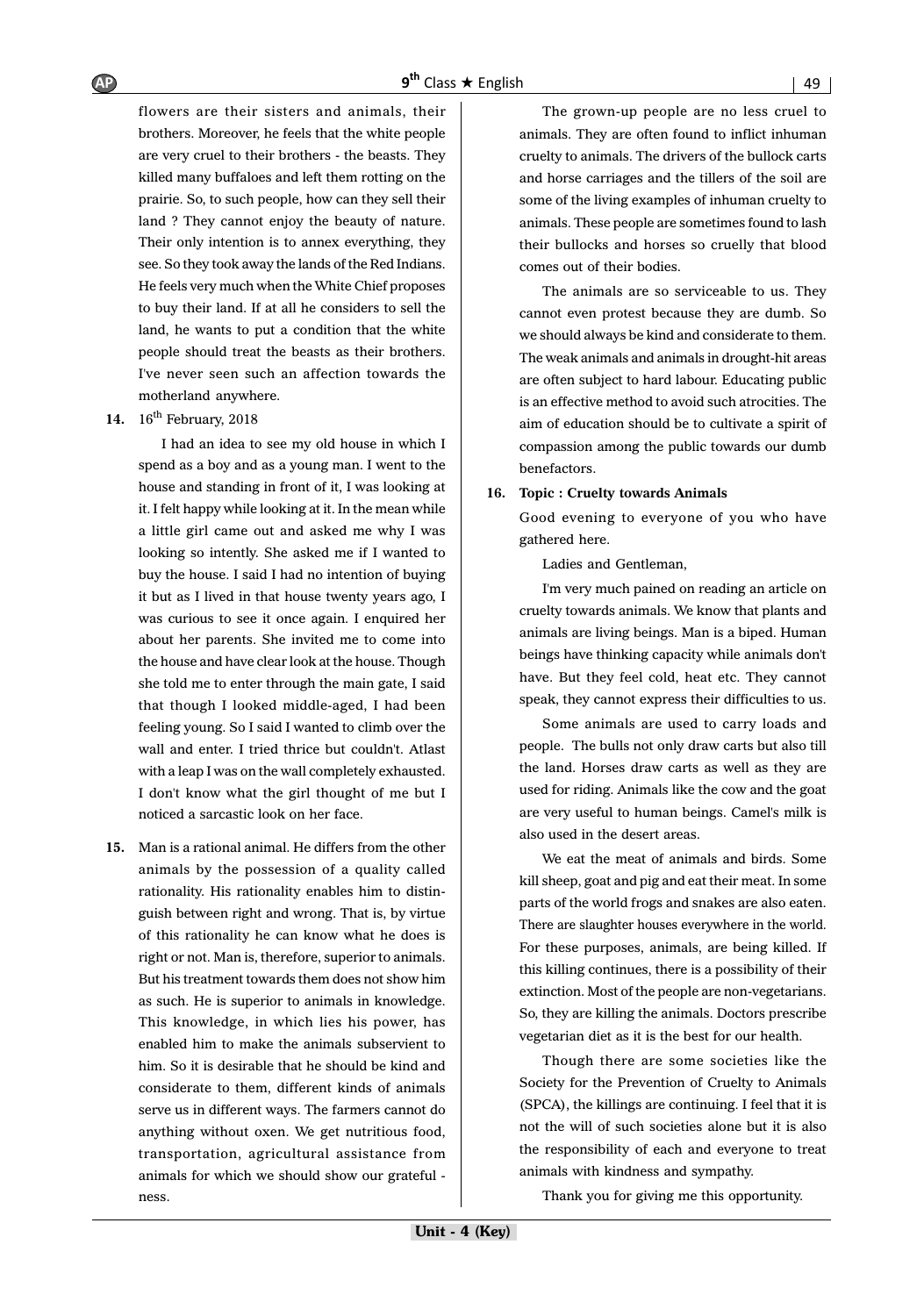#### **17. Good evening gentlemen !**

Today, I wish to express my views on patriotism. "Breathes there the man with soul so dead, who but himself hath said, this is my own, my native land" says a poet. A man who does not love his own motherland is equal to a dead man. There is no one who does not love one's motherland. The love towards mother is spontaneous, so is the love towards motherland. Mother takes great care of us. In the same way, our motherland also takes care of us. So people are ready to do anything for their motherland. They even risk and sacrifice their lives. Such people are really great. We worship themas heroes. We had Shivaji, Jhansi Lakshmibai, Subhas Chandra Bose and others.

We have to look after the needs of our family. Of course, it is necessary, we may be a little selfish in this regard. But too much selfishness is condemnable. It should not cross a certain limit. After family, society and our country come. Previously there were real patriots. But now-a-days we see pseudo patriots. They think of their self first. That is not true patriotism. In my opinion, I feel that we should love our motherland whole heartedly.

#### **18. Ladies and gentlemen good evening to all of you.**

Today, I want to give vent to my views on false prestige. There are people who pose as if they are having qualities which they don't have actually. Let us take an example. Some people pose as if they have plenty of money. They spend on luxuries just as the wealthy. In the end, they become paupers. I'll give you another example. We have read in the lesson, "Can't climb trees any more" about a middle aged man who posed to be still young. What happened to him. He could not exhibit his youth. He was completely exhausted. So is the case with everyone who poses and has such a false prestige. It's nothing but vanity. Vanity does not exist for long.

So, gentlemen and ladies, let us not over estimate ourselves and fall into the pit.

Thank you all.

# <u> PAPER – I : PART – B</u>

### Q.No. 9

- **1.** a) ownership b) most c) cruel d) cities e) dwellers
- **2.** a) promotes b) its c) message
	- d) non-violence e) has

|  | $3. a)$ has<br>d) built | b) greed<br>e) dumped                       | c) concerted |
|--|-------------------------|---------------------------------------------|--------------|
|  | d) insult               | 4. a) responsible b) complains<br>e) insist | c) borne     |

# Q.No. 10

|  |  | 1. 1. A 2. D 3. A 4. C 5. B        |  |
|--|--|------------------------------------|--|
|  |  | 2. 1. D 2. C 3. A 4. C 5. B        |  |
|  |  | <b>3.</b> 1. A 2. C 3. B 4. B 5. A |  |
|  |  | 4. 1. B 2. C 3. B 4. A 5. C        |  |

# Q.No. 11

- **1.** If all the beasts were gone, man would die from a great loneliness of the spirit.
- **2.** If you reserve a ticket for me, I shall go to Mumbai.
- **3.** If Reena had passed the interview, she would have got a job.
- **4.** If Madan had strong eyesight, he could enjoy the movie.
- **5.** If we sell you land, you must remember that it is the sacred blood of our ancestors.
- **6.** If men spit upon the ground, they spit upon themselves.
- **7.** If I had prepared something, Kareem would have come home.
- **8.** If we decide to accept, I will make one condition.

# Q.No. 12

- **1.** You are sold our land by us. (Or) Our land is sold to you by us.
- **2.** Our children have been taught by us.
- **3.** The Lord was being praised.
- **4.** The chance of winning was lost.
- **5.** The same breath is shared by all things.
- **6.** Let your children be taught.
- **7.** Many greetings were received by the Prime Minister.
- **8.** An additional machine is being proposed by us.

- **1.** Chief Seattle asked where the thicket was.
- **2.** Chief Seattle says that he is a savage and does not understand any other way.
- **3.** Chief Seattle said that every part of the Earth was sacred to his people.
- **4.** He said that the destiny was a mystery to them.
- **5.** He says that all belong to the same family.
- **6.** He says that land is sacred to them.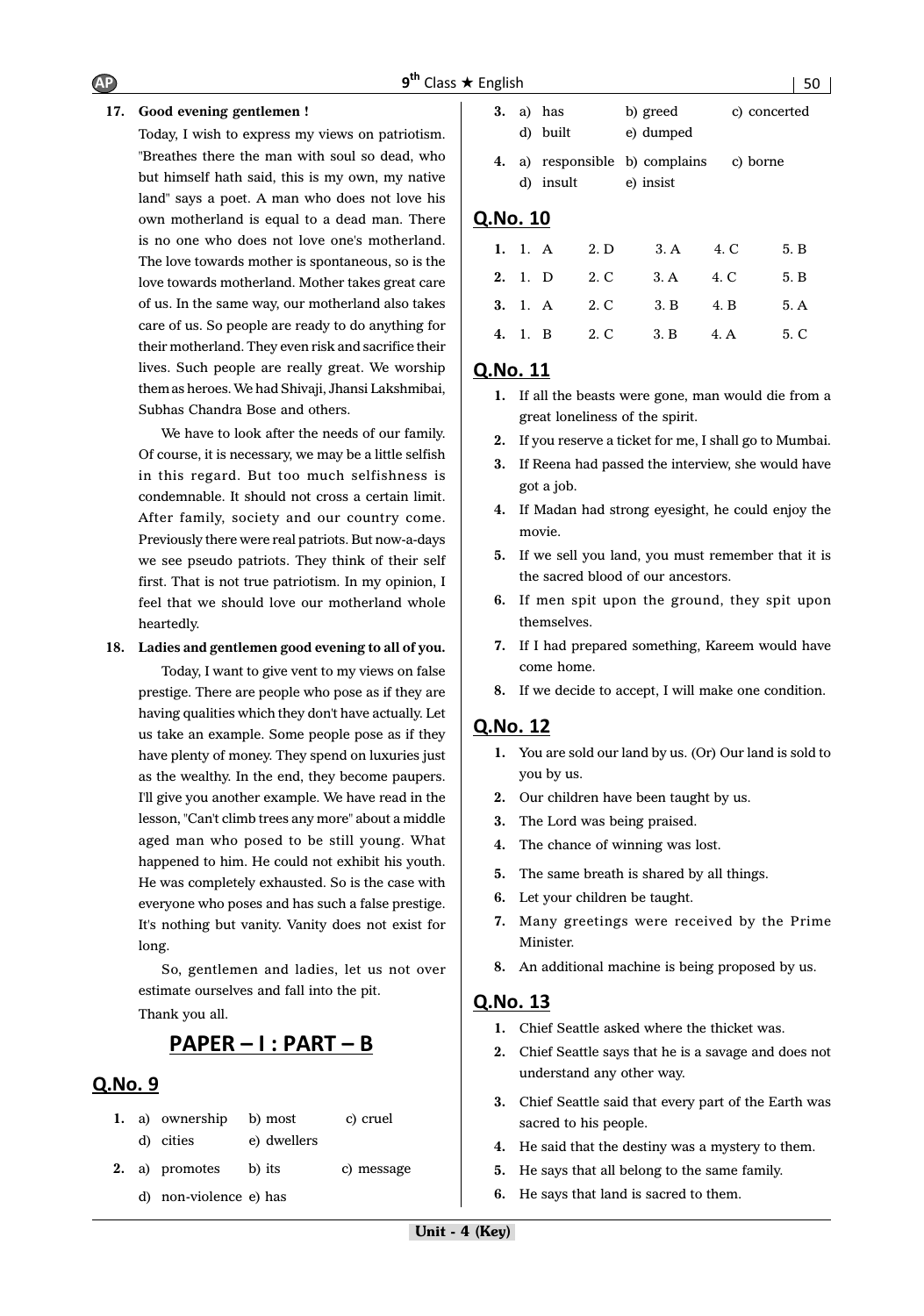# Q.No. 14

- **1.** Though he came home early, he didn't find anything to eat.
- **2.** Mehta not only understands Telugu but also writes it well.
- **3.** Is this book very interesting ?
- **4.** Weren't they ?
- **5.** Since the shallow waters carried away the sand, the water is crystal clear.

# Q.No. 15

- **1.** Since all things share the same breath, the air is precious.
- **2.** Since this land is sacred to us, we respect it.

# Q.No. 16

- **1.** Chief Seattle became famous after he had made a moving speech.
- **2.** Chief Seattle had made a moving speech before his lands were taken from him and his people.
- **3.** Take measures to protect the environment before it gets destroyed.

# Q.No. 17

- **1.** My dear granny, may I help you carry the bundle of sticks ?
- **2.** Wish you a speedy recovery.
- **3.** You should write a letter every week to our parents.
- **4.** You should start a dance school.
- **5.** If I were you, I would keep away from bad company.
- **6.** Better apply for a license.
- **7.** You should arrange your books neatly.
- **8.** Better go and see a doctor at once.
- **9.** You ought to be careful.

# Q.No. 18

- **1.** I wonder if you could give me your pen.
- **2.** Would you mind giving me your book, sir/madam ?
- **3.** Could you please put my box on top rack, young man ?
- **4.** Could you please bring me a glass of water ?
- **5.** Would you please give me some money for my expenses ?
- **6.** Would you mind lending me your camera today ?
- **7.** Would you please teach me grammar ?

# Q.No. 19

| 1. d |      | 2. c 3. c 4. b |  |
|------|------|----------------|--|
| 5c   | 6. d | <b>7.</b> c    |  |

| 1. i) $c$ | ii) c |
|-----------|-------|
| $2.$ i) b | ii) b |
| 3. i) c   | ii) c |
| 4. i) a   | ii) c |
| 5. i) $c$ | ii) c |
| 6. i) d   | ii) b |
| 7. i) $c$ | ii) c |

# <u> PAPER – II : PART – A</u>

# Q.No. 1

Q.No. 20

- **1.** a) The attitude of man towards animals.
	- b) Making money out of their skins, food products, etc.
	- c) (ii)  $d)$  (iii)  $e)$  (i)
- **2.** a) Status of women in Gangapur over ten years of duration.
	- b) There is a considerable improvement in the status of women.
	- c) (i) d) (ii) e) (iii)
- **3.** a) Opinion poll of parents regarding their children's hostel at St. Stephen's School.
	- b) Nearly 35% of parents.
	- c) (i) d) (ii) e) (i)
- **4.** a) Radiations and their effects.
	- b) Beta radiation.
	- c) (iii)  $d$ ) (ii)  $e$ ) (ii)

- **1.** a) A pilot.
	- b) Airplanes carry passengers and mail and cargo.
	- c) (iii)  $d$ ) (iii)  $e$ ) (i)
- **2.** a) More than 3500 years.
	- b) The hardest wood in a tree's trunk is known as 'heartwood'.
	- c) (ii)  $d$ ) (iii)  $e$ ) (ii)
- **3.** a) The long forest grass dries to yellow in summer and matches with the same colour as the grass.
	- b) The great Bengal Tiger.
	- c) (iii) d) (ii) e) (i)
- **4.** a) The large apes.
	- b) Developed brain and a free pair of hands.
	- c) (ii) d) (i) e) (i)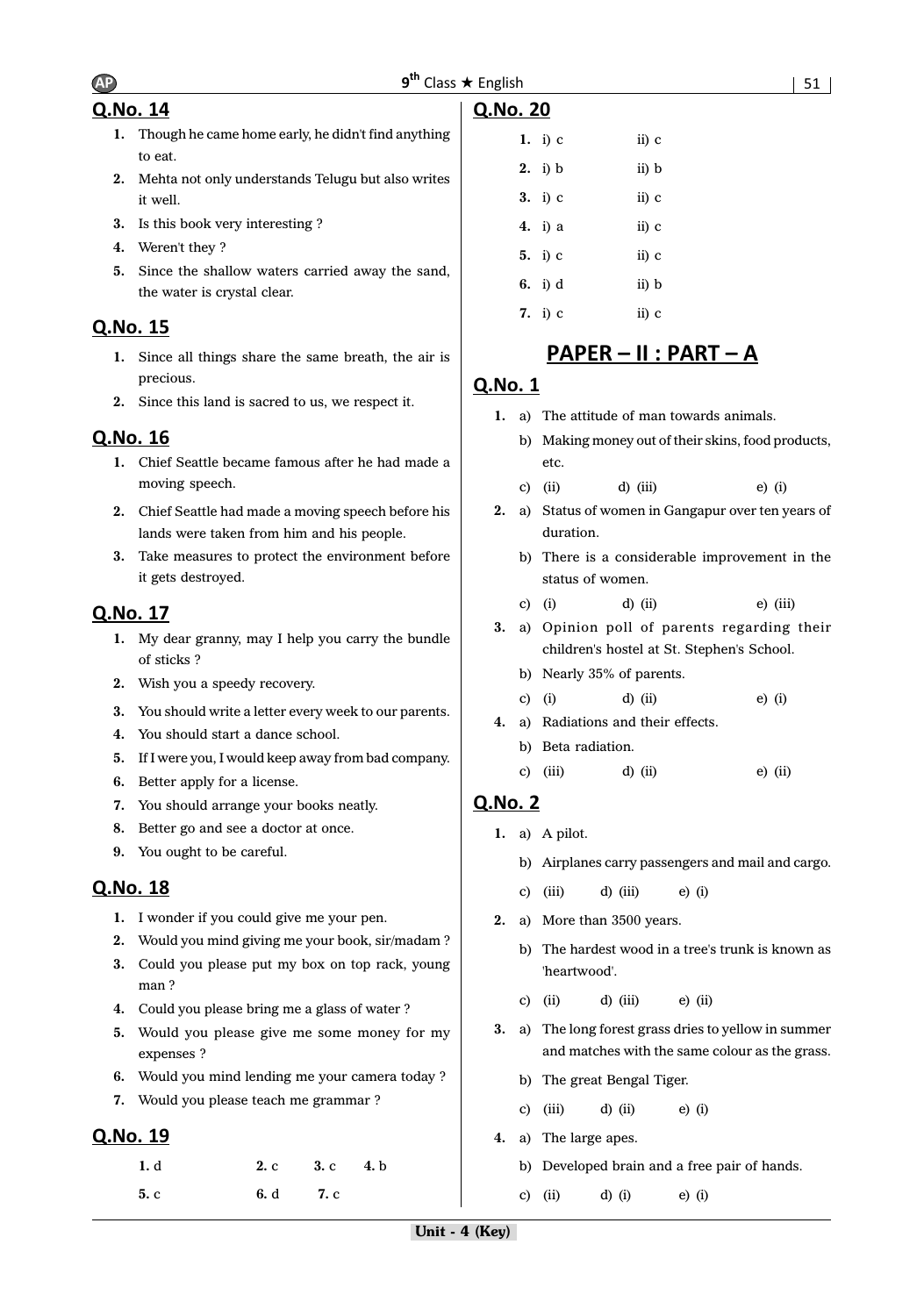# $AP$   $9<sup>th</sup>$

# Q.No. 3

- **1.** 5, 1, 4, 2, 3
- **2.** 4, 1, 3, 5, 2
- **3.** 2, 1, 4, 3, 5
- **4.** 4, 1, 5, 3, 2

# $Q.No. 4(a)$

**1.**  $4^{\text{th}}$  February, 2018.

**From**

Regd. No. Government College Road, Bhimavaram.

#### **To**

The Municipal Commissioner, Bhimavaram Municipality.

#### Sir,

I regret to bring the following to your notice for necessary action.

Our town is suffering a lot due to the negligence of the Municipal health workers. The sweepers are not regular to their duties. Once in a week they come in a casual way. There are piles of garbage at every corner emitting foul smell.

Some roads have pot-holes and ditches. Water gets stagnated. Recently a girl fell into a ditch. Thank God, a cyclist saw it and saved her. If the same state of affairs continue, I am afraid that diseases may spread. All these things lead to health hazard.

May I request you to take steps in this regard ? You know sir, public health should be the priority of the Municipality.

Thanking you sir,

 Yours faithfully, x x x x x

10.2.2018.

**2.**

**From**

x x x x, Temple Street, Rajahmundry.

#### **To**

The District Civil Supply Officer, Rajahmundry.

#### Sir,

I regret to bring the following to your notice.

I am the white ration card holder bearing the No.13054 of Rajahmundry. I have been taking my

provisions from the Ration shop No. 19 of Rajahmundry. We are put to a lot of inconvenience by the dealer. The shop does not open at regular hours. It remain closed for days together. Whenever we ask for sugar and kerosene, the dealer says that the stocks have been exhausted. His way of dealing with customers is not good. He does not display the stock position on the board.

Hence I request you to see that the shop is kept open during the specified hours. Please instruct your Deputy Tahasildar to take early action in this regard.

Thanking you sir.

Yours faithfully, x x x x. **3.** 12<sup>th</sup> February, 2018.

**From** x x x x x, H. 2/15, Lalita Nivas, New Ashok Nagar, Moghalrajapuram, Vijayawada. **To** The Editor, The Times of India, Vijayawada. Sir,

I shall be thankful if you publish my letter in your daily. The matter is of public safety and concern.

Ours is a newly formed colony with scattered houses. The frequent thefts are causing us a lot of worry. On  $10^{th}$  of this month, the house of an Assistant Engineer was looted when the inmates went to Simhachalam. The same night some thieves entered the house of a retired railway employee. The members of the family went to attend a marriage function in Guntur.

Yesterday the thieves entered the Ramalayam temple and took away the idol - jewels worth about one lakh. These reports were lodged with the police. So far no clue has been detected regarding the thefts.

Due to these frequent thefts, we are spending sleepless nights. I request the police department to intensify night patrolling. We are also ready to help the police in the night patrolling.

> Yours faithfully, x x x x x x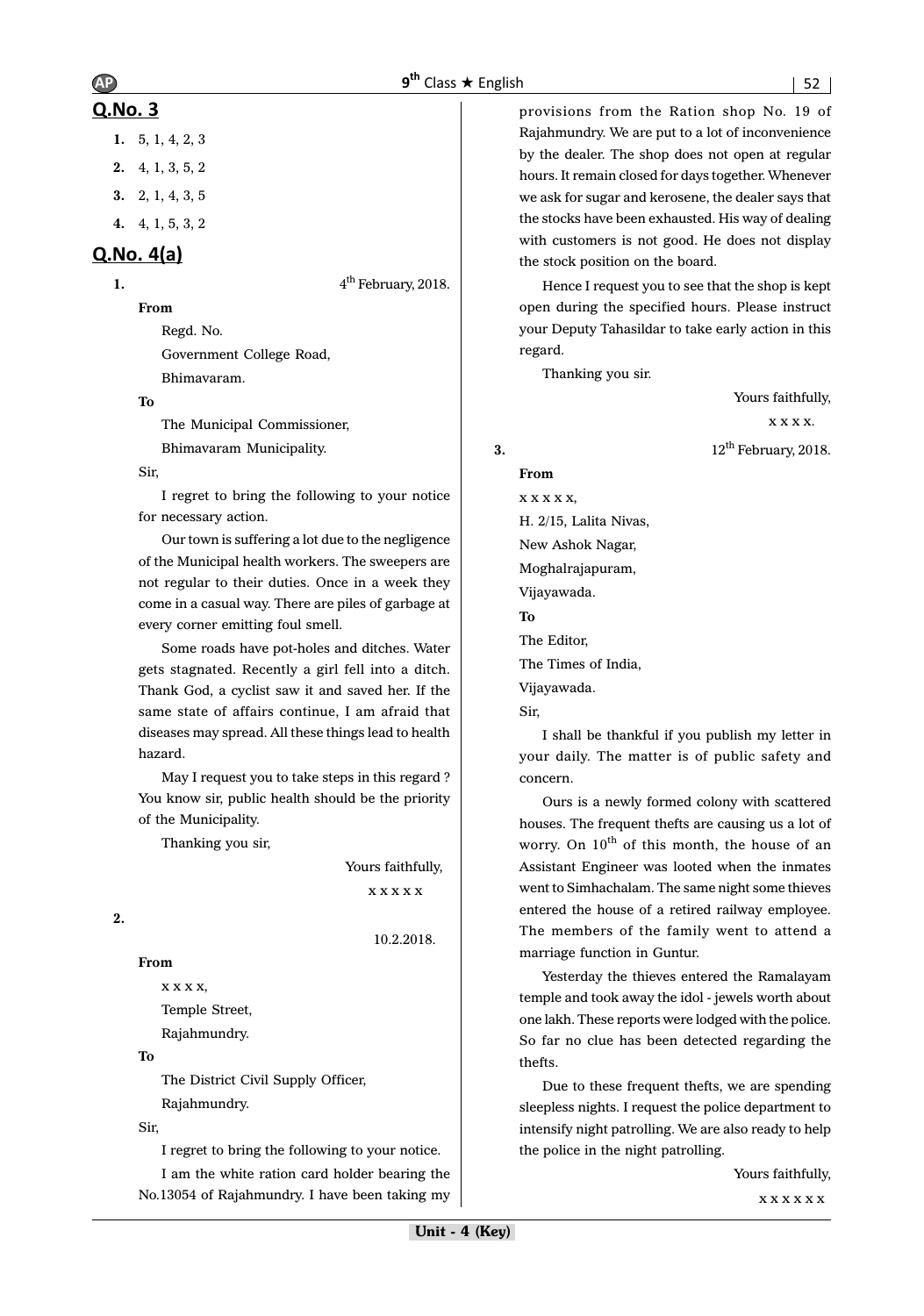D. No : 5-12/A - 31, Sapthagiri Street, Tirupathi. Date : 6-2-2018.

My dear Ganesh,

**4.**

How are you and your family ? I'm fine here, hale and healthy. I think you're anxious about your promotion. You'll certainly get it in a short time. Don't worry.

Ganesh, I'll tell you funny incident. My neighbour has crossed middle age. But he poses as if he's still young and strong. He used to tell the same to everyone. He says that he can do anything a young man can do. Moreover, he's pot-bellied. I laugh within myself on hearing his words.

One day he'd to jump over a small garden wall to go inside as the main gate is closed. He didn't want to call the gate-keeper as he wanted to show his strength. He tried to leap over the wall. In doing so, his belly worked as a lever and he fell topsyturvey into the garden inside. I saw the incident and laughed loudly along with some others who witnessed it.

Of course, he glanced at us scornfully.

Friend, such incidents are common. O.K. Please try to pen a few lines to me about the welfare of you all.



 Chandini Chowk, Chennai. Date 23-02-2018.

My dear brother-in-law,

Hope you are faring well with your work ? I want to share my views on a bank robbery.

Perhaps you might also have seen the report in "The Indian Times" about the bank robbery which occurred in Mumbai.

The ABC bank in Mumbai was robbed by four masked persons having guns in their hands. They threatened the manager and forced him to open the lockers. One clerk who tried to raise his voice was knocked down. He was badly injured and is still being treated in the hospital. The robbers filled their bags with gold and money in the lockers. They escaped in a car. The manager informed the police. They are investigating.

See, brother-in-law, people believe that their valuables and money are safe in banks. But on seeing this incident, they may lose belief in banks as well as in safety of banks.

I want to know your opinion in this regard. Waiting for your reply.

Yours lovingly,

Venkat.

| To                |
|-------------------|
| Sri. S. Sasidhar, |
| Manager,          |
| D.C.B. Bank,      |
| Kolkata.          |

# $Q.No. 4(b)$

#### **1. Plant a Tree, Save the Planet**

**Kondapalli, 26th February, 2018 :** Our school, ZPHS at Kondapalli celebrated 'Vanamahotsavam' on 25<sup>th</sup> February. The village Sarpanch Sri Ganapathi Rao and the Mandal Development Officer, Mr. Anjaneyulu solicited their presence during the programme and made it successful.

Planting a tree may be the smallest thing but possibly the grandest gesture that we can do today to save our planet. It is a hope that we can do something to help our planet, the planet we depend on and cling to, to breathe a little easier. Planting trees in our neighbourhood really is one of the best things we can do for our environment. It's no secret that trees help the environment. Besides producing oxygen and removing carbon dioxide and contaminants from the air, trees have many other social, economic and environmental benefits.

Trees are like lungs of the planet. They breathe in carbon dioxide and breathe out oxygen. Additionally, they provide habitat for birds and other wildlife. But that's not all ! Trees prevent soil erosion, are vital in maintaining and regulating most water cycles and help check global warming by using carbon dioxide in photosynthesis.

Our school Headmaster, MDO and the Sarpanch inaugurated the programme by planting the trees. The children also planted trees and sang songs on trees' uses. The parents also actively took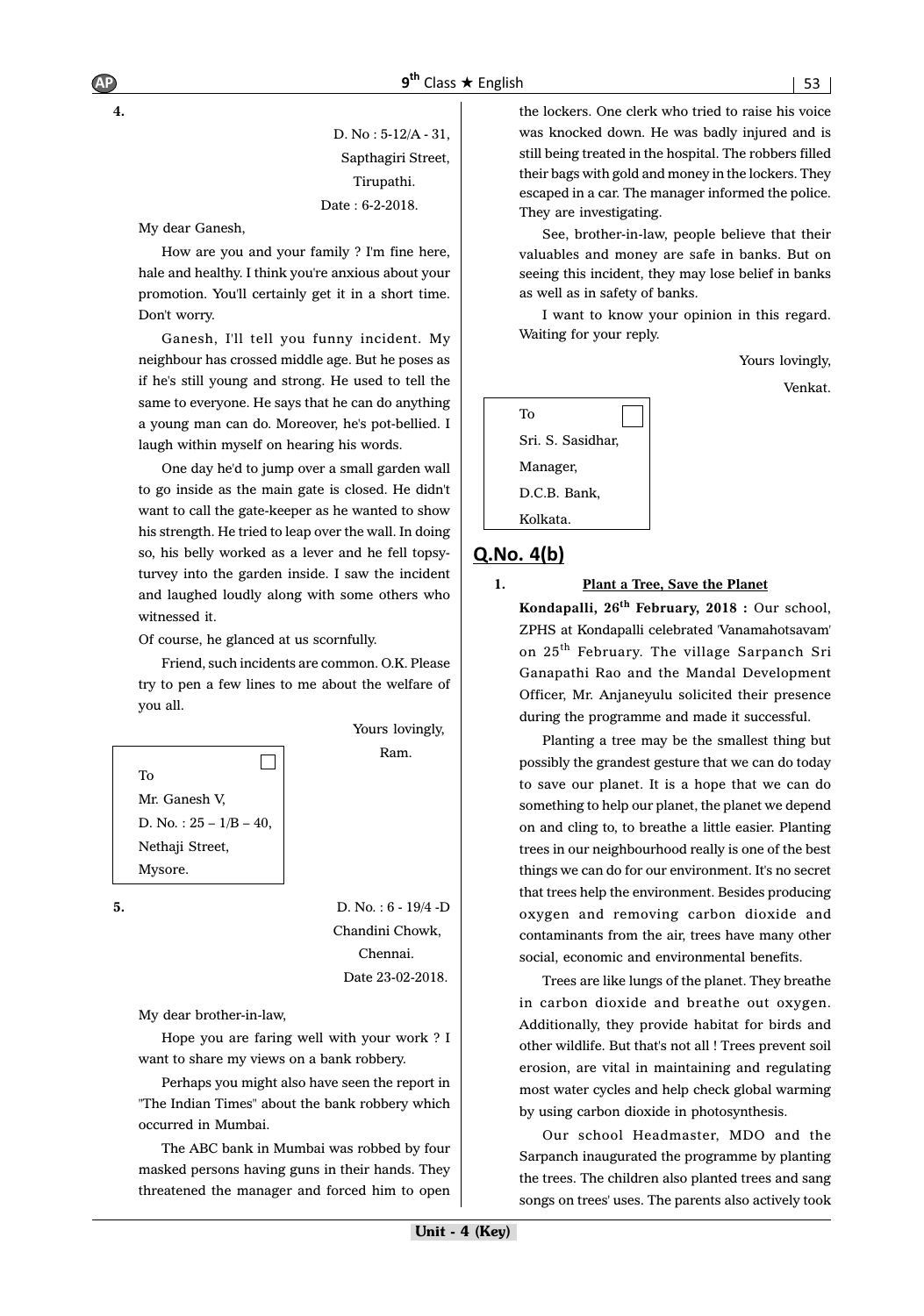part in the programme. This Vanamahotsavam created awareness among the villagers on afforestation of trees, preventing use of automobiles and providing habitat for animals and birds.

Environment Club, Green Corps, ZPHS, Kondapalli.

#### **2. Treachery Punished**

**28th March 2016, Rampur, U.P. :** Some strangers appeared in the village of Rampur stating that they are the tourists. After residing for a couple of days in the village, they implanted new hopes in the distressed villagers on employment opportunities in the city.

The Rampur village in U.P. was a beautiful village with a bounty of nature in the form of trees, flora, fauna and beautiful streams. The village people were very simple with minimum needs and requirements and worked hard for their daily bread. It was an abode of beauty. People lived peacefully with each other in brotherhood. Tourists visited this place in great awe.

Unfortunately last year, there were no monsoons and people suffered of drought and disastrous situations. Once a group of tourists from Mumbai visited this village. Seeing the simplicity of the villagers, they conjured up an evil plan.

The tourists promised the village youth with employment in cities and demanded money from their families for this. The innocent villagers handed over the money in the hope of employment. The tourists left with the collected money, leaving false addresses behind. When months passed with no news of the tourists, some of the young men of the village reached Mumbai. With the help of Mumbai police, the culprits were arrested. Justice was given to the villagers. The 'Times of India' supported and guided the youth in identification of culprits.

News Correspondent

Times of India.

### **3. The Disabled wins the prize !** Vijayawada :  $10^{th}$  February, 2018.

A two hundred metres running race competition was held for school children by the Sports Authority yesterday. A disabled student also took part in it. At the shot, the other students began running speedily towards the goal. The disabled one maintained a steady pace gradually gaining momentum. The other student's pace slowed down as they were

completely tired when they came to the middle of the track. The disabled student ran with an average speed and reached the tape first with confidence. It's really a wonder !

#### **4. Report :**

#### **Robbery in ABC Bank**

Mumbai, February 15, 2018. People believe valuables are safe in banks rather than at home. But is it true ? The robbery in 'ABC' bank has posed a big question to all the depositors.

Yesterday four people with masks on their faces and guns in their hands barged into the bank. They threatened the people that they would shoot them if they did not obey them. They broke open the lockers and looted all the money and gold in them. One man who tried to raise an alarm was knocked down. He was injured and is being treated in the hospital.

The incident took place at 3 P.M. One of the goons pointed a gun at the manager and forced him to open the lockers. It did not take them long to do their dirty business. They filled their bags and ran out. They had come in a car. One of them had left a few minutes early and kept the car ready for the others to flee. The others jumped into the car and drove off at a dangerous speed. The manager then called the police. The police took the finger prints on the lockers. They have assured people not to panic. They would nab the miscreants at the earliest.

# $Q.No. 5(a)$

#### **1. Sudha Chandran**

Sudha Chandran was born on  $21<sup>st</sup>$  September, 1964 in Kannur, Tamil Nadu. Her father was K.D. Chandran and mother was Thankani. Her parents were a great support to her. She completed her B.A. and M.A. in Mithubai College.

When she was 17 years old, Sudha Chandran met with a car accident after a dance performance. Her right leg was injured and amputated which was the greatest tragedy in her life. She looked towards the positive side of life and with the help of Jaipur foot, she gave many dance performances all over the world.

Sudha Chandran acted as heroine in a Telugu film 'Mayuri' in 1984. It was her real story and became a big hit movie during those days. It was remake in Hindi in 1986 as 'Nache Mayuri'.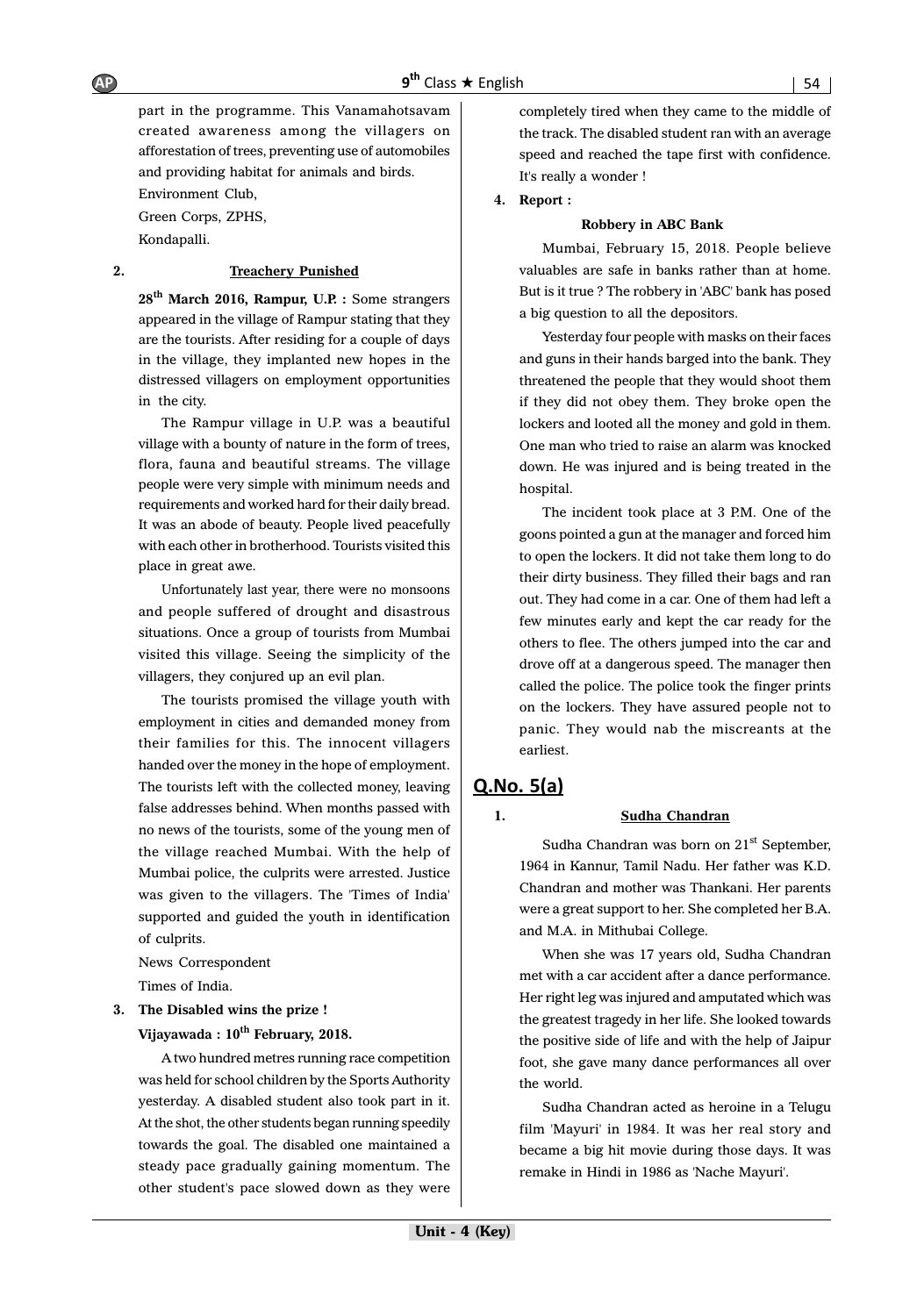Sudha Chandran acted in many TV shows, reality shows and negative roles in Hindi serials and Tamil serials. She received Special Jury Award for her movie 'Mayuri' in 1986. She also got 'The Great Indian Television Academy Award' in 2005 for her remarkable performance in TV serials.

Sudha Chandran proved that determination, dedication and hard work are the principles to achieve success.

#### **2. Amitabh Bachchan**

Amitabh Harivansh Rai Bachchan was born on 11<sup>th</sup> October, 1942 in Allahabad when the British ruled India. At present, his residence is in Mumbai, Maharashtra named as 'Prateeksha'. He was a true Indian following Hindu religion.

Amitabh's father was Harivansh Rai Bachchan, a writer and poet and his mother was Teji Bachchan. He married Jaya Badhuri, a famous Hindi film artiste in 1973. He had two children, a daughter Shweta Nanda and a son, Abhishek Bachchan who is also an actor.

Amitabh studied in Sherwood College, Nainital and Kiror Mal College, Delhi University. By occupation, he is an actor, producer, singer, television presenter etc. He started his career in 1969 and till date he has been working actively.

For his notable acting, Amitabh received many awards like Padma Vibhushan in 2015, Padma Bhushan in 2001 and Padma Shri in 1984.

Some of his famous films were - Abhiman, Sholay, Zangeer, Silsila, Kabhi Kabhi, Coolie, Shaan, Naseeb, Bhootnadh etc. I like Amitabh Bachchan's acting very much.

**3.** It was a stormy night. Clouds thundered. Lightning flashed. Saha was born at that time. So he was named Meghanad (sound of thunder). He was born on 6<sup>th</sup> October, 1893 at Seoratali in Dacca. His father was a grocer. As he was unable to educate him, a local doctor helped him. While he was in the middle school, he gathered same students and boycotted the Governor's visit. He was expelled from a school. He joined another which offered him scholarship also. Later, in the Presidency College, Kolkata, J.C. Bose and P.C. Ray were his lecturers and Netaji, his hostel mate. Though Math was his favourite subject, he turned to Astronomy.

Saha married Radha Rani. He had three sons and four daughters. When there were floods to the Damodar river, Saha took an active part in flood relief activities. Later he was awarded the D.Sc. degree at the age of twenty five.

Saha translated the "The Theory of Relativity" into English. He studied Sun's spectrum and found out some elements in it. The Thermal Ionization and Nuclear Physics were his effort.

He died of massive heart attack on  $16^{th}$  February, 1956.

## $Q.No. 5(b)$

#### **1. The Clever Man's Endless Story**

Once there lived a king. He was very much fond of stories. He declared that he would give his daughter in marriage to the man who would tell him a endless story.

One day a clever and handsome young man came to the king. He started telling an endless story. The story ran like this. "Once there was a little ant. It was hungry. It had nothing to eat. It saw a big building. It crawled inside it. There was a heap of rice. It carried a grain of rice on its back to its hole. It came back. Again it carried another grain of rice."

The young man repeated the same story of the ant several times. The story seemed endless. The king got vexed. He understood the cleverness of the young man. He married off his daughter to him.

**Moral :** Your wisdom comes to your help. (Or) Knowledge is power.

#### **2. The Price of Cracking a Joke**

Once there lived a shepherd boy. One day he was looking after his father's sheep. He was alone. He got bored. An evil thought got into his mind. He wished to play a cruel joke with the villagers.

All of a sudden he shouted "Wolf ! Wolf !" The villagers, who were living nearby, came running. But there was no wolf. He simply laughed at them. They returned home. He played the joke twice.

The third time a real wolf came. The boy was terribly frightened. He cried for help. The villagers thought that he was playing the same old joke. They did not come. The wolf carried away his sheep.

**Moral :** Don't tell lies even for the sake of fun.

#### **3. Nature's Law**

There was a banyan tree in the middle of a dense forest. Many birds built their nests on its branches and many wild animals were taking rest under its shade. The birds were chirping and the animals roaring. The banyan tree was proud but it told another that it was unable to bear their sounds and wanted to drive them away. But the other tree advised the banyan tree not to think like that and said that they were friends. Birds depend on the trees and the trees also depend on them.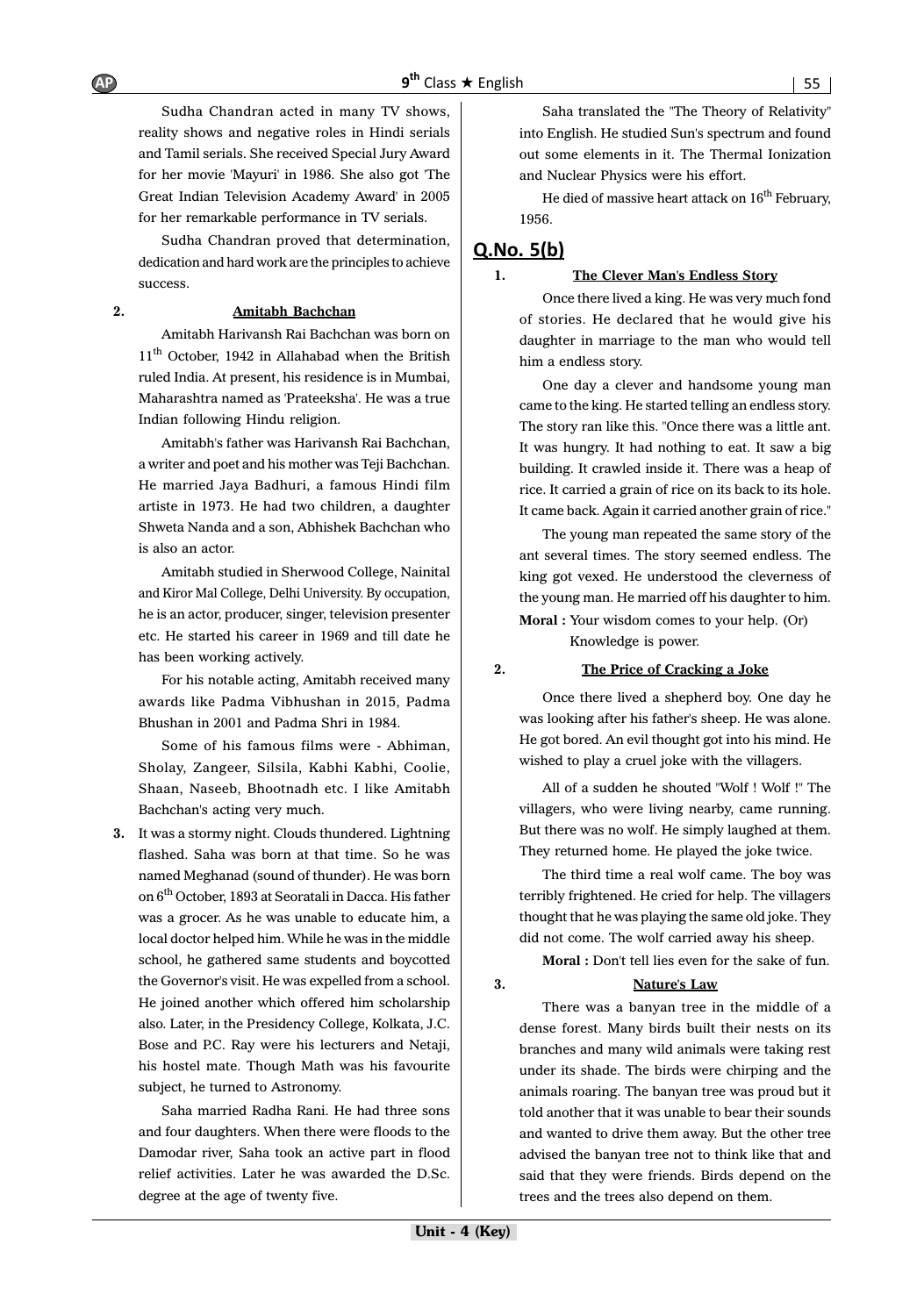## But the proud banyan tree did not listen to those words. He shook its branches strongly. The birds and animals were afraid. They ran to the other trees and rested there.

The banyan tree became lovely. On a hot summer day, two wood-cutters came there with axes in their hands. The banyan tree was afraid. It asked the other tree why they had come. The tree replied that when the wild animals and birds were with it, they dared not approach. Now, they had no fear. The wood-cutters cut the branches and went away. The banyan tree felt sad.

**Moral :** It is Nature's law that all living beings depend on one another.

#### **4. A farmer and his sons**

There lived a farmer in a village. He had many sons who used to fight and quarrel among themselves quite often. He would advise them saying, "You fight quite often. It's not good as it will weaken you". But his advice had no effect on them. His sons continued fighting among themselves. The farmer decided to teach them a good lesson through a practical. One day he brought a bundle of sticks and asked each of them to break that. All of them tried to break it but they failed. The farmer untied the bundle and said to them, "Now break the sticks one by one." The sons didn't face any problem and broke the sticks easily, "This was very easy." The farmer said, "Do you get any lesson out of it ?" The sons realised. Then the farmer said that his purpose behind the task was that union is strength. His sons understood everything and promised not to fight among themselves.

**Moral :** Union is strength.

#### **5. King Solomon's Wisdom**

King Solomon was well known for his wisdom. The Queen of Sheba heard about it. She wanted to test his wisdom. She came to his court.

She brought two garlands of flowers. One garland was made of real flowers. The other garland was an artificial one. Both of them looked alike.

She held the two garlands in her hands. She asked Solomon to find the real garland. He thought for a while. Then he ordered his men to open the windows. Soon some bees flew in and settled on the real garland. He then told her that it was a real garland. Queen Sheba was impressed with his wisdom. She married him.

**Moral :** Wisdom does not go unrecognised.

#### **6. Four Foolish Bulls**

Once there lived four bulls by the side of a forest. They were strong and sturdy. They were united. They grazed together. A lion, which lived in the forest, very much wished to make a feast of the bulls.

The lion did not dare to go near the bulls. He thought of a plan. He met each bull in turn and said bad words against the other bulls. The foolish bulls believed his words. They started grazing separately.

The lion took advantage of the disunity of the bulls. He liked one after the other and ate all the four bulls.

**Moral :** Unity is strength. (Or) United we stand, divided we fall.

# <u> PAPER – II : PART – B</u>

## Q.No. 6

- **1.** a) fog
	- b) sacred
	- c) a fluid substance of a tree
	- d) flows
- **2.** a) scented
	- b) top of hill
	- c) grasslands
	- d) a small baby horse
- **3.** a) speak in a low voice
	- b) satisfy
	- c) a narrow boat
	- d) to give food
- **4.** a) senseless
	- b) foul smell
	- c) valuable
	- d) a long breath
- **5.** a) leave
	- b) a point where one has to reach
	- c) to know
	- d) sympathy
- **6.** a) sparkling
	- b) forefathers
	- c) holy
	- d) image

 $AP$   $9<sup>th</sup>$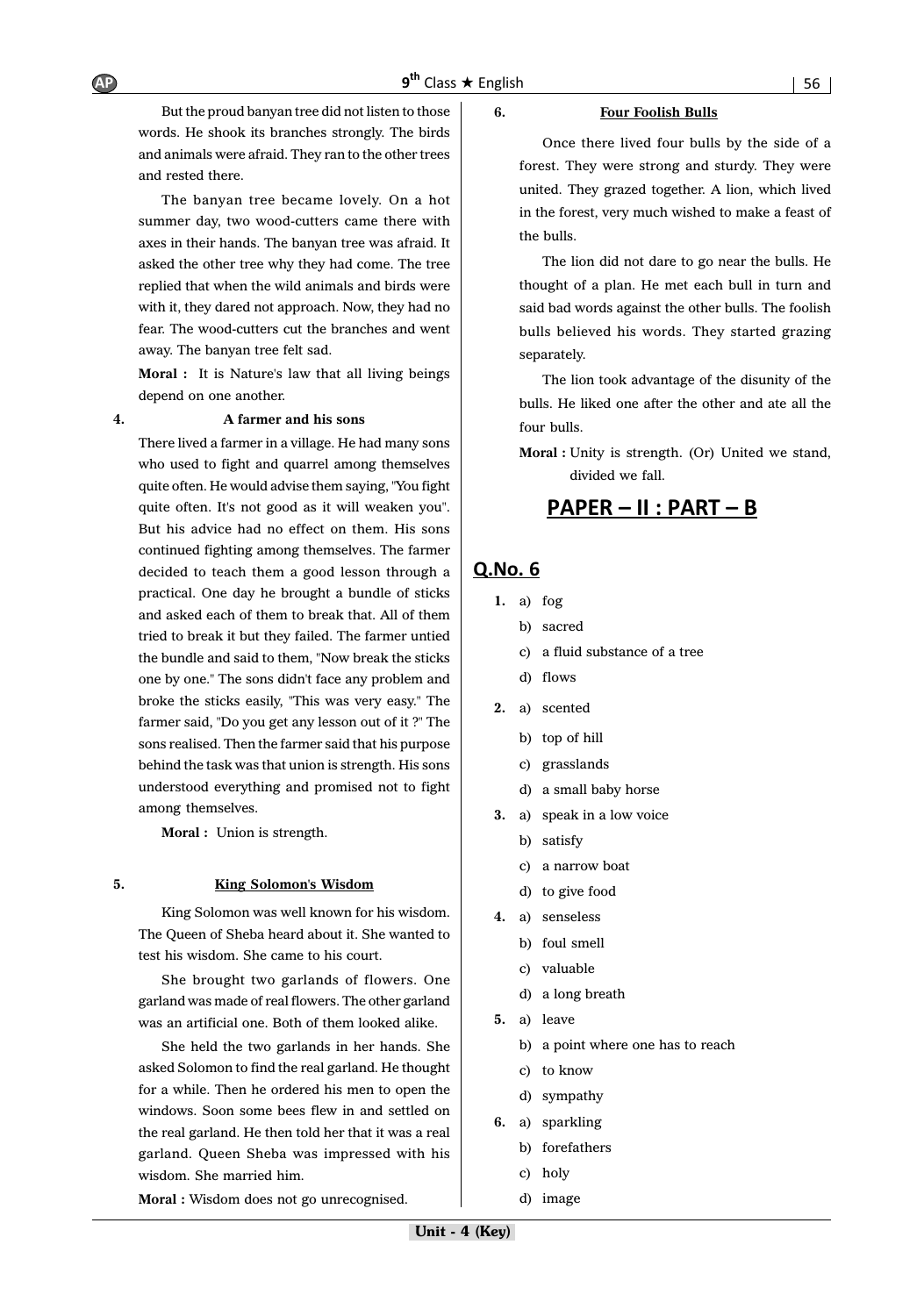**7.** a) uncivilized

|                |    | b) decaying      |    |                  | ı.              |    | a) memories             |
|----------------|----|------------------|----|------------------|-----------------|----|-------------------------|
|                | C) | moving           |    |                  | 2.              | a) | compassion              |
|                |    | d) exist         |    |                  | 3.              |    | a) reservation          |
| <u>Q.No. 7</u> |    |                  |    |                  | 4.              |    | a) dominion             |
| ı.             |    | a) uncomfortably |    | b) receive       | 5.              |    | a) remembrance          |
|                | C) | difficult        |    | d) unholy/filthy | 6.              |    | a) dominion             |
| 2.             | a) | civilized        |    | b) misunderstand |                 |    |                         |
|                | C) | unimportant      |    | d) dead          | 7.              | a) | difference              |
| 3.             | a) | coldness         |    | b) familiar      | 8.              |    | a) singular             |
|                | C) | staleness        |    | d) dimness       | <u>Q.No. 11</u> |    |                         |
| 4.             | a) | forget           |    | b) cruelty       | ı.              |    | a) memory               |
|                | C) | priceless        |    | d) different     | 2.              |    | a) destiny              |
| 5.             | a) | above            |    | b) disrespect    | 3.              | a) | slaughter               |
|                | C) | poor             |    | d) Learn         | 4.              | a) | community               |
| 6.             | a) | gives            |    | b) first         | 5.              |    | a) meadows              |
|                | C) | united           |    | d) black         | 6.              |    | a) precious             |
| <u>Q.No. 8</u> |    |                  |    |                  | 7.              |    | a) loneliness           |
| 1.             |    | a) wishes        |    | b) reserve       | Q.No. 12        |    |                         |
|                | C) | comfortably      | d) | consider         | 1.              |    | <b>Auxiliary Ver</b>    |
| 2.             | a) | friend           |    | b) exempt        |                 |    | must                    |
|                | C) | know             | d) | discover         |                 |    | will                    |
| 3.             | a) | sell             |    | b) warmth        |                 |    | do                      |
|                | C) | freshness        |    | d) memory        |                 |    | can                     |
| 4.             | a) | thirst           |    | b) carry         |                 |    |                         |
|                | C) | feed             |    | d) kindness      | 2.              |    | Words that do<br>nature |
| 5.             | a) | shining          |    | b) sandy         |                 |    | meadow                  |
|                | C) | humming          |    | d) carries       |                 |    | tree                    |
| 6.             |    | a) perishing     |    | b) strength      |                 |    | river                   |
|                | c) | understand       |    | d) slaughtered   |                 |    | forest                  |
| Q.No. 9        |    |                  |    |                  | 3.              |    | <b>Verbs</b>            |
| 1.             |    | a) eagle         |    | b) canoes        |                 |    | asks                    |
| 2.             |    | a) taught        |    | b) friend        |                 |    | befalls                 |
| 3.             |    | a) clear         |    | b) course        |                 |    | belongs                 |
| 4.             |    | a) experience    |    | b) memories      |                 |    | breathes                |
| 5.             |    | a) precious      |    | b) buffaloes     | 4.              |    | <b>Regular Plura</b>    |
| 6.             |    | a) speech        |    | b) idea          |                 |    | trees                   |
| 7.             |    | a) experience    |    | b) receive       |                 |    | flowers                 |
|                |    |                  |    |                  |                 |    | brothers                |
| 8.             |    | a) special       |    | b) main          |                 |    | juices                  |
| 9.             |    | a) feel          |    | b) beneath       |                 |    |                         |

Q.No. 10

|  | 1. a) memories         | b) loneliness   |
|--|------------------------|-----------------|
|  | 2. a) compassion       | b) precious     |
|  | 3. a) reservation      | b) experience   |
|  | 4. a) domi <u>nion</u> | b) survival     |
|  | 5. a) remembrance      | b) condition    |
|  | 6. a) domi <u>nion</u> | b) balance      |
|  | 7. a) difference       | b) refrigerator |
|  |                        |                 |

# **b**) serv<u>ant</u>

|  | 1. a) memory     | b) sacred     |
|--|------------------|---------------|
|  | 2. a) destiny    | b) beginning  |
|  | 3. a) slaughter  | b) experience |
|  | 4. a) community  | b) sparkle    |
|  | 5. a) meadows    | b) murmur     |
|  | 6. a) precious   | b) receive    |
|  | 7. a) loneliness | b) contempt   |

| <b>Auxiliary Verbs</b> | <b>Main Verbs</b> |
|------------------------|-------------------|
| must                   | make              |
| will                   | give              |
| do                     | flow              |
| can                    | get               |

| $\mathbf 2$ | Words that denote<br>nature | Words that denote<br>movement |
|-------------|-----------------------------|-------------------------------|
|             |                             |                               |
|             | meadow                      | carry                         |
|             | tree                        | walk                          |
|             | river                       | go                            |
|             | forest                      | flow                          |

| 3. | <b>Verbs</b> | <b>Plural Nouns</b> |
|----|--------------|---------------------|
|    | asks         | sons                |
|    | befalls      | rivers              |
|    | belongs      | beasts              |
|    | breathes     | meadows             |

| 4. | <b>Regular Plurals</b> | <b>Irregular Plurals</b> |
|----|------------------------|--------------------------|
|    | trees                  | men                      |
|    | flowers                | lives                    |
|    | brothers               | children                 |
|    | juices                 | feet                     |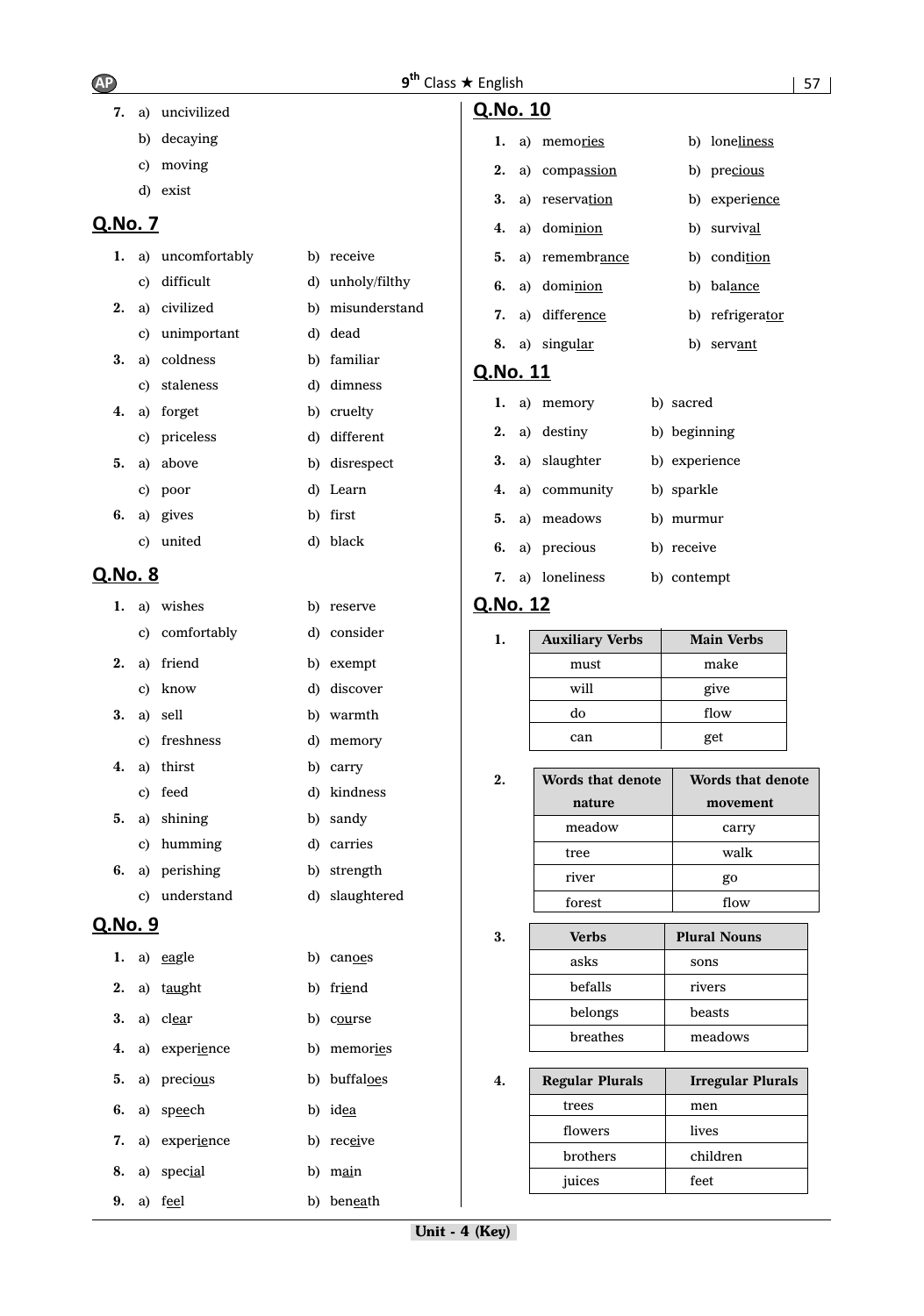| sh | 58 |  |
|----|----|--|
|    |    |  |

| <b>Nouns</b>  | <b>Verbs</b>   |
|---------------|----------------|
| speech        | carry          |
| word          | resonate       |
| flower        | send           |
| brother       | reserve        |
|               |                |
| What you feel | <b>Thought</b> |
| cold          | imagine        |
| breeze        | memory         |
| wind          | think          |
|               |                |
|               |                |

# Q.No. 13

- **1.** a) You shouldn't take what doesn't belong to you. b) He's dying for a cup of tea.
- 2. a) In running, I can't catch up with him. b) He is not content with the property he has.
- **3.** a) She is greatly attached to her only daughter.
	- b) The total expenditure amounts to five thousand.
- **4.** a) We wish for a change in the political set up.
	- b) He tried to give up smoking, but couldn't.
- 5. a) We have to adhere to the rules of the department.
	- b) The police are investigating into the case.

# Q.No. 14

- **1.** a) comfortably
	- b) world
	- c) perfumed
	- d) ways
- **2.** a) personal
	- b) final
	- c) glamorous
	- d) numerous
- **3.** a) inflated
	- b) final
	- c) first
	- d) challenging
- **4.** a) accurate
	- b) cold
	- c) distant
	- d) slow

❖❖❖❖❖

 $AP$   $9<sup>th</sup>$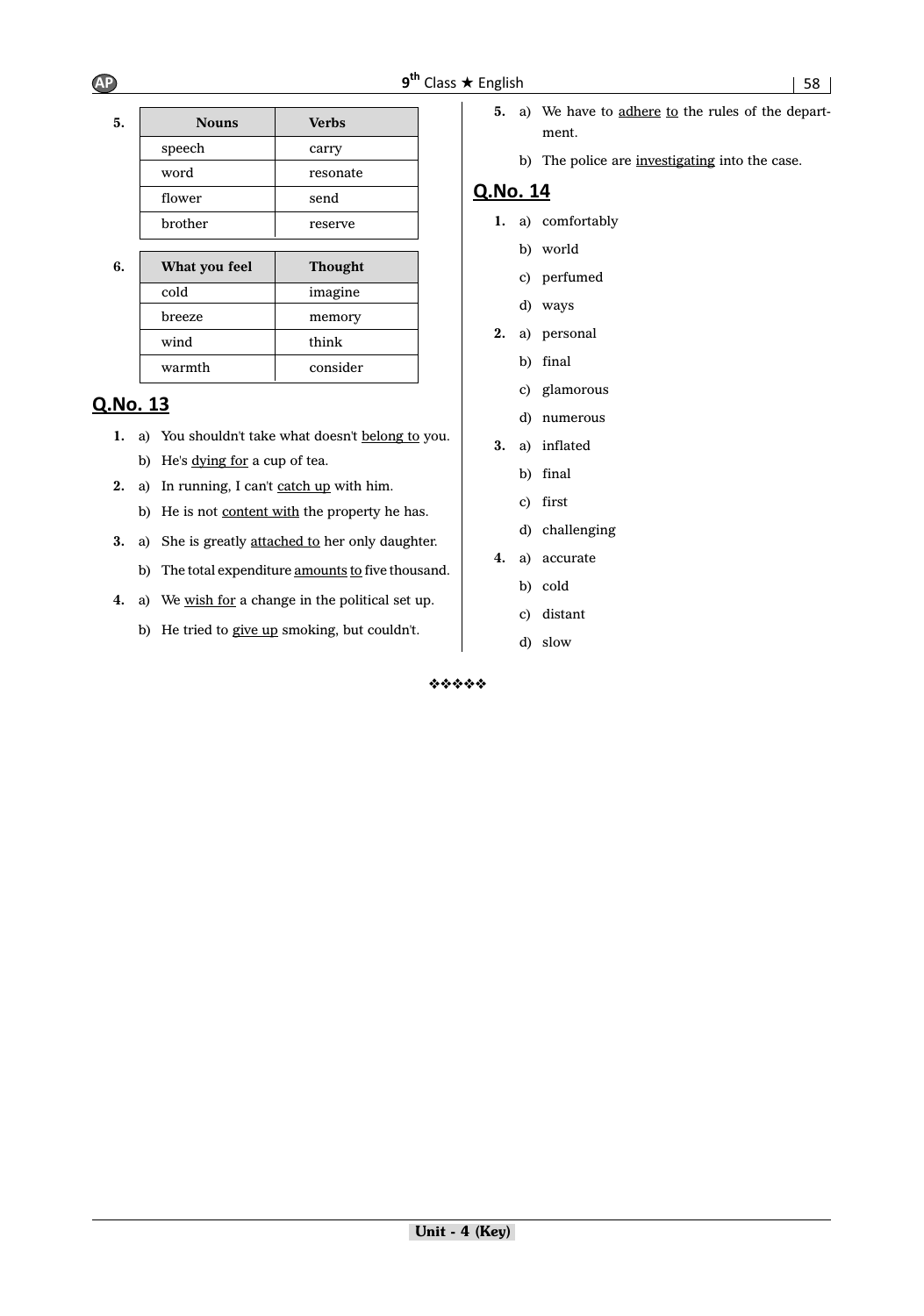#### **9<sup>th</sup> Class ★ English**  $\qquad$  **| 59** AP 9<sup>th</sup>

# **UNIT – 5**

# **PRACTICE ZONE : ANSWERS**

# PAPER - I : PART - A

# $A - Reading$

# Q.No. 1

- **1.** a) Rajeswari was well past 40.
	- b) She was one of the sufferers of the flood.
	- c) He died some years ago.
- **2.** a) Because a massive flood hit the city and the places around.
	- b) Kurnool. c) Andhra Pradesh.
- **3.** a) 'She' refers to Rajeswari.
	- b) She was a widow with four children living in a mud shack.
	- c) The relief team rescued her and her children.
- **4.** a) The people of Kurnool city.
	- b) Their destination was to reach homes.
	- c) Their hope was to see a bright morning the next day.
- **5.** a) Rajeswari.
	- b) She had four children.
	- c) As their tiny mud shack collapsed, they had to flee for shelter to a roadside situated above water level.
- **6.** a) About 60 villages.
	- b) Kurnool.
	- c) The Thungabhadra and the Handri Niva rivers.
- **7.** a) The people were reluctant to move from their houses.
	- b) Because they could not leave their property and valuables, lands and cattle.
	- c) The houses were submerged in water as the water rose to the roof level.
	- c) The relief team rescued her and her children.
- **8.** a) There was heavy rainfall in Kurnool.
	- b) The floods in Kurnool.
	- c) The heavy rainfall poured down continuously and the overflowing water got into streets.
- **9.** a) Rayalaseema region is famous for rocky temples. It is a big tourist centre.
	- b) We follow the principle of "Athidhi Devobhava" when people of other places come to see our place.
	- c) Because the people from all over the world come to the tourist spots in Kurnool.
- **10.** a) To reach various tourist spots around the city.
	- b) Welcoming the tourists in a warm mood.
	- c) Because every day they have many tourists going through the city on their way to tourist spots.
- **11.** a) The army, navy and Indian Air Force.
	- b) The IAF launched helicopters to rescue the farmers.
	- c) The Sunkesula Barrage across the Tungabhadra breached at two places.

- **1.** a) The victims of flood.
	- b) Because of heavy floods.
- **2.** a) Food, drinking water and clothing.
	- b) They lost their lives, memories, homes and loved ones.
- **3.** a) A massive flood.
	- b) As a massive flood hit the city of Kurnool and the places around, no tourist visited the city from any part of the state.
- **4.** a) Rajeswari.
	- b) She was provided with all the necessary things like food and shelter from government and private donors.
- **5.** a) The people of Kurnool.
	- b) i) The army, navy and air force rescued many people.
		- ii) Relief camps were opened. Food was supplied.
- **6.** a) On 28th September 2009 no tourist visited any part of the state.
	- b) There was heavy rainfall in the city of Kurnool.
- **7.** a) Rajeswari.
	- b) She had four children.
- **8.** a) They were looking for some help to meet their needs.
	- b) As they were given food, bed sheets, lungis and towels.
- **9.** a) For the seat of Sri Raghavendra Swamy Mutt.
	- b) It was under a sheet of ten feet of water for four days at the time of floods.
- **10.** a) Rock soil.
	- b) In Rayalaseema region.

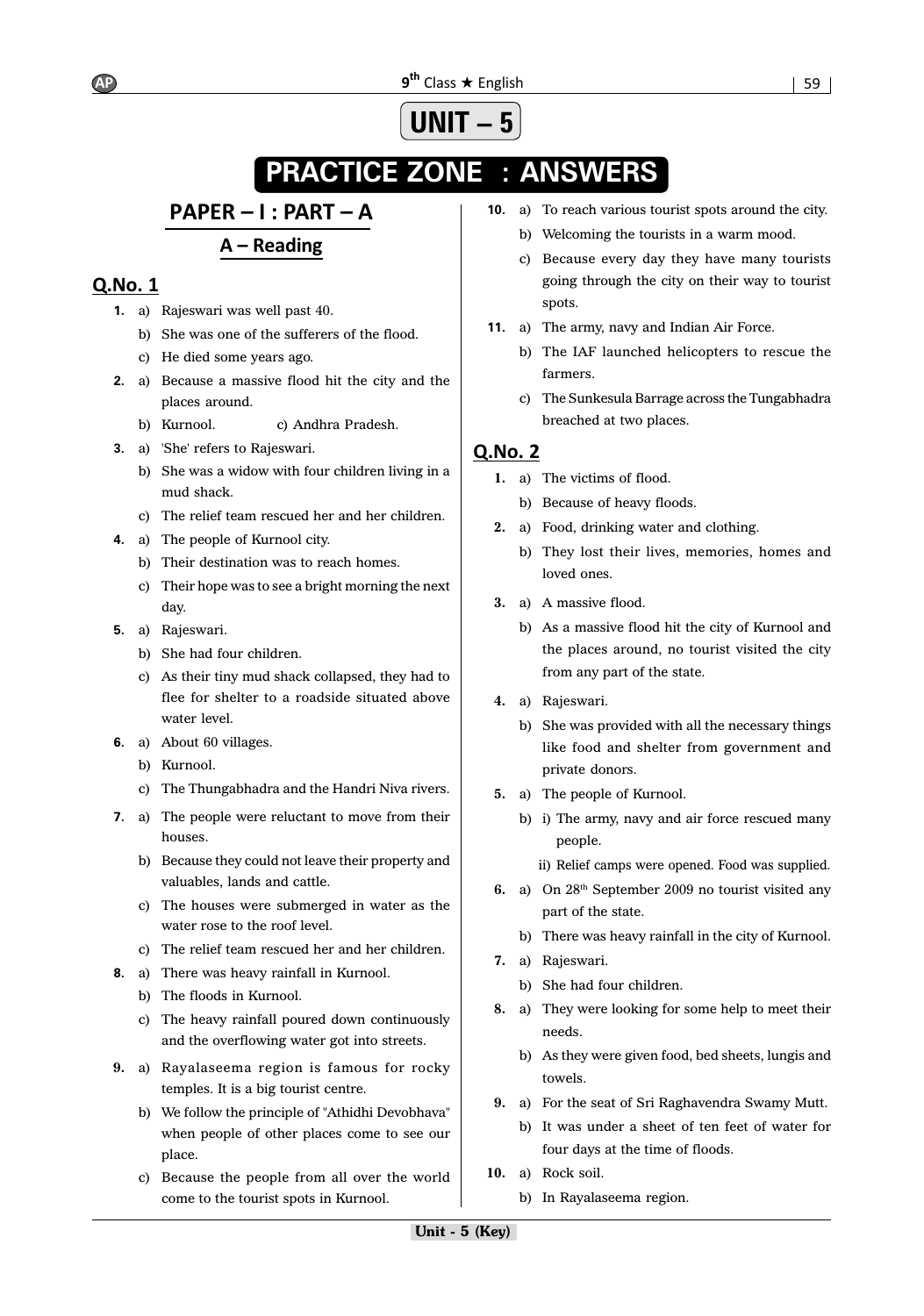- **11.** a) The relief team distributes the emergency relief supplies like food, water and clothing among flood affected people.
	- b) The people who got help from relief teams felt very happy.
- **12.** a) The floods.
	- b) Trauma is extreme pain. The floods in Kurnool caused trauma to the people of Kurnool.

# $B - Reading$

# Q.No. 3

- **1.** a) The waters crashed, crunched and tore everything that came on its way.
	- b) The hound is brutal in nature.
	- c) The poem has an anxiety and concern for the life, the pain and agony facing the destruction.
- **2.** a) The wave is compared to a great hand.
	- b) The fingers refer to the tides of the water.
	- c) The waters uprooted trees, smashed homes and grabbed everything in sight.
- **3.** a) The people were at work and the children were playing. Everything was normal.
	- b) The people shrieked in surprise.
	- c) The beasts dissolved under the heat and swept off by the force of water.

# **Q.No. 4**

- **1.** a) The punch was compared to the force of an army - a personification.
	- b) Tsunami.
- **2.** a) Nothing could survive on the earth when the wave showed its power.
	- b) People were so scared that they ran in and out in anxiety.
- **3.** a) The ocean's hand a simile.
	- b) The hand showed a great force with anger to destroy everything around it.

# $C - Reading$

# Q.No. 5

- **1.** a) Above 12 years of age.
	- b) No educational qualification is prescribed.
	- c) Amateur Station Operator License Examination.
- **2.** a) Amateur Radio operators are experienced in improvising antennas and power sources.
	- b) "Field Days" help the operators to practise and acquire emergency improvisational skills.
	- c) Different agencies use hundreds of frequencies to quickly establish networks of the agencies.
- **3.** a) Radio, newspaper, mobile, internet, etc.
	- b) A need for an efficient disaster management system becomes imperative.
	- c) The natural calamities are floods, cyclones, earthquakes, accidents, etc.
- **4.** a) When underground communication lines like phone, mobile etc., get disabled due to floods or when cell towers fail due to high utilization, a Ham Radio is useful.
	- b) Ham Radio conveys messages to the disaster affected area and receives information.
	- c) Ham Radio sends accurate picture of situation on the ground, requirements and key information to the disaster response team.
- **5.** a) As disaster and terrorism can strike at any moment.
	- b) Natural calamities, terrorist attacks and accidents.
	- c) An efficient disaster a management system which will work in adverse conditions is needed.

# Q.No. 6

- **1.** a) Wireless Planning & Co-ordination Wing of DOT.
	- b) The Officer-In-Charge, Wireless Monitoring Station, Dept. of Telecommunication under Ministry of Communication, Govt. of India is the authority for conducting this examination.
- **2.** a) When all other communication networks fail to communicate.
	- b) High Frequency radio sets.
- **3.** a) The world is not a very safe place to live in these days as disaster and terrorism can strike at any moment.
	- b) Communication is the only relief in times of disaster.
- **4.** a) Floods or storms.
	- b) Underground communication lines get disabled due to flooding.
- **5.** a) Amateur Station Operator License Examination. b) Three subjects.

# Q.No. 7 & 8

- **1. Ravi :** Hello Ajit ! How are you ?
	- Ajit : I'm fine, what about you?
	- **Ravi :** Fine, thanks. It has been a long time since we saw each other.
	- Ajit : Yes, you are right. The heavy rain and flood waters deprived us of attending the school.

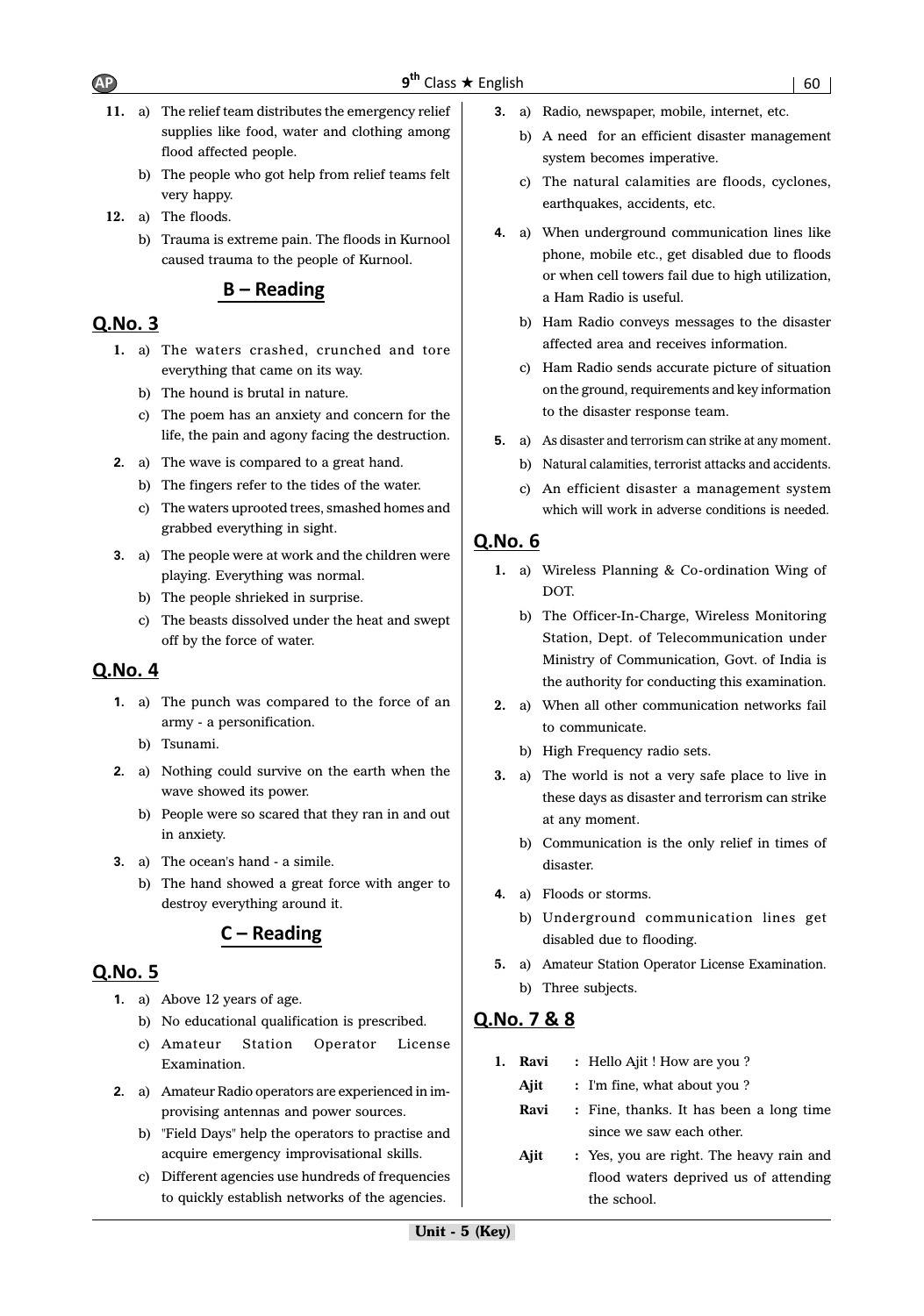| <b>AP</b> |       | 9 <sup>th</sup>                                                                      | Class ★ English |          | 61                                                                              |
|-----------|-------|--------------------------------------------------------------------------------------|-----------------|----------|---------------------------------------------------------------------------------|
|           | Ravi  | : Yes, we are all in the same position. How                                          |                 | You      | : Is it difficult, Sir ?                                                        |
|           |       | hard has the cyclone hit !                                                           |                 | A.R.O    | : Not at all. It's only a simple test.                                          |
|           | Ajit  | : The whole city is in panic. There is a                                             |                 | You      | : Who'll give the license?                                                      |
|           |       | heavy loss of property, cattle and fields.                                           |                 | A.R.O    | : The Wireless Planning and Coordination                                        |
|           | Ravi  | : How can we come out and make up the                                                |                 |          | Wing of D.O.T., Govt. of India. Do you                                          |
|           |       | loss? Unfortunately everyone in the city                                             |                 |          | want to appear?                                                                 |
|           |       | is devoid of any facility.                                                           |                 | You      | : Yes, Sir. Thank you.                                                          |
|           | Ajit  | : I think, as students, we can talk to our                                           | 3.              | You      | : Good morning sir !                                                            |
|           |       | teachers and the authorities to do                                                   |                 |          | <b>Official</b> : Good morning !                                                |
|           |       | something in this regard.                                                            |                 | You      | : What's the position of the flood - stricken                                   |
|           | Ravi  | : What can we do?                                                                    |                 |          | areas, sir ?                                                                    |
|           | Ajit  | : We can collect donations, get help from                                            |                 |          | Official : It's really a horrible situation.                                    |
|           |       | social organisations, bring awareness in                                             |                 | You      | : How did it happen, sir ?                                                      |
|           |       | the people                                                                           |                 |          | Official : There was a heavy rainfall on 27 <sup>th</sup>                       |
|           | Ravi  | : Stop, stop. Is it possible ? I don't want                                          |                 | You      | September. It was a heavy down pour.<br>: What happened then sir ?              |
|           |       | to discourage you, but the whole city is<br>suffering from the loss. Who will give a |                 |          | Official : The result was that on 28 <sup>th</sup> , the river                  |
|           |       | helping hand?                                                                        |                 |          | water inundated the streets and houses.                                         |
|           | Ajit  | : Let's try from the neighbouring cities.                                            |                 | You      | : What did you do then, sir?                                                    |
|           |       | Let's go to other city schools, colleges,                                            |                 |          | <b>Official</b> : At 10 a.m we announced that the level                         |
|           |       | social organisations and offices to ask                                              |                 |          | of                                                                              |
|           |       | for donations.                                                                       |                 |          | water would go up and there was a                                               |
|           | Ravi  | : Will anyone come forward ?                                                         |                 |          | threat to the villages on the banks of the                                      |
|           | Ajit  | : Come on Ravi, let's think positively. Let's                                        |                 |          | Krishna river.                                                                  |
|           |       | consult our Headmaster and teachers to                                               |                 | You      | : I think, the people were alert.                                               |
|           |       | take a step towards this great service.                                              |                 |          | Official : Of course. But the flood reached the                                 |
|           | Ravi  | : Let's become a part of this magnificent                                            |                 |          | first storey of many buildings. The<br>power house on the right side of the dam |
|           |       | operation. I am ready to extend my                                                   |                 |          | sub-merged.                                                                     |
|           |       | services.                                                                            |                 | You      | : I suppose there were many casualties.                                         |
|           | Ajit  | : That's good. Let's go and see the<br>Head-master.                                  |                 |          | Official: There was much loss of property. People                               |
|           |       |                                                                                      |                 |          | were seeking assistance.                                                        |
|           | You   | : Good evening sir !                                                                 |                 | You      | : How many were rescued and rehabili-                                           |
|           | A.R.O | : Good evening !                                                                     |                 |          | tated, sir ?                                                                    |
|           | You   | : Sir, I heard you obtained the license of                                           |                 |          | <b>Official</b> : It is estimated that about 40,000 people                      |
|           | A.R.O | an Amateur Radio operator.<br>: Yes.                                                 |                 |          | had taken shelter on the roof- tops.                                            |
|           | You   | : May I know the qualifications needed ?                                             |                 | You      | : Did the government come to rescue                                             |
|           | A.R.O | : No educational qualifications is needed.                                           |                 |          | them?                                                                           |
|           | You   | : Is there any age limit prescribed ?                                                |                 |          | Official: Government did not have sufficient<br>number of boats and men.        |
|           | A.R.O | : Any one who is above the age of twelve                                             |                 | You      | : So, what did they do?                                                         |
|           |       | is eligible.                                                                         |                 |          | <b>Official</b> : They sought the help of the personnel                         |
|           | You   | : Even at that tender age !                                                          |                 |          | of the Disaster Management Response.                                            |
|           | A.R.O | : Why not, when he is capable ?                                                      |                 |          | Of course, they rehabilitated almost all                                        |
|           | You   | : True, of course, Sir, how long is the                                              |                 |          | the victims.                                                                    |
|           |       | period of training?                                                                  |                 | You      | ; Thank god.                                                                    |
|           | A.R.O | : Just two months.                                                                   | 4.              | You      | Good morning sir !<br>$\ddot{\cdot}$                                            |
|           | You   | : What subjects are tested ?                                                         |                 | Member : | Good morning !                                                                  |
|           | A.R.O | : Morse code, communication Procedure                                                |                 | You      | Sir, I think you belong to the Disaster<br>:                                    |
|           |       | and Basic Electronics.                                                               |                 |          | Management.                                                                     |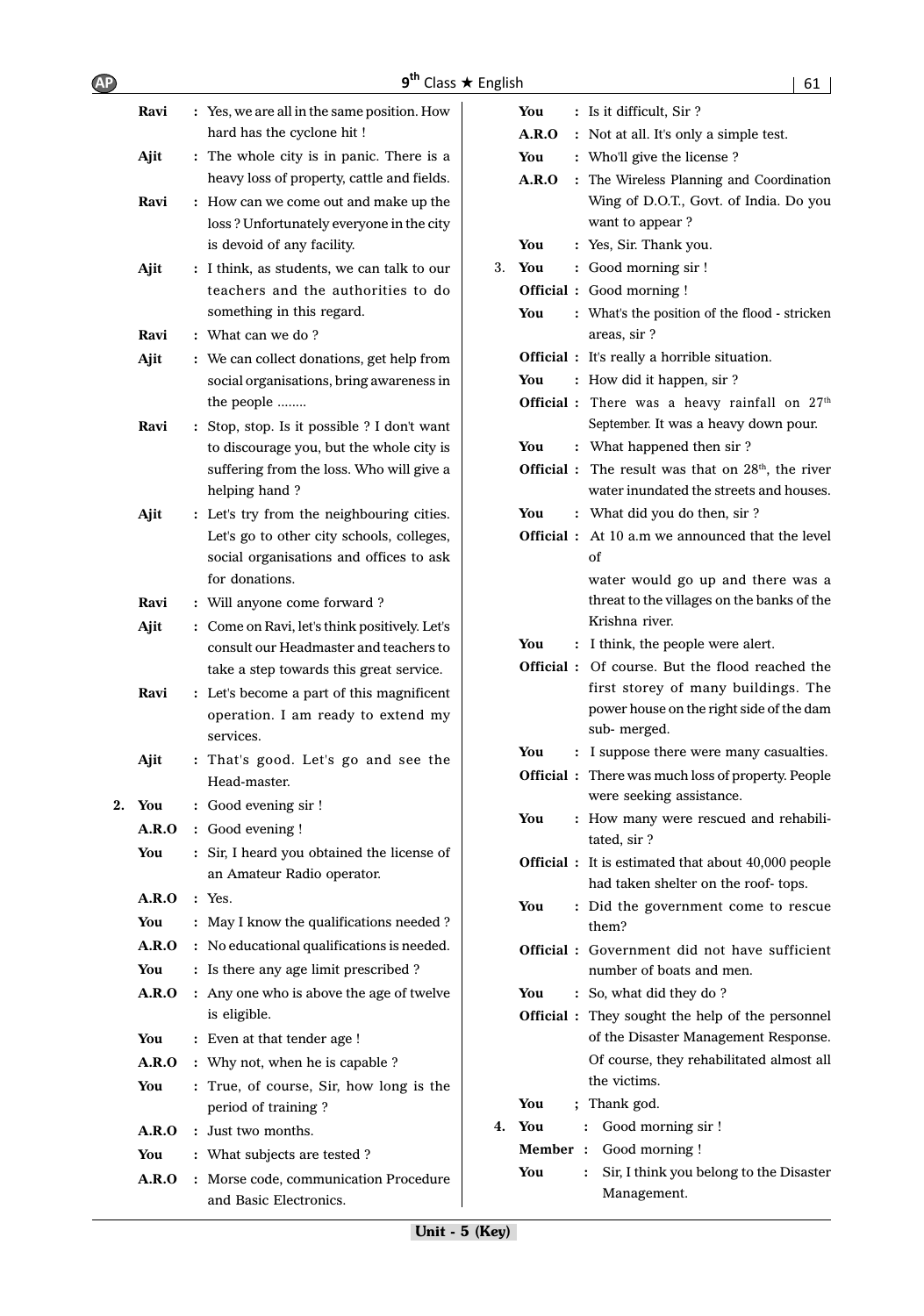| Member : |                | Yes.                                      |
|----------|----------------|-------------------------------------------|
| You      | $\ddot{\cdot}$ | I hear people say often that the world    |
|          |                | is not a very safe place to live in. Why  |
|          |                | do they say so?                           |
| Member:  |                | Because there are two things that         |
|          |                | attack us.                                |
| You      | $\ddot{\cdot}$ | What're they sir?                         |
| Member   | $\cdot$        | One is disaster and the other is terro-   |
|          |                | rism.                                     |
| You      | $\ddot{\cdot}$ | Sir, terrorism is man made. It can be     |
|          |                | curbed if sufficient action is taken by   |
|          |                | the government.                           |
| Member:  |                | True. But disasters are natural calami-   |
|          |                | ties.                                     |
| You      | $\ddot{\cdot}$ | Yes, sir. We can't control them.          |
| Member:  |                | Of course. But, we can do something       |
|          |                | in this regard.                           |
| You      | :              | What can we do, sir?                      |
| Member:  |                | At that time, certainly communication     |
|          |                | will be snapped.                          |
| You      | $\ddot{\cdot}$ | True.                                     |
| Member ; |                | In such cases, efficient disaster manage- |
|          |                | ment is necessary.                        |
| You      | $\colon$       | How can we operate it, sir?               |
| Member:  |                | Communication should be revived.          |
| You      | $\ddot{\cdot}$ | How?                                      |
| Member:  |                | Usual mode of communication fails.        |
|          |                | We have to make use of the help of        |
|          |                | the Amateur Radio operator.               |
| You      | $\ddot{\cdot}$ | That'll be beneficial, sir.               |
|          |                | Thank you.                                |

**5.** Extremely severe cyclonic storm Hudhud was a strong tropical cyclone that caused extensive damage and loss of life in eastern India and Nepal in October, 2014. Shortly before landfall near Visakhapatnam, Andhra Pradesh on October 12, Hudhud reached its peak and drifted northwards to U.P. and Nepal

'Hudhud' caused extensive damage to the city of Visakhapatnam and the neighbouring districts of Vizianagaram and Srikakulam of A.P. Visakhapatnam, also known as Vizag, bore the brunt of Hudhud, which hit its coast. Hundreds of vehicles parked on roads were damaged while heavy rains inundated a few colonies. The runway at Visakhapatnam Airport was flooded and the radar and navigational aids were destroyed. The roof of the terminal was torn apart. The Prime Minister of India announced  $\bar{\tau}$  1000 crore as aid for affected areas in Andhra Pradesh.

When the cyclone hit the city, there were only 1500 cops of Visakhapatnam for rescue and relief work. They were entrusted for assisting fire department, clearing roads, escorting the supply of groceries, maintaining discipline among the people and preventing black marketing.

Slowly all the main roads and then the inner roads of the city were cleared and the work position of the offices, schools and other departments came to a normalcy. It took almost a year to see greenery in the city as most of the vegetation, trees and plantations were swept away. The chief Minister and the other crew of Cabinet Ministers along with the other personnel worked day and night to restore peace and daily routine in the city.

- **6.** I felt deep pity towards Rajeswari. We don't know how and when natural calamities strike us. Our individual strength is inadequate to combat them. If it's a flood and is informed before hand by the weather forecasters, some facilities can be provided. But, it seems, it is not possible even to them. It's better to take precautionary measures for all kinds of calamities. But earthquakes are an exception. No one can do anything. We're helpless. If floods strike unawares, only the government should take immediate and necessary steps. They've to save the victims who're being carried away by the strong currents through helicopters and by expert swimmers. Boats also must be kept ready. The refugees should be kept in rehabilitation camps and facilities are to be provided. Really, I pity the condition of Rajewari. I don't know how many Rajeswari swept away.
- **7.** I have met the official of the Central Water Commission today. He explained to me how the flood inundated and many people of Kurnool district homeless and many people lost their property. He says that nearly 40,000 people had to stay on the roof tops as water entered the first storey of their buildings. More over, he says that the Sunkesula Barrage breached at two places due to the massive flood. The government it seems was helpless in rescue operations as there were no sufficient number of boats and men. But they took a wise decision in taking the help of the personnel of the Disaster Management Response. It's some what soothing. Of course, they tried to hurry the victims to safer places. There was much loss of property. Some private donors came forward and had done their mite in the rescue operations.

 $AP$   $9<sup>th</sup>$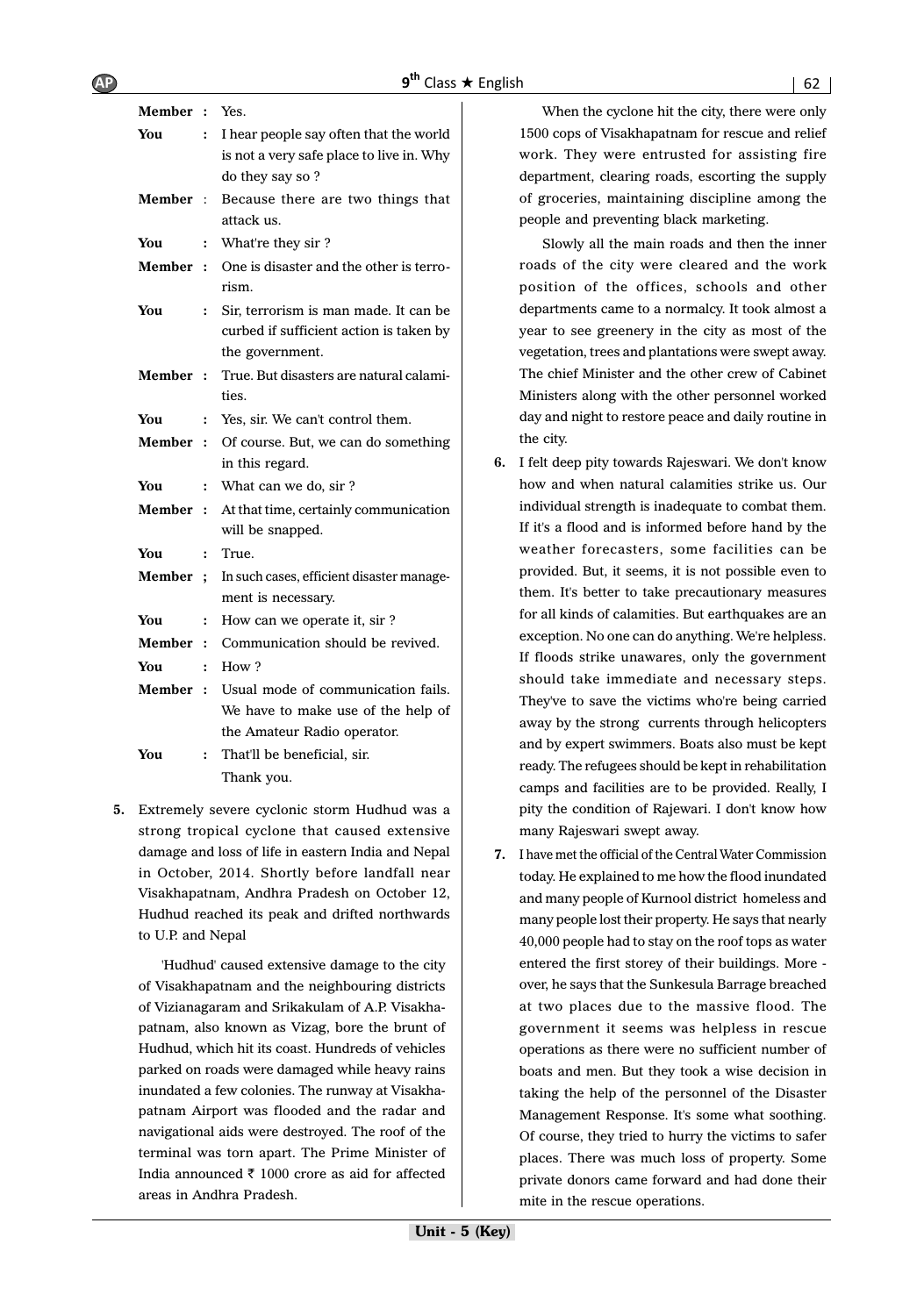**8**. I met an Amateur Radio operator today. Really they are doing wonders in disaster management. It is natural that communication system collapses when a disaster occurs. He says that there should be an efficient disaster management system. The crew must be well trained and equipped with the best appliances for communication. Usual mode of communication like mobiles, phones etc., do not help. Even the underground communication system also cannot help. There the Ham Radio helps. It seems HF (High Frequency) radio sets are used to communicate to long distances also. These operators are ready to jump into action at any time and act efficiently and effectively. They are known for innovation and are adept at adapting to such situation. I'm really happy on listening to him.

#### **9.** Kurnool

28st Sept. 2009

We have undergone a great agony. It was something terrible that we didn't expect ! 27<sup>th</sup> September was the day when we spent the night without sleep. We, our family of four members mother, father, me and my younger brother live in a small hut. My father is a rickshaw puller. We are poor and have simple living.

Suddenly the rain poured down without stop. My brother, Gowtham was scared of the rain and did not leave my mother. I held my father's hand for support. The small hut was too weak to stop the downpour. Some of the palm leaves blew away by the forceful wind.

The thunder and lightning was worsening the situation. I was praying to God to save us from this situation. My brother hugged my mother and started crying. The roof of the house was shattered and we ran here and there for shelter. We found that there was no one left with a shelter in our neighbourhood. All were running in fear and screaming for help.

A helicopter came that way and descended ropes to hold us and lift us from the submerging waters. Most of us were rescued by the relief team. We were taken to the relief centres and provided food packets. My brother and I were hungry and ate very soon. My father and mother were in anxiety to know what happened to our house and the little belongings. I could clearly see the sadness in their eyes. We didn't know when we would reach our own places. We were to seek help from the government. My father worried more about his rickshaw which is our livelihood. Oh God, please help us and show a way out of this. *Madhavi*

#### **10.** DIARY

#### Date:  $12<sup>th</sup>$ , March, 2018

Yesterday, I witnessed a terrible fire accident in the slum area. I was moved to pity when I saw the situation there. The cause of the fire is accurately not known. Some say that when a woman was cooking, her saree caught fire and as it's a thatched house, the fire spread and the whole house was burnt. Some others say that it happened due to electrical short circuit. Whatever be the reason, the flames rose high and spread to the other houses also. It's estimated that nearly 300 houses were burnt to ashes. About 20 people were completely burnt. They're rushed to the hospital. I don't know how many of them will survive. The loss of property is estimated to be round about 20 lakhs because one or two apartments were also burnt along with them. The fire engine came a bit late and so they could not rescue the people. As it's summer, such accidents may occur especially in the areas where there are many thatched houses. So the fire department should be on the alert always.

**11.** 30th September, 2009.

Having heard that Kurnool District was completely flooded, I met the official of the Central Water Commission to know the actual situation. He explained to me how the flood had done havoc in the district. He said that the flood had entered the first storey of the building and people had to get up on to the roof tops. Nearly 40,000 people took shelter there. He said that the Sunkesula Barrage gave way at two places as it could not hold the massive flood. It seems the government was in short of boats and men and so they had to request the help of the personnel of the Disaster Management Response. Thus they were able to save many victims and hurried them to the rehabilitation operations.

**12.** 01 - 04 -2018

Today, I met an Amateur Radio Operator. Really, they are doing a tremendous work. When the communications are destroyed due to a disaster, they begin their operation. He says that the crew is well trained and well equipped with sophisticated appliances. It seems when the usual modes of communication fail and even the underground communication is destroyed, they jump into action. They use High Frequency radio sets to communicate long distances. They reach the victims and immediately hurry them to the rehabilitation centres. It seems they have been setting up networks so that they can respond immediately. During the years 2001, 2003 and 2004, the Amateur Radio operators commenced disaster relief operations in Gujarat and Manhattan.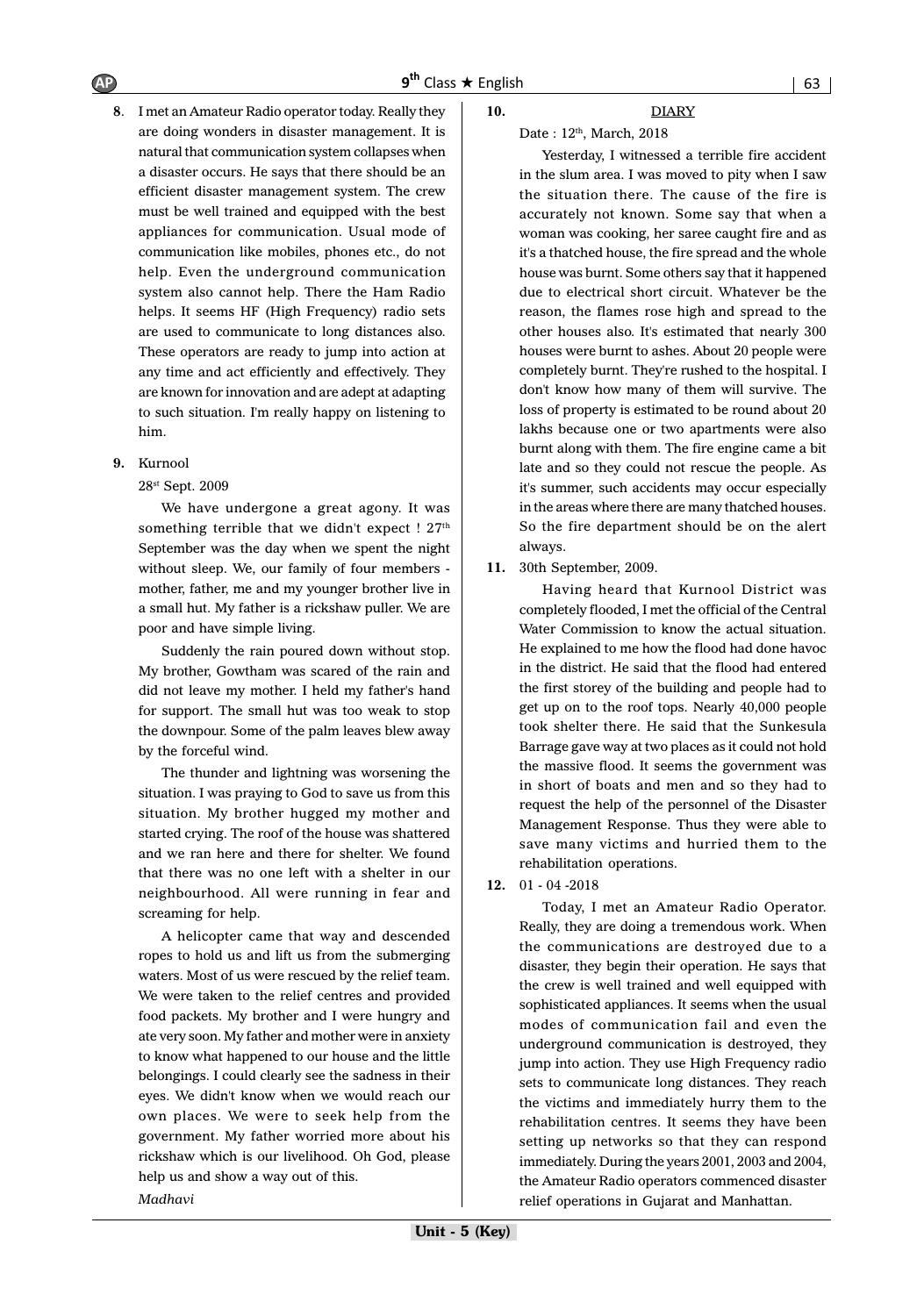#### **13. Script for Speech :**

The 2015 south Indian floods resulted from heavy rainfall generated by the annual northeast monsoon in November - December 2015. The floods affected the south Indian states of Tamil Nadu, Andhra pradesh and Puducherry especially hard hitting Chennai. More than 500 people were killed and 18 lakh people lost their identity. The loss incurred was  $\bar{\tau}$  1,00,000 crores approximately. This is considered as the costliest natural disaster.

Between 9-10 Nov. 2015, rains continued to lash Chennai inundating the low lying areas resulting in evacuation of 1000 people from their homes. Due to illegal development in the city and inadequate levels of flood preparedness, the city remained flooded for about a week days. The schools and colleges remained closed. There was additional rain that led to inundation in many areas of Chennai. The power supply was suspended and the hospitals ran short of power. The major train services were cancelled and the Airport was closed. Though the stagnated water receded gradually, some of the districts remained submerged. There was short supply of food and water. There was a deficit of rescue relief teams forcing the residents to evacuate on their own.

Heavy rainfall in Nellore, Chittoor and Kadapa of Andhra Pradesh disrupted transport network. Supplies of basic necessities were affected. The Tamil Nadu Chief Minister announced an immediate help of  $\overline{\epsilon}$  500 crores to the flood affected areas. The Prime Minister assured all possible help in this regard. More than 80 relief centres were established and the police were mobilised for the immediate assistance.

Many countries came forward to help out of the disastrous situation and bring normalcy in the state. It was the unregulated urban planning and illegal constructions and encroachments all over the state. Unless the drains flow freely to sea, water will be clogged and leads to such unfortunate happenings.

#### **14. Calamities - Precautions to be taken**

 Good morning to all of you who have gathered together.

Gentlemen, today I've seen in the papers about the loss of lives and properties of many people due to floods. I wish to express my views on the precautions to be taken in such cases.

We all know that the world is not a safe place to live in these days. There're so many calamities and dangers that surround us. There are natural calamities such as storms, floods, earthquakes and also dangers and disasters like terrorism and accidents. Regarding the natural calamities, we're helpless because they're not man - made. But the dangers like terrorism and accidents are man made. There's a possiblility of averting them. For example, take the case of accidents. While riding a bike, if we wear a helmet, we can safe - guard our life.

We shouldn't drink and ride. In the same way the drivers of vehicles also shouldn't drink and drive. Moreover, they shouldn't exceed the speed limit. If we follow the rules of the road, we can reduce the accidents to the minimum. Nowadays terrorism is increasing. It has become a threat to our lives. The only solution for this is perfect vigilance. If the terrorists change their minds not to destroy humanity, it's well and good. Regarding the natural calamities, the weather forecasters should be on the alert always and inform before hand, a disaster, the government should take the responsibility of the victims in moving them to safe places and rehabilitation camps and provide them facilities. The government should also take necessary measures to strengthen the bunds to stop floods to a certain extent.

I request you also to think about this seriously and give suitable suggestions.

Thank you for giving me this opportunity.

#### **15. Dear friends, good evening to you ........**

Last week I witnessed the flood stricken Kurnool district. It's really pitiful sight. The government have tried their level best to rescue the victims. They have built many rehabilitation centres. As the river water rushed into the first storey of the buildings, the people stayed on the roof tops. Government immediately responded and brought them down and shifted them to the relief centres. Nearly 40,000 people were thus rescued. Government has taken a wise step in requesting help from the personnel of the Disaster Management Response as it has no sufficient number of boats and men. Some fifteen farmers were trapped in the flood. Government, with the help of the army and navy saved them. Even private donors jumped into action in not only rescuing the victims but also constructing temporary thatched sheds as relief centres for them.

I really appreciate the government and the private bodies who helped in rehabilitating the victims taking immediate wise decision.

I thank them once again. Thank you.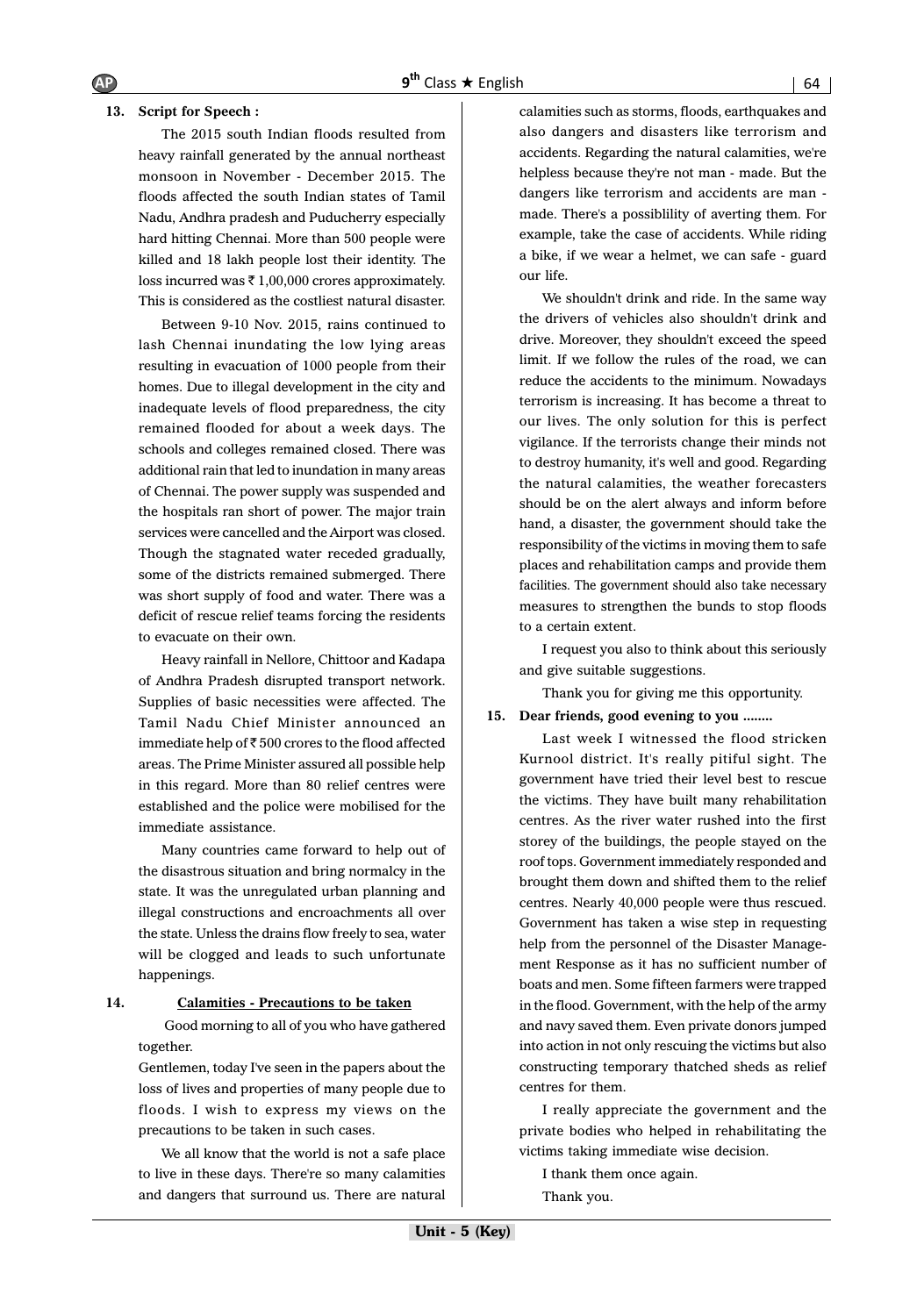

It so happened that I met an Amateur Radio operator last week. He explained to me how they are conducting their operations.

Today, I want to tell you how the operations of the Amateur Radio operators have been going on. The crew is well trained and it is supplied with the most sophisticated appliances. Naturally, the other modes of communication such as phones, mobiles and underground cables go out of use as they are destroyed by the disaster. At that time, on receiving the communication through Amateur Radio (Ham Radio), they begin their operation. They use High Frequency Radio sets. With those sets they can communicate long distances. As soons as they receive the information they go to the victims and take up relief operations. The victims are shifted to the rehabilitation centres. They have been setting up new networks also so that they can respond to any information they receive. It seems they responded to the earth quake in Gujarat in 2001 as well as in an attack on America's World Trade Centre in 2003. We really appreciate such a bold endeavour.

Thank you all for giving me this opportunity.

# <u> PAPER – I : PART – B</u>

#### $O.No.9$

| 1.              |         | a) present      |                   |           |                   |      |  |  |
|-----------------|---------|-----------------|-------------------|-----------|-------------------|------|--|--|
|                 | b)      | goods           |                   |           |                   |      |  |  |
|                 | c)      | seen            |                   |           |                   |      |  |  |
|                 |         | d) looking      |                   |           |                   |      |  |  |
|                 |         | e) cast         |                   |           |                   |      |  |  |
| 2.              |         | a) wondered     |                   |           |                   |      |  |  |
|                 |         | b) damaged      |                   |           |                   |      |  |  |
|                 | c)      | came            |                   |           |                   |      |  |  |
|                 |         | d) make         |                   |           |                   |      |  |  |
|                 |         | e) laying       |                   |           |                   |      |  |  |
| 3.              |         |                 | a) classification |           | b) representative |      |  |  |
|                 |         | c) proud        |                   | d) guilty |                   |      |  |  |
|                 |         | e) Secondly     |                   |           |                   |      |  |  |
| 4.              |         | a) relationship |                   | b) an     |                   |      |  |  |
|                 |         | c) of           |                   | d) with   |                   |      |  |  |
|                 |         | e) inspire      |                   |           |                   |      |  |  |
| <u>Q.No. 10</u> |         |                 |                   |           |                   |      |  |  |
| 1.              | 1. A    |                 | 2. C              | 3. B      | 4. A              | 5. B |  |  |
|                 | 2. 1. A |                 | 2. D              | 3. A      | 4. B              | 5. C |  |  |
|                 | 3.1C    |                 | 2. B              | 3. D      | 4. A              | 5. C |  |  |
| 4.              | 1.      | B               | 2. C              | 3. A      | 4. B              | 5. B |  |  |

#### Q.No. 11

- **1.** Thousands of people who were in need of food and drinking water were displaced from their homes.
- **2.** The grief-struck people stood aghast at their paddy fields which were about to be reaped engulfed by the massive floods.
- **3.** Something terrible happened which stopped the visitors.
- 4. No sooner did I open the door, than my friend entered the room.
- **5.** Hardly had he finished writing the letter when there was a knock on the door.
- **6.** Scarcely had he stepped into the hotel, when his friend met him there.
- **7.** He speaks English as well as Hindi fluently.

#### Q.No. 12

- **1.** Their faces were rejuvenated by a sigh of relief.
- **2.** Fifteen farmers were rescued by one of the IAF helicopters.
- **3.** A flood relief distribution camp was being organised by the government.
- **4.** The tourists were welcomed by the people of the city in a warm mood.
- **5.** Thirty relief camps were opened by the government.
- **6.** Many private donors were moved by her plight.
- **7.** Relief teams were sent by the government.
- **8.** A damp and cold day had to be spent by the people.
- **9.** Such a trauma had never been experienced by the people.
- **10.** Hundreds of frequencies can be used by Radio operators.

- **1.** The flood victims said that they were / had been given food, bedsheets, etc.
- **2.** Rajeswari told the news reporter that the help came / had come as a great relief in her utter despair.
- **3.** The locals said that they had scarcely arrived at their destinations.
- **4.** They asked me why I was so sad those days.
- **5.** She told her dear son not to deceive her.
- **6.** We asked Mohan if he was going out then.
- **7.** He asked her how she could do that sum.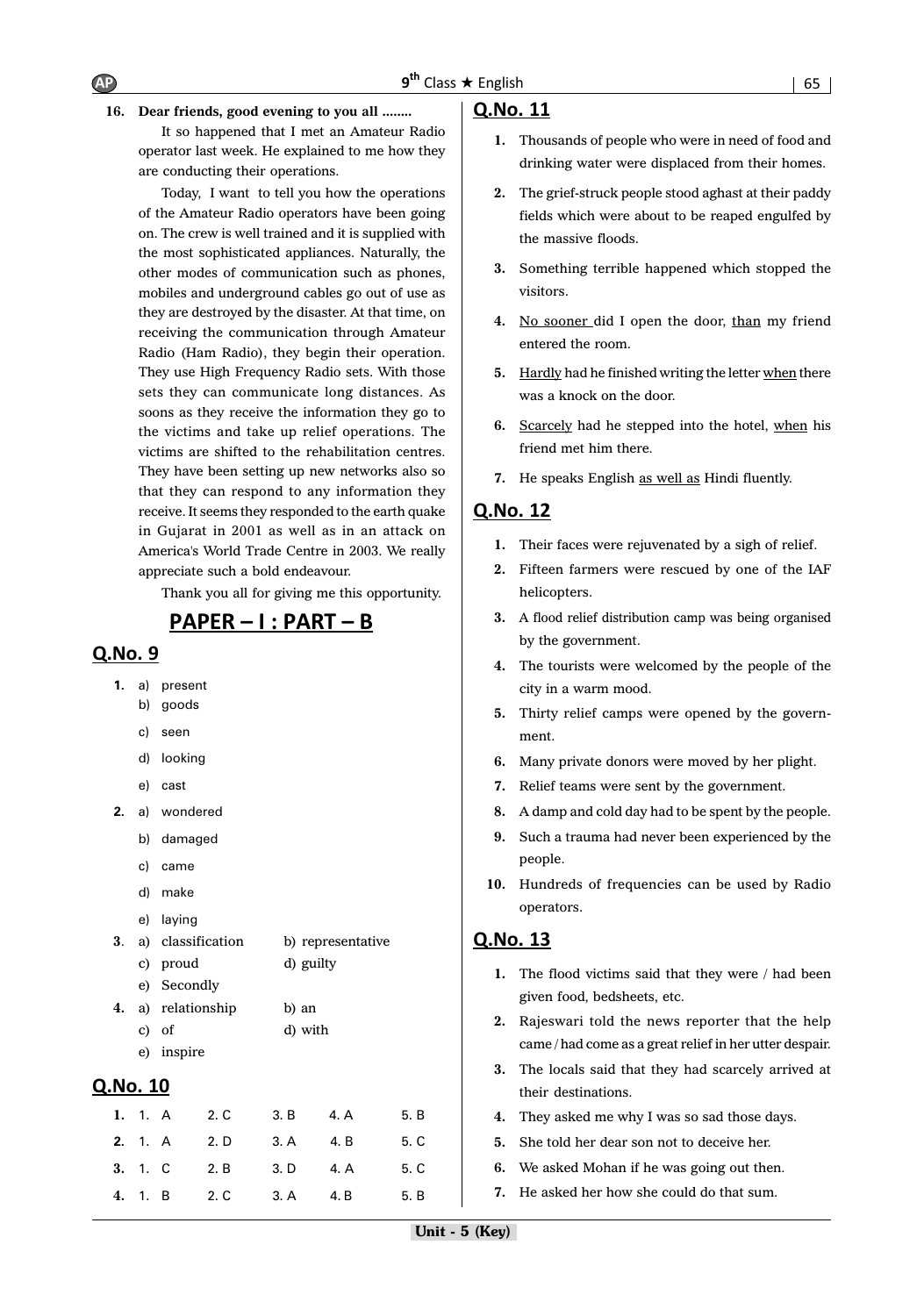# Q.No. 14

- **1.** Anitha had hardly eaten an ice cream in the party when she caught old.
- **2.** No sooner had Ravi left for the station than his father came to see him.
- **3.** No sooner had I sat down to take my breakfast than the door bell rang.
- **4.** I had scarcely closed the window when somebody opened it to peep inside.
- **5.** Radha had scarcely finished her exams when she received an interview letter from a reputed company.

# Q.No. 15

- **1.** Although water rose to the roof level, people were reluctant to leave their houses.
- **2.** As the people had to spend a damp, cold and cloudy day, they finished their business in the evening and reached their dwelling places at early hours.
- **3.** Apart from seeking the help of the army and the navy, the government requisitioned the personnel of the Disaster Management Response Force.
- **4.** When the surging water rushed into her tiny mud shack, the flimsy structure collapsed.

# Q.No. 16

- **1.** The surging waters had rushed into her tiny mud shack before it collapsed.
- **2.** After the relief teams had arrived there, a sight of relief rejuvenated the victim's faces.
- **3.** After a massive flood had occurred, many people lost everything they had.

# Q.No. 17

- **1.** You had better finish your homework.
- **2.** You had better practise Yoga to lose weight.
- **3.** It is better to take good practice on Spoken English.
- **4.** It would be better for you to take rest.
- **5.** You shouldn't hesitate.
- **6.** Better wear swim suit.
- **7.** Why don't you clean the rack before arranging the books ?
- **8.** Please bend your head and come in.

# Q.No. 18

- **1.** Would you mind moving a bit ? / Please, move a bit.
- **2.** Would you mind telling me which bus goes to Tirupati.
- **3.** Please look after my baby for an hour.
- **4.** Sir, would you please give me an additional sheet ?
- **5.** As the time is over, please hurry up.
- **6.** Please be careful in crossing the road as there's a ditch in the middle.
- **7.** As I'm hungry, could you please give me something to eat ?
- **8.** Would you mind making way for me ?

# Q.No. 19

| 1. b |  | 2. a 3. c 4. d |  |
|------|--|----------------|--|
| 5. d |  | 6. c 7. d 8. d |  |

# Q.No. 20

| 1. i) $b$ | ii) d |
|-----------|-------|
| 2. i) $c$ | ii) d |
| 3. i) a   | ii) b |
| 4. i) b   | ii) a |
| 5. i) d   | ii) c |
| 6. i) c   | ii) d |
| 7. i) $c$ | ii) d |

# <u> PAPER – II : PART – A</u>

# Q.No. 1

- **1.** a) Manya Vidyalaya
	- b) 98.5%
	- c) (ii)  $d$ ) (iii)  $e$ ) (i)
- **2.** a) Rainfall in the city of Hyderabad from January to December.
	- b) August.
	- c) (i) d) (ii) e) (i)
- **3.** a) Due to release of gases from automobiles, industries etc.
	- b) Noise pollution.
	- c) (ii) d) (i) e) (ii)
- 4. a) Six stages b) Data entry
	- c) (ii) d) (iii) e) (i)

- **1.** a) Because Sita's heart was too kind and generous towards poor and beggars.
	- b) Sita's wisdom and her determination to remain kind changed her master and he became her friend.
	- c) (iii)  $d$ ) (i)  $e$ ) (ii)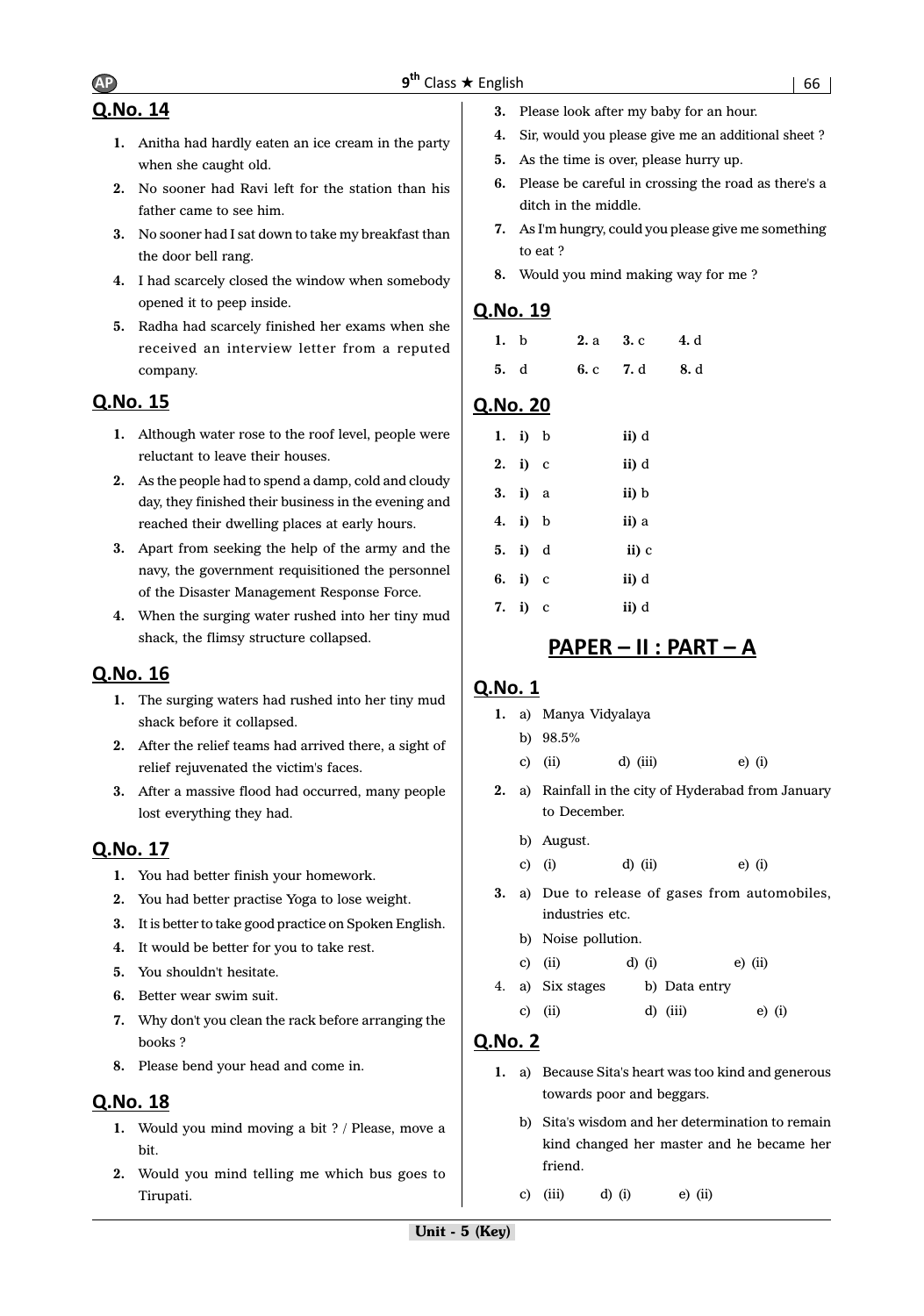- **2.** a) Two years ago, when the servant was very ill, he was alone with her face to face for six long days and nights.
	- b) Samarra.
	- c) (iii)  $d$ ) (iii)  $e$ ) (ii)
- **3.** a) To place the pot upside on the cock.
	- b) When the thief rubs the pot with his hands.
	- c) (i) d) (iii) e) (i)
- 4. a) Democracy is ruined.
	- b) Politicians are taming the criminals.
	- c) (iii) d) (i) e) (i)

# Q.No. 3

- **1.** 3, 1, 2, 4, 5
- **2.** 2, 5, 1, 4, 3
- **3.** 1, 3, 5, 2, 4

**From**

# $Q$ . No.  $4(a)$

**1.** 11<sup>th</sup> April, 2018.

 $X$   $X$   $X$   $X$   $X$ , 13/D Kala Apartments, Park Road, Gandhinagar, Vijayawada. **To** The Editor, The Hindu,

Vijayawada.

Sir,

I am a resident of Gandhinagar. Through this letter I want to bring to the notice of the authorities concerned and the young boys toward eve-teasing girl students in public places.

Yesterday when I was waiting for a bus, I found a group of college boys teasing the girl students at the bus stop. They heckled and jeered at the girls. When I tried to warn them, they spoke to me in a rude manner. But luckily some good people came to my rescue. They sent the boys away.

I request the police authorities to take severe action against the eve-teasers. Police in mufti can check this type of misbehaviour to certain extent. Young college boys should treat the girl students as their sisters. Then only such incidents can be averted.

Thanking you,

Yours faithfully, x x x x x

15.4.2018.

```
Dear Sunder,
```
Just now I received the message through Jaya that you were involved in an accident on 8<sup>th</sup>. It is learnt that your left leg below the knee had a fracture and you were treated in the local hospital there for three days as inpatient. Forget about our excursion to Nagarjuna Sagar. I cancelled the excursion and informed the same to our friends. Without you, how discouraging the excursion would be !

Follow the advice of your doctor. If necessary do some physiotherapy exercises for other joint pains, etc. I pray to God for your speedy recovery. As your elder brother is a doctor, I am confident that you will recover soon.

Be cheerful. Let not the accident pull you down.

Your loving friend,

x x x x x

#### **Address :**

**To** Mr. K. Sunder, C/O. Dr. K. Ravi Kumar, Gandhinagar, Ananthapuram.

# **3.** 10.2.2018.

**From** Regd. No. x x x x x, Nizam Pet, Machilipatnam. **To** The District Collector, Krishna Dist. Sir,

> I request you to go through my grievance. The local Assistant Polling Officer asked me to get my photograph for the identity card from the Mandal Revenue Office. It happened on 3rd January.

> I went to the M.R.O's office a dozen times last month to collect my identity card. I failed to get it. They said that it would take some more time. In fact, I was driven from pillar to post. I am vexed and frustrated at the things going on in the M.R.O.'s office.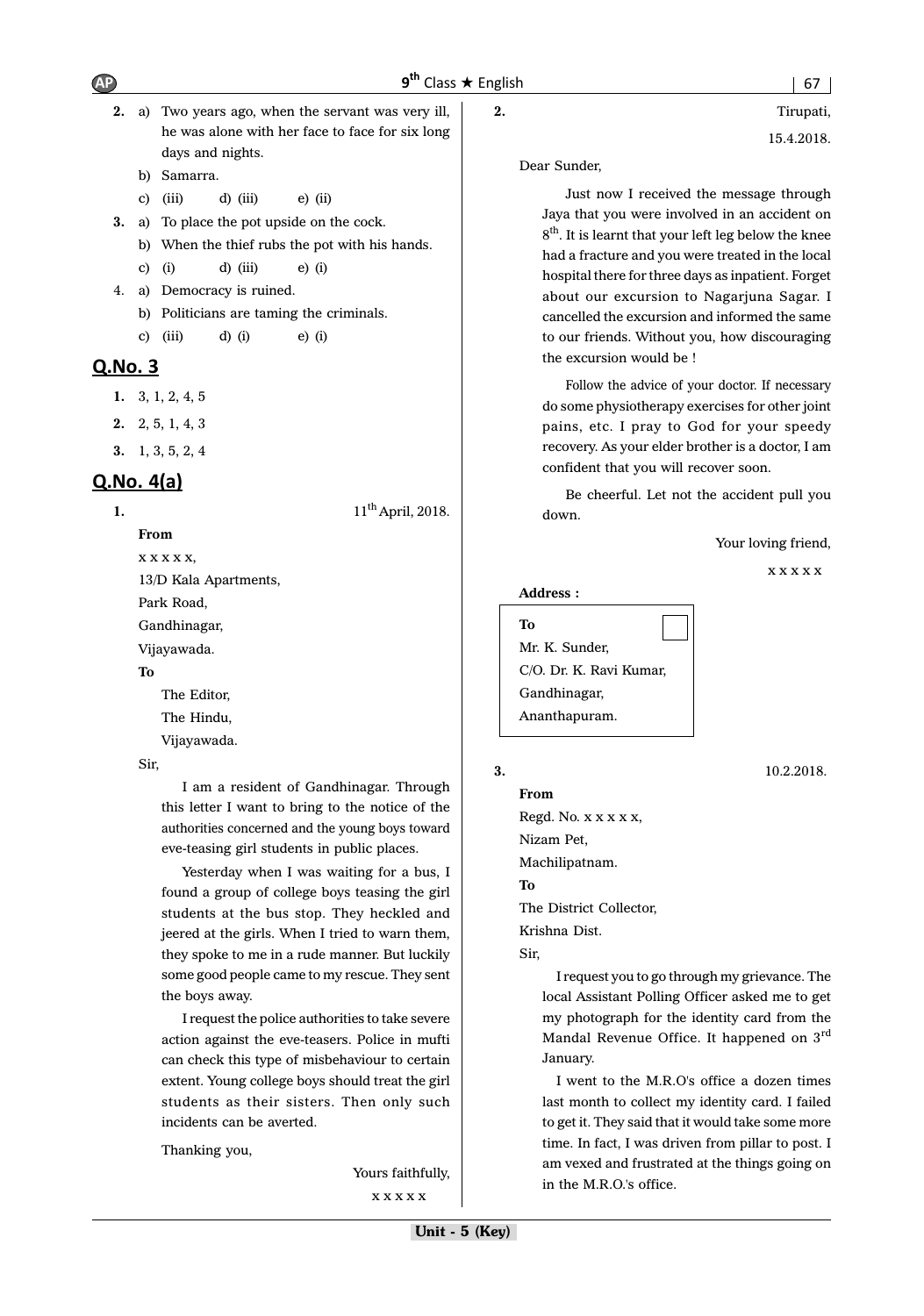As the elections are approaching, I request you to take action in this regard and see that I get my identity card at an earliest.

Thanking you, sir,

Yours faithfully, x x x x x

**4.** D.No : 5-17/2-C-35,

Temple Street,

Warangal.

Date : 14-12-2014.

Dear Sasi,

I expected a letter from you but disappointed. In this letter I wish to tell one of my experiences. You know that I was a resident of Visakha previously. It was on the sandy shores of the Bay of Bengal I used to play and enjoy the nice, cool breeze.

Then I felt that there might be a danger to Vishakha by the sea. When I was there, the sea often rushed forward inundating a scourging the shores and was covering a portion of the land. The people of the town are afraid that one day the sea may submerge the town. If it's so during the normal days, what's their fate if a storm or a tsunami attacks ? It's terrible to guess.

So it's up to the government to take necessary steps in this regard.

O.K. How're your panets ? Waiting for an early reply.



 Balla Vari street, Vijayawada. Date: 05-03-2018.

Yours sincerely, **Siva**

My dear father,

I am quite fine here. Hope you are all doing well.

Nowadays chain snatching cases are on the rise in almost every city. I saw a woman walking towards the bus stand. Two men came on a bike and one of them snatched the gold chain of the woman and they fled away. The woman cried loudly but no one could catch the thieves. She lodged a complaint with the nearby police station.

However much the police are on the alert, such cases are increasing. The police have to plan procedure to stop this menace. So father, please don't allow our people to go out having ornaments.

What do you think of the ways to stop these type of crimes ? Please advise me.

Yours affectionately,

**Madhav**



# $Q.No. 4(b)$

## **1. On a Way of Creating Awareness towards Health and Hygiene**

**30th March, 2018, Rudravaram :** The Myneni Institute of Technology were in pursuit of their project work and as a part of it met the villagers of Rudravaram in Krishna District to know about the health and hygienic conditions.

It is a sorrowful appraisal that the youngsters of the village are negligent towards basic health and hygiene. The villagers are not paying any attention to sanitation of personal hygiene which is leading them towards ill health. This hurdle can be overcome by organizing health camps in these areas where we can make these villagers aware of the importance of a healthy lifestyle by means of discussions or health checkups by specialists.

A small dispensary can also be set up there for their regular routine checkup. They must be taught that cleanliness is next to godliness. The youngsters should volunteer such programmes and put into action. A little effort on our part can save the villagers from contracting serious diseases.

Rajiv, B.Tech II Year, Myneni Institute of Technology, Krishna District.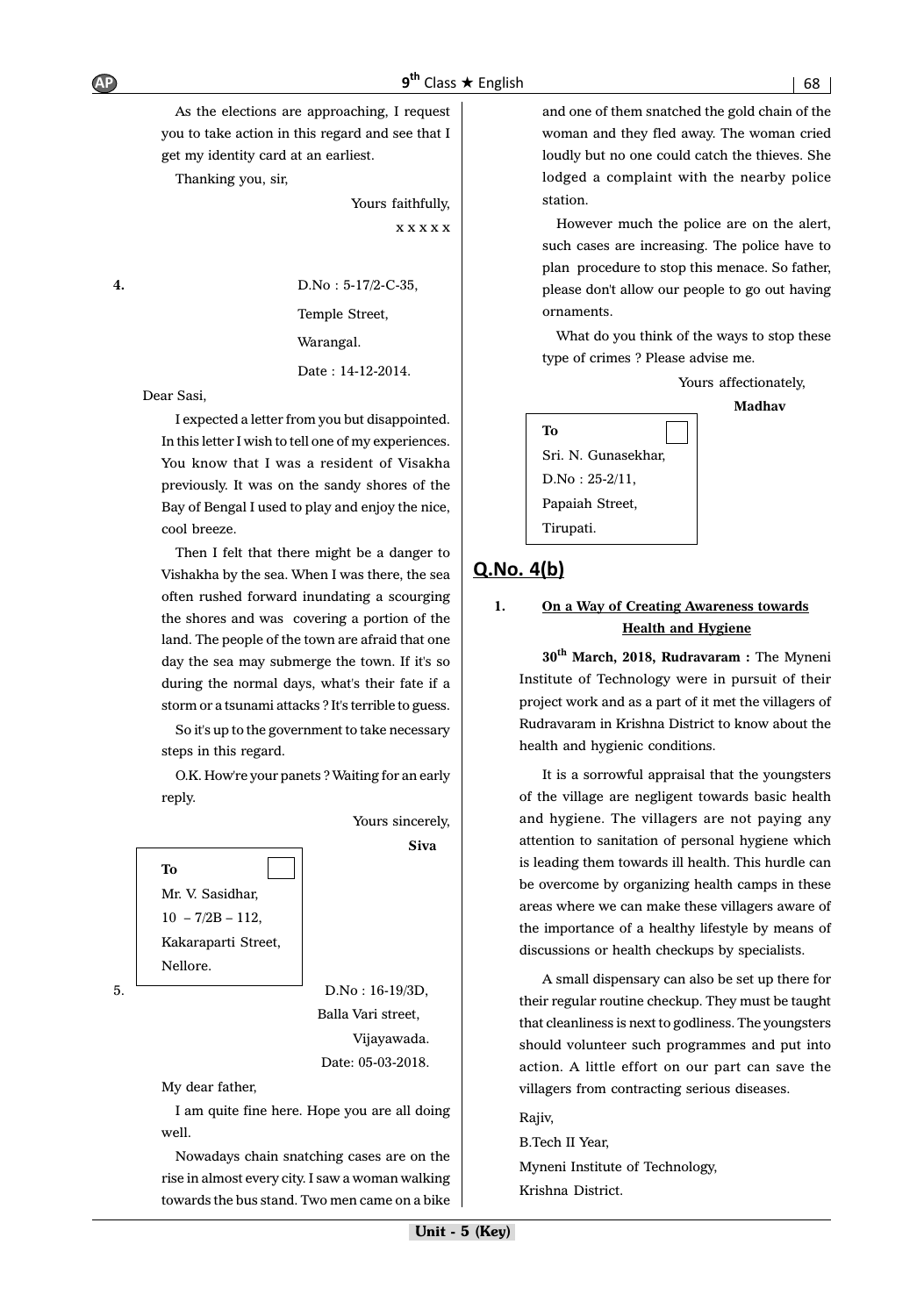#### **2. Changing Trend in Children's Activities**

**15th March 2018, Vijayawada :** An extensive survey of the children's attitude towards out-door games and other recreational activities was held. The opinion poll was astonishing and thought raising among the elders and parents.

The Department of Health Care studied a group of 50 students and came to a conclusion that the attitude of the children was not very encouraging and elating. The trend in the recreational activities of children of modern times has been changing in a drastic manner.

It is shocking to know that present day children don't want to spend their leisure hours on book reading, sports and games or any other outdoor activities. Rather modern day juveniles are more interested in indoor activities. Only 10% of them are interested in book reading whereas 60% can be seen busy with gadgets. This is not a positive trend. It is leading our children towards poor health and stamina.

Children should be made to understand the importance of reading books and this can be done at school level as well as by parental interference. The advantages of outdoor games must be stressed upon. They must realise that outdoor games impart them the value of discipline as well as team spirit. Parents should not provide them electronic gadgets at an early stage.

**3. Report :**

#### **CYCLONE**

Visakhapatnam, October 16th 2014. The cyclone Hudbud in the Bay of Bengal moved towards Visakhapatnam last week, bringing with it strong gales and a heavy downpour. Normal life has been disturbed for one week. Severe losses have been witnessed.

As the storm was anticipated much earlier than its arrival, many villages and lowlying areas had been vacated and people had been moved to safer places. Inspite of all the efforts the cyclone caused a huge damage to property and also to lives. Villages were completely cut off from the rest of the world. There were no electricity and no communication. The connecting roads were submerged under water hampering transportation. Some people were washed away by the floods. Their bodies have not been traced yet. The government and a few NGOs are supplying food and drinking water to the remaining people with the help of helicopters. The Chief Minister has surveyed the places and has announced funds for rehabilitation of the affected families.

#### **4. Report :**

#### **CHAIN SNATCHING ON THE RISE**

Jabalpur, August 5, 2018. Be it a deserted lane of a busy – crowded junction, no place is safe and crime free. Along with burglaries, chain snatching has also increased alarmingly.

Just yesterday, on the busy market road, a woman was walking towards the bus stand to board a bus. Two men came on a two wheeler. The pillion - rider immediately pulled her chain and they fled at a great speed. The woman raised an alarm but just within a fraction of a second both of them were out of sight. The woman cried bitterly and lodged a complaint with the nearest police station. People could not help her in any way as they had not seen the miscreants.

# $Q.No. 5(a)$

#### **1. S.P. Balasubrahmanyam**

S.P. Balasubrahmanyam is an Indian film playback singer, actor, music director, voice actor and film producer. He is mostly referred to as S.P.B. or Balu. His full name is Sripathi Panditaradhyula Balasubrah-manyam. He was born on  $4<sup>th</sup>$  June, 1946 in Konetammapeta, Nellore District. He has two brothers and five sisters, including singer, S.P. Sailaja. He developed an interest towards music at an early age. He joined JNTU College of Engineering, Anantapur but discontinued due to ill health. Later, he joined as an associate member of the Institution of Engineers, Chennai.

Balasubrahmanyam made his debut as a playback singer in 1966 with Sri Sri Maryada Ramanna. He made his entry into Bollywood in 1980. He has the rare distinction of rendering most number of songs on a single day by any singer. He recorded duets with P.Susheela, S.Janaki, Vani Jayaram and L.R. Eswari. He came to international prominence with Shankara- bharanam, which is considered to be one of the best films ever to emerge from Telugu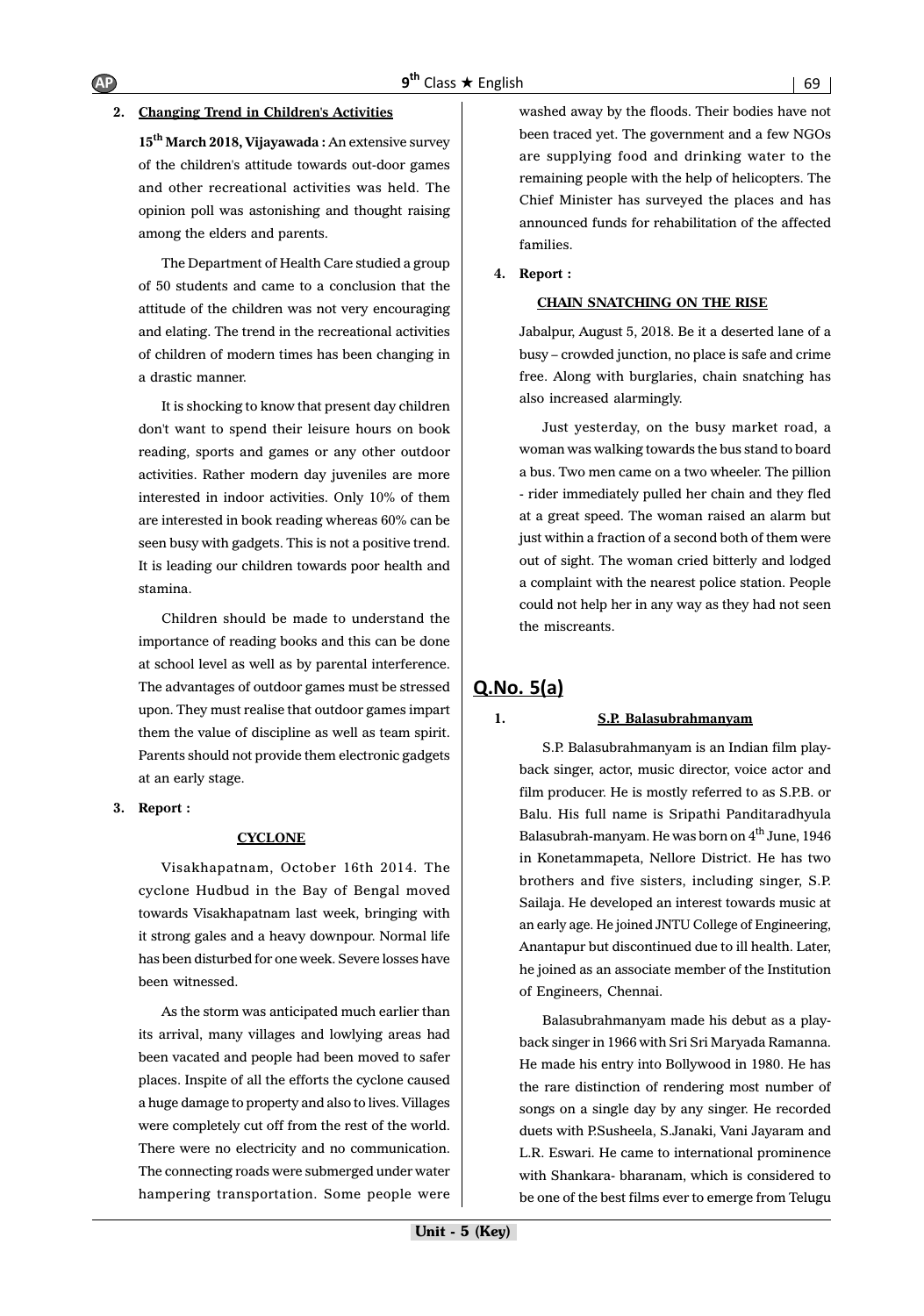film industry. He sang about 40,000 songs in various languages. Balasubrahmanyam accidentally became a dubbing artist with Kamal Hassan's film 'Manmadha Leela'. He has also provided voice-over for the artists Rajanikanth, Salman Khan, Bhagyaraj, Mohan, Anil Kapoor, Girish Karnad, Gemini Ganeshan and others. He also anchored many TV programmes which are all hits.

Balasubrahmanyam has won the Guinness world record for recording the highest number of songs. He won the National Film Award for best male playback singer six times. He won the Nandhi Awards in Telugu cinema 25 times from the Government of Andhra Pradesh. He was also awarded state awards from both Tamil Nadu and Karnataka states. He is a recipient of civilian awards such as Padma Shri and Padma Bhushan from the Government of India.

#### **2. C.V. Raman**

Dr. C.V. Raman was one of the greatest Indian scientists. He was born on 7 November 1888 at Tiruchirapalli in South India. His father was a teacher and his mother was a very learned woman. He married Lokasundari Ammal and was blessed with two sons - Venkatraman Radha Krishnan, Chandra-sekhar Raman. He completed his MA in physics at the young age of eighteen and began his career by joining the Department of Finance in the Government of India. Later, he took up the position of professor of Physics at the University College of Science. He achieved great heights in the field of science. He is known for his theory called the Raman Effect in the field of light and he also made very important contributions in the field of electrical conductivity of metals. He discovered the Raman Effect on 28<sup>th</sup> February 1928. (February 28 is being observed as the National Science Day of India). He wrote the books 'Why the Sky is Blue', 'Dr. C.V. Raman Talks about Science', 'The New Physics'.

Dr. C.V. Raman received some of the most prestigious awards in the world. He was elected a Fellow of the Royal Society of London in 1924. He later won the Nobel Prize in Physics in 1930. He was also given the honour of 'Bharat Ratna' in 1970. Dr. Raman died on 21<sup>st</sup> November 1970.

#### **3. Dr. Kotnis**

Dr. Kotnis was born on  $10^{th}$  October, 1910 in Sholapur in a middle class family. He wanted to become a doctor. He passed his graduation in medicine. At that time, he got a chance to join the Medical aid Mission to China. It was the time of war between China and Japan. On the request, Nehru sent Dr. Kotnis along with his team to China.

After the war was over, all the team members returned to India except Kotnis. He stayed there helping the military.

While working with the soldiers he married Guo who was working in the same hospital. They had a son name "Yin Hua". He worked as a lecturer and later became the President of the Bethune International Peace Hospital. He worked non-stop and played a major role in controlling plague. The hardships and stress had an effect on him. He died on 9<sup>th</sup> December, 1942 at the age of 32. The Chinese government built a memorial hall for him. He wrote a book called "Passage from India to China."

# **Q.No. 5(b)**

#### **1. As You Sow, So you Reap**

Once there lived a poor man. He took a loan of five hundred rupees from his friend. He could not repay the loan. The friend filed a case against him in the court.

The man met a lawyer. The lawyer agreed to save him. He advised his client to say 'Baa' in the court to each and every question put by the judge. His fees was fixed at one hundred rupees.

The trial began. The judge put many questions. The man simply replied 'Baa'. The judge thought that he was deaf and dumb. He dismissed the case. Outside the court the lawyer asked his fees. The man simply said 'Baa' and went away. The lawyer was paid in his own coin.

#### **2. Tit for Tat**

Once there lived an old woman in a well

furnished house. She had pain in her eyes. She became blind. She sent for a doctor. He promised to cure her for certain fee. She agreed.

The doctor visited her house daily for treatment. He saw the costly furniture in her house. Greed overcame his honesty. He delayed her cure. Every day he stole one or two costly articles from her house. At last he cured her. He demanded his fee. She refused to pay saying that her sight was not restored.

The doctor went to the court. She told the court that she could not see the furniture in her house. The court understood what had happened. If made the doctor guilty. He returned her furniture. He had to forego his fee for having cheated the woman.

**Moral :** Don't try to cheat others. (or) Greed brings grief.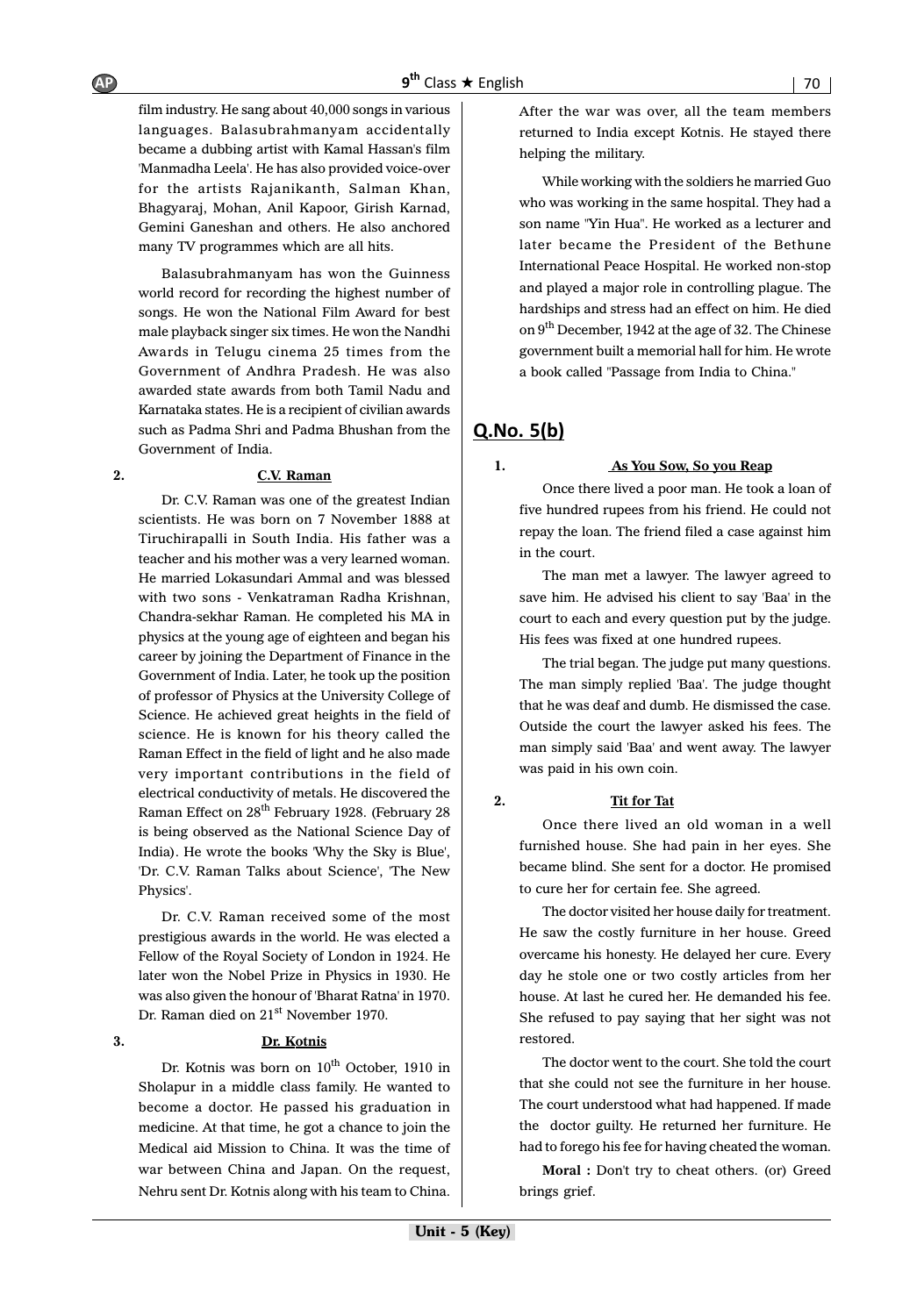#### **3. The Greedy Soldier**

One day a flower-seller goes to the king's palace. He wants to show and sell his beautiful flowers to the king. There is a soldier at the gate.

The soldier stops the seller. He comes to know that the seller is going to get some money. He demands half of what the seller gets by the sale of flowers. Then only he will allow the seller go to the king. The seller agrees.

The seller meets the king. He shows the flowers. The king is pleased. He asks him what he wants for the flowers. The seller says that he wants fifty lashes. The king is stunned. From the seller he comes to know about the greediness of the soldier. He orders that the soldier be given twenty-five lashes. He rewards the flower-seller.

**Moral :** Dishonesty will be punished sooner or **later** 

#### **4. The Clever Tiger and the Greedy Traveller**

One day a traveller is going through a forest. It is a hot day. He is thirsty. He comes to a pond. On the other side of the pond he sees a tiger. The tiger is old. He greets the traveller. He says that he has become pious and does not kill others. He also says that he has been spending time in prayers.

He offers the traveller a gold bangle. The traveller is greedy. He is tempted. But he has a doubt. He thinks "Whose bangle it may be ?" The tiger should have killed a person to get the bangle. He hesitates to cross the pond and go near the tiger. But his greed overcomes his fear.

The traveller crosses the pond and goes within the reach of tiger. The tiger springs on him and eats him up.

**Moral :** Greed brings grief.

#### **5. Tiger and the goat**

A tiger lived in a forest. One day he was very hungry. He could not get any food. He went to a pond to drink water. An elephant was also drinking water. The elephant was afraid of the tiger and began to run. On the way, a goat stopped him. The goat said that it would play a trick. It advised the elephant to lie on the ground. The goat stood on the elephant and said that it had killed thousand elephants and 999 tigers and was waiting for  $1000<sup>th</sup>$ one. The tiger heard the words and began to run out of fear. On the way a jackal stopped the tiger. The jackal said that it was impossible for a goat to kill tigers and elephants. It said that it might be a trick played by the goat. The jackal convinced the tiger and brought him to the goat. The goat asked the jackal why it brought the tiger late. On hearing the goat's words, the tiger thought that the jackal had brought him so that he might be killed by the goat. So the tiger ran for his life.

**Moral :** There is no use of advising a fool.

#### **6. Two Friends and a Bear**

There were two friends. They were travelling through a forest. They had agreed that they would help each other in danger. Suddenly there appeared a bear before them. One friend saw the bear and to save himself climbed up a tree to escape. The other didn't know how to climb. But he understood everything. At once to escape from the bear he lay down on the ground and held his breath. Soon the bear came upon him and smelled his face. He thought him dead and went away without doing anything to him. It is said that bears do not attack the dead ones. The friend who had climbed up the tree came down and asked him what the bear said in his ear. The other told him that the bear said, "Beware of a friend who runs away in time of danger."

**Moral :** A friend in need is a friend indeed.

 $PART - B$ 

- **1.** a) unwilling
	- b) searching
	- c) pitiable
	- d) destruction
- **2.** a) predict
	- b) high
	- c) warning
	- d) anger
- **3.** a) wet
	- b) place for residing
	- c) hardly
	- d) reaching point
- **4.** a) over-flowing
	- b) weak
	- c) fell down
	- d) run away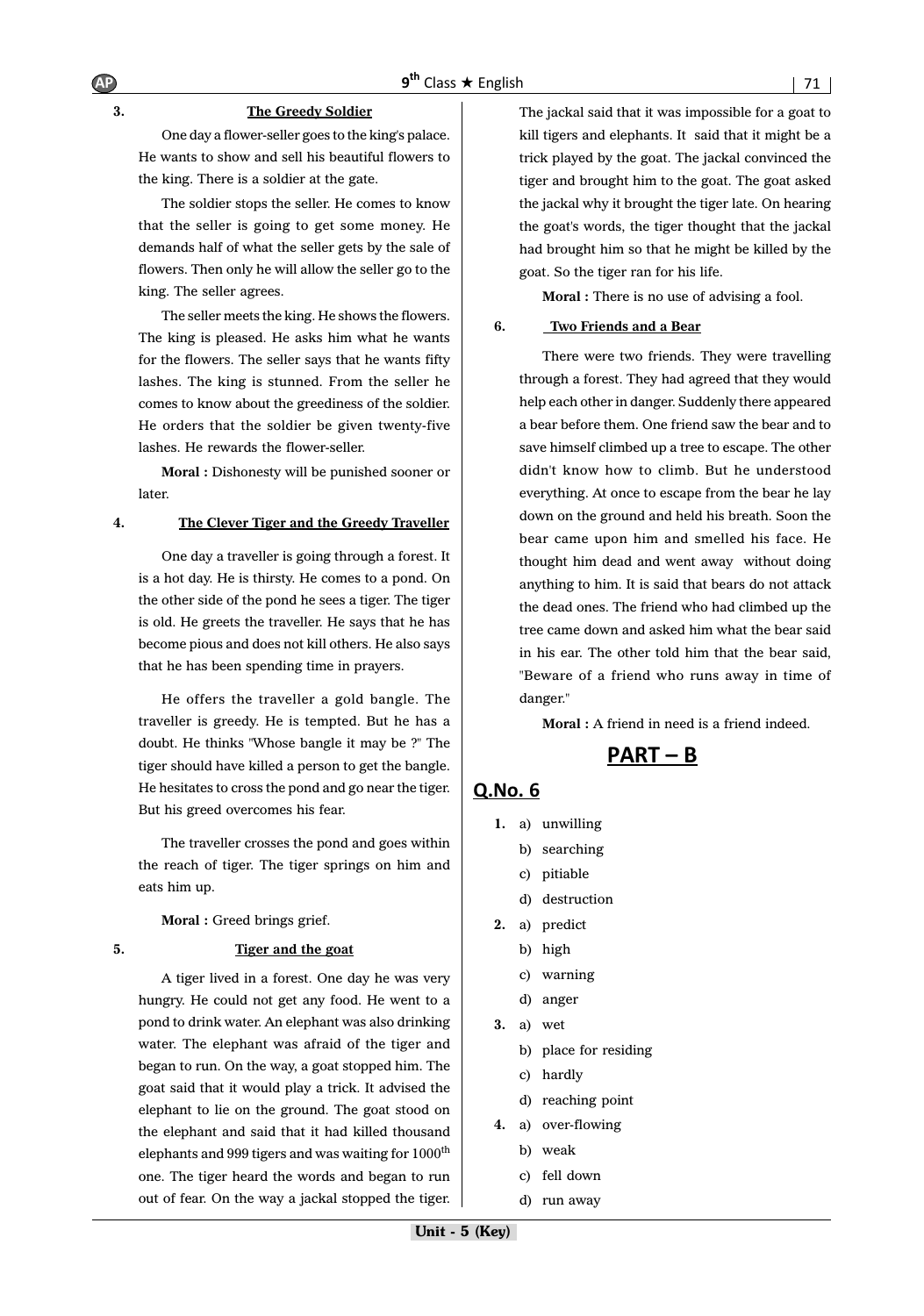| <b>AP</b> | $9^{\text{th}}$ |
|-----------|-----------------|
|-----------|-----------------|

| 5.      | a) | half drowned in water | 4.              | a) rose        |                   |
|---------|----|-----------------------|-----------------|----------------|-------------------|
|         | b) | causing grief         |                 | b) reluctant   |                   |
|         | C) | anxiously             |                 | c) groping     |                   |
|         | d) | extreme pain          |                 | d) valuables   |                   |
| 6.      | a) | making loud noise     | 5.              | a) inundated   |                   |
|         | b) | drowning              |                 | b) completely  |                   |
|         | C) | wither away           |                 | c) caused      |                   |
|         |    | d) wishes             |                 | d) including   |                   |
| Q.No. 7 |    |                       | 6.              | a) rushed      |                   |
| 1.      |    | a) insufficient       |                 | b) collapsed   |                   |
|         |    | b) partially          |                 | c) flee        |                   |
|         | C) | prosperity            |                 | d) stayed      |                   |
|         | d) | a few                 | <u>Q.No. 9</u>  |                |                   |
| 2.      | a) | narrow                | ı.              | a) stream      | b) cause          |
|         |    | b) part               | 2.              | a) experience  | b) requisition    |
|         | C) | departed              | 3.              | a) flood       | b) people         |
|         | d) | sorrow                | 4.              | a) routine     | b) region         |
| 3.      | a) | farewell              | 5.              | a) enormous    | <b>b</b> ) threat |
|         | b) | cool                  | 6.              | a) operation   | b) rescue         |
|         | C) | clumsy / dull         | 7.              | a) various     | b) rainfall       |
|         | d) | exited                |                 |                |                   |
| 4.      | a) | bright                | 8.              | a) continue    | $b)$ cloud        |
|         | b) | wakefulness           | <u>Q.No. 10</u> |                |                   |
|         | C) | uniting               | ı.              | a) voluntary   | b) valuable       |
|         | d) | colourless            | 2.              | a) history     | b) tributary      |
| 5.      | a) | happiness             | 3.              | a) temporary   | b) organize       |
|         | b) | involuntary           | 4.              | a) complete    | b) several        |
|         |    | c) departed           | 5.              | a) submerge    | b) witness        |
|         |    | d) undamaged / intact | 6.              | a) visitors    | b) assistance     |
| Q.No. 8 |    |                       |                 |                |                   |
| 1.      |    | a) relief             | 7.              | a) decision    | b) occurrence     |
|         |    | b) provide            | 8.              | a) independent | b) terrified      |
|         | C) | homeless              | 9.              | a) adversity   | b) dissuade       |
|         | d) | lost                  | Q.No. 11        |                |                   |
| 2.      | a) | sufferers             | 1.              | a) receive     | b) assistance     |
|         | b) | died                  | 2.              | a) colourful   | b) survivor       |
|         | C) | bitterly              | 3.              | a) sufficient  | b) emergency      |
|         | d) | sharing               | 4.              | a) routine     | b) roaring        |
| 3.      | a) | fury                  |                 |                |                   |
|         | b) | buildings             | 5.              | a) terrible    | b) commission     |
|         | C) | frantically           | 6.              | a) tributary   | b) trapped        |

**7. a)** barrage **b)** breach

d) assistance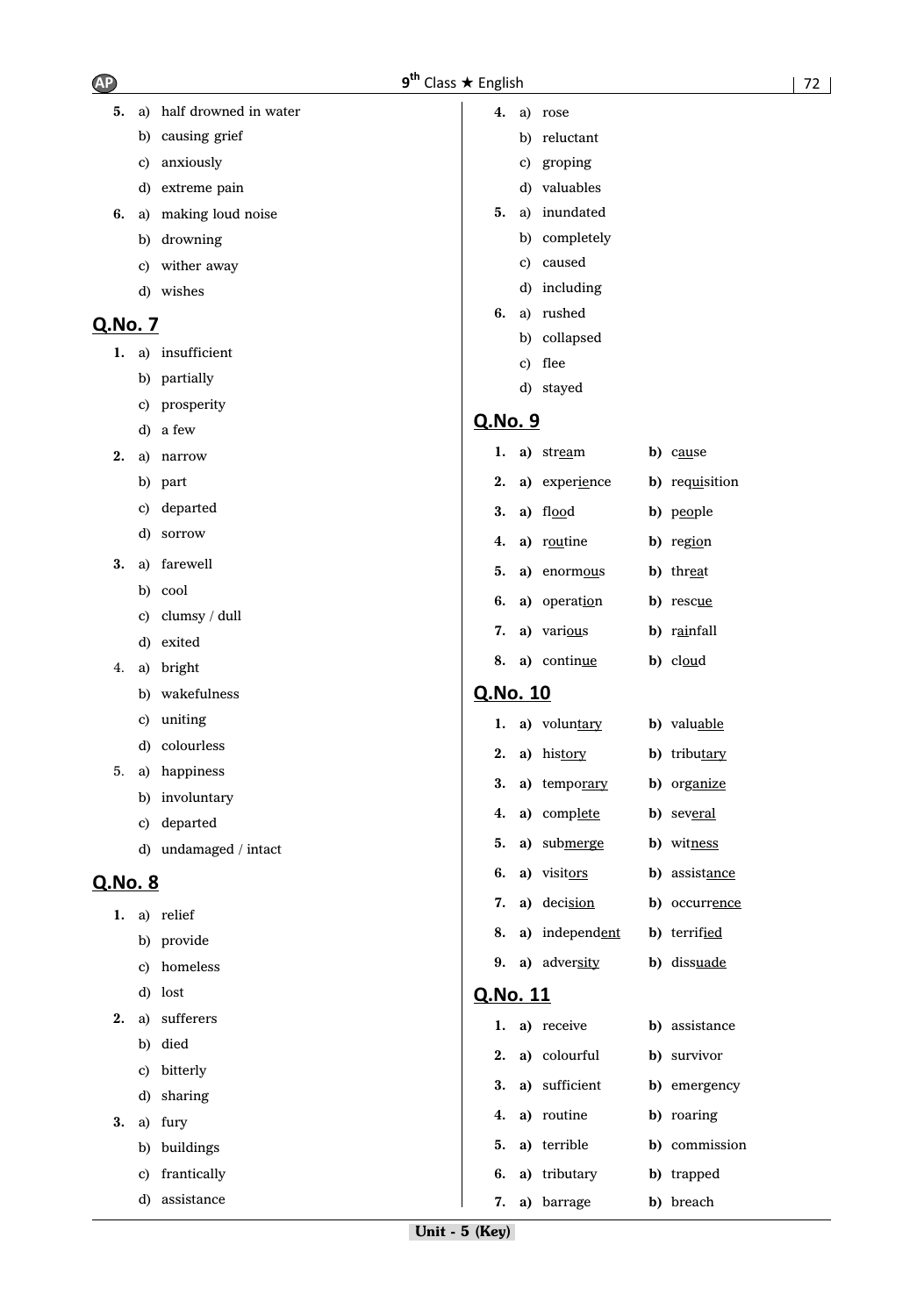# Q.No. 12

| <b>Places</b> | <b>Rivers</b> |
|---------------|---------------|
| Mantralayam   | Tungabhadra   |
| Srisailam     | Handri Niva   |
| Kurnool       | Krishna       |
| Aarkonam      | Godavari      |

| 2. | <b>Adjectives</b> | <b>Compound Adjectives</b> |
|----|-------------------|----------------------------|
|    | safe              | heart-rending              |
|    | poor              | grief-struck               |
|    | heavy             | half-naked                 |
|    | gloomy            | worst-hit                  |

| 3. | <b>Animals</b> | <b>Vehicles</b> |
|----|----------------|-----------------|
|    | cows           | boats           |
|    | calves         | buses           |
|    | bullocks       | helicopters     |
|    | buffaloes      | aircrafts       |

| <b>Time</b> | <b>Distance</b> |
|-------------|-----------------|
| day         | kilometre       |
| night       | inch            |
| morning     | foot            |
| evening     | yard            |

| 5. | <b>Adjectives</b> | <b>Adverbs</b> |
|----|-------------------|----------------|
|    | warm              | sooner         |
|    | rocky             | frantically    |
|    | roaring           | temporarily    |
|    | distant           | thankfully     |

| 6. | <b>Prefixes</b> | <b>Suffixes</b> |
|----|-----------------|-----------------|
|    | inflow          | colourful       |
|    | submerge        | assistance      |
|    | unaware         | management      |
|    | engulf          | organization    |

**7. People Places** official spot tourist city personal region victim | village

# Q.No. 13

- . **1. a)** A large crowd looked on as the band played.
	- **b**) We arrived at the theatre just as the play was starting.
	- **2. a)** I get up at five o' clock this morning.
		- **b**) The food waters rushed into the tiny mud shacks in the village and those flimsy structures collapsed.
	- **3. a)** I cannot make out anything from your handwriting.
		- **b)** They are made for each other.
	- **4. a)** What do you infer from his talk ?
		- **b**) Don't insist on him to come with us.
	- **5. a)** The culprit escaped from the prison.
		- **b)** He deals in crockery.
	- **6. a)** He cannot deal with him so easily.
		- **b**) We cannot prevent him from smoking.

# Q.No. 14

- **I. 1.** relief
	- **2.** heart-rending
	- **3.** heavy
	- **4.** worst-hit
- **II. 1)** rock
	- **2)** rocky
	- **3)** various
	- **4)** warm
- **III.1)** distant
	- **2)** terrible
	- **3)** heavy
	- **4)** cloudy
- **IV.1)** dwelling
	- **2)** bright
	- **3)** gloomy
	- **4)** flood
- **V.** 1) heart
	- 2) sufficient
	- 3) massive
	- 4) relief

❖❖❖❖❖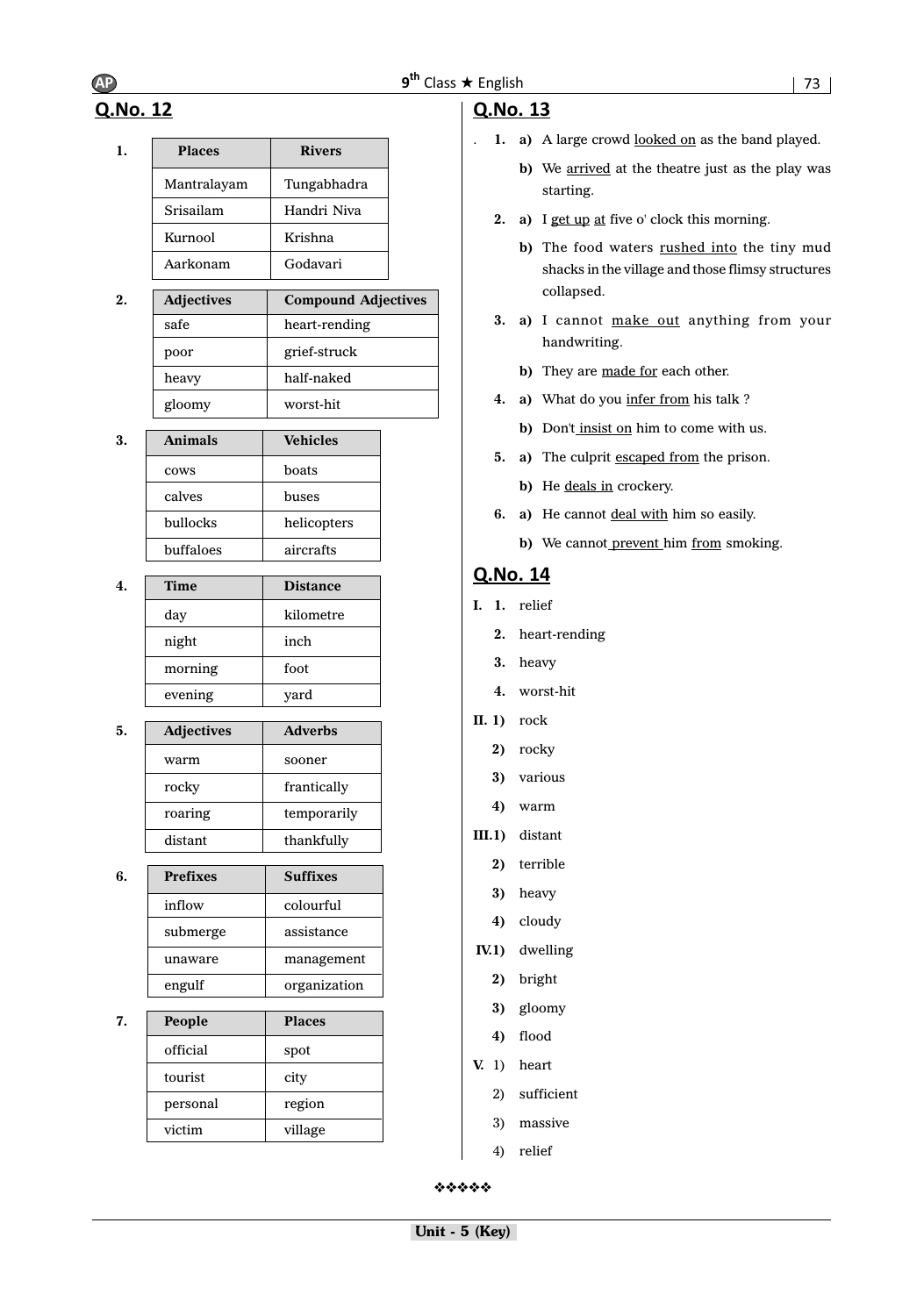#### 9<sup>th</sup> Class ★ Engli AP 9<sup>th</sup>

### 

# **UNIT – 6**

# **PRACTICE ZONE : ANSWERS**

# <u> PAPER – I : PART – A</u>

# $A - Reading$

# Q.No. 1

- **1.** a) Nelson Mandela
	- b) He read what he pleased and went where he chose.
	- c) Earning his keep and marrying and having a family.
- **2.** a) Because he obeyed his father and abided by the customs of his tribe.
	- b) The speaker could be a boy.
	- c) Black people.
- **3.** a) Because he wanted his people to live their lives with dignity and self-respect.
	- b) His motto as a human being was to make his people free.
	- c) The need to make his people live a free and dignified life forced the speaker to live like a monk.
- **4.** a) 'I' refers to Nelson Mandela.
	- b) In South Africa.
	- c) To run in the fields, to swim in the stream and to roast mealies under the stars.
- **5.** a) Nelson Mandela
	- b) Because his freedom was taken away from him.
	- c) Both were robbed of their humanity.
- **6.** a) Nelson Mandela
	- b) He learnt that his boyhood freedom was an illusion.
	- c) As a young man he discovered that his freedom had already been taken from him.
- **7.** a) Both the oppressor and the oppressed need liberation.
	- b) Because he takes away another man's freedom.
	- c) Prejudice and narrow-mindedness.
- **8.** a) Nelson Mandela
	- b) Because the speaker understood that the real freedom had been taken away from him.
	- c) The hunger of the speaker was freedom.
- **9.** a) (i) Obligations to his family (ii) Obligations to his people.
	- b) Civil and humane.
	- c) Any man can fulfil his obligations according to his inclination and ability.

# **O.No. 2**

- **1.** a) Nelson Mandela
	- b) The oppressor must be liberated just as surely as the oppressed.
- **2.** a) A man in South Africa who wishes to live as a human being was punished and isolated.
	- b) A man who tried to fulfil his duty to his people had to live a life apart. The life was a meagre existence of secrecy and rebellion.
- **3.** a) A man who takes away another man's freedom is a prisoner of hatred.
	- b) Behind the bars of prejudice and narrowminded-ness.
- **4.** a) Dr. Nelson Mandela
	- b) Free to run in the fields, to swim, to roast mealies, to ride.

# $B - Reading$

# Q.No. 3

- **1.** a) A helm is a steering object that controls the whole vehicle or mobility in a particular direction.
	- b) The poet fears that if the steering wheel is in the hands of rigid and senseless people, they cannot govern the nation properly.
	- c) The people of the nation are dwelling in the puppet's world.
- **2.** a) 'Rigid and cold' means stubborn and senseless.
	- b) The people are considered as figures.
	- c) An able leader is their master.
- **3.** a) Because the motherland's head was held with burdens since ages.
	- b) The beckoning call of the future is freedom from the chains of laziness and lethargy.
	- c) The reality of life and responsibilities one has to bear as a true patriot.

- **1.** a) The destiny or goal that has to be achieved but has no certainty, faith or principles.
	- b) The uncertain winds might cause a storm that lands us in difficulties or dangers.
- **2.** a) Because he wished to have a proper and good government.
	- b) The blind uncertain winds may land us in dangerous storm of uncertain destiny.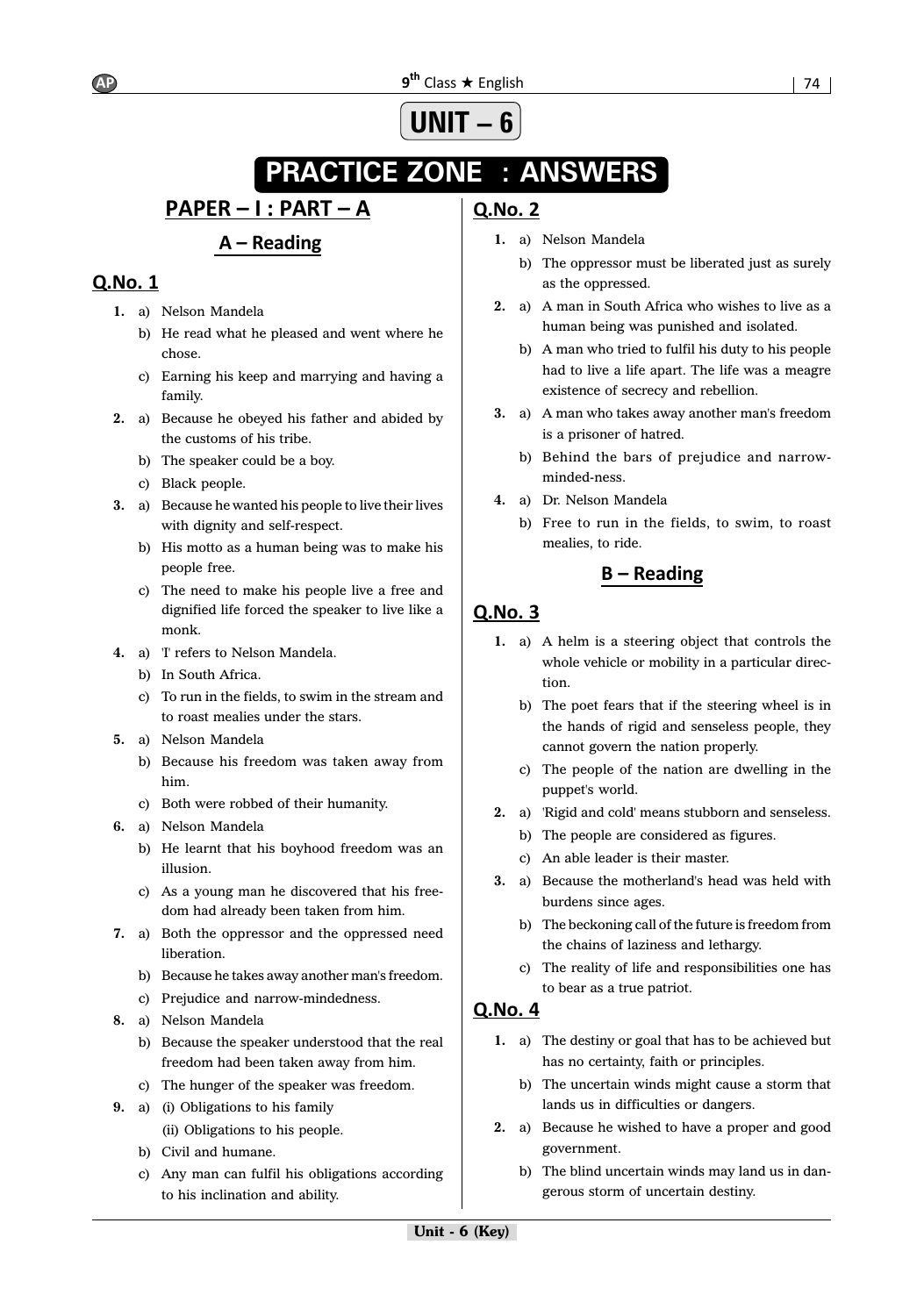- **3.** a) The motherland is suffering from fear and burdens.
	- b) Freedom from fear is the real freedom.
- **4.** a) The mindless habits result in poor governance.
	- b) The word 'mimicry' denotes lack of originality. In this life we pretend to do what others say as we do not have individuality.

# $C - Reading$

# **O.No. 5**

- **1.** a) Martin Luther King
	- b) He is talking of his strong faith in the future of mankind.
	- c) He is talking of the tired feet of the twenty-two million Negroes in America who are engaged in a creative battle against the racial segregation.
- **2.** a) Martin Luther King
	- b) Civil Rights Movement
	- c) Nobel Peace Prize
- **3.** a) Flotsam is the discarded objects on the sea and jetsam is throwing useless things into the sea.
	- b) The events that are unknown and unnecessary to be solved.
	- c) The racism that has been deeply rooted and has no visible direction to reach.
- **4.** a) The above statement was made in an agony for the miserable people of South Africans residing in the USA.
	- b) The civil rights movement of South Africans.
	- c) Any person who outstands and works for the peace of the nation and world is awarded a Nobel Prize.
- **5.** a) Martin Luther King II
	- b) The Negroes are fighting against racism and oppression.
	- c) He represented the South Africa.
- **6.** a) Martin Luther King
	- b) He is talking of freedom, racial injustice and freedom to vote.
	- c) Genuine civilization.
- **7.** a) Martin Luther King
	- b) The award he recognises is a profound recognition that non-violence is the answer to the crucial political and moral question of our time.
	- c) Civilization and violence.
- **8.** a) Martin Luther King.
	- b) The wish of the speaker is the two opponents of the state become friends and live together.
	- c) One should overcome fear and have faith in oneself.
- **9.** a) The speaker's wish or Martin Luther King's wish.
	- b) A sorrowful song or lamentation.
	- c) If we live in peace and brotherhood, an elegy can transform into psalm.
- **10.** a) The speaker is Martin Luther King II. He was addressing a congregation of Americans.
	- b) The white people of the USA.
	- c) i) The young Negroes were brutalised and murdered.
		- ii) The churches used as sanctuaries for Negroes were bombed.
		- iii) Children were put to death mercilessly.
- **11.** a) The people of the United States of America.
	- b) The civilization leads to progress.
	- c) Civilization

- **1.** a) Martin Luther King
	- b) The other-centred men can build up what the self-centred have torn down.
- **2.** a) Martin Luther King
	- b) Unarmed truth and unconditional love.
- **3.** a) Martin Luther King
	- b) Brutalized and murdered
- **4.** a) Non-violence
	- b) The unconditional love leads to brotherhood, peace and progress.
- **5.** a) The wounded justice can be lifted from this dust of shame to reign supreme among the children of men.
	- b) People will have three meals a day, education, culture, dignity, equality and freedom.
- **6.** a) Martin Luther King
	- b) Every nation must spiral down a militaristic stairway into the hell of thermonuclear destruction.
- **7.** a) The South Africans
	- b) They were in debilitating poverty putting them to the abject misery.
- **8.** a) Martin Luther King
	- b) In a creative battle.

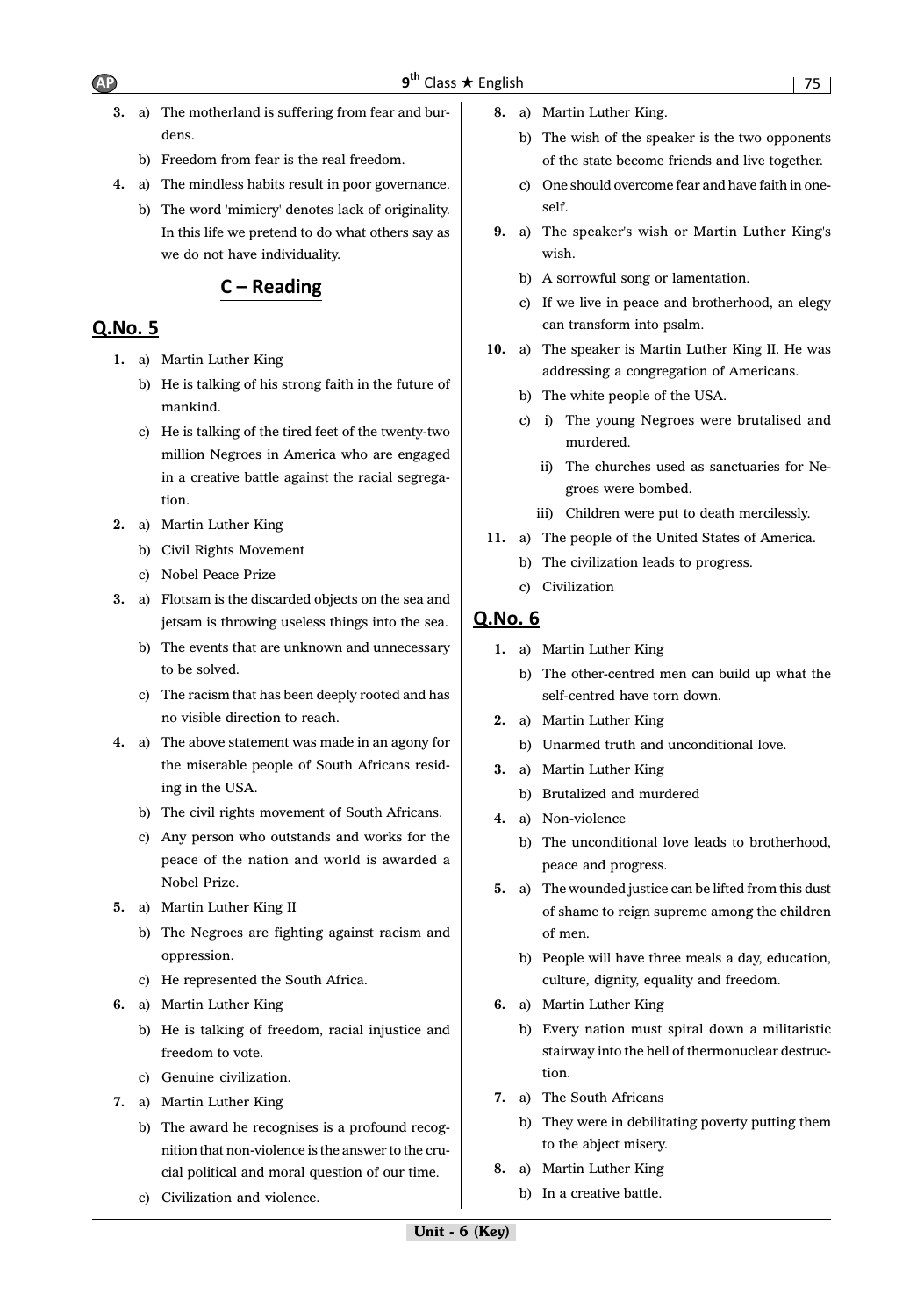|    |                         | $9^{th}$ Class $\star$ English                                                                                                |               | 76                                                                                                                                                                  |
|----|-------------------------|-------------------------------------------------------------------------------------------------------------------------------|---------------|---------------------------------------------------------------------------------------------------------------------------------------------------------------------|
|    | <u>Q.Nos. 7 &amp; 8</u> |                                                                                                                               | Mohan         | : Don't you have your own idea or                                                                                                                                   |
| 1. | Jaya                    | : Hello Priya ! What are you doing these<br>days ?                                                                            |               | goal?<br><b>Gowtham</b> : I can incline to my father's wishes be-<br>cause he is an able person to guide                                                            |
|    | Priya                   | : Nothing specific. I completed my studies<br>and I'm waiting to settle down in life.                                         |               | and decide my future. He can take up<br>the responsibility and fulfills it very                                                                                     |
|    | Jaya                    | : So, are you searching for a suitable job<br>?                                                                               |               | skilfully.                                                                                                                                                          |
|    | Priya                   | : No, for a suitable alliance.                                                                                                | Mohan         | : But we have our own ambitions. Why<br>can't we fulfill ours?                                                                                                      |
|    | Jaya<br>Priya           | : What? Are you going to marry so soon?<br>What will happen to your freedom?<br>: What sort of freedom?                       |               | <b>Gowtham</b> : Of course. At the same time we can<br>heed to a person who is capable of<br>fulfilling his obligations.                                            |
|    | Jaya                    | : Marriage is a hurdle that snatches away<br>the freedom to do whatever you like, go                                          | Mohan         | : You mean we are an obligation ? In<br>what way?                                                                                                                   |
|    | Priya                   | wherever you want to !<br>: What do you want to do?                                                                           |               | Gowtham: Yes, every person has to commit him-<br>self to the obligations towards fam-                                                                               |
|    | Jaya                    | : See, I am free to do anything. I told my<br>parents that I wish to seek an<br>employment, enjoy my life with friends        | Mohan         | ily and the society.<br>: What are these obligations towards<br>the society?                                                                                        |
|    | Priya                   | and then only think of marriage.<br>: I don't think that freedom can be enjoyed<br>only in that manner. If you have firm      |               | Gowtham: As a true citizen of any nation, ev-<br>eryone should be loyal and true to-<br>wards one's society.                                                        |
|    |                         | attitude, confidence in yourself, you can<br>convince your spouse to do something<br>for yourself and your family and also on | Mohan         | : What should anyone do for one's so-<br>ciety?                                                                                                                     |
|    | Jaya                    | top to the society.<br>: I don't think you can even dream of it.<br>After marriage, our thoughts, ideas and                   |               | Gowtham: Yes, we should abide by the laws of<br>the society. We should follow the rules<br>and regulations and at the same time<br>safeguard our rights and condemn |
|    |                         | our freedom will be in the hands of one<br>who makes the show.                                                                | Mohan         | any injustice.<br>: Do you think that your father is able                                                                                                           |
|    | Priya                   | : Not necessarily. If your path is clear and                                                                                  |               | to manage with these obligations?                                                                                                                                   |
|    |                         | your destiny is confirmed, you can<br>achieve anything. It is not impossible to                                               |               | <b>Gowtham</b> : Yes. He tries his best to cope up with<br>these twin obligations.                                                                                  |
|    | Jaya                    | convince the spouse to cooperate with<br>your ideologies.<br>: You are very positive !                                        | Mohan         | : I'm very glad to learn some new<br>things from you. I shall give a thought<br>towards it. Bye !                                                                   |
|    | Priya                   | : Whatever we do should start with a                                                                                          | 3. You        | : Good Morning, Sir!                                                                                                                                                |
|    |                         | positive attitude. Then the success will<br>be ours.                                                                          | Person        | : Good morning. What can I do for<br>you?                                                                                                                           |
|    | Jaya<br>Priya           | : I wish you all the best.<br>: Thank you.                                                                                    | You           | : Sir, I heard that you atttended the<br>function when Luther King was                                                                                              |
| 2. | Mohan                   | : Hello Gowtham ! How are you ?                                                                                               |               | awarded the Nobel Prize.                                                                                                                                            |
|    |                         | Gowtham: Fine, thanks. And what are you do-                                                                                   | Person        | : Yes, it's so.                                                                                                                                                     |
|    |                         | ing these days ?                                                                                                              | You<br>Person | : What did he get the Nobel Prize for ?<br>: For peace                                                                                                              |
|    | Mohan                   | : I'm waiting for my result. I wish to<br>take up some technical course.                                                      | You           | : How did he get it?                                                                                                                                                |
|    |                         | Gowtham: Sounds good ! I'm going to take up<br>something that my father suggests<br>me.                                       | Person        | : Because he had put all his efforts to<br>bring peace, unity and justice in<br>America.                                                                            |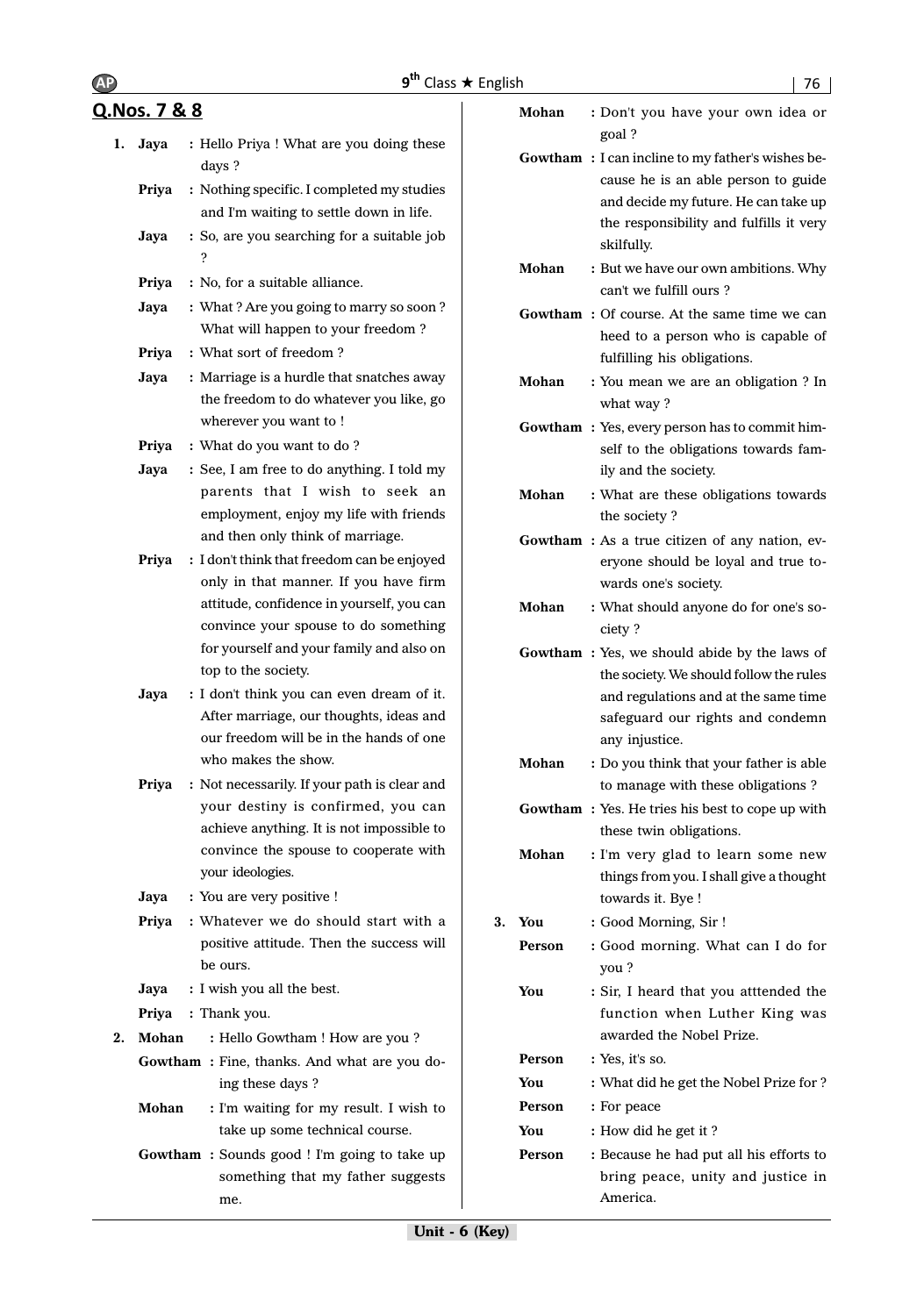|    | You          |                | : What are the details of his speech?                             |
|----|--------------|----------------|-------------------------------------------------------------------|
|    | Person       |                | : He explained how he had started the                             |
|    |              |                | Civil Rights Movement.                                            |
|    | You          |                | : Did he face any troubles?                                       |
|    | Person       |                | : There're many. They're very much                                |
|    |              |                | brutalized and some even murdered.                                |
|    | You          |                | : It's natural when there's an oppres-                            |
|    |              |                | sion. What are Luther King's views                                |
|    |              |                | and suggestions?                                                  |
|    | Person       |                | : He said that in spite of many risks                             |
|    |              |                | and hazards, they won their dream.                                |
|    |              |                | He hoped that racial discrimination                               |
|    |              |                | would end in America and peace and                                |
|    |              |                | brotherhood would be established.                                 |
|    | You          |                | : Yes, Sir. It happened as he wished.                             |
|    |              |                | Thank you, sir.                                                   |
| 4. | You          | $\ddot{\cdot}$ | Good morning, Sir !                                               |
|    | Luther King: |                | Good morning.                                                     |
|    | You          | $\ddot{\cdot}$ | I'm very glad. You've been                                        |
|    |              |                | awarded the Nobel Prize for                                       |
|    |              |                | Peace.                                                            |
|    | Luther King: |                | Thank you.                                                        |
|    | You          | $\ddot{\cdot}$ | Sir, why're you awarded this                                      |
|    |              |                | prize ?                                                           |
|    | Luther King: |                | For achieving equal rights with                                   |
|    |              |                | the whites.                                                       |
|    | You          | $\ddot{\cdot}$ | How're you able to achieve this ?                                 |
|    | Luther King: |                | Through peaceful movement we                                      |
|    |              |                | followed Gandhian principle of                                    |
|    |              |                | non-violence.                                                     |
|    | You          | $\ddot{\cdot}$ | Did they give you equal rights so                                 |
|    |              |                | easily?                                                           |
|    | Luther King: |                | No. We had to struggle very hard.                                 |
|    | You          | $\ddot{\cdot}$ | Will you kindly explain sir ?                                     |
|    | Luther King: |                | It was a creative battle. In spite                                |
|    |              |                | of risk and danger and with de-                                   |
|    |              |                | termination we started this move-                                 |
|    |              |                | ment. We had to face many haz-                                    |
|    |              |                | ards.                                                             |
|    | You          | :              | What type of hazards?                                             |
|    | Luther King: |                | They opened fire, set out snarl-                                  |
|    |              |                | ing dogs on us and some even                                      |
|    |              |                | courted death. More than 40                                       |
|    |              |                | houses of worship in Mississippi                                  |
|    |              |                | state alone were bombed and                                       |
|    |              |                | burnt.                                                            |
|    | You          | ፡              | It's really terrible and great pity !                             |
|    |              |                | What did you exhort to the whites?                                |
|    | Luther King: |                | I exhorted vehemently that there's                                |
|    |              |                | bright future for America and the<br>coloured and the white would |
|    |              |                | love one another as brothers and                                  |
|    |              |                | sisters.                                                          |
|    | You          |                | Nice, Sir. Thank You.                                             |
|    |              |                |                                                                   |

**5.** I am Nikhil. I have entered my age of adolescence. But I never forget my childhood. It is a sweet memory in my life and remains forever. That was a golden period with valuable experiences.

It was at the age of five, when I used to play hide and seek with my mother to eat my lunch or dinner and trouble her to drink my milk, she was so patient, caring and loving to keep up with my mischief. I could see a spark of satisfaction in fulfilling her duties successfully. She was anxious, caring and concerned when I became sick at times. My father used to take me for outing and answer my silly questions very happily and patiently.

I used to share my bed with my granny who told stories of knights and kings. I used to get dreams of the tales. She was good enough to share her childhood days with me. They were so interesting and exciting. When I was afraid of darkness, she used to cover me with her hands and give the warmth and love.

It was exams time when I was eight year old. I caught fever and cold. My father and mother nursed me with utmost care and nurtured me so that I could recover soon from my sickness. When I was weak at Mathematics, my father gave me excellent coaching and encouragement to come out of the complexity. It is useful for me even today. I am grateful to him.

At school I was a bit naughty at times. My teachers never found it awesome as I was good at studies. My class teachers remarked the same when there was PTA meeting in the school. All my mischief was tolerable as I used to be meritorious at studies and sports. I have a special interest in music. So my father joined me in classical music. Now I am a fair singer too.

My childhood was memorable and gratifying. I still remember each and every incident of my life and remain to be a lovable son of my parents and notable student of my teachers.

**6.** I'm really inspired by the poem. If I compare our present with that of the past when there was the British regime in our country we're spiritual – minded and believe in fate. We followed the age log superpositions and traditions blindly. As the British were powerful they ruled in our country. So it was incumbant on us to obey their orders. Being innocent and docile, they were disgraced and demeaned. We have got tolerance. So we tolerated everything. Later on, people recognized their condition. They wanted freedom - not only for the mother - land but also from our old customs and traditions which were blind and mindless. Now,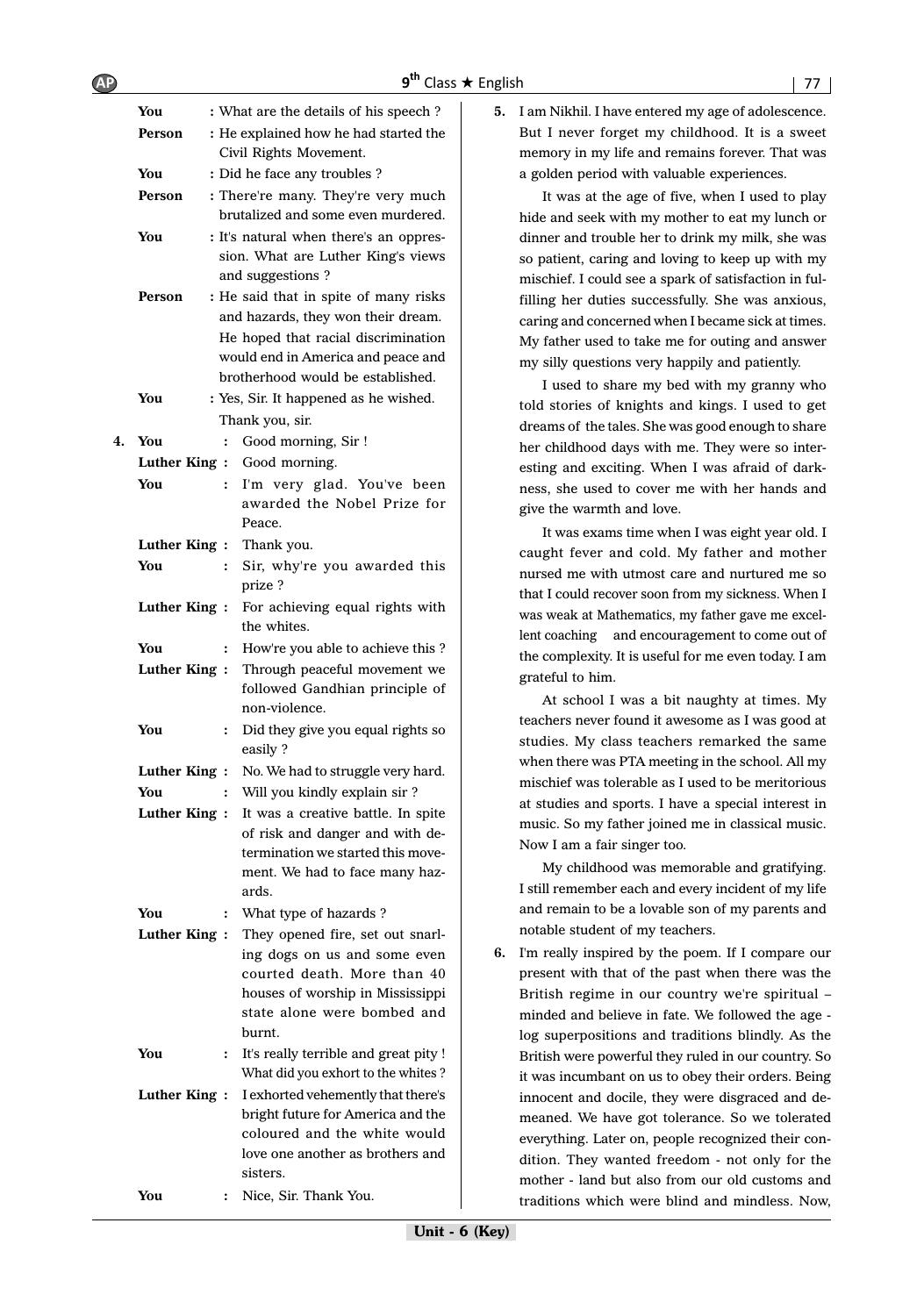we're enjoying the benefits of freedom. We've every comfort. Most of them were illiterates in the past. Now, the percentage of literacy has increased. The poem depicts the longing for freedom from all sorts of evils.

- **7.** I'm very lucky in meeting such a Nobel Laureate, Mandela. He is a very simple man. He's very humble. I don't find even a tinge of pride in him. I asked him what kind of freedom he liked. He said is not simply to run, swim and ride. But it should be freedom of speech and to have equal rights as god created human beings equally. In the beginning, it seems he used non-violent methods. Later, he thought that he could not achieve his heart's desire. So he became the head of the African National Congress's military wing and started to protest. He was arrested and sentenced to life imprisonment. Later, he was released in 1964. Then he negotiated for South Africa's peaceful transition to multi - racial democracy for which he was awarded the Nobel Peace Prize. Of course, he shared it with F.W. de Klerk. Mandela is really a great man !
- **8.** I met Martin Luther King afer he was awarded the Nobel Peace Prize. I asked him why he was awarded the Nobel Peace Prize. He told me that he got if for achieving equal rights for the coloured. He said that he had started the movement peacefully on Gandhian principle of non-violence. But, in the process, he and his followers had to encounter many risks and dangers. Even then, they proceeded firmly with determination. The whites opened fire, set dogs on them and brutally murdered many. In the Mississippi state alone, they bombed and burnt 40 houses of worship. King exhorted vehemently that there was bright future for America and the coloured people and the white would love one another as brothers and sisters. His hope gave him a good result.

### **9. Diary :**

Date: 10<sup>th</sup> April, 2018.

Yesterday I happened to see a rally of government servants demanding the fulfilment of their rights and promises. It's well and good. I understood from the lesson, "Icon of Civil right" how Martin Luther King started the movement peacefully and non-violently. But in the yesterday's rally some miscreants began burning buses, destroying the government property and the like. But for my part, I feel that any right can be achieved through peaceful negotiations. Conducting a rally is pardonable but aiming at destruction is unpardonable. Government property is our property. We are destroying our own property.

### **10. Diary :**

#### 25th April, 2017.

Today, I met Nelson Mandela who was the first South African President. He was an attorney too. But he suffered a lot during his life time. Much of his time was wasted in the prison itself. Being the coloured one, he fought for equal rights on par with the whites. In the beginning, he started his movement peacefully. Later when the whites didn't come round, he had to take recourse to protests. He became the head of the African National Congress's military wing. He was arrested and sentenced to life imprisonment. He had to work hard along with his co-prisoners. He was released in 1964. Later, he endeavoured for South Africa's peaceful transition to multi-racial democracy through negotiations. He was awarded the Nobel Peace Prize for his work. He shared the Nobel Prize along with F.W. de Klerk.

### **11. Diary :**

### 15th December, 2017

I've been lucky in meeting Martin Luther King after he was awarded the Nobel Peace Prize. He was both a Baptist minister and Civil Rights activist. He played a pivotol role in ending the legal segregation of African - American citizens as well as the creation of Civil Rights Act of 1964 and t2he Voting Rights of 1965. He started the movement peacefully according to Gandhian principle of nonviolence. The movement had to encounter many risks and dangers. They proceeded with strong determination. The whites opened on them fire, sent dogs and even murdered them brutally. They bombed and burnt 40 houses of worship in the state of Mississippi alone. Even then, they were undaunted in their spirit. King hoped that America had a bright future. Both coloured and the whites would love one another as brothers and sisters. The result was as expected by Luther King.

**12. Topic :** Importance of human rights. Good evening gentlemen,

> Today I wish to express my views on the importance of human rights. It's our duty to see that they are rightly implemented so that we can enjoy them.

> There are many controversial views regarding the concept of human rights. All human beings are born free and equal in dignity to enjoy their rights. We are endowed with reason and conscience and should act towards one another in a spirit of brotherhood. The human rights are centred in the concept of the individual. We can identify these rights as moral rights. Without human rights an individual

AP 9<sup>th</sup>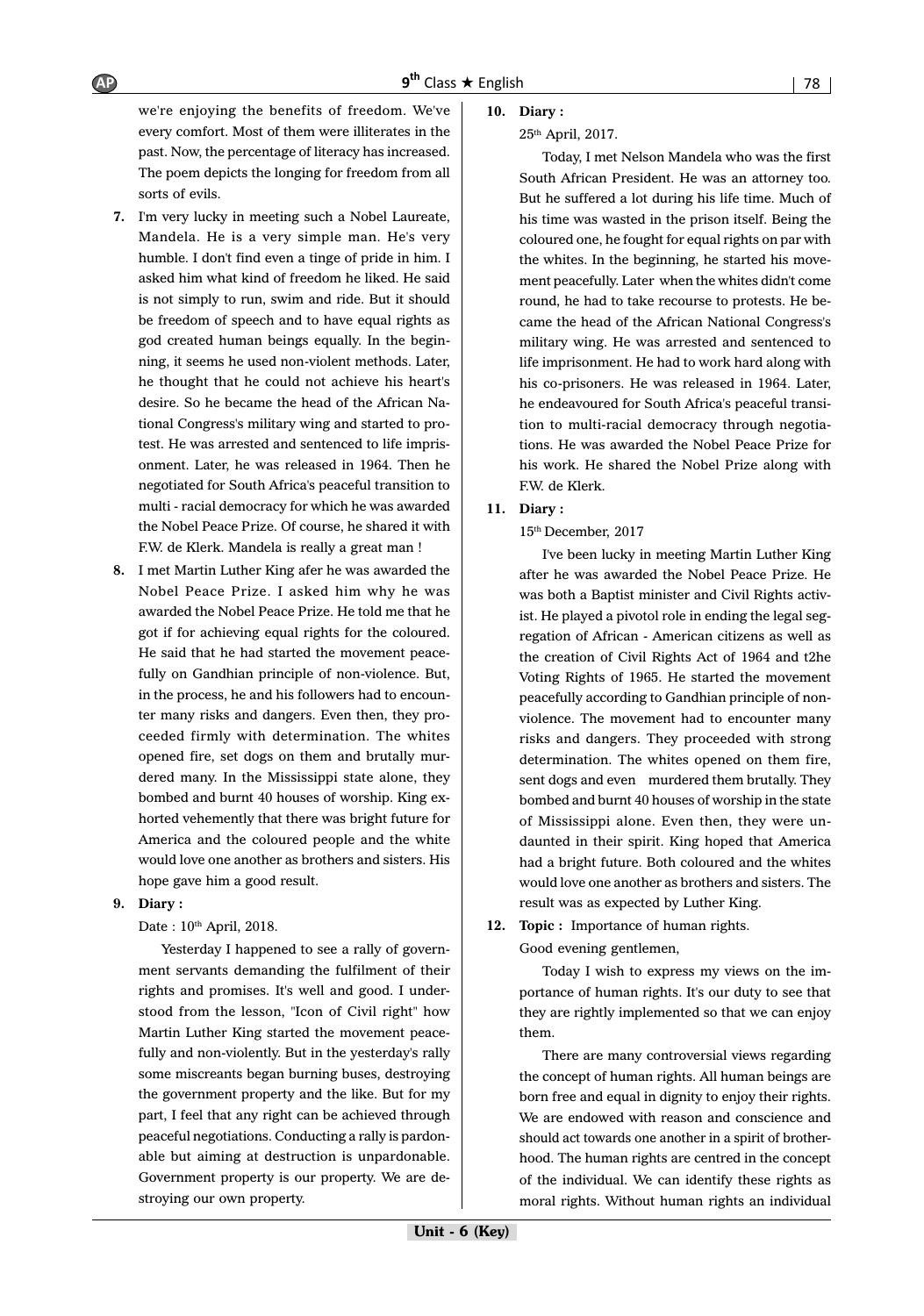cannot maintain his existence. The human rights are - right to living, right to liberty, right to freedom of belief and expression, right to property and economic and social rights. Our constitution guarantees these. Inspite of these constitutional provisions and safe guards, there are certain lapses with regard to their implimentation. We see custodial deaths, use of force, violence, atrocities on women and children, gender bias, child labour and terrorist activities. Government have been making efforts to make people understand the spirit of these rights. It's a positive step, unless the basic defects are rectified, human rights are not likely to be guaranteed.

Thank you for giving me this opportunity.

### 13. Topic : Racial discrimination

Dear friends, good evening

There are many controversial views regarding the concept of human rights. All human beings are born free and equal in dignity and rights.

Dear friends, today I want to express my views on the merits and demerits of discrimination in different cadres of the society. We know that we are gregarious. We have a conscience and know that we should act towards one another in a spirit of brotherhood. This concept of human rights is centred in the concept of the individual. These rights are necessary to meet the common needs of the individual. We can say that the human rights can be identified as moral rights. Without human rights an individual can't maintain his / her existence. Democracy bestows certain rights on the people. If they are violated, it leads to chaos in the country. People have to learn tolerance and compromise and rational think. In such a case, there will be no subjugation of one race by the other. If there are selfish movies and haughtiness only there will be discrimination. If the country is to be peaceful, there should be no racial discrimination.

Thank you for giving me this opportunity.

**14. Topic : Can Non-violence achieve the desire results ?**

**Ladies and Gentlemen, good evening to all of you.** I stand before you today to share my views on topic "can non-violence achieve the desired results ?"

At first, I quote an ancient saying that your anger ruins us. That's O.K. But what about showing our anger on others ? There are two points in this. If the other person is strong enough, you will get opposition. But if he is weaker yours will be the upper hand. So, whatever it be, anger also comes under violence along with rebellions.

Some movements for achieving their purpose start in a non-violent manner. Suppose, we want our pay scales revised. We try to show our dissatisfaction to the government in a non-violent and peaceful manner. The government does not pay heed. How long we are to continue ? Tolerance cannot be kept up for long. So we resort violence.

If there is violence, there will be loss of property and some times lives also. What do we do after losing our lives ? Nothing. So through non-violence and peaceful negotiations, we have to achieve our desired thing. But there are cases, where desired things are achieved only through violence. In my opinion, tolerance pays and using non-violent methods and peaceful negotiations, we can achieve our desired results.

# <u> PAPER – I : PART – B</u>

# Q.No. 9

| 1. | a) a |                  |    | b) below    |
|----|------|------------------|----|-------------|
|    |      | c) are           |    | d) legally  |
|    |      | e) healthy       |    |             |
| 2. |      | a) in            |    | b) give     |
|    |      | c) stood         | d) | a           |
|    |      | e) for           |    |             |
|    |      | 3. a) praise     |    | b) lets     |
|    |      | c) fine          |    | d) acts     |
|    |      | e) warmth        |    |             |
| 4. |      | a) is situated   |    | b) do       |
|    |      | c) is surrounded |    | d) drifting |
|    |      | e) inaccessible  |    |             |

# Q.No. 10

|  |  | 1. 1. B 2. A 3. C 4. D 5. C        |  |
|--|--|------------------------------------|--|
|  |  | 2. 1. C 2. A 3. D 4. C 5. C        |  |
|  |  | <b>3.</b> 1. B 2. D 3. A 4. D 5. A |  |
|  |  | 4. 1. A 2. C 3. D 4. B 5. C        |  |

- **1.** In South Africa where racial discrimination was prevalent, it was almost impossible for blacks to fulfil the twin obligations.
- **2.** We lived in our ancestral house which was built in the middle of the nineteenth century.
- **3.** Gopi who is trying to help me fell into troubles.
- **4.** I found a man under the tree who was blind.
- **5.** A man of colour who attempted to live as a human being was punished and isolated.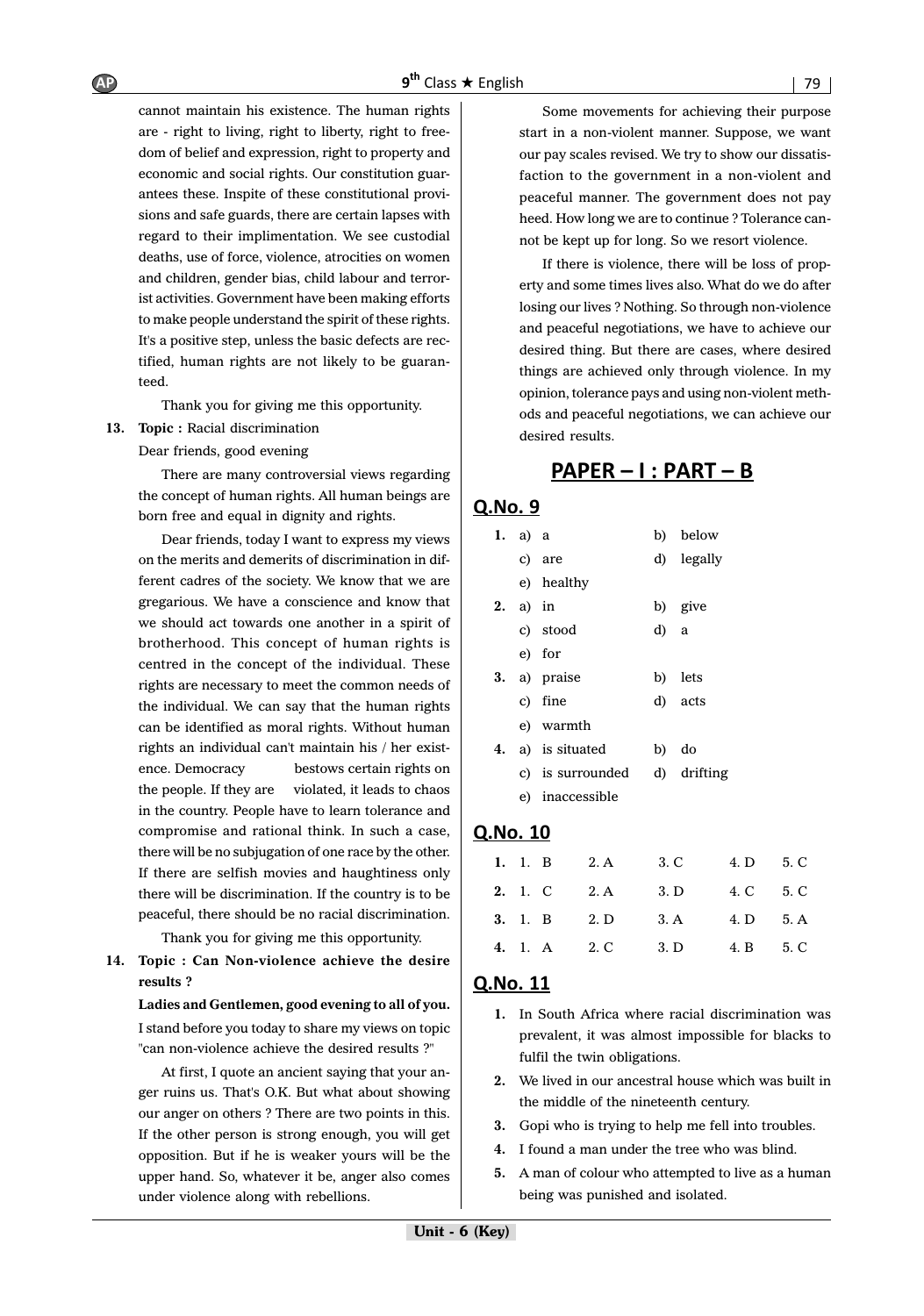- **6.** Mandela began to learn that his freedom which had already been taken from him was an illusion.
- **7.** I used to wear a cap which marked me as a Muslim.
- **8.** Forget the castes that will pull down the country's progress.
- **9.** A man who tried to fulfil his duty to his people was inevitably ripped from his family and his home.
- **10.** A man who takes away another man's freedom is a prisoner of hatred.
- **11.** Sunitha is looking for her uncle whom she didn't see till today.

# Q.No. 12

- **1.** The poor and limited freedoms could not even be enjoyed by me.
- **2.** His duty was fulfilled (by him).
- **3.** My father is obeyed by me.
- **4.** Twin obligations can be fulfilled by each man.
- **5.** My life was animated by the desire for freedom of my people.
- **6.** Freedom was wanted by me only for myself.
- **7.** This award is accepted by me on behalf of a Civil Rights movement.
- **8.** A way will have to be discovered by all the people of the world to live together in peace.
- **9.** Three meals a day can be had by people everywhere.

# Q.No. 13

- **1.** Mandela said that he was/had been prevented from his obligations as a son, a brother, a father and a husband.
- **2.** Nelson Mandela says that he is not truly free if he is taking away someone else's freedom.
- **3.** Nelson Mandela says that a man who takes away another man's freedom is a prisoner of hatred.
- **4.** Mandela said that he had not been born with a hunger to be free.
- **5.** He said that he had yearned for the basic and honourable freedoms.
- **6.** They asked me whether I was trying to run faster than they.
- **7.** We asked him how he was going to solve that problem.

# Q.No. 14

- **1.** How many obligations does every man have ?
- **2.** As long as I obeyed my father and abided by the customs of my tribe, I was not troubled by the laws of man or God.
- **3.** wasn't it.
- **4.** Not only was I not free, but also my brothers and sisters were not free.

# Q.No. 15

- **1.** When Mandela joined the African National Congress, the hunger for his own freedom became the greater hunger for the freedom of his people.
- **2.** Kamala was five year old when she joined the school.
- **3.** I am not free when my freedom is taken from me.
- **4.** Nelson Mandela created history when he became the first black man as the President of independent Republic of South Africa.
- **5.** I was in the market when I witnessed the accident.

# Q.No. 16

- **1.** After Mandela had been released on February 11, 1990, he came to symbolize black political aspirations and was named head of the ANC.
- **2.** Nelson Mandela had become head of the ANC's new military wing before he was sentenced to life imprisonment.
- **3.** Mandela had joined the African National Congress before he worked to ease racial tensions.

# Q.No. 17

- **1.** What about going for a movie ? (Or) Let's plan to watch a movie. (Or) You are coming with me to watch the movie, aren't you ?
- **2.** I am very happy to answer this question paper. (Or) The question paper is so easy that I can answer everything. (Or) Oh ! such an easy question paper.
- **3.** I am very sorry. (Or) Would you mind if I cannot return your pen ? (Or) I'm afraid I lost your pen.
- **4.** You had better take rest.
- **5.** You have to take the help of someone.
- **6.** Better not to ride the bike speedily.
- **7.** Better concentrate on your studies.

# Q.No. 18

- **1.** Please consult a doctor.
- **2.** I'm sorry I can't lend you my pen. (Or) I hope you don't mind if I don't give you my pen.
- **3.** May I borrow your book, sir/madam ? (Or) Please allow me to borrow your book.
- **4.** Would you mind giving me a lift ?
- **5.** Could you please tell me where Mr. Reddy's house is ?
- **6.** Would you please give a hundred rupees ?
- **7.** Would you please tell me your phone number ?

| 1. d 2. d 3. c |      |
|----------------|------|
| 4. d 5. d 6. d | 7. c |

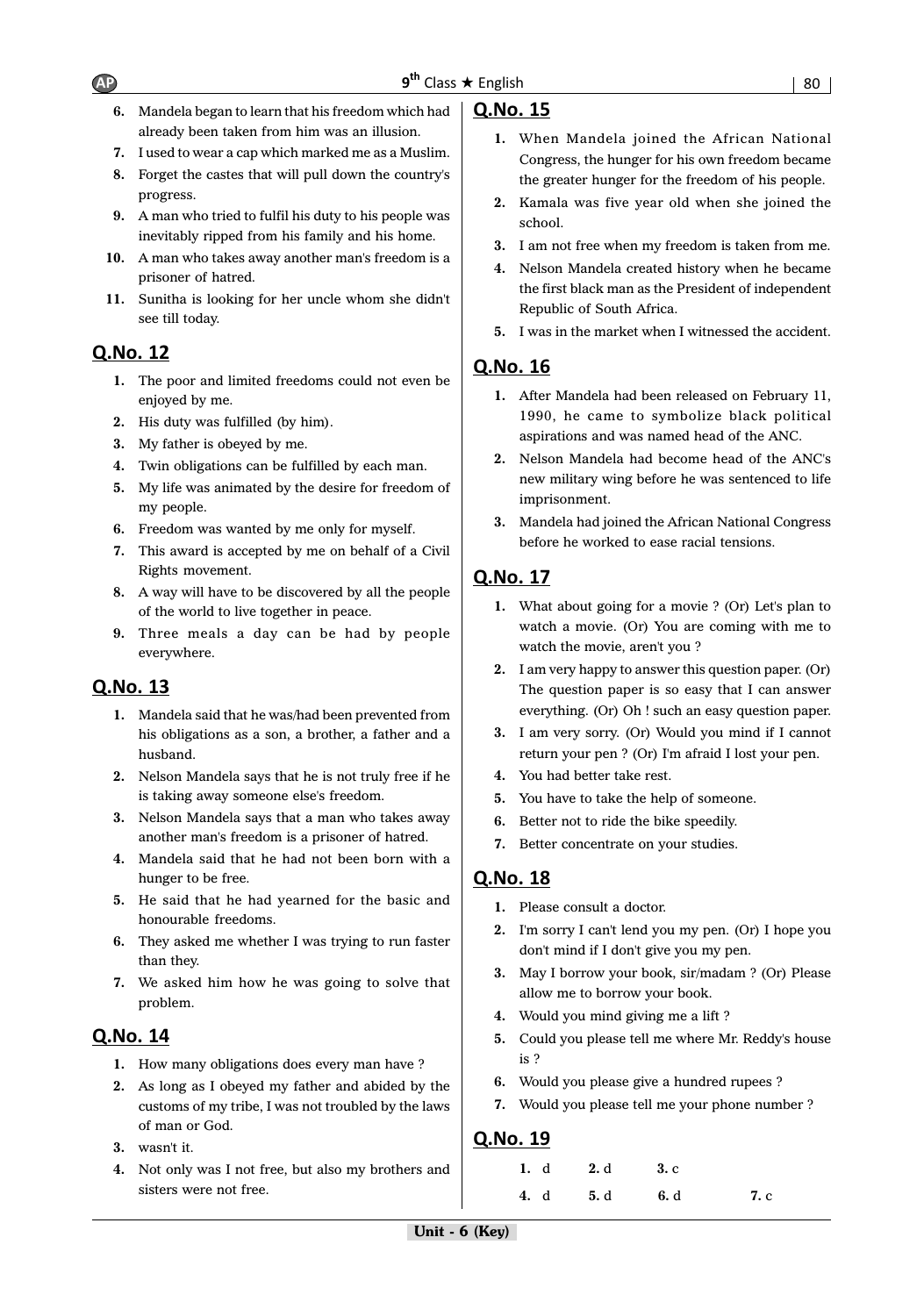# Q.No. 20

| 1. $i) b$          | ii) b |
|--------------------|-------|
| $2.$ i) d          | ii) a |
| $3.$ i) b          | ii) a |
| 4. i) b            | ii) c |
| $5. \quad i) \, d$ | ii) c |
| 6. i) d            | ii) d |
| 7. i) d            | ii) c |

# <u> PAPER – II : PART – A</u>

# Q.No. 1

- **1.** a) Percentage of women's inclination towards different aspects of life.
	- b) 25%
	- c) (i) d) (ii) e) (i)
- **2.** a) A myth explains something about the world as frightening or mysterious natural forces.
	- b) Fables c) (ii) d) (i) e) (ii)
- **3.** a) Women aged between 26 45
	- b) Pink, white, yellow, orange
	- c) (iii)  $d$ ) (ii)  $e$ ) (i)
- **4.** a) They are the sons of Indira Gandhi.
	- b) Varun is the son of Sanjay Gandhi.
	- c) (iii) d) (iii) e) (i)

# **Q.No. 2**

- **1.** a) The old man wanted to help his future generation.
	- b) The old man was positive and helpful to his children and people.
	- c) (iii) d) (ii) e) (ii)
- **2.** a) The diamond necklace was robbed by someone in the party.
	- b) Because she got her necklace back.
	- c) (iii) d) (ii) e) (i)
- **3.** a) Man
	- b) If population increases, it leads to more consum- ption of natural resources thereby resulting in more imports.
	- c) (iii)  $d$ ) (ii)  $e$ ) (ii)
- **4.** a) The architect of modern India
	- b) Because he decided to take part in politics.

c) (i) d) (iii) e) (ii)

# Q.No. 3

| 1. $5, 1, 3, 4, 2$ |
|--------------------|
| 2. 2, 3, 4, 5, 1   |
| 3. $5, 1, 4, 2, 3$ |
| 4. 2, 3, 5, 1, 4   |
|                    |

# $Q.No. 4(a)$

To

| ٠ |  |  |  |
|---|--|--|--|
|   |  |  |  |
|   |  |  |  |
|   |  |  |  |

**1.** Guntur, 05.03.2018.

> The Post Master, Head Post Office, Guntur.

Sir,

I am a resident of Prakasam Street. I receive letters everyday from friends and companies. The postman of our locality is irregular. He is careless. He throws away the letters into our compound. If it rains, they will get wet and become unreadable. Sometimes they are blown away. He does not care to open the gate, come in, tap our door and deliver the letter.

In fact I have missed several letters. I doubt whether he is tearing them off. I request you either to shift him to your office or give him some other unimportant work. I am sorry to place this complaint before you.

Hope you will take prompt action in this regard.

Yours faithfully, x x x x x

```
My Address :
x x x,
12/3 B Prakasam Street,
Guntur.
```
**2.** 1.4.2018.

From,

x x x x, Vidyadharapuram, Vijayawada.

To

The Editor,

Deccan Chronicle,

Vijayawada.

Sir,

This letter of mine is a protest against cruelty to animals. Would you mind publishing it in your daily ?

It has become a common feature of teasing the animals. The oxen are made to pull heavy lods. Dogs are beaten up and killed. Monkeys are caught and made to dance. Even parrots and pigeons are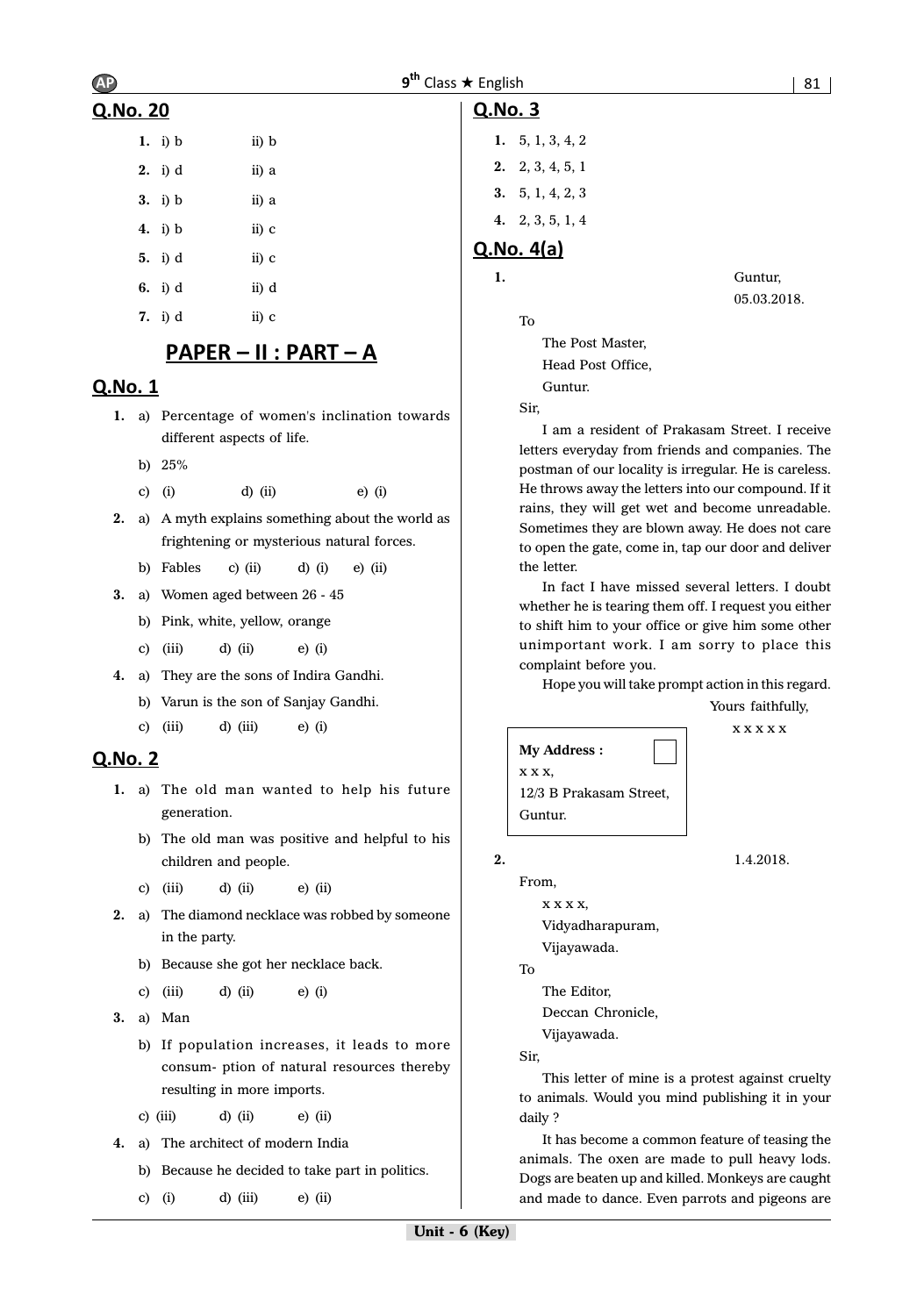caged. Lions and tigers are trapped to perform certain tricks in circus. The cruelty of man towards animals is going unchecked.

People should realise that the animals are also living creatures. They cannot be ill treated and tortured. Please enlighten the public regarding this cruelty towards animals.

Yours faithfully,

x x x x.

**3.** 12.04.2018.

From,

x x x x x x x x,

Krishna Nagar Colony,

Tadepalligudem.

To

The Chairman, W.G. Dist. Zilla Parishad, Eluru.

Sir,

I am a resident of Krishna Nagar Colony of Tadepalligudem. I am the Secretary of the Colony Association. I would like to bring the following to your consideration.

The Government Hospital is located in the outskirts of our town. The road leading to it comes under Zilla Parishad. It has many ups and downs. The surface of the cement road is peeled off. There are pot holes and ditches. During rainy season water gets stagnated in low lying areas. There had been many accidents also there. The patients are facing a lot of difficulty to reach the hospital.

Our earlier appeals to repair the road have not been attended to. Hence I request you to take personal interest in this regard and see that the road is repaired at an earliest. The residents of our colony are ready to offer 'Shramadan'.

Hope to hear from you soon.

Yours faithfully,

x x x x x x.

**4.** Letter :

D.No : 6-9/ B - 21 Masthanrao Street, Guntur. Date : 04-4-2018.

Dear Santosh,

You're not corresponding with me as usual. Of course, I can understand that you're very busy with your work.

Santosh, I think you remember our classmate, Mukesh, who resides next to our house. He's becoming sluggish now-a-days. He doesn't come out and move freely with us. I asked why he's like that. He told me that his father is very strict in every matter. He doesn't allow him to come out and mix freely with others. He restricts every act of Mukesh. How can he be happy ? Once I asked him to come with me to a movie. He expressed his inability. Such is the condition of Mukesh.

I don't know why people impose such restrictions curtailing the freedom.

How can a person develop if he's a frog in the well ? If we request his father allow him to go out freely, he pays deaf ear to us. What can we do ? It's the fate of Mukesh.

> Yours truly, Venkat.

| To                   |  |
|----------------------|--|
| Mr. M. Santosh,      |  |
| 10 - Downing Street, |  |
| London.              |  |
| U.K.                 |  |

# Q.No. 4(b)

### **1. 27 KILLED IN ROAD MISHAPS IN PRAKASAM**

By Our Special Correspondent

**Ongole, July 16 :** It was a black Sunday in Prakasam district where 27 persons were killed in a terrific road accident and six other critically injured.

Tragedy struck a 35 member pilgrim party from Ramapuram in Guntur District when the tourist bus in which the party was proceeding towards Nellore collided head-on with a private bus while overtaking a vehicle.

In the mishap that occurred at Ongole near the Valluramma Temple on Ongole to Tirupati highway, 10 km from here around 7 a.m., 15 persons died instantaneously, 7 on the way to the Ongole Government Hospital and five after admission into hospital.

Police booked a case and began enquiry.

### **2. Report on Swatch Bharath in School**

This is the brief report on the closing day ceremony of Swatch Bharath of Z.P. High School, Adipudi held on March 27, 2018 at 2 :00 p.m. in school campus.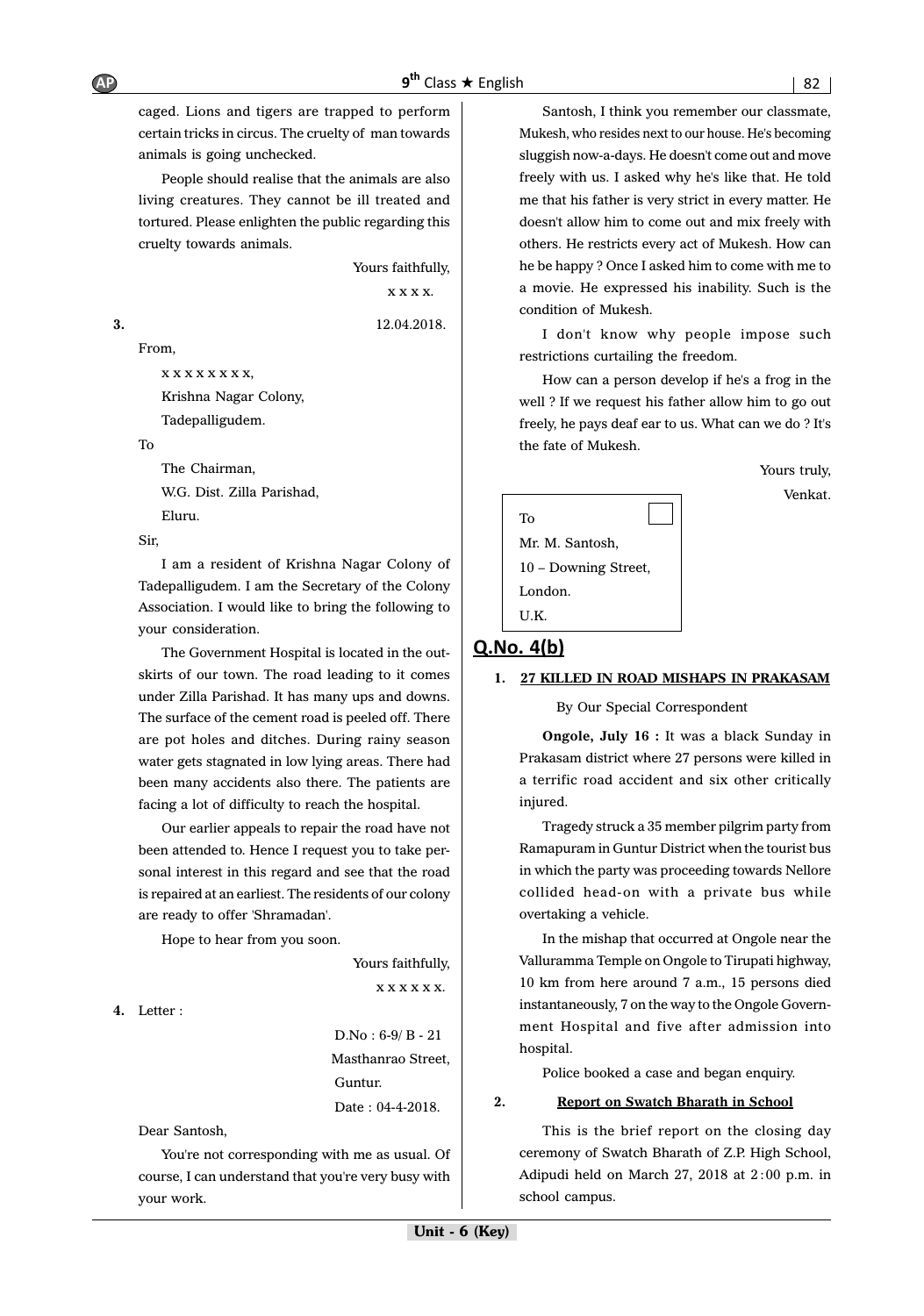Sri D. Vijay Kumar, School Assistant (Bio.Sc.), welcomed the gathering and gave a short speech about the programme.

Sri S. Satyanarayana, the headmaster of the school, presided over the function and presented the details of the programme of Swatch Bharath. The programme was observed in the school from March 2 to Mar. 27, 2018. The headmaster highlighted the achievements under the programme. All the students participated in the Swatch Bharath and cleaned their classrooms and took an oath to keep the school clean and green.

The Chairman of the School Management Committee and the Sarpanch of the village were the guests and other senior citizens of the village and parents attended the meeting. All the guests talked about the Swatch Bharath and the importance of the cleanliness.

Sri B. Sreenivas, Mandal Educational officer was the chief guest of the function. The chief guest stressed the importance of the cleanliness and said that cleanliness is next to godliness.

All the team leaders of the classes spoke about their experience in the programme and they asked the children to keep the classes clean.

Vote of thanks was presented by the programme in-charge.

**3.** Report :

Vijayawada : Kalakshetra :  $20^{th}$  August, 2017.

A cultural programme was conducted in the Kalakshetra yesterday by the Vikas Cultural Association. The collector presided over a meeting before the events were conducted. He made an interesting speech on the importance of such programmes. Next, three items of Kuchipudi dance were performed. The dancers were well trained in Kuchipudi. After these dances, two one-act plays were enacted. Immediately after that, four times of Bharata Natyam were perfomed consecutively. All the items were amazlying performed. The audience watched them with gaped mouths.

If the government gives encouragement and provides financial assistance, our Indians become the world's top most performers.

# $Q$ .No.  $5(a)$

# **1. Mrs. Pratibha Patil**

Mrs. Pratibha Patil created history in July, 2007, by becoming the first woman President of India. She was born in the Jalgaon District of Maharashtra, she is married to Shri Devisingh Shekhawat. After obtaining a degree in law, she pursued her career as a lawyer. From 1972 to 1985, she was the Cabinet Minister in the Maharashtra Government and held various portfolios like Social Welfare, Education, Public Health, etc. She became the Deputy Chairman of Rajya Sabha in 1986 and also held the office of the Governor of Rajasthan from 2004 - 2007.

### **2. Malala Yousafzai**

Malala Yousafzai was born on July 12, 1997, in Mingora, Pakistan. As a child, she became an advocate for girls' education, which resulted in the Taliban issuing a death threat against her. On October 9, 2012, a gunman shot Malala when she was travelling home from school. She survived, and has continued to speak out on the importance of education. She was nominated for a Nobel Peace Prize in 2013. In 2014, she was nominated again and won, becoming the youngest person to receive the Nobel Peace Prize.

For the first few years of her life, her hometown remained a popular tourist spot that was known for its summer festivals. However, the area began to change as the Taliban tried to take control.

On October 9, 2012, on her way home from school, a man boarded the bus Malala was riding in and demanded to know which girl was Malala. When her friends looked toward Malala, her location was given away. The gunman fired at her, hitting Malala in the left side of her head; the bullet then travelled down her neck. Two other girls were also injured in the attack.

Despite the Taliban's threats, Yousafzai remains a staunch advocate for the power of education. On October 10, 2013, in acknowledgement of her work, the European Parliament awarded Yousafzai the Sakharov Prize for Freedom of Thought. That same year, she was nominated for a Nobel Peace Prize. In October 2014, Yousafzai received the Nobel Peace Prize. At age 17, she became the youngest person to receive the Nobel Peace Prize.

### **3. Biographical sketch of Major Dhyan Chand**

Major Dhyan Chand was born in Prayag on 29<sup>th</sup> Aug. 1905 in a Punjab Rajput family. He was an Indian field hockey player. He was widely considered to be the greatest player of all times.

He joined the Indian Army at the age of 16. Between 1922 and 1926 played only army hockey tournaments and regimental games. Finally he was selected for the Indian Army team. When field Hockey was reintroduced in the Olympics he was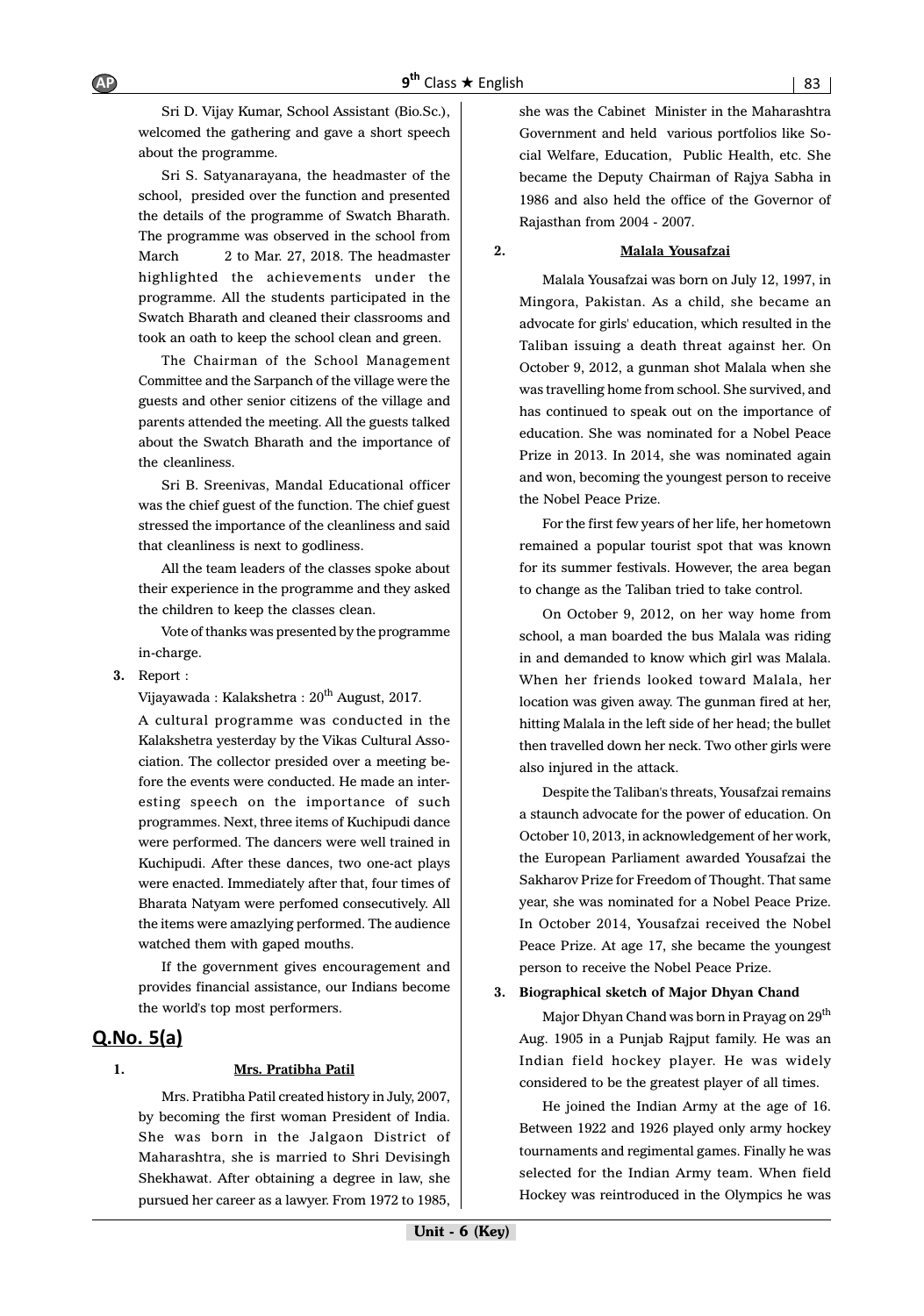selected for the team. He achieved three olympic gold medals (1928, 1932 and 1936) in field hockey. He scored more than 400 goals during his international career. Once a newspaper reported about India's triumph. "This is not a game of Hockey, but magic. Dhyanchand is in fact the magician of hockey."

In 1956 at the age of 51. he retired from the army with the rank of Major. The Government of India honoured him the same year by conferring him the Padmabhushan. Dhyan Chand died on 3- 12-1979. Even today, Dhyan Chand remains a legendary figure in Indian and World Hockey. August 29, Chand's birthday, is celebrated as National Sports Day in India. Sports related awards are given away on this day.

### **4. Bio-sketch of Mr. Deepak Gupta**

Mr. Deepak Gupta is a man of all human virtues. He is 40 years old. He is 165 cms tall and weighs 75 kgs. He has a pleasing personality. His family comprises two college studying daughters and wife, a teacher. He has hobbies of singing and listening to old film songs. Mr. Gupta is a teacher in English at a college. Like others he too has likes and dislikes. He likes reading good books and discharges his duties sincerely. He specialises in extra - curricular activities. He hates mean - natured persons, liars and cheats. His prominent are that he is co-operative, sociable, benevolent and large hearted. May he live long !

### $Q.No. 5(b)$

### **1. AKBAR AND BIRBAL / BIRBAL'S WISDOM**

Akbar was a great emperor. He had many courtiers. Birbal was one of them. He was wise and apt in his replies. One day Akbar told the courtiers that someone had hit him on his cheek and pulled his beard. He asked them to tell him what punishment that person should be given.

The courtiers shouted. Some said that the person should be killed. Some others asked Akbar to hang him. Some more suggested that Akbar should cut off the person's head.

The turn of Birbal came. He gently asked Akbar to kiss the person and offer him sweets. All the courtiers were shocked to hear this. Then Birbal told them that the person who hit the emperor on his cheek and pulled the beard was none other than the grandson of the emperor. He also said that no one else could do that. Akbar was highly pleased with the wisdom of Birbal. He rewarded Birbal suitably.

### **2. KING MIDAS AND HIS GREED**

Once there lived a king. His name was Midas. He was rich but greedy. He prayed to God. God appeared before him and asked him what he wanted. Midas asked for the boon that whatever he touched would turn into gold. God granted him the boon.

Midas was very happy. He turned tables, chairs, cots, cups and plates, etc., into gold by his golden touch. He turned natural flowers into unnatural golden flowers. Unfortunately, he touched his only daughter. She, too, turned into a golden statue. He realised his mistake. He wept for his daughter. He repented.

He prayed again to God and requested him to take away the boon. The God agreed. The daughter of Midas turned from gold into a natural girl. Midas learnt a lesson.

### **3. TENALI RAMA AND HIS CLEVERNESS**

Krishna Devaraya was the king of Vijayanagar. One day a magician from another country came to his court. He performed many tricks. All the courtiers wondered at his tricks. He challenged the courtiers out of pride.

Tenali Rama was the court-poet of Krishna Devaraya. He was witty and clever. He knew what to do and how to defeat the magician. He came forward and told the magician that he would do something magical with his eyes closed. He asked the magician to do the same with his eyes open. The magician agreed.

Tenali Rama closed his eyes. He poured sand and mud on his eyes. The magician was thunder struck. He could not do it with his eyes open. He accepted his defeat. The king was highly pleased with Tenali Rama's wit. He rewarded Tenali Rama suitably.

### **4. Tukaram**

Tukaram was a boy of sixteen years. He was an orphan. As there was no other go, he became a street boy. He made friends with the other street boys. One friend said that prison life was good because they would give some work and feed them. Tukaram thought that instead of begging in the streets, it would be better to go to prison. He wanted to try. There was a big shop in that street. It had glass doors and windows. Tukaram took a stone and threw it on to a glass window. The window broke. Tukaram stood still in front of the shop. He thought police would come and arrest him. But the owner of the shop came out and thanked Tukaram. He said that he wanted to change the glass of window. But due to laziness he did not do so far. Now, he had the immediate necessity of changing the glass. For the help Tukaram had done to him, he gave fifty rupees as a gift to him and thanked him once again.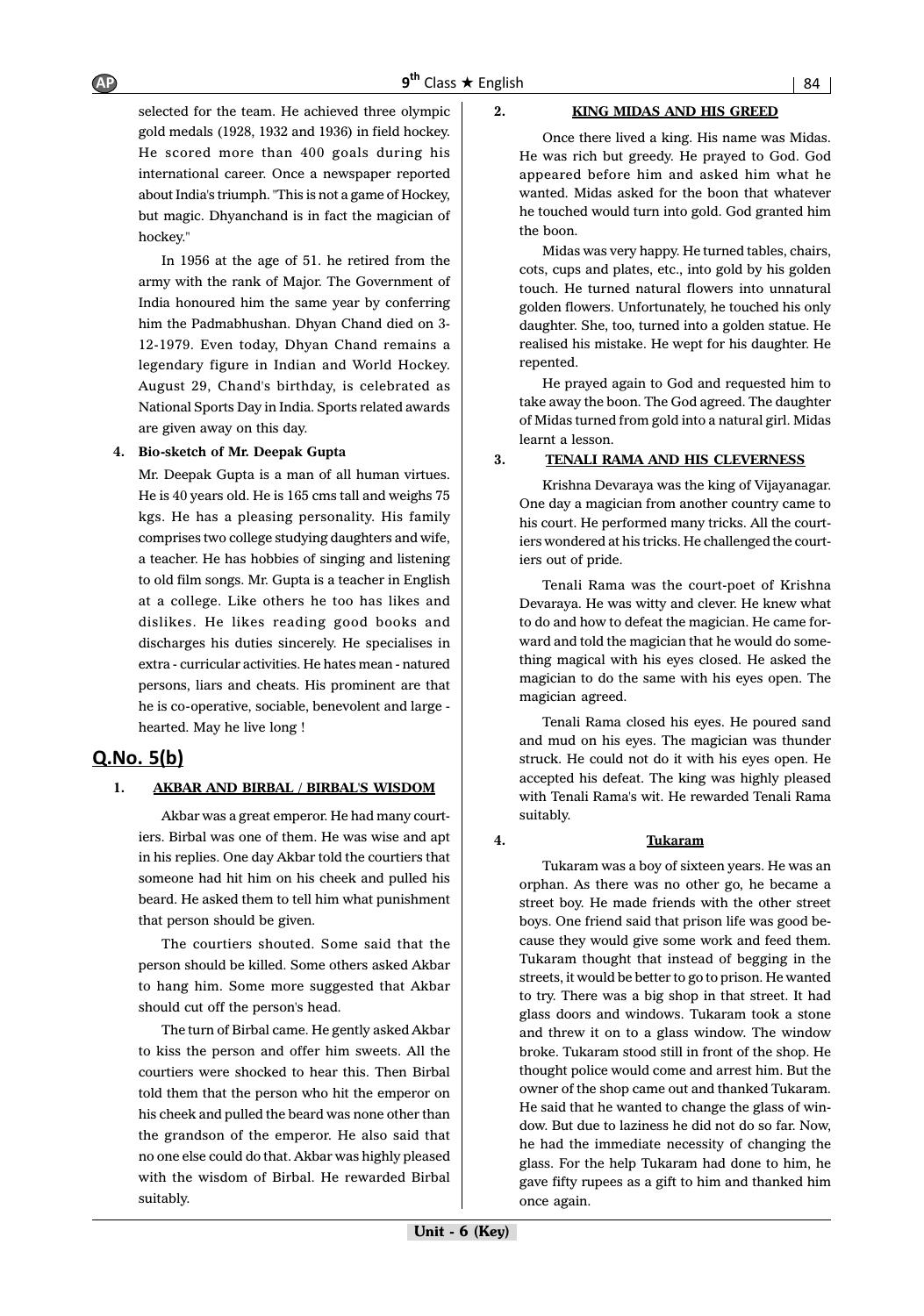**5.** There was a crow. It was very thirsty as it was very hot. So it had been flying for some time in search of water. At last it saw a jug and got down to see if it could quench his thirst. It was disappointed to see that it didn't have enough water. It had water at its bottom. Its beak couldn't reach that water level. It was sad for a few seconds. But it started thinking how it could get the water. It mused, "I must think to do something so that the water comes up. I think if some pebbles are put into it, the water will come up." It thought to put this into practice and flew in search of pebbles. It saw some pebbles nearby and picked them up one by one. It put these pebbles into the jug. Soon the water level in the jug came up. It quenched his thirst and flew away satisfied.

**Moral :** Necessity is the mother of invention.

### **6. A WISE HARE**

Once there lived a lion. He was the king of the animals. He was the ruler of all the animals. He used to kill many animals a day. The animals were worried. Their number was dwindling. One day they met the lion and appealed to eat one animal a day. The lion agreed.

The animals sent an animal by turns. One day the turn of a hare came. The hare was very clever. She went late to the lion. The lion asked her the reason for her late coming. The hare gently said that another lion stopped her on the way. The lion grew furious. He asked the hare to take him to the place where the other lion was.

The hare took the lion to a deep well. He said that the other lion was in the well. The lion looked into the well. He saw his own reflection. He thought that there was another lion in the well. He jumped into the well to kill the other lion. He drowned in the water and died. All the animals thanked the hare. They got rid of the lion. They lived happily.

**Moral :** Wisdom can save one's skin.

# <u> PAPER – II : PART – B</u>

### Q.No. 6

- **1.** a) thrown away
	- b) a soft light
	- c) a person who fights against law
	- d) tried
- **2.** a) decency
	- b) make interesting
	- c) changed
	- d) counsel
	- e) sympathy
- **3.** a) well-mannered
	- b) complete successfully
	- c) compulsory duties
	- d) interests
- **4.** a) short-termed
	- b) great desire
	- c) strength
	- d) come in the way

|  | 5. a) starting  | b) trying |
|--|-----------------|-----------|
|  | c) stopped      | d) duties |
|  | 6. a) respected | b) bound  |
|  | c) rituals      | d) love   |

### **O.No. 7**

| 1. |    | a) vicious         | b) lost          |
|----|----|--------------------|------------------|
|    |    | c) unlimited       | d) disallowed    |
| 2. |    | a) uncivil         | b) inhumane      |
|    |    | c) disinclinations | d) inabilities   |
|    |    | 3. a) possible     | b) escape        |
|    |    | c) rewarded        | d) sociable      |
|    |    | <b>4.</b> a) old   | b) dishonourable |
|    |    | c) weakness        | d) slavery       |
|    |    | $5. a)$ evil       | b) unlimited     |
|    |    | c) disallowed      | d) divisible     |
| 6. |    | a) oppressed       | b) bound         |
|    | C) | love               | d) good will     |
|    |    |                    |                  |

### Q.No. 8

| 1. |    | a) boyhood      | b) freedom      |
|----|----|-----------------|-----------------|
|    |    | c) discovered   | d) hunger       |
| 2. |    | a) young        | b) honourable   |
|    |    | c) achieving    | d) earning      |
| 3. |    | a) humane       | b) able         |
|    |    | c) obligations  | d) inclinations |
| 4. |    | a) obligations  | b) community    |
|    | C) | humane          | d) according    |
| 5. |    | a) desire       | b) live         |
|    |    | c) self-respect | d) transformed  |

|    | 1. a) choose  | b) greater    |
|----|---------------|---------------|
|    | 2. a) trouble | b) broad      |
| 3. | a) yearn      | b) obligation |
| 4. | a) freedom    | b) chain      |
|    | 5. a) people  | b) achieve    |
| 6. | a) field      | b) already    |
|    | 7. a) being   | b) thief      |
| 8. | a) curtailed  | b) their      |